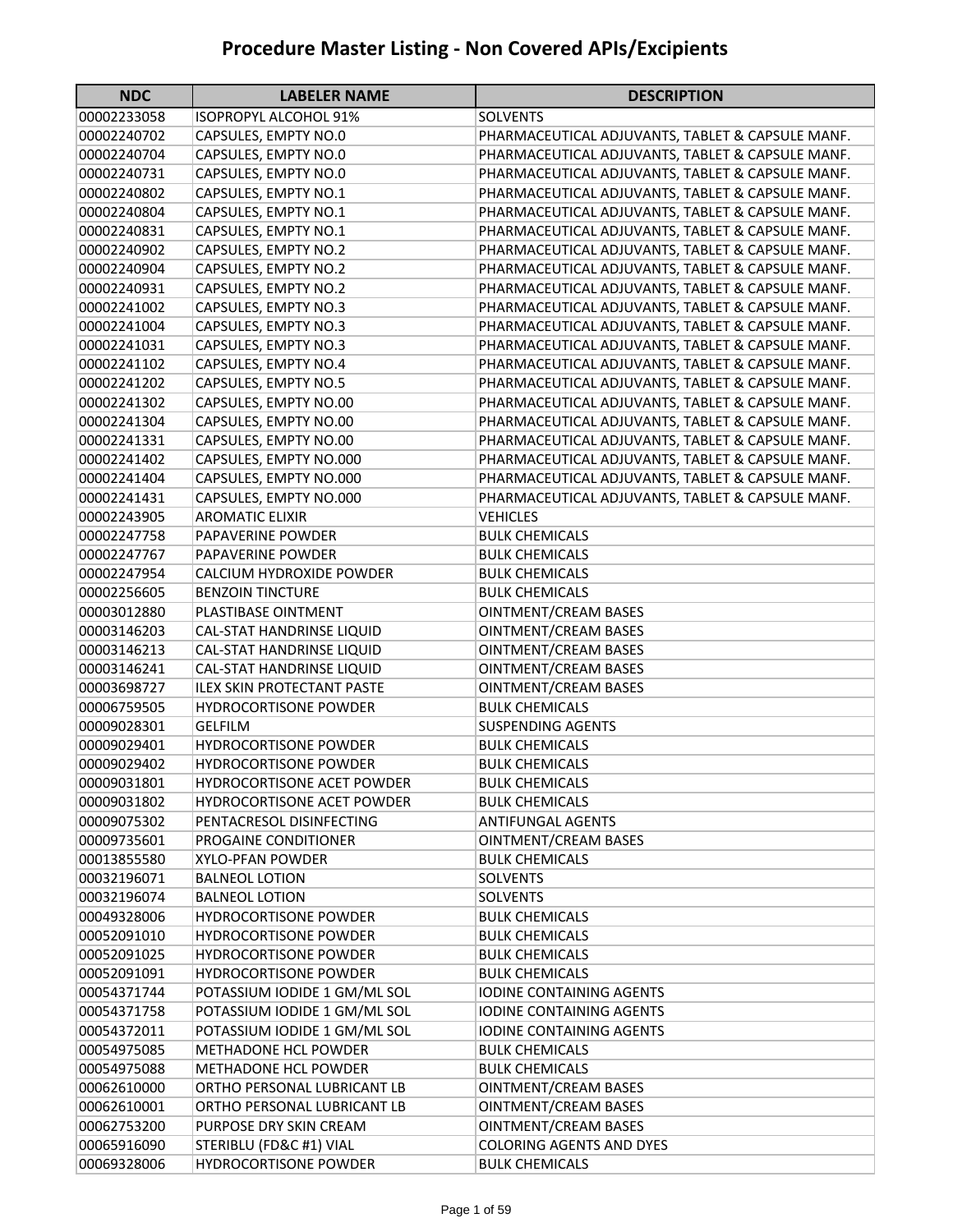| <b>NDC</b>                 | <b>LABELER NAME</b>                            | <b>DESCRIPTION</b>                         |
|----------------------------|------------------------------------------------|--------------------------------------------|
| 00069329006                | <b>HYDROCORTISONE POWDER</b>                   | <b>BULK CHEMICALS</b>                      |
| 00071181032                | <b>CHERRY SYRUP</b>                            | <b>BULK CHEMICALS</b>                      |
| 00071307123                | LAVACOL 70% SOLUTION                           | <b>SOLVENTS</b>                            |
| 00071312223                | UNIBASE OINTMENT                               | HYDROPHILIC CREAM/OINTMENT BASES           |
| 00072640008                | LINDORA LIQUID                                 | <b>SURFACTANTS</b>                         |
| 00074242816                | <b>DILAUDID POWDER</b>                         | <b>BULK CHEMICALS</b>                      |
| 00085101208                | PHACID SHAMPOO                                 | <b>SURFACTANTS</b>                         |
| 00093961016                | <b>COPPER SULFATE SOLUTION</b>                 | <b>BULK CHEMICALS</b>                      |
| 00113006927                | PETROLATUM JELLY                               | <b>OINTMENT/CREAM BASES</b>                |
| 00113006954                | PETROLATUM JELLY                               | <b>OINTMENT/CREAM BASES</b>                |
| 00113081043                | <b>ISOPROPYL ALCOHOL 70%</b>                   | <b>SOLVENTS</b>                            |
| 00113086443                | <b>ISOPROPYL ALCOHOL 50%</b>                   | <b>SOLVENTS</b>                            |
| 00168004716                | <b>HYDROPHILIC OINTMENT</b>                    | HYDROPHILIC CREAM/OINTMENT BASES           |
| 00168005316                | WHITE PETROLATUM JELLY                         | <b>OINTMENT/CREAM BASES</b>                |
| 00168005321                | PETROLATUM JELLY                               | <b>OINTMENT/CREAM BASES</b>                |
| 00168005331                | PETROLATUM JELLY                               | <b>OINTMENT/CREAM BASES</b>                |
| 00168005345                | PETROLATUM FOILPAC JELLY                       | <b>OINTMENT/CREAM BASES</b>                |
| 00178234001                | <b>GELATIN 10GR CAPSULE</b>                    | <b>SUSPENDING AGENTS</b>                   |
| 00182038501                | <b>GELATIN 650 MG CAPSULE</b>                  | SUSPENDING AGENTS                          |
| 00182112740                | POTASSIUM IODIDE 1 GM/ML SOL                   | <b>IODINE CONTAINING AGENTS</b>            |
| 00182143345                | PETROLATUM WHITE GEL                           | <b>OINTMENT/CREAM BASES</b>                |
| 00182143349                | WHITE PETROLATUM JELLY                         | <b>OINTMENT/CREAM BASES</b>                |
| 00182143376                | PETROLATUM WHITE GEL                           | <b>OINTMENT/CREAM BASES</b>                |
| 00224042740                | <b>CAL CARB-HD POWDER</b>                      | <b>BULK CHEMICALS</b>                      |
| 00224062110                | <b>BAROSPERSE POWDER</b>                       | <b>BULK CHEMICALS</b>                      |
| 00224062125                | <b>BAROSPERSE POWDER</b>                       | <b>BULK CHEMICALS</b>                      |
| 00225052053                | PRETTY FEET & HANDS CREAM                      | <b>OINTMENT/CREAM BASES</b>                |
| 00225053053                | PRETTY FEET & HANDS CREAM                      | <b>OINTMENT/CREAM BASES</b>                |
| 00228110502                | <b>ACETONE LIQUID</b>                          | <b>SOLVENTS</b>                            |
| 00228110516                | <b>ACETONE LIQUID</b>                          | SOLVENTS                                   |
| 00228110916                | <b>RUBBING ALCOHOL</b>                         | <b>SOLVENTS</b>                            |
| 00228111116                | <b>ISOPROPYL ALCOHOL 70%</b>                   | <b>SOLVENTS</b>                            |
| 00228111128                | <b>ISOPROPYL ALCOHOL 70%</b>                   | SOLVENTS                                   |
| 00228111132                | <b>ISOPROPYL ALCOHOL 70%</b>                   | <b>SOLVENTS</b>                            |
| 00228111308<br>00228116904 | <b>ISOPROPYL ALCOHOL 91%</b>                   | <b>SOLVENTS</b>                            |
| 00228117502                | <b>OLIVE OIL</b><br><b>BORIC ACID GRANULES</b> | <b>EMOLLIENTS</b><br><b>BULK CHEMICALS</b> |
| 00228117504                | <b>BORIC ACID CRYSTALS</b>                     | <b>BULK CHEMICALS</b>                      |
| 00228118102                | <b>BORIC ACID POWDER</b>                       | <b>BULK CHEMICALS</b>                      |
| 00228118104                | <b>BORIC ACID POWDER</b>                       | <b>BULK CHEMICALS</b>                      |
| 00228118108                | <b>BORIC ACID POWDER</b>                       | <b>BULK CHEMICALS</b>                      |
| 00228118116                | <b>BORIC ACID POWDER</b>                       | <b>BULK CHEMICALS</b>                      |
| 00228122901                | <b>CHAMOMILE FLOWERS LEAVES</b>                | <b>BULK CHEMICALS</b>                      |
| 00228123316                | <b>CHERRY SYRUP</b>                            | <b>BULK CHEMICALS</b>                      |
| 00228125902                | <b>CREAM OF TARTAR POWDER</b>                  | <b>BULK CHEMICALS</b>                      |
| 00228126916                | <b>DEXTROSE POWDER</b>                         | <b>BULK CHEMICALS</b>                      |
| 00228130502                | <b>FULLER'S EARTH POWDER</b>                   | <b>BULK CHEMICALS</b>                      |
| 00228155302                | POTASSIUM NITRATE POWDER                       | <b>BULK CHEMICALS</b>                      |
| 00228155304                | POTASSIUM NITRATE POWDER                       | <b>BULK CHEMICALS</b>                      |
| 00228155316                | POTASSIUM NITRATE GRANULES                     | <b>BULK CHEMICALS</b>                      |
| 00228156501                | <b>SENNA LEAVES</b>                            | <b>BULK CHEMICALS</b>                      |
| 00228157904                | SODIUM BICARBONATE POWDER                      | <b>BULK CHEMICALS</b>                      |
| 00228157916                | SODIUM BICARBONATE POWDER                      | <b>BULK CHEMICALS</b>                      |
| 00228221552                | <b>HYDROCORTISONE ACET POWDER</b>              | <b>BULK CHEMICALS</b>                      |
| 00245000208                | POTASSIUM IODIDE 1 GM/ML SOL                   | <b>IODINE CONTAINING AGENTS</b>            |
| 00245000231                | POTASSIUM IODIDE 1 GM/ML SOL                   | IODINE CONTAINING AGENTS                   |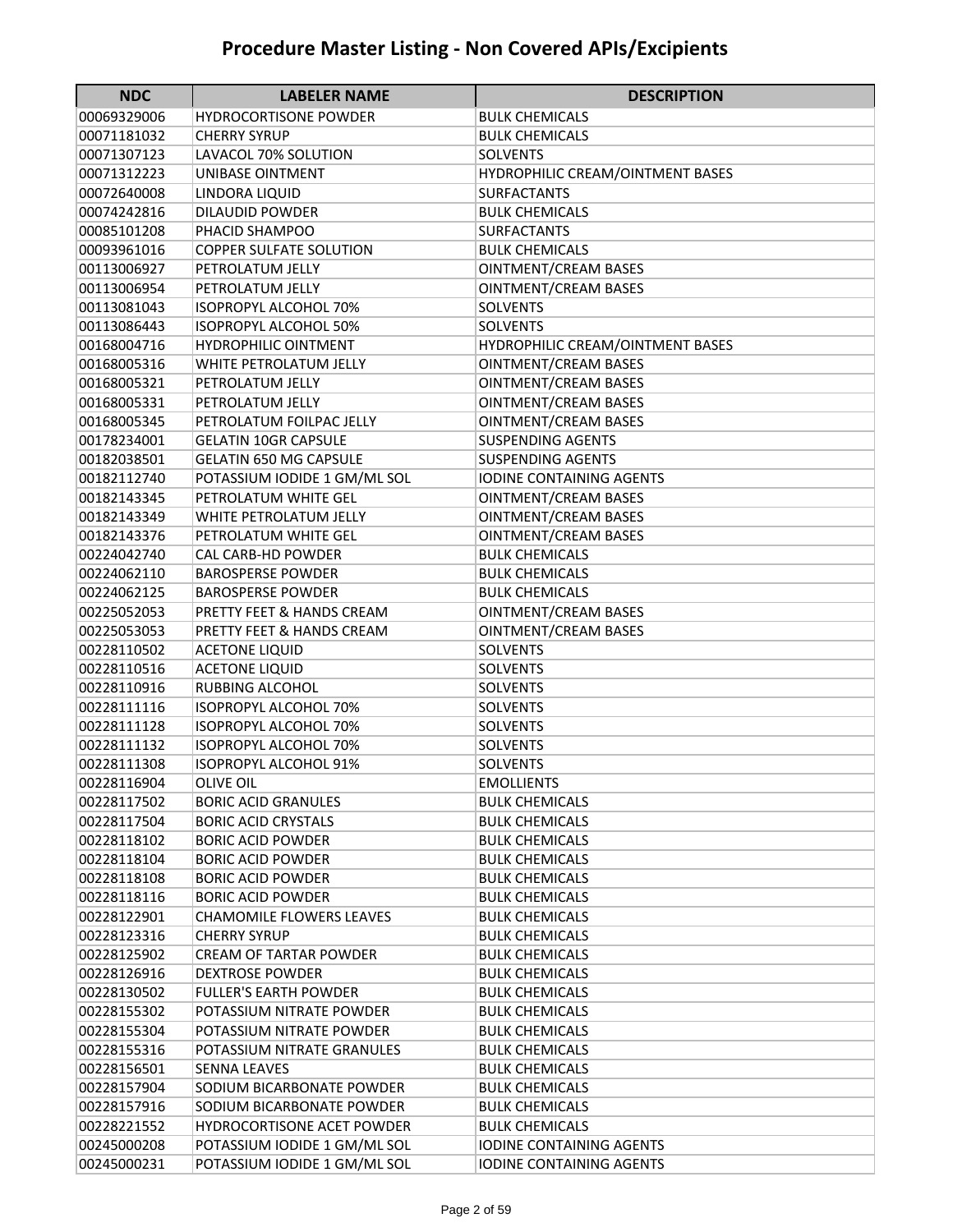| <b>NDC</b>  | <b>LABELER NAME</b>                | <b>DESCRIPTION</b>              |
|-------------|------------------------------------|---------------------------------|
| 00245000308 | SSKI 1 GM/ML SOLUTION              | <b>IODINE CONTAINING AGENTS</b> |
| 00245000331 | SSKI 1 GM/ML SOLUTION              | <b>IODINE CONTAINING AGENTS</b> |
| 00245002016 | SORBITOL 70% SOLUTION              | <b>VEHICLES</b>                 |
| 00245002028 | SORBITOL 70% SOLUTION              | <b>VEHICLES</b>                 |
| 00259012802 | AQUA GLYCOLIC FACE CREAM           | <b>OINTMENT/CREAM BASES</b>     |
| 00259060711 | AQUA GLYCOLIC FACE CREAM           | <b>OINTMENT/CREAM BASES</b>     |
| 00259607102 | AQUA GLYCOLIC FACE CREAM           | <b>OINTMENT/CREAM BASES</b>     |
| 00259607125 | AQUA GLYCOLIC FACE CREAM           | <b>OINTMENT/CREAM BASES</b>     |
| 00281018737 | <b>CATRIX CORRECTION CREAM</b>     | <b>OINTMENT/CREAM BASES</b>     |
| 00281018837 | <b>CATRIX CORRECTION CREAM</b>     | <b>OINTMENT/CREAM BASES</b>     |
| 00281855580 | <b>XYLO-PFAN POWDER</b>            | <b>BULK CHEMICALS</b>           |
| 00299145002 | DY-O-DERM LIQUID                   | <b>SOLVENTS</b>                 |
| 00327000220 | <b>CLORPACTIN XCB POWDER</b>       | <b>BULK CHEMICALS</b>           |
| 00406002809 | PHENOL AR CRYSTALS LOOSE           | <b>BULK CHEMICALS</b>           |
| 00406010803 | <b>BENZOIC ACID CRYSTALS</b>       | <b>BULK CHEMICALS</b>           |
| 00406016803 | SODIUM BENZOATE POWDER             | <b>BULK CHEMICALS</b>           |
| 00406016805 | SODIUM BENZOATE POWDER             | <b>BULK CHEMICALS</b>           |
| 00406021903 | PHENOL CRYSTALS                    | <b>BULK CHEMICALS</b>           |
| 00406026703 | SODIUM SULFANILAMIDE POWDER        | <b>BULK CHEMICALS</b>           |
| 00406027301 | PHENOL AR CRYSTALS LOOSE           | <b>BULK CHEMICALS</b>           |
| 00406027303 | PHENOL AR CRYSTALS LOOSE           | <b>BULK CHEMICALS</b>           |
| 00406029201 | <b>BISMUTH SUBCARBONATE POWDER</b> | <b>BULK CHEMICALS</b>           |
| 00406029203 | <b>BISMUTH SUBCARBONATE POWDER</b> | <b>BULK CHEMICALS</b>           |
| 00406030401 | <b>BISMUTH SUBGALLATE POWDER</b>   | <b>BULK CHEMICALS</b>           |
| 00406030403 | <b>BISMUTH SUBGALLATE POWDER</b>   | <b>BULK CHEMICALS</b>           |
| 00406030801 | <b>BISMUTH SUBNITRATE POWDER</b>   | <b>BULK CHEMICALS</b>           |
| 00406030803 | <b>BISMUTH SUBNITRATE POWDER</b>   | <b>BULK CHEMICALS</b>           |
| 00406052505 | <b>CHERRY CONCENTRATE</b>          | <b>BULK CHEMICALS</b>           |
| 00406052510 | <b>CHERRY CONCENTRATE</b>          | <b>BULK CHEMICALS</b>           |
| 00406060505 | PHENOL U.S.P. CRYSTALS             | <b>BULK CHEMICALS</b>           |
| 00406061603 | <b>CITRIC ACID GRANULES</b>        | <b>BULK CHEMICALS</b>           |
| 00406061620 | <b>CITRIC ACID PWD MONOHYDRATE</b> | <b>VEHICLES</b>                 |
| 00406064601 | <b>CAFFEINE CITRATED PWD PURIF</b> | <b>BULK CHEMICALS</b>           |
| 00406066252 | <b>FENTANYL CITRATE POWDER</b>     | <b>BULK CHEMICALS</b>           |
| 00406071403 | POTASSIUM CITRATE POWDER           | <b>BULK CHEMICALS</b>           |
| 00406071404 | POTASSIUM CITRATE GRANULES         | <b>BULK CHEMICALS</b>           |
| 00406071406 | POTASSIUM CITRATE GRANULES         | <b>BULK CHEMICALS</b>           |
| 00406073403 | SODIUM CITRATE GRANULES            | <b>BULK CHEMICALS</b>           |
| 00406073405 | SODIUM CITRATE GRANULES            | <b>BULK CHEMICALS</b>           |
| 00406073552 | LEVORPHANOL TARTRATE POWDER        | <b>BULK CHEMICALS</b>           |
| 00406075405 | SODIUM CITRATE AR GRANULES         | <b>BULK CHEMICALS</b>           |
| 00406098401 | <b>IODINE CRYSTALS</b>             | <b>BULK CHEMICALS</b>           |
| 00406098403 | <b>IODINE CRYSTALS</b>             | <b>BULK CHEMICALS</b>           |
| 00406098405 | <b>IODINE CRYSTALS</b>             | <b>BULK CHEMICALS</b>           |
| 00406098434 | <b>IODINE CRYSTALS</b>             | <b>BULK CHEMICALS</b>           |
| 00406100801 | <b>IODINE AR CRYSTALS</b>          | <b>BULK CHEMICALS</b>           |
| 00406100834 | <b>IODINE AR CRYSTALS</b>          | <b>BULK CHEMICALS</b>           |
| 00406102601 | <b>IODINE POWDER</b>               | <b>BULK CHEMICALS</b>           |
| 00406102603 | <b>IODINE POWDER</b>               | <b>BULK CHEMICALS</b>           |
| 00406111201 | POTASSIUM IODIDE GRANULES          | <b>BULK CHEMICALS</b>           |
| 00406111203 | POTASSIUM IODIDE GRANULES          | <b>BULK CHEMICALS</b>           |
| 00406111205 | POTASSIUM IODIDE GRANULES          | <b>BULK CHEMICALS</b>           |
| 00406111503 | POTASSIUM IODIDE POWDER            | <b>BULK CHEMICALS</b>           |
| 00406112301 | POTASSIUM IODIDE AR GRANULE        | <b>BULK CHEMICALS</b>           |
| 00406113603 | SODIUM IODIDE GRANULES             | <b>BULK CHEMICALS</b>           |
| 00406115501 | THYMOL IODIDE POWDER               | <b>BULK CHEMICALS</b>           |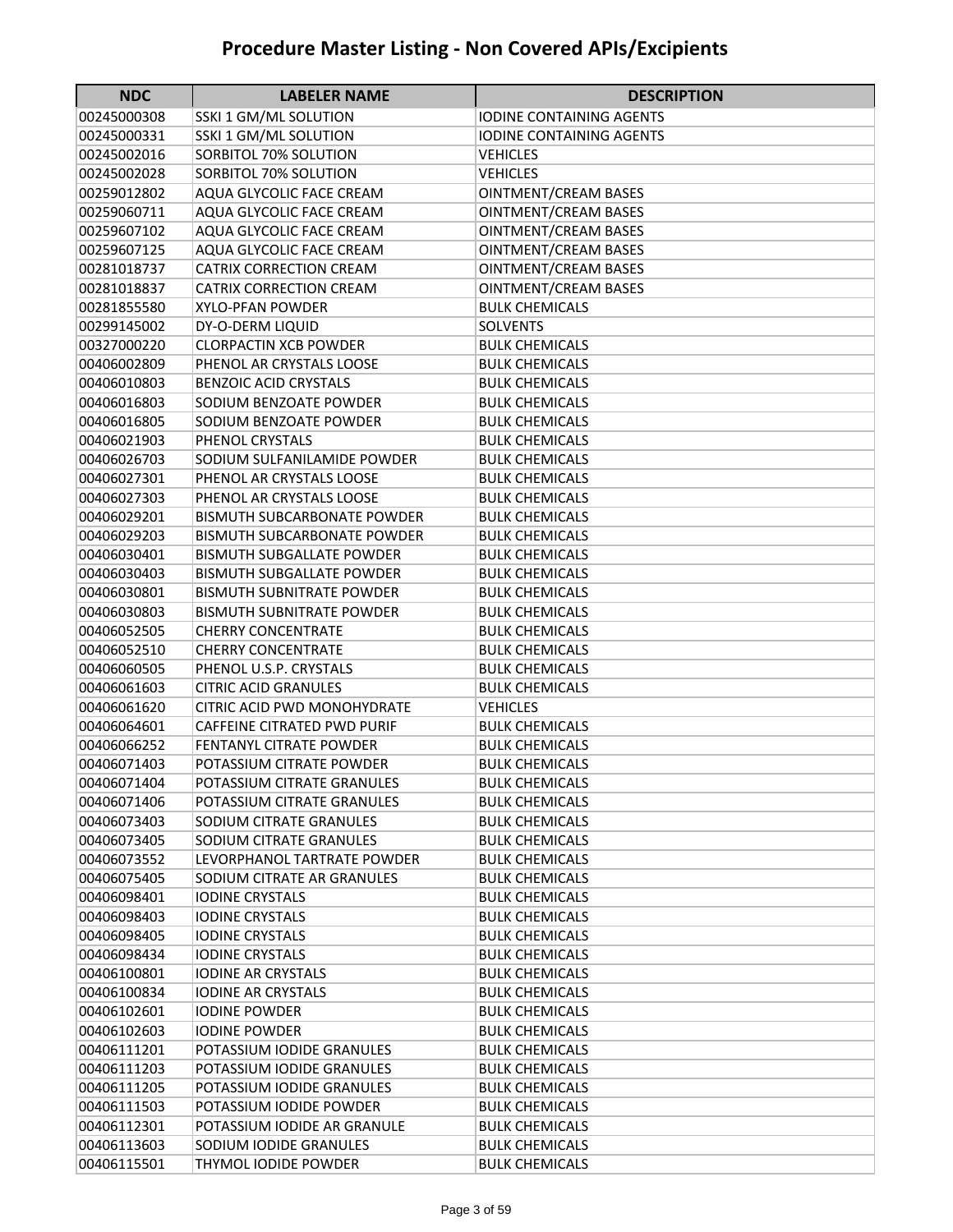| <b>NDC</b>                 | <b>LABELER NAME</b>                                            | <b>DESCRIPTION</b>                             |
|----------------------------|----------------------------------------------------------------|------------------------------------------------|
| 00406115503                | THYMOL IODIDE POWDER                                           | <b>BULK CHEMICALS</b>                          |
| 00406115534                | THYMOL IODIDE POWDER                                           | <b>BULK CHEMICALS</b>                          |
| 00406127803                | <b>MERCURY POWDER TRIPLE DIST</b>                              | <b>BULK CHEMICALS</b>                          |
| 00406128001                | <b>MERCURY POWDER PURIFIED</b>                                 | <b>BULK CHEMICALS</b>                          |
| 00406128003                | <b>MERCURY POWDER PURIFIED</b>                                 | <b>BULK CHEMICALS</b>                          |
| 00406130001                | <b>MERCURY AMMONIATED POWDER</b>                               | <b>BULK CHEMICALS</b>                          |
| 00406130003                | <b>MERCURY AMMONIATED POWDER</b>                               | <b>BULK CHEMICALS</b>                          |
| 00406130034                | <b>MERCURY AMMONIATED POWDER</b>                               | <b>BULK CHEMICALS</b>                          |
| 00406139203                | <b>CAFFEINE POWDER</b>                                         | <b>BULK CHEMICALS</b>                          |
| 00406167401                | <b>TANNIC ACID POWDER</b>                                      | <b>BULK CHEMICALS</b>                          |
| 00406167403                | <b>TANNIC ACID POWDER</b>                                      | <b>BULK CHEMICALS</b>                          |
| 00406176401                | <b>TANNIC ACID AR POWDER</b>                                   | <b>BULK CHEMICALS</b>                          |
| 00406176403                | TANNIC ACID AR POWDER                                          | <b>BULK CHEMICALS</b>                          |
| 00406181603                | BENZYL ALCOHOL AR LIQUID                                       | <b>BULK CHEMICALS</b>                          |
| 00406181605                | BENZYL ALCOHOL AR LIQUID                                       | <b>BULK CHEMICALS</b>                          |
| 00406184759                | <b>FRUCTOSE CRYSTALS</b>                                       | <b>BULK CHEMICALS</b>                          |
| 00406185257                | <b>ASCORBIC ACID POWDER</b>                                    | <b>BULK CHEMICALS</b>                          |
| 00406185259                | <b>ASCORBIC ACID POWDER</b>                                    | <b>BULK CHEMICALS</b>                          |
| 00406200403                | <b>ASPIRIN POWDER</b>                                          | <b>BULK CHEMICALS</b>                          |
| 00406201601                | SALICYLIC ACID CRYSTALS                                        | <b>BULK CHEMICALS</b>                          |
| 00406201603                | SALICYLIC ACID CRYSTALS                                        | <b>BULK CHEMICALS</b>                          |
| 00406201605                | SALICYLIC ACID CRYSTALS                                        | <b>BULK CHEMICALS</b>                          |
| 00406202001                | SALICYLIC ACID POWDER                                          | <b>BULK CHEMICALS</b>                          |
| 00406202003                | SALICYLIC ACID POWDER                                          | <b>BULK CHEMICALS</b>                          |
| 00406202005                | SALICYLIC ACID POWDER                                          | <b>BULK CHEMICALS</b>                          |
| 00406206212                | <b>HYDROCHLORIC ACID LIQUID</b>                                | <b>BULK CHEMICALS</b>                          |
| 00406216901                | SILVER NITRATE AR CRYSTALS                                     | <b>BULK CHEMICALS</b>                          |
| 00406216903                | SILVER NITRATE AR CRYSTALS                                     | <b>BULK CHEMICALS</b>                          |
| 00406216934                | SILVER NITRATE AR CRYSTALS                                     | <b>BULK CHEMICALS</b>                          |
| 00406217801                | SILVER PROTEIN MILD POWDER                                     | <b>BULK CHEMICALS</b>                          |
| 00406217803                | SILVER PROTEIN MILD POWDER                                     | <b>BULK CHEMICALS</b>                          |
| 00406230703                | <b>TARTARIC ACID POWDER</b>                                    | <b>BULK CHEMICALS</b>                          |
| 00406233103                | POTASSIUM BITARTRATE POWDER                                    | <b>BULK CHEMICALS</b>                          |
| 00406243203                | <b>ACETONE LIQUID</b>                                          | <b>SOLVENTS</b>                                |
| 00406243207                | <b>ACETONE LIQUID</b>                                          | <b>SOLVENTS</b>                                |
| 00406244003                | <b>ACETONE AR LIQUID</b>                                       | <b>SOLVENTS</b>                                |
| 00406248803                | <b>ACETIC ACID 36% LIQUID</b><br><b>ACETIC ACID 36% LIQUID</b> | <b>BULK CHEMICALS</b>                          |
| 00406248805<br>00406250403 | ACETIC ACID GLACIAL LIQUID                                     | <b>BULK CHEMICALS</b><br><b>BULK CHEMICALS</b> |
| 00406250404                | ACETIC ACID GLACIAL LIQUID                                     | <b>BULK CHEMICALS</b>                          |
| 00406250406                | ACETIC ACID GLACIAL LIQUID                                     | <b>BULK CHEMICALS</b>                          |
| 00406250416                | ACETIC ACID GLACIAL LIQUID                                     | <b>BULK CHEMICALS</b>                          |
| 00406253603                | <b>BORIC ACID POWDER</b>                                       | <b>BULK CHEMICALS</b>                          |
| 00406261203                | HYDROCHLORIC ACID LIQUID                                       | <b>BULK CHEMICALS</b>                          |
| 00406261204                | HYDROCHLORIC ACID LIQUID                                       | <b>BULK CHEMICALS</b>                          |
| 00406261212                | HYDROCHLORIC ACID LIQUID                                       | <b>BULK CHEMICALS</b>                          |
| 00406274403                | OLEIC ACID LIQUID                                              | <b>SUSPENDING AGENTS</b>                       |
| 00406274407                | OLEIC ACID LIQUID                                              | <b>SUSPENDING AGENTS</b>                       |
| 00406275203                | <b>OXALIC ACID CRYSTALS</b>                                    | <b>BULK CHEMICALS</b>                          |
| 00406278803                | PHOSPHORIC ACID 85% SOLN                                       | <b>BULK CHEMICALS</b>                          |
| 00406279603                | PHOSPHORIC ACID 85% SOLN                                       | <b>BULK CHEMICALS</b>                          |
| 00406292403                | TRICHLOROACETIC ACID CRYST                                     | <b>BULK CHEMICALS</b>                          |
| 00406292411                | TRICHLOROACETIC ACID CRYST                                     | <b>BULK CHEMICALS</b>                          |
| 00406292434                | TRICHLOROACETIC ACID CRYST                                     | <b>BULK CHEMICALS</b>                          |
| 00406292801                | TRICHLOROACETIC ACID CRYST                                     | <b>BULK CHEMICALS</b>                          |
| 00406292803                | TRICHLOROACETIC ACID CRYST                                     | <b>BULK CHEMICALS</b>                          |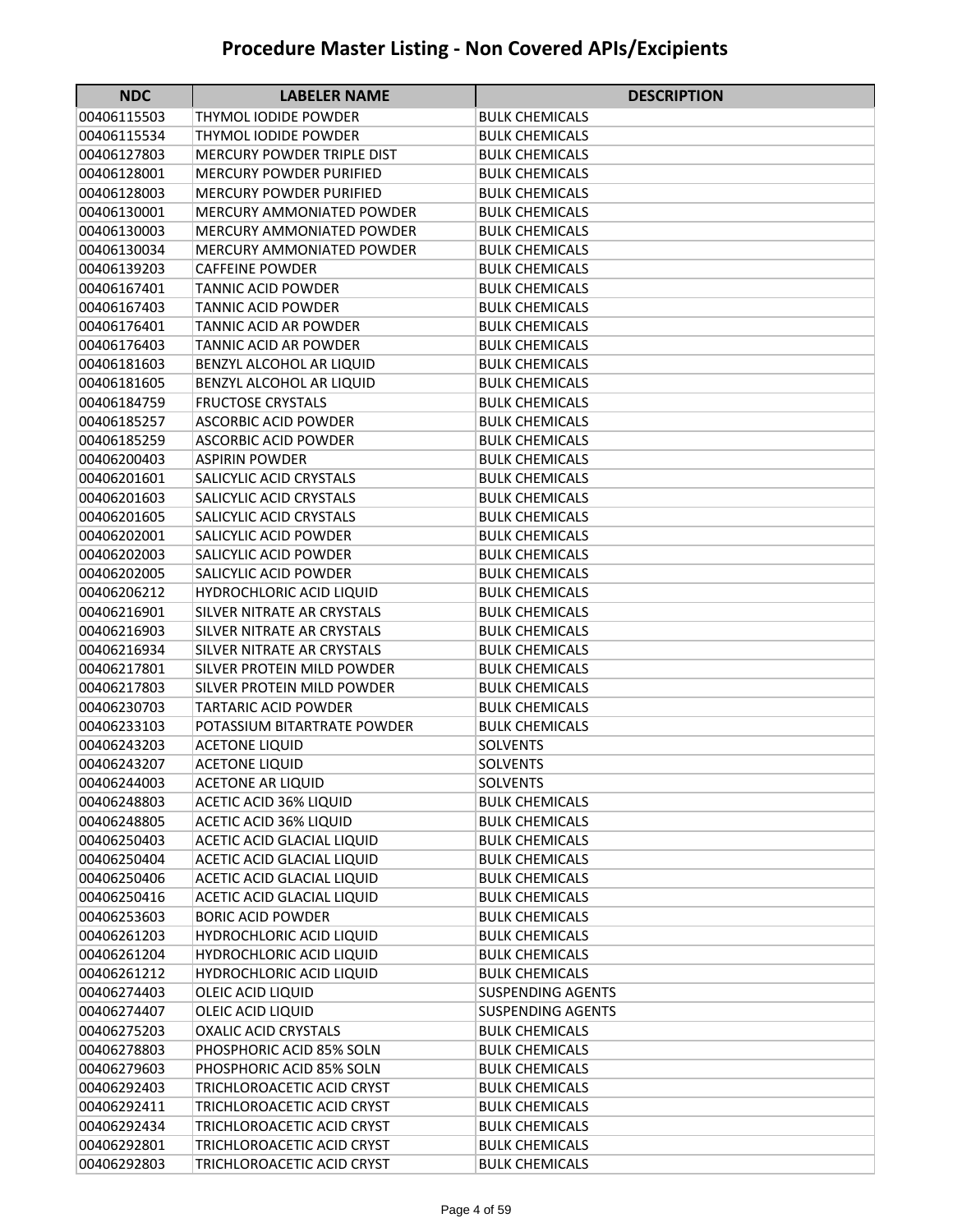| <b>NDC</b>                 | <b>LABELER NAME</b>                             | <b>DESCRIPTION</b>                       |
|----------------------------|-------------------------------------------------|------------------------------------------|
| 00406303103                | <b>ISOPROPYL ALCOHOL LIQUID</b>                 | <b>SOLVENTS</b>                          |
| 00406303107                | <b>ISOPROPYL ALCOHOL LIQUID</b>                 | <b>SOLVENTS</b>                          |
| 00406307607                | <b>ALUM POTASSIUM POWDER</b>                    | <b>BULK CHEMICALS</b>                    |
| 00406313203                | ALUMINUM CHLORIDE POWDER                        | <b>BULK CHEMICALS</b>                    |
| 00406319603                | ALUMINUM SULFATE POWDER                         | <b>BULK CHEMICALS</b>                    |
| 00406324803                | <b>AMMONIA 28% SOLUTION</b>                     | <b>BULK CHEMICALS</b>                    |
| 00406324807                | <b>AMMONIA 28% SOLUTION</b>                     | <b>BULK CHEMICALS</b>                    |
| 00406324812                | <b>AMMONIA 28% SOLUTION</b>                     | <b>BULK CHEMICALS</b>                    |
| 00406336403                | AMMONIUM CHLORIDE GRANULES                      | <b>BULK CHEMICALS</b>                    |
| 00406369234                | <b>ATROPINE SULFATE POWDER</b>                  | <b>BULK CHEMICALS</b>                    |
| 00406369237                | <b>ATROPINE SULFATE POWDER</b>                  | <b>BULK CHEMICALS</b>                    |
| 00406384201                | <b>BENZOCAINE POWDER</b>                        | <b>BULK CHEMICALS</b>                    |
| 00406384203                | <b>BENZOCAINE POWDER</b>                        | <b>BULK CHEMICALS</b>                    |
| 00406405203                | CALCIUM CARBONATE POWDER                        | <b>BULK CHEMICALS</b>                    |
| 00406407203                | CALCIUM CARBONATE AR POWDER                     | <b>BULK CHEMICALS</b>                    |
| 00406420003                | <b>MAGNESIUM SULFATE CRYSTALS</b>               | <b>BULK CHEMICALS</b>                    |
| 00406420803                | CALCIUM LACTATE POWDER                          | <b>BULK CHEMICALS</b>                    |
| 00406420820                | <b>CALCIUM LACTATE POWDER</b>                   | <b>BULK CHEMICALS</b>                    |
| 00406426503                | CALCIUM PHOS POWD DIBASIC                       | <b>BULK CHEMICALS</b>                    |
| 00406428003                | <b>CALCIUM PHOS POWD TRIBASIC</b>               | <b>BULK CHEMICALS</b>                    |
| 00406439401                | <b>CHARCOAL POWDER</b>                          | <b>BULK CHEMICALS</b>                    |
| 00406439403                | <b>CHARCOAL POWDER</b>                          | <b>BULK CHEMICALS</b>                    |
| 00406443203                | <b>CHLOROFORM LIQUID</b>                        | <b>BULK CHEMICALS</b>                    |
| 00406444003                | <b>CHLOROFORM AR LIQUID</b>                     | <b>BULK CHEMICALS</b>                    |
| 00406444007                | CHLOROFORM AR LIQUID                            | <b>BULK CHEMICALS</b>                    |
| 00406444409                | CHLOROFORM LIQUID TECHNICAL                     | <b>BULK CHEMICALS</b>                    |
| 00406456001                | <b>COLLODION LIQUID</b>                         | <b>BULK CHEMICALS</b>                    |
| 00406456003                | <b>COLLODION LIQUID</b>                         | <b>BULK CHEMICALS</b>                    |
| 00406456007                | <b>COLLODION LIQUID</b>                         | <b>BULK CHEMICALS</b>                    |
| 00406458001                | <b>COLLODION LIQUID</b>                         | <b>BULK CHEMICALS</b>                    |
| 00406458003                | <b>COLLODION LIQUID</b>                         | <b>BULK CHEMICALS</b>                    |
| 00406458009                | <b>COLLODION LIQUID</b>                         | <b>BULK CHEMICALS</b>                    |
| 00406461603                | CALCIUM CHLORIDE POWD DIHYD                     | <b>BULK CHEMICALS</b>                    |
| 00406461605                | CALCIUM CHLORIDE POWD DIHYD                     | <b>BULK CHEMICALS</b>                    |
| 00406475203                | <b>CUPRIC SULFATE POWDER</b>                    | <b>BULK CHEMICALS</b>                    |
| 00406475205                | <b>CUPRIC SULFATE</b>                           | <b>BULK CHEMICALS</b>                    |
| 00406490101                | <b>EUGENOL LIQUID</b>                           | <b>BULK CHEMICALS</b>                    |
| 00406490134                | EUGENOL LIQUID                                  | <b>BULK CHEMICALS</b>                    |
| 00406490803                | DEXTROSE ANHYDROUS GRANULES                     | <b>BULK CHEMICALS</b>                    |
| 00406490805                | <b>DEXTROSE ANHYDROUS GRANULES</b>              | <b>BULK CHEMICALS</b>                    |
| 00406490820                | <b>DEXTROSE ANHYDROUS GRANULES</b>              | <b>BULK CHEMICALS</b>                    |
| 00406496534                | <b>EPHEDRINE POWDER</b>                         | <b>BULK CHEMICALS</b>                    |
| 00406496734                | EPHEDRINE SULFATE POWDER                        | <b>BULK CHEMICALS</b>                    |
| 00406501403                | <b>FORMALDEHYDE SOLUTION</b>                    | PRESERVATIVES                            |
| 00406501409                | <b>FORMALDEHYDE SOLUTION</b>                    | <b>PRESERVATIVES</b>                     |
| 00406501603                | <b>FORMALDEHYDE 37% SOLUTION</b>                | PRESERVATIVES                            |
| 00406501607                | FORMALDEHYDE 37% SOLUTION                       | PRESERVATIVES                            |
| 00406501619                | FORMALDEHYDE 37% SOLUTION                       | PRESERVATIVES                            |
| 00406510003                | <b>GLYCERIN LIQUID</b><br><b>GLYCINE POWDER</b> | <b>SOLVENTS</b><br><b>BULK CHEMICALS</b> |
| 00406510403                | <b>METHENAMINE GRANULES</b>                     | <b>BULK CHEMICALS</b>                    |
| 00406518005<br>00406524001 | <b>HYDROGEN PEROXIDE 30% SOLN</b>               | <b>BULK CHEMICALS</b>                    |
| 00406524003                | <b>HYDROGEN PEROXIDE 30% SOLN</b>               | <b>BULK CHEMICALS</b>                    |
| 00406528401                |                                                 |                                          |
| 00406528403                | ICHTHYMALL POWDER<br><b>ICHTHYMALL POWDER</b>   | BULK CHEMICALS<br><b>BULK CHEMICALS</b>  |
| 00406528420                | <b>ICHTHYMALL POWDER</b>                        | <b>BULK CHEMICALS</b>                    |
|                            |                                                 |                                          |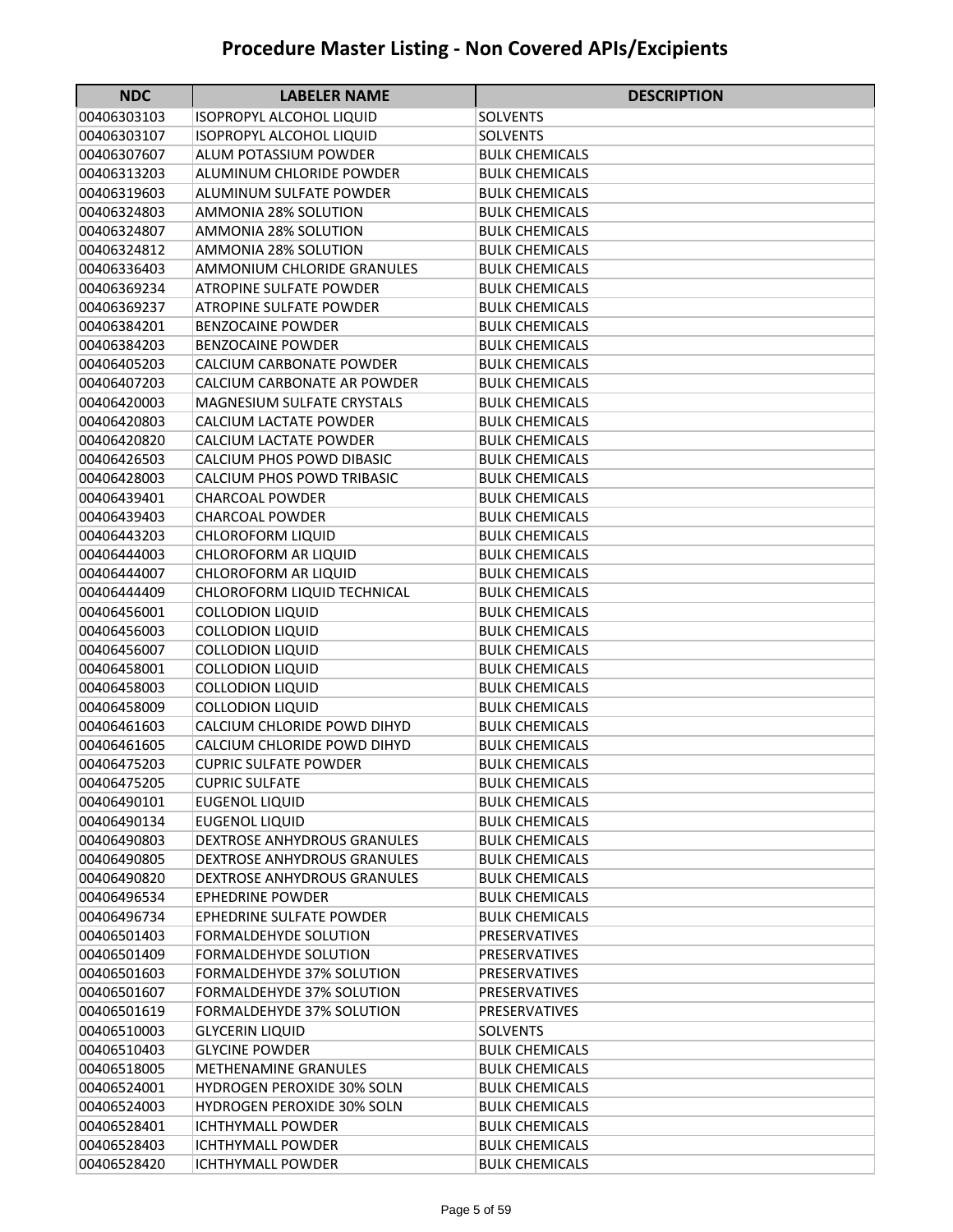| <b>NDC</b>                 | <b>LABELER NAME</b>                                      | <b>DESCRIPTION</b>                             |
|----------------------------|----------------------------------------------------------|------------------------------------------------|
| 00406554301                | ACETAMINOPHEN POWDER DENSE                               | BULK CHEMICALS                                 |
| 00406554303                | <b>ACETAMINOPHEN POWDER DENSE</b>                        | <b>BULK CHEMICALS</b>                          |
| 00406554803                | FERRIC SUBSULFATE SOLUTION                               | <b>BULK CHEMICALS</b>                          |
| 00406554804                | <b>FERRIC SUBSULFATE SOLUTION</b>                        | BULK CHEMICALS                                 |
| 00406557203                | <b>FERROUS SULFATE GRANULES</b>                          | <b>BULK CHEMICALS</b>                          |
| 00406564503                | <b>KAOLIN POWDER</b>                                     | <b>BULK CHEMICALS</b>                          |
| 00406565459                | LANOLIN ANHYDROUS OINTMENT                               | OINTMENT/CREAM BASES                           |
| 00406565559                | <b>LANOLIN OINTMENT</b>                                  | <b>BULK CHEMICALS</b>                          |
| 00406594203                | <b>MAGNESIUM CARBONATE POWDER</b>                        | <b>BULK CHEMICALS</b>                          |
| 00406594603                | <b>MAGNESIUM CARB POWDER HEAVY</b>                       | <b>BULK CHEMICALS</b>                          |
| 00406620803                | <b>MANNITOL POWDER</b>                                   | <b>BULK CHEMICALS</b>                          |
| 00406620805                | <b>MANNITOL POWDER</b>                                   | <b>BULK CHEMICALS</b>                          |
| 00406622201                | <b>MENTHOL CRYSTAL</b>                                   | <b>BULK CHEMICALS</b>                          |
| 00406622234                | <b>MENTHOL CRYSTAL</b>                                   | <b>BULK CHEMICALS</b>                          |
| 00406626305                | PROPYLENE GLYCOL LIQUID                                  | <b>BULK CHEMICALS</b>                          |
| 00406627003                | <b>LACTOSE POWDER</b>                                    | <b>BULK CHEMICALS</b>                          |
| 00406635703                | <b>MINERAL OIL</b>                                       | <b>SOLVENTS</b>                                |
| 00406658801                | PHENOBARBITAL POWDER                                     | <b>BULK CHEMICALS</b>                          |
| 00406659301                | PHENOBARBITAL SODIUM POWDER                              | <b>BULK CHEMICALS</b>                          |
| 00406659303                | PHENOBARBITAL SODIUM POWDER                              | <b>BULK CHEMICALS</b>                          |
| 00406665601                | PILOCARPINE HCL CRYSTALS                                 | <b>BULK CHEMICALS</b>                          |
| 00406665630                | PILOCARPINE HCL CRYSTALS                                 | <b>BULK CHEMICALS</b>                          |
| 00406665634                | PILOCARPINE HCL CRYSTALS                                 | <b>BULK CHEMICALS</b>                          |
| 00406666203                | PILOCARPINE NITRATE CRYSTAL                              | <b>BULK CHEMICALS</b>                          |
| 00406669603                | POTASSIUM ACETATE CRYSTALS                               | <b>BULK CHEMICALS</b>                          |
| 00406671503                | POTASSIUM NITRATE CRYSTALS                               | <b>BULK CHEMICALS</b>                          |
| 00406673603                | POTASSIUM BICARB POWDER                                  | <b>BULK CHEMICALS</b>                          |
| 00406683803                | POTASSIUM CHLORIDE POWDER                                | <b>BULK CHEMICALS</b>                          |
| 00406683804                | POTASSIUM CHLORIDE POWDER                                | <b>BULK CHEMICALS</b>                          |
| 00406683805                | POTASSIUM CHLORIDE POWDER                                | <b>BULK CHEMICALS</b>                          |
| 00406683806                | POTASSIUM CHLORIDE POWDER                                | <b>BULK CHEMICALS</b>                          |
| 00406683820                | POTASSIUM CHLORIDE POWDER                                | <b>BULK CHEMICALS</b>                          |
| 00406684503                | POTASSIUM CHLORIDE CRYSTALS                              | <b>BULK CHEMICALS</b>                          |
| 00406685803                | POTASSIUM CL AR GRAN CRYST                               | <b>BULK CHEMICALS</b>                          |
| 00406692403                | CALCIUM GLUCONATE POWDER                                 | <b>BULK CHEMICALS</b>                          |
| 00406695701                | ALUMINUM ACETATE POWD BASIC                              | <b>BULK CHEMICALS</b>                          |
| 00406695703                | ALUMINUM ACETATE POWD BASIC                              | <b>BULK CHEMICALS</b>                          |
| 00406705603                | POTASSIUM PERMANG CRYSTALS<br>POTASSIUM PERMANG CRYSTALS | <b>BULK CHEMICALS</b>                          |
| 00406705605                |                                                          | <b>BULK CHEMICALS</b>                          |
| 00406708003                | POT PHOSPHATE GRAN DIBASIC                               | <b>BULK CHEMICALS</b>                          |
| 00406722801<br>00406722803 | <b>RESORCINOL CRYSTALS</b><br><b>RESORCINOL CRYSTALS</b> | <b>BULK CHEMICALS</b><br><b>BULK CHEMICALS</b> |
| 00406723201                | <b>RESORCINOL FINE POWDER</b>                            | <b>BULK CHEMICALS</b>                          |
| 00406723203                | <b>RESORCINOL FINE POWDER</b>                            | <b>BULK CHEMICALS</b>                          |
| 00406726001                | SODIUM SACCHARIN POWDER                                  | <b>BULK CHEMICALS</b>                          |
| 00406735601                | SODIUM ACETATE CRYSTALS                                  | <b>BULK CHEMICALS</b>                          |
| 00406737203                | SODIUM ACETATE AR CRYSTALS                               | <b>BULK CHEMICALS</b>                          |
| 00406739603                | SODIUM BICARBONATE POWDER                                | <b>BULK CHEMICALS</b>                          |
| 00406739620                | SODIUM BICARBONATE POWDER                                | <b>BULK CHEMICALS</b>                          |
| 00406741203                | SODIUM BICARBONATE AR POWD                               | <b>BULK CHEMICALS</b>                          |
| 00406746003                | SODIUM BORATE AR POWDER                                  | <b>BULK CHEMICALS</b>                          |
| 00406753203                | SODIUM CHLORIDE GRANULES                                 | <b>BULK CHEMICALS</b>                          |
| 00406753205                | SODIUM CHLORIDE GRANULES                                 | <b>BULK CHEMICALS</b>                          |
| 00406753220                | SODIUM CHLORIDE GRANULES                                 | <b>BULK CHEMICALS</b>                          |
| 00406758103                | SODIUM CHLORIDE AR CRYSTALS                              | <b>BULK CHEMICALS</b>                          |
| 00406763603                | SODIUM FLUORIDE POWDER                                   | <b>BULK CHEMICALS</b>                          |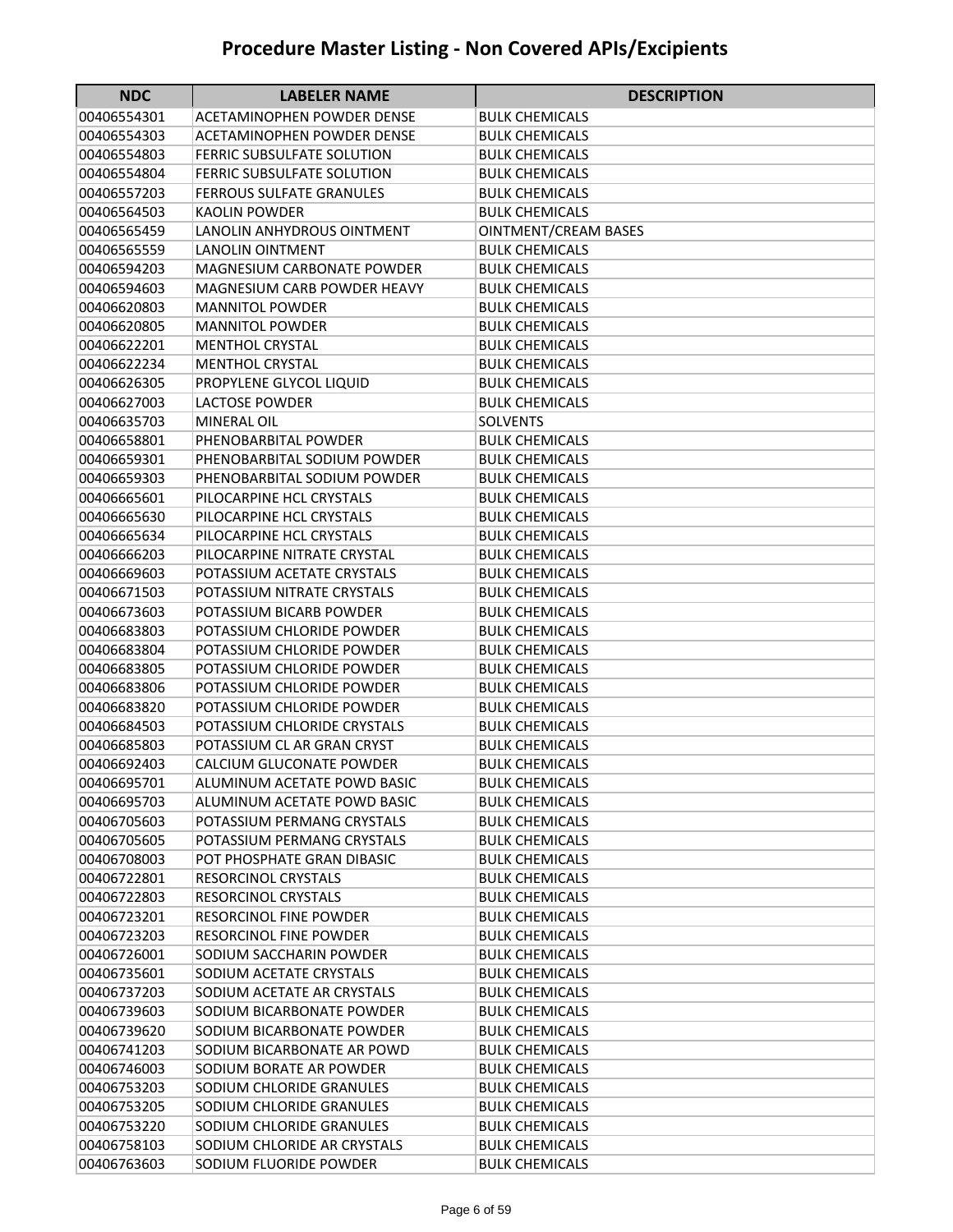| <b>NDC</b>                 | <b>LABELER NAME</b>                                  | <b>DESCRIPTION</b>                               |
|----------------------------|------------------------------------------------------|--------------------------------------------------|
| 00406770001                | PODOPHYLLUM RESIN POWDER                             | BULK CHEMICALS                                   |
| 00406770034                | PODOPHYLLUM RESIN POWDER                             | <b>BULK CHEMICALS</b>                            |
| 00406776303                | SODIUM THIOSULFATE CRYSTALS                          | <b>BULK CHEMICALS</b>                            |
| 00406776305                | SODIUM THIOSULFATE CRYSTALS                          | <b>BULK CHEMICALS</b>                            |
| 00406776320                | SODIUM THIOSULFATE CRYSTALS                          | <b>BULK CHEMICALS</b>                            |
| 00406782403                | SODIUM NITRITE AR GRANULES                           | <b>BULK CHEMICALS</b>                            |
| 00406782405                | SODIUM NITRITE AR GRANULES                           | <b>BULK CHEMICALS</b>                            |
| 00406784801                | SODIUM PERBORATE GRANULES                            | <b>BULK CHEMICALS</b>                            |
| 00406784805                | SODIUM PERBORATE GRANULES                            | <b>BULK CHEMICALS</b>                            |
| 00406789203                | SODIUM PHOS GRAN MONOBASIC                           | <b>BULK CHEMICALS</b>                            |
| 00406789205                | SODIUM PHOS GRAN MONOBASIC                           | <b>BULK CHEMICALS</b>                            |
| 00406789603                | SODIUM PHOS POWDER DIBASIC                           | <b>BULK CHEMICALS</b>                            |
| 00406791403                | SODIUM PHOS POWDER DIBASIC                           | <b>BULK CHEMICALS</b>                            |
| 00406794003                | SODIUM PHOS AR PWD TRIBASIC                          | <b>BULK CHEMICALS</b>                            |
| 00406799201                | <b>SILVER NITRATE CRYSTALS</b>                       | <b>BULK CHEMICALS</b>                            |
| 00406799203                | <b>SILVER NITRATE CRYSTALS</b>                       | <b>BULK CHEMICALS</b>                            |
| 00406799234                | SILVER NITRATE CRYSTALS                              | <b>BULK CHEMICALS</b>                            |
| 00406801203                | SODIUM SULFATE GRANULES                              | <b>BULK CHEMICALS</b>                            |
| 00406802803                | SODIUM SULFATE POWDER                                | <b>BULK CHEMICALS</b>                            |
| 00406805003                | LEUPROLIDE ACETATE POWDER                            | <b>BULK CHEMICALS</b>                            |
| 00406806103                | DESMOPRESSIN ACETATE POWDER                          | <b>BULK CHEMICALS</b>                            |
| 00406807403                | <b>CALCITONIN POWDER</b>                             | <b>BULK CHEMICALS</b>                            |
| 00406810003                | SODIUM THIOSULFATE AR CRYST                          | <b>BULK CHEMICALS</b>                            |
| 00406840003                | <b>SULFUR POWDER</b>                                 | <b>ANTIPARASITICS</b>                            |
| 00406840005                | SULFUR POWDER                                        | ANTIPARASITICS                                   |
| 00406842003                | SULFUR POWDER                                        | ANTIPARASITICS                                   |
| 00406847603                | <b>TALC POWDER</b>                                   | <b>BULK CHEMICALS</b>                            |
| 00406852801                | <b>THYMOL CRYSTALS</b>                               | <b>BULK CHEMICALS</b>                            |
| 00406852803                | <b>THYMOL CRYSTALS</b>                               | <b>BULK CHEMICALS</b>                            |
| 00406864203                | <b>UREA POWDER</b>                                   | <b>BULK CHEMICALS</b>                            |
| 00406864220                | <b>UREA POWDER</b>                                   | <b>BULK CHEMICALS</b>                            |
| 00406864803                | <b>UREA AR CRYSTALS</b>                              | <b>BULK CHEMICALS</b>                            |
| 00406877203                | <b>ZINC CHLORIDE GRANULES</b>                        | <b>BULK CHEMICALS</b>                            |
| 00406882103                | <b>BARIUM SULFATE POWDER</b>                         | <b>BULK CHEMICALS</b>                            |
| 00406882403                | <b>ZINC OXIDE POWDER</b>                             | <b>BULK CHEMICALS</b>                            |
| 00406882405                | ZINC OXIDE POWDER                                    | <b>BULK CHEMICALS</b>                            |
| 00406882903                | <b>ASCORBIC ACID POWDER</b>                          | <b>BULK CHEMICALS</b>                            |
| 00406883003                | <b>HYDROCORTISONE POWDER</b>                         | <b>BULK CHEMICALS</b>                            |
| 00406883005                | <b>HYDROCORTISONE POWDER</b><br>ZINC OXIDE AR POWDER | <b>BULK CHEMICALS</b>                            |
| 00406883203                | <b>DEXTROSE POWDER</b>                               | <b>BULK CHEMICALS</b>                            |
| 00406883403                |                                                      | <b>BULK CHEMICALS</b><br><b>BULK CHEMICALS</b>   |
| 00406883601<br>00406883603 | PROCAINE POWDER<br>PROCAINE POWDER                   | <b>BULK CHEMICALS</b>                            |
| 00406883903                | <b>GENTIAN VIOLET POWDER</b>                         | <b>BULK CHEMICALS</b>                            |
| 00406886803                | <b>ZINC SULFATE POWDER</b>                           | <b>BULK CHEMICALS</b>                            |
| 00406887203                | ZINC SULFATE GRANULAR POWD                           | <b>BULK CHEMICALS</b>                            |
| 00406887205                | ZINC SULFATE GRANULAR POWD                           | <b>BULK CHEMICALS</b>                            |
| 00406887353                | OXYCODONE HCL POWDER                                 | <b>BULK CHEMICALS</b>                            |
| 00406887357                | OXYCODONE HCL POWDER                                 | <b>BULK CHEMICALS</b>                            |
| 00456070701                | CEBOCAP #1 CAPSULE (BLUE)                            | PHARMACEUTICAL ADJUVANTS, TABLET & CAPSULE MANF. |
| 00456070801                | CEBOCAP #2 CAPSULE                                   | PHARMACEUTICAL ADJUVANTS, TABLET & CAPSULE MANF. |
| 00456070901                | CEBOCAP #3 CAPSULE (ORANGE)                          | PHARMACEUTICAL ADJUVANTS, TABLET & CAPSULE MANF. |
| 00462005316                | PETROLATUM WHITE JELLY                               | OINTMENT/CREAM BASES                             |
| 00462005331                | PETROLATUM WHITE JELLY                               | OINTMENT/CREAM BASES                             |
| 00469125425                | MURI-LUBE MINERAL OIL VIAL                           | <b>SOLVENTS</b>                                  |
| 00469225425                | MURI-LUBE MINERAL OIL VIAL                           | SOLVENTS                                         |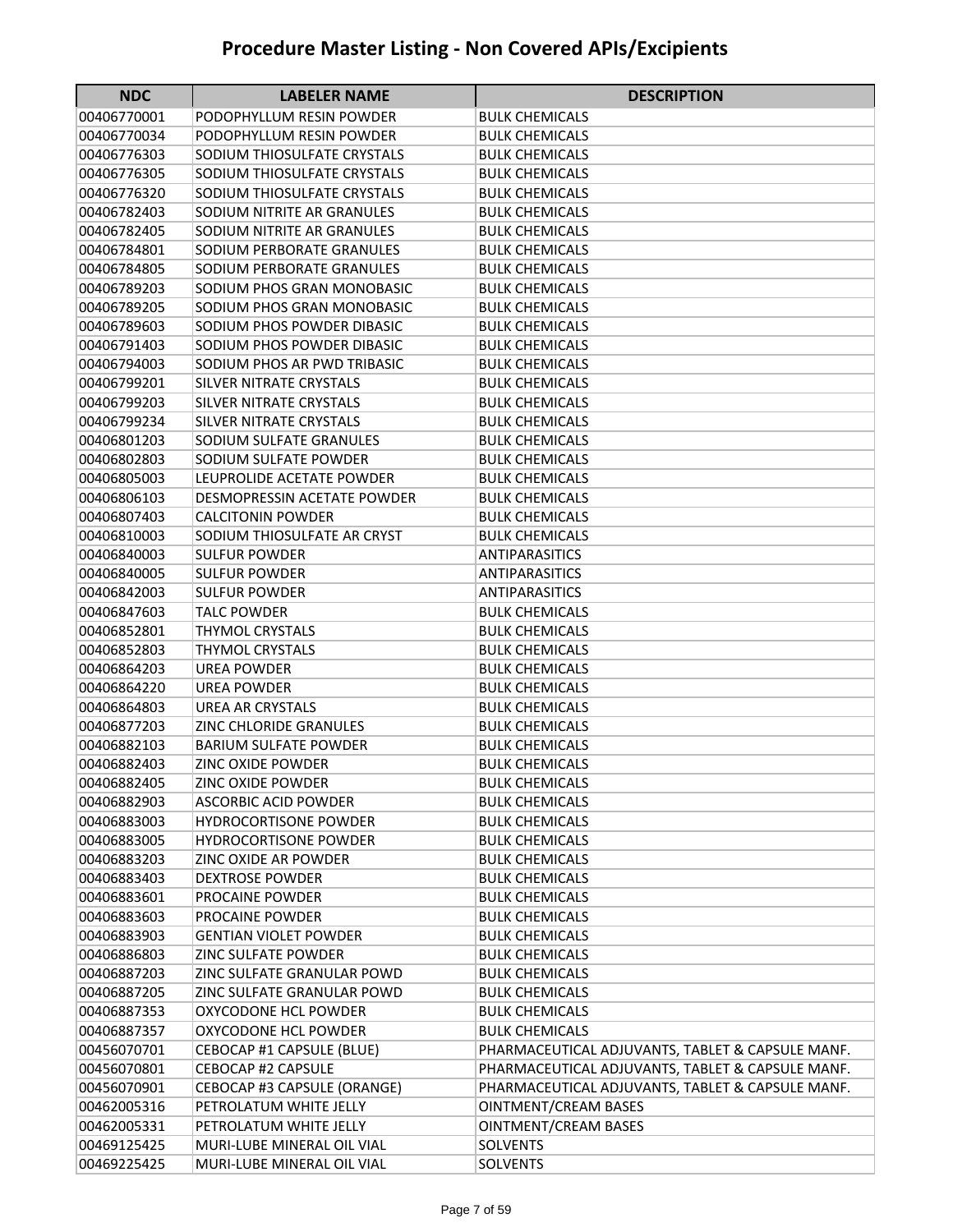| <b>NDC</b>  | <b>LABELER NAME</b>           | <b>DESCRIPTION</b>                               |
|-------------|-------------------------------|--------------------------------------------------|
| 00472077916 | ISOPROPYL ALCOHOL 70%         | SOLVENTS                                         |
| 00472077928 | <b>ISOPROPYL ALCOHOL 70%</b>  | <b>SOLVENTS</b>                                  |
| 00472078116 | <b>ISOPROPYL ALCOHOL 91%</b>  | <b>SOLVENTS</b>                                  |
| 00472078128 | ISOPROPYL ALCOHOL 91%         | <b>SOLVENTS</b>                                  |
| 00472090016 | <b>ACETONE CP LIQUID</b>      | <b>SOLVENTS</b>                                  |
| 00472090028 | <b>ACETONE CP LIQUID</b>      | <b>SOLVENTS</b>                                  |
| 00472091216 | <b>AROMATIC ELIXIR</b>        | <b>VEHICLES</b>                                  |
| 00472091228 | <b>AROMATIC ELIXIR</b>        | <b>VEHICLES</b>                                  |
| 00472092216 | <b>BENZOIN TINCTURE</b>       | <b>BULK CHEMICALS</b>                            |
| 00472094916 | <b>CHERRY SYRUP</b>           | <b>BULK CHEMICALS</b>                            |
| 00472094928 | <b>CHERRY SYRUP</b>           | <b>BULK CHEMICALS</b>                            |
| 00472146116 | POTASSIUM IODIDE 1 GM/ML SOL  | <b>IODINE CONTAINING AGENTS</b>                  |
| 00472160402 | <b>BLUESTONE CRYSTALS</b>     | <b>BULK CHEMICALS</b>                            |
| 00472160702 | <b>BORIC ACID POWDER</b>      | <b>BULK CHEMICALS</b>                            |
| 00472160704 | <b>BORIC ACID POWDER</b>      | <b>BULK CHEMICALS</b>                            |
| 00472160712 | <b>BORIC ACID POWDER</b>      | <b>BULK CHEMICALS</b>                            |
| 00472161575 | <b>HYDROCORTISONE POWDER</b>  | <b>BULK CHEMICALS</b>                            |
| 00527041816 | PETROLATUM AMBER JELLY        | <b>OINTMENT/CREAM BASES</b>                      |
| 00527041835 | PETROLATUM JELLY              | <b>OINTMENT/CREAM BASES</b>                      |
| 00527060704 | SODIUM LAURYL SULFATE CRYST   | <b>SURFACTANTS</b>                               |
| 00527060716 | SODIUM LAURYL SULFATE CRYST   | <b>SURFACTANTS</b>                               |
| 00527060731 | SODIUM LAURYL SULFATE CRYST   | <b>SURFACTANTS</b>                               |
| 00527061104 | AMINOPHYLLINE POWDER          | <b>BULK CHEMICALS</b>                            |
| 00527061116 | AMINOPHYLLINE POWDER          | <b>BULK CHEMICALS</b>                            |
| 00527061204 | <b>THYROID POWDER</b>         | <b>BULK CHEMICALS</b>                            |
| 00527061231 | THYROID POWDER                | <b>BULK CHEMICALS</b>                            |
| 00527070827 | <b>AROMATIC ELIXIR</b>        | <b>VEHICLES</b>                                  |
| 00527070828 | <b>AROMATIC ELIXIR</b>        | <b>VEHICLES</b>                                  |
| 00527075804 | <b>STRONG IODINE SOLUTION</b> | <b>IODINE CONTAINING AGENTS</b>                  |
| 00527075827 | <b>STRONG IODINE SOLUTION</b> | <b>IODINE CONTAINING AGENTS</b>                  |
| 00527075828 | <b>STRONG IODINE SOLUTION</b> | <b>IODINE CONTAINING AGENTS</b>                  |
| 00527077016 | PROPYLENE GLYCOL SOLUTION     | <b>SOLVENTS</b>                                  |
| 00527077029 | PROPYLENE GLYCOL SOLUTION     | <b>SOLVENTS</b>                                  |
| 00527077046 | PROPYLENE GLYCOL SOLUTION     | <b>SOLVENTS</b>                                  |
| 00527081027 | <b>ACETONE LIQUID</b>         | <b>SOLVENTS</b>                                  |
| 00527081028 | <b>ACETONE LIQUID</b>         | <b>SOLVENTS</b>                                  |
| 00527082927 | <b>BENZOIN TINCTURE</b>       | <b>BULK CHEMICALS</b>                            |
| 00527082928 | <b>BENZOIN TINCTURE</b>       | <b>BULK CHEMICALS</b>                            |
| 00536173085 | POTASSIUM IODIDE 1 GM/ML SOL  | IODINE CONTAINING AGENTS                         |
| 00536246098 | <b>EPSOM SALT CRYSTALS</b>    | <b>BULK CHEMICALS</b>                            |
| 00536256298 | <b>HYDROPHILIC OINTMENT</b>   | HYDROPHILIC CREAM/OINTMENT BASES                 |
| 00536422098 | <b>BORIC ACID POWDER</b>      | <b>BULK CHEMICALS</b>                            |
| 00536429710 | PLACEBO CAPSULE               | PHARMACEUTICAL ADJUVANTS, TABLET & CAPSULE MANF. |
| 00536500095 | PETROLATUM JELLY              | OINTMENT/CREAM BASES                             |
| 00536500098 | PETROLATUM JELLY              | OINTMENT/CREAM BASES                             |
| 00536717001 | <b>GELATIN CAPLET</b>         | <b>SUSPENDING AGENTS</b>                         |
| 00574003001 | <b>AQUABASE OINTMENT</b>      | HYDROPHILIC CREAM/OINTMENT BASES                 |
| 00574003016 | <b>AQUABASE OINTMENT</b>      | HYDROPHILIC CREAM/OINTMENT BASES                 |
| 00574003035 | <b>AQUABASE OINTMENT</b>      | HYDROPHILIC CREAM/OINTMENT BASES                 |
| 00574003040 | <b>AQUABASE OINTMENT</b>      | HYDROPHILIC CREAM/OINTMENT BASES                 |
| 00574004416 | LANOLIN HYDROUS OINTMENT      | <b>BULK CHEMICALS</b>                            |
| 00574004716 | PETROLATUM WHITE JELLY        | OINTMENT/CREAM BASES                             |
| 00574005201 | <b>HYDROCREAM BASE</b>        | OINTMENT/CREAM BASES                             |
| 00574005216 | <b>HYDROCREAM BASE</b>        | OINTMENT/CREAM BASES                             |
| 00574005240 | <b>HYDROCREAM BASE</b>        | OINTMENT/CREAM BASES                             |
| 00574006610 | ISOPROPYL ALCOHOL 99%         | SOLVENTS                                         |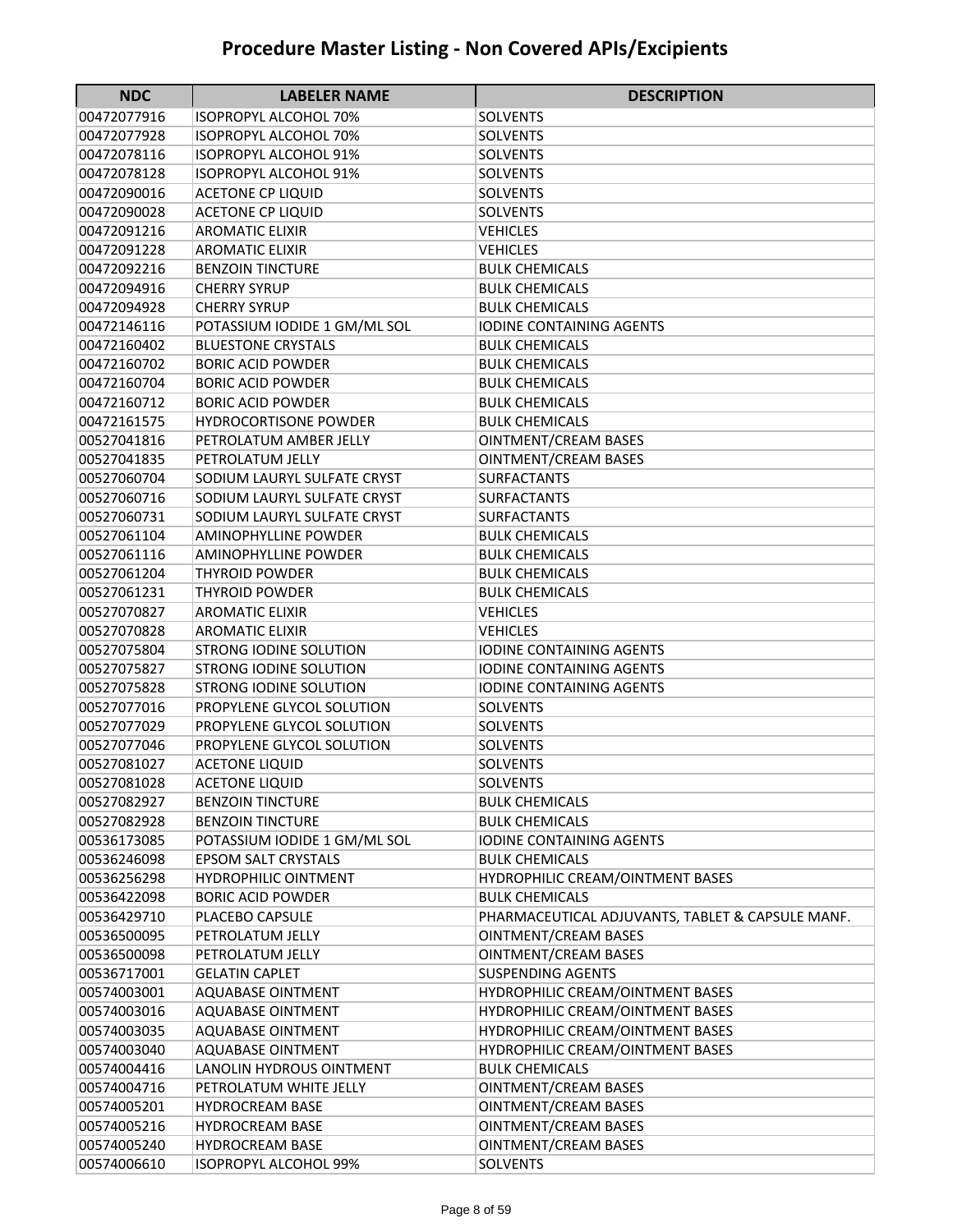| <b>NDC</b>                 | <b>LABELER NAME</b>                                | <b>DESCRIPTION</b>                             |
|----------------------------|----------------------------------------------------|------------------------------------------------|
| 00574006616                | ISOPROPYL ALCOHOL 99%                              | SOLVENTS                                       |
| 00574006710                | <b>ISOPROPYL RUBBING ALCOHOL 70%</b>               | <b>SOLVENTS</b>                                |
| 00574006716                | ISOPROPYL RUBBING ALCOHOL 70%                      | <b>SOLVENTS</b>                                |
| 00574007101                | DERMABASE CREAM                                    | <b>OINTMENT/CREAM BASES</b>                    |
| 00574007116                | DERMABASE CREAM                                    | <b>OINTMENT/CREAM BASES</b>                    |
| 00574007140                | DERMABASE CREAM                                    | <b>OINTMENT/CREAM BASES</b>                    |
| 00574007210                | PROPYLENE GLYCOL SOLUTION                          | <b>SOLVENTS</b>                                |
| 00574007216                | PROPYLENE GLYCOL SOLUTION                          | <b>SOLVENTS</b>                                |
| 00574015810                | FORMALDEHYDE SOLUTION                              | PRESERVATIVES                                  |
| 00574018010                | FORMALDEHYDE SOLUTION                              | <b>PRESERVATIVES</b>                           |
| 00574030502                | LIQUADERM-A LIQUID                                 | <b>SOLVENTS</b>                                |
| 00574030716                | SUSPENDOL-S LIQUID                                 | <b>SUSPENDING AGENTS</b>                       |
| 00574030805                | <b>FATTIBASE SUPPOSITORY BASE</b>                  | <b>SOLVENTS</b>                                |
| 00574030816                | <b>FATTIBASE SUPPOSITORY BASE</b>                  | SOLVENTS                                       |
| 00574030905                | POLYBASE OINTMENT                                  | <b>SOLVENTS</b>                                |
| 00574030916                | POLYBASE OINTMENT                                  | <b>SOLVENTS</b>                                |
| 00574031010                | POLYETHYLENE GLYCOL 400                            | <b>SOLVENTS</b>                                |
| 00574031016                | POLYETHYLENE GLYCOL 400                            | <b>SOLVENTS</b>                                |
| 00574040005                | <b>BACITRACIN 5 MILLION UNITS PWD</b>              | <b>BULK CHEMICALS</b>                          |
| 00574040210                | POLYMYXIN B MICRON 100MM UNIT                      | <b>BULK CHEMICALS</b>                          |
| 00574040805                | DEXAMETHASONE SOD PH POWDER                        | <b>BULK CHEMICALS</b>                          |
| 00574040810                | DEXAMETHASONE SOD PH POWDER                        | <b>BULK CHEMICALS</b>                          |
| 00574040905                | DEXAMETHASONE ACETATE POWD                         | <b>BULK CHEMICALS</b>                          |
| 00574040910                | DEXAMETHASONE ACETATE POWD                         | <b>BULK CHEMICALS</b>                          |
| 00574041001                | ERYTHROMYCIN POWDER                                | <b>BULK CHEMICALS</b>                          |
| 00574041010                | <b>ERYTHROMYCIN POWDER</b>                         | BULK CHEMICALS                                 |
| 00574041025                | <b>ERYTHROMYCIN POWDER</b>                         | <b>BULK CHEMICALS</b>                          |
| 00574041505                | <b>CLINDAMYCIN PHOSHATE POWD</b>                   | <b>BULK CHEMICALS</b>                          |
| 00574041510                | <b>CLINDAMYCIN PHOSHATE POWD</b>                   | <b>BULK CHEMICALS</b>                          |
| 00574041701                | <b>COLISTIN SULFATE POWDER</b>                     | <b>BULK CHEMICALS</b>                          |
| 00574041900                | <b>GENTAMICIN SULFATE POWDER</b>                   | <b>BULK CHEMICALS</b>                          |
| 00574041901                | <b>GENTAMICIN SULFATE POWDER</b>                   | <b>BULK CHEMICALS</b>                          |
| 00574043000                | PROGESTERONE PWD MICRONIZED                        | <b>BULK CHEMICALS</b>                          |
| 00574043001                | PROGESTERONE PWD MICRONIZED                        | <b>BULK CHEMICALS</b>                          |
| 00574043010                | PROGESTERONE PWD MICRONIZED                        | <b>BULK CHEMICALS</b>                          |
| 00574043025                | PROGESTERONE PWD MICRONIZED                        | <b>BULK CHEMICALS</b>                          |
| 00574043200                | PROGESTERONE POWDER MILLED                         | <b>BULK CHEMICALS</b>                          |
| 00574044001                | NEOMYCIN SULFATE POWDER                            | <b>BULK CHEMICALS</b>                          |
| 00574044010                | NEOMYCIN SULFATE POWDER                            | <b>BULK CHEMICALS</b>                          |
| 00574044025                | NEOMYCIN SULFATE POWDER                            | <b>BULK CHEMICALS</b>                          |
| 00574045001                | TRIAMCINOLONE ACETONIDE PWD                        | <b>BULK CHEMICALS</b>                          |
| 00574045005                | <b>TRIAMCINOLONE POWDER</b>                        | <b>BULK CHEMICALS</b>                          |
| 00574045010                | <b>TRIAMCINOLONE POWDER</b>                        | <b>BULK CHEMICALS</b>                          |
| 00574046401<br>00574046410 | METHYLTESTOSTERONE POWDER                          | <b>BULK CHEMICALS</b>                          |
|                            | METHYLTESTOSTERONE POWDER                          | <b>BULK CHEMICALS</b><br><b>BULK CHEMICALS</b> |
| 00574046425<br>00574047001 | METHYLTESTOSTERONE POWDER<br>PREDNISOLONE POWDER   | <b>BULK CHEMICALS</b>                          |
| 00574047005                | PREDNISOLONE POWDER                                |                                                |
|                            |                                                    | <b>BULK CHEMICALS</b>                          |
| 00574047025<br>00574047101 | PREDNISOLONE POWDER<br>PREDNISOLONE ACETATE POWDER | <b>BULK CHEMICALS</b><br><b>BULK CHEMICALS</b> |
| 00574047105                | PREDNISOLONE ACETATE POWDER                        | <b>BULK CHEMICALS</b>                          |
| 00574047125                | PREDNISOLONE ACETATE POWDER                        | <b>BULK CHEMICALS</b>                          |
| 00574047501                | PREDNISONE POWDER                                  | <b>BULK CHEMICALS</b>                          |
| 00574047505                | PREDNISONE POWDER                                  | <b>BULK CHEMICALS</b>                          |
| 00574047525                | PREDNISONE POWDER                                  | <b>BULK CHEMICALS</b>                          |
| 00574048005                | BETAMETHASONE VALERATE POWD                        | <b>BULK CHEMICALS</b>                          |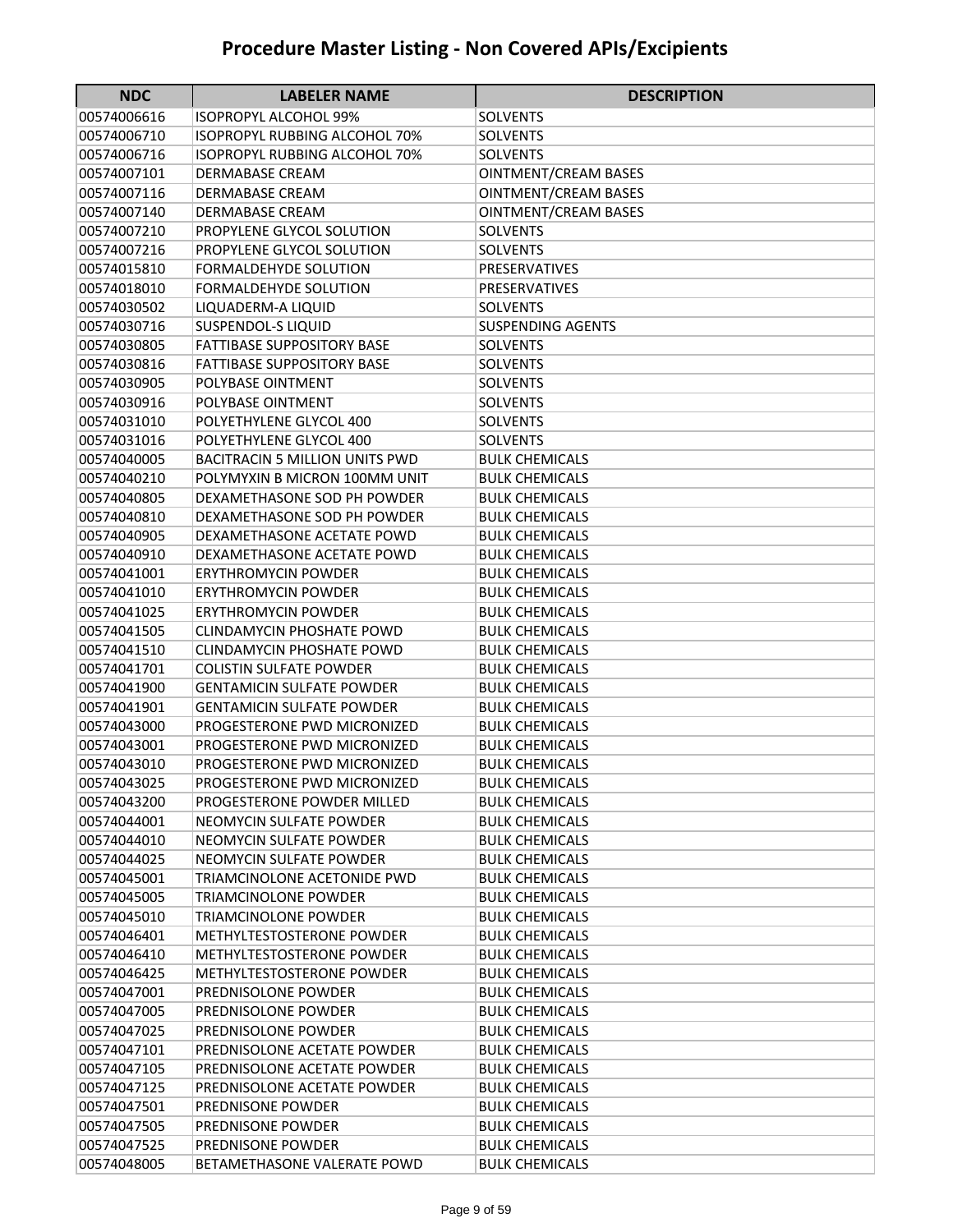| <b>NDC</b>                 | <b>LABELER NAME</b>                                  | <b>DESCRIPTION</b>                             |
|----------------------------|------------------------------------------------------|------------------------------------------------|
| 00574048010                | BETAMETHASONE VALERATE POWD                          | <b>BULK CHEMICALS</b>                          |
| 00574048505                | SPIRONOLACTONE POWDER                                | <b>BULK CHEMICALS</b>                          |
| 00574048525                | SPIRONOLACTONE POWDER                                | <b>BULK CHEMICALS</b>                          |
| 00574051004                | <b>ACACIA POWDER</b>                                 | <b>BULK CHEMICALS</b>                          |
| 00574051010                | <b>ACACIA POWDER</b>                                 | <b>BULK CHEMICALS</b>                          |
| 00574051016                | <b>ACACIA POWDER</b>                                 | <b>BULK CHEMICALS</b>                          |
| 00574051201                | <b>ALBUTEROL SULFATE POWDER</b>                      | <b>BULK CHEMICALS</b>                          |
| 00574051225                | ALBUTEROL SULFATE POWDER                             | <b>BULK CHEMICALS</b>                          |
| 00574051501                | 5-AMINOSALICYLIC ACID POWD                           | <b>BULK CHEMICALS</b>                          |
| 00574052001                | AMMONIATED MERCURY POWDER                            | <b>BULK CHEMICALS</b>                          |
| 00574052025                | <b>AMMONIATED MERCURY POWDER</b>                     | <b>BULK CHEMICALS</b>                          |
| 00574052501                | <b>ANTHRALIN POWDER</b>                              | <b>BULK CHEMICALS</b>                          |
| 00574052525                | ANTHRALIN POWDER                                     | <b>BULK CHEMICALS</b>                          |
| 00574053016                | <b>BENTONITE POWDER</b>                              | <b>SUSPENDING AGENTS</b>                       |
| 00574053501                | <b>BENZOCAINE POWDER</b>                             | <b>BULK CHEMICALS</b>                          |
| 00574054016                | <b>BORIC ACID POWDER</b>                             | <b>BULK CHEMICALS</b>                          |
| 00574054301                | <b>BHT POWDER</b>                                    | <b>ANTICORROSIVE AGENTS</b>                    |
| 00574054516                | <b>CALAMINE POWDER</b>                               | <b>BULK CHEMICALS</b>                          |
| 00574055016                | CALCIUM HYDROXIDE POWDER                             | <b>BULK CHEMICALS</b>                          |
| 00574055504                | <b>CITRIC ACID ANHYDROUS POWD</b>                    | VEHICLES                                       |
| 00574055516                | <b>CITRIC ACID GRANULES</b>                          | <b>BULK CHEMICALS</b>                          |
| 00574056004                | <b>COLLODION, FLEXIBLE LIQUID</b>                    | <b>BULK CHEMICALS</b>                          |
| 00574056016                | COLLODION, FLEXIBLE LIQUID                           | <b>BULK CHEMICALS</b>                          |
| 00574056516                | <b>CUPRIC SULFATE ANHYD POWDER</b>                   | <b>BULK CHEMICALS</b>                          |
| 00574057016                | <b>STARCH POWDER CORN</b>                            | <b>BULK CHEMICALS</b>                          |
| 00574057516                | <b>DEXTROSE POWDER</b>                               | <b>BULK CHEMICALS</b>                          |
| 00574058016                | <b>FRUCTOSE POWDER</b>                               | <b>BULK CHEMICALS</b>                          |
| 00574058216                | GLYCOLIC ACID 70% SOLUTION                           | <b>BULK CHEMICALS</b>                          |
| 00574058504                | <b>HYDROQUINONE POWDER</b>                           | <b>BULK CHEMICALS</b>                          |
| 00574058516                | <b>HYDROQUINONE POWDER</b>                           | <b>BULK CHEMICALS</b>                          |
| 00574059001                | <b>INDOMETHACIN POWDER</b>                           | <b>BULK CHEMICALS</b>                          |
| 00574059025                | INDOMETHACIN POWDER                                  | <b>BULK CHEMICALS</b>                          |
| 00574059501                | <b>IODINE RESUBLIMED CRYSTALS</b>                    | <b>BULK CHEMICALS</b>                          |
| 00574059525                | <b>IODINE RESUBLIMED CRYSTALS</b>                    | <b>BULK CHEMICALS</b>                          |
| 00574059801<br>00574059825 | <b>CLIOQUINOL POWDER</b>                             | <b>BULK CHEMICALS</b><br><b>BULK CHEMICALS</b> |
| 00574060001                | <b>CLIOQUINOL POWDER</b><br>PODOPHYLLUM RESIN POWDER | <b>BULK CHEMICALS</b>                          |
| 00574060025                | PODOPHYLLUM RESIN POWDER                             | <b>BULK CHEMICALS</b>                          |
| 00574060516                | <b>KAOLIN POWDER</b>                                 | <b>BULK CHEMICALS</b>                          |
| 00574060916                | <b>LACTOSE POWDER</b>                                | <b>BULK CHEMICALS</b>                          |
| 00574061325                | LIDOCAINE POWDER                                     | <b>BULK CHEMICALS</b>                          |
| 00574061725                | <b>LIDOCAINE HCL POWDER</b>                          | <b>BULK CHEMICALS</b>                          |
| 00574062225                | <b>L-MENTHOL CRYSTALS</b>                            | <b>BULK CHEMICALS</b>                          |
| 00574062601                | <b>SUCRALFATE POWDER</b>                             | <b>BULK CHEMICALS</b>                          |
| 00574062704                | METHYLCELLULOSE POWDER                               | <b>SUSPENDING AGENTS</b>                       |
| 00574062716                | METHYLCELLULOSE POWDER                               | <b>SUSPENDING AGENTS</b>                       |
| 00574062901                | <b>METRONIDAZOLE POWDER</b>                          | <b>BULK CHEMICALS</b>                          |
| 00574063001                | MICONAZOLE NITRATE POWDER                            | <b>BULK CHEMICALS</b>                          |
| 00574063025                | MICONAZOLE NITRATE POWDER                            | <b>BULK CHEMICALS</b>                          |
| 00574063204                | MONOCHLOROACETIC ACID POWD                           | <b>BULK CHEMICALS</b>                          |
| 00574063216                | MONOCHLOROACETIC ACID POWD                           | <b>BULK CHEMICALS</b>                          |
| 00574063604                | PARA-AMINOBENZOIC ACID POWD                          | <b>BULK CHEMICALS</b>                          |
| 00574063616                | PARA-AMINOBENZOIC ACID POWD                          | <b>BULK CHEMICALS</b>                          |
| 00574064701                | RETINOIC ACID POWDER                                 | BULK CHEMICALS                                 |
| 00574065016                | SALICYLIC ACID POWDER                                | <b>BULK CHEMICALS</b>                          |
| 00574065201                | SILICA GEL                                           | SUSPENDING AGENTS                              |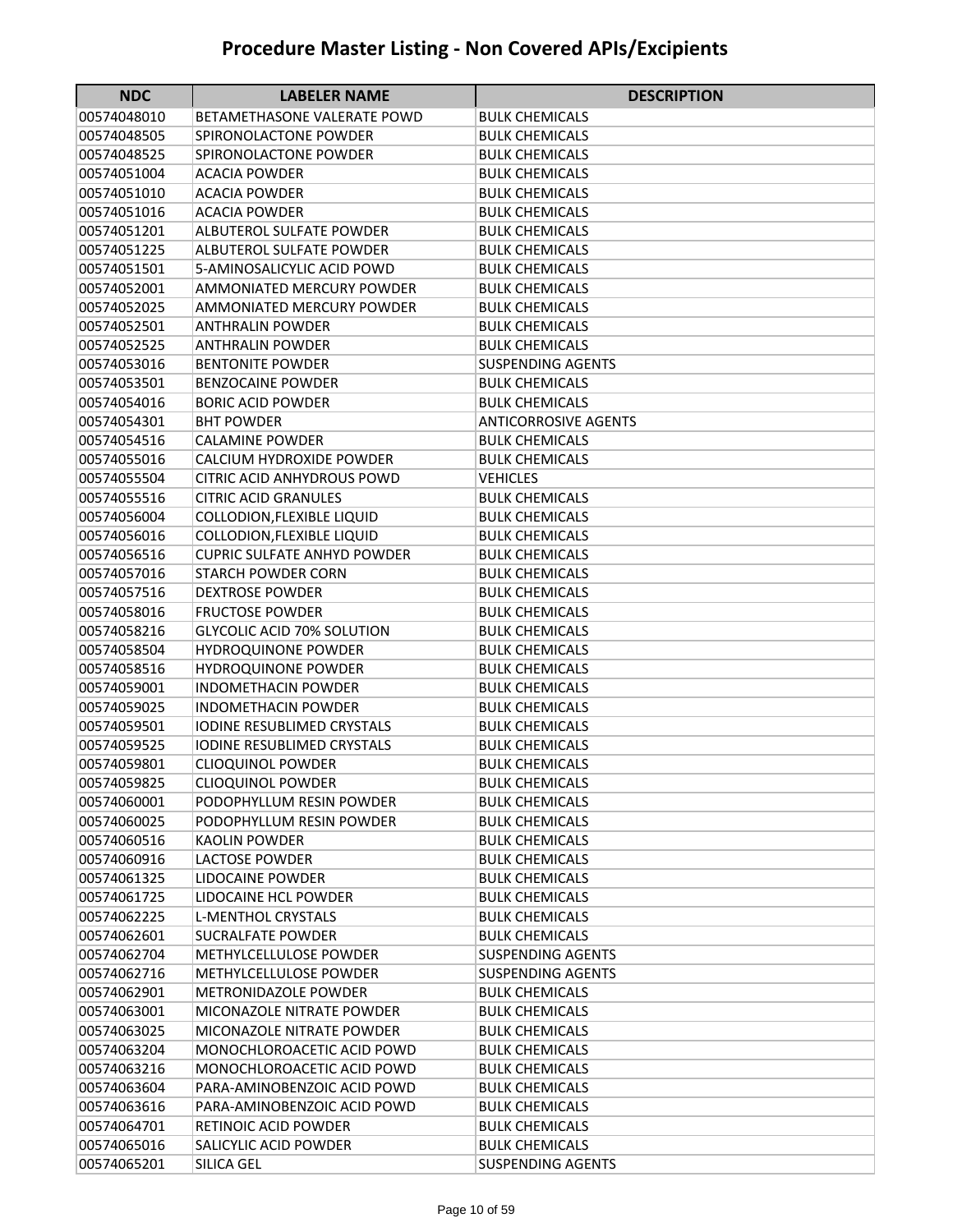| <b>NDC</b>  | <b>LABELER NAME</b>               | <b>DESCRIPTION</b>                               |
|-------------|-----------------------------------|--------------------------------------------------|
| 00574065301 | SILVER NITRATE CRYSTALS           | <b>BULK CHEMICALS</b>                            |
| 00574065325 | SILVER NITRATE CRYSTALS           | <b>BULK CHEMICALS</b>                            |
| 00574065404 | SODIUM FLUORIDE POWDER            | <b>BULK CHEMICALS</b>                            |
| 00574065416 | SODIUM FLUORIDE POWDER            | <b>BULK CHEMICALS</b>                            |
| 00574065801 | SODIUM SACCHARIN POWDER           | <b>BULK CHEMICALS</b>                            |
| 00574065825 | SODIUM SACCHARIN POWDER           | <b>BULK CHEMICALS</b>                            |
| 00574066616 | <b>SULFUR PRECIPITATED POWDER</b> | <b>ANTIPARASITICS</b>                            |
| 00574066801 | <b>D-XYLOSE POWDER</b>            | <b>BULK CHEMICALS</b>                            |
| 00574067016 | POTASH, SULFURATED                | <b>BULK CHEMICALS</b>                            |
| 00574067304 | <b>TRAGACANTH POWDER</b>          | <b>SUSPENDING AGENTS</b>                         |
| 00574067316 | <b>TRAGACANTH POWDER</b>          | <b>SUSPENDING AGENTS</b>                         |
| 00574067704 | TRICHLOROACETIC ACID CRYST        | <b>BULK CHEMICALS</b>                            |
| 00574067716 | TRICHLOROACETIC ACID CRYST        | <b>BULK CHEMICALS</b>                            |
| 00574068104 | POLYSORBATE 80 SOLUTION           | <b>SURFACTANTS</b>                               |
| 00574068116 | POLYSORBATE 80 SOLUTION           | <b>SURFACTANTS</b>                               |
| 00574068416 | <b>UREA POWDER</b>                | <b>BULK CHEMICALS</b>                            |
| 00574068825 | <b>D-XYLOSE POWDER</b>            | <b>BULK CHEMICALS</b>                            |
| 00574069016 | <b>ZINC OXIDE POWDER</b>          | <b>BULK CHEMICALS</b>                            |
| 00574069516 | ZINC SULFATE DRIED POWDER         | <b>BULK CHEMICALS</b>                            |
| 00574100001 | POLYETHYLENE GLYCOL 1000          | <b>SOLVENTS</b>                                  |
| 00574100005 | POLYETHYLENE GLYCOL 1000          | <b>SOLVENTS</b>                                  |
| 00574200605 | <b>MORPHINE SULFATE POWDER</b>    | <b>BULK CHEMICALS</b>                            |
| 00574200625 | <b>MORPHINE SULFATE POWDER</b>    | <b>BULK CHEMICALS</b>                            |
| 00574201616 | <b>GLYCOLIC ACID 70% SOLUTION</b> | <b>BULK CHEMICALS</b>                            |
| 00574335001 | POLYETHYLENE GLYCOL 3350          | <b>SOLVENTS</b>                                  |
| 00574335005 | POLYETHYLENE GLYCOL 3350          | <b>SOLVENTS</b>                                  |
| 00574800001 | POLYETHYLENE GLYCOL 8000          | <b>SOLVENTS</b>                                  |
| 00574800005 | POLYETHYLENE GLYCOL 8000          | SOLVENTS                                         |
| 00575101208 | PHACID SHAMPOO                    | SURFACTANTS                                      |
| 00641251445 | MINERAL OIL STERILE VIAL          | <b>SOLVENTS</b>                                  |
| 00641251545 | MINERAL OIL VIAL                  | <b>SOLVENTS</b>                                  |
| 00677007210 | <b>GELATIN 10GR CAPSULE</b>       | <b>SUSPENDING AGENTS</b>                         |
| 00677073144 | LANOLIN ANHYDROUS OINTMENT        | <b>OINTMENT/CREAM BASES</b>                      |
| 00677074237 | PETROLATUM WHITE JELLY            | <b>OINTMENT/CREAM BASES</b>                      |
| 00677074244 | PETROLEUM JELLY                   | <b>OINTMENT/CREAM BASES</b>                      |
| 00832045018 | PLACEBO CAPSULE                   | PHARMACEUTICAL ADJUVANTS, TABLET & CAPSULE MANF. |
| 00884649815 | TOTEPHAN CREAM                    | OINTMENT/CREAM BASES                             |
| 00904007860 | <b>GELATIN 650 MG CAPSULE</b>     | SUSPENDING AGENTS                                |
| 00904146116 | POTASSIUM IODIDE 1 GM/ML SOL      | <b>IODINE CONTAINING AGENTS</b>                  |
| 00904149216 | <b>AROMATIC ELIXIR</b>            | <b>VEHICLES</b>                                  |
| 00904430816 | MAJOR PEP 91%                     | <b>SOLVENTS</b>                                  |
| 00904573182 | WHITE PETROLEUM JELLY             | OINTMENT/CREAM BASES                             |
| 00904604516 | <b>ISOPROPYL ALCOHOL 70%</b>      | <b>SOLVENTS</b>                                  |
| 10337066663 | FORMULA 405 FACE CREAM            | <b>OINTMENT/CREAM BASES</b>                      |
| 11383004510 | <b>GELATIN CAPSULE</b>            | <b>SUSPENDING AGENTS</b>                         |
| 11530001401 | PETROLEUM JELLY                   | OINTMENT/CREAM BASES                             |
| 11530001501 | PETROLEUM JELLY                   | OINTMENT/CREAM BASES                             |
| 11530004505 | PETROLEUM JELLY                   | OINTMENT/CREAM BASES                             |
| 11701010103 | <b>GENTLE RAIN CONDITIONER</b>    | OINTMENT/CREAM BASES                             |
| 11701010106 | <b>GENTLE RAIN CONDITIONER</b>    | <b>OINTMENT/CREAM BASES</b>                      |
| 24385001994 | <b>ACETONE LIQUID</b>             | <b>SOLVENTS</b>                                  |
| 24385003392 | <b>GLYCERIN LIQUID</b>            | <b>SOLVENTS</b>                                  |
| 24385003394 | <b>GLYCERIN LIQUID</b>            | SOLVENTS                                         |
| 24385003398 | <b>GLYCERIN LIQUID</b>            | <b>SOLVENTS</b>                                  |
| 24385003716 | ALCOHOL, DENATURED                | SOLVENTS                                         |
| 24385004901 | <b>ALUM POWDER</b>                | <b>BULK CHEMICALS</b>                            |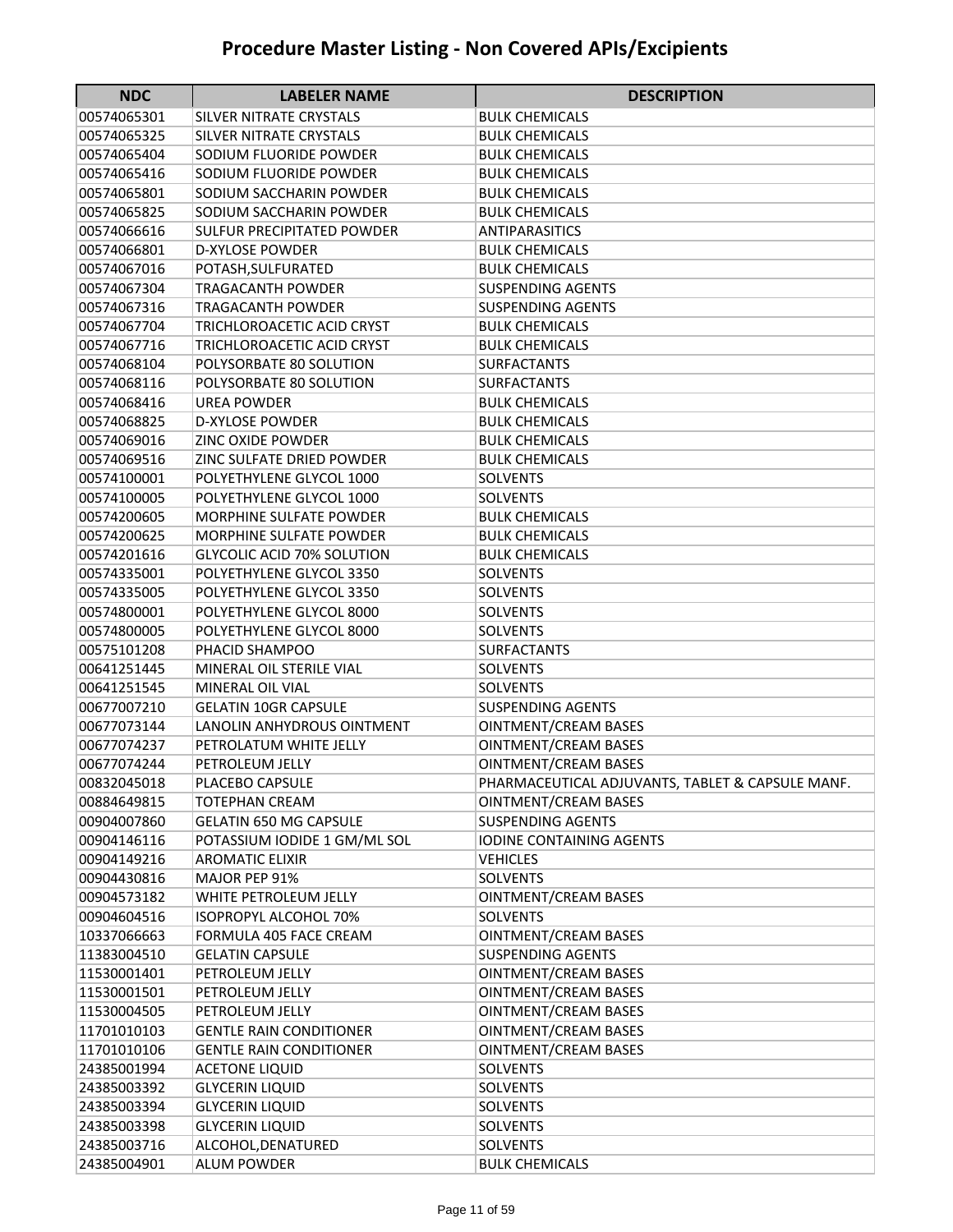| <b>NDC</b>                 | <b>LABELER NAME</b>                  | <b>DESCRIPTION</b>                     |
|----------------------------|--------------------------------------|----------------------------------------|
| 24385004912                | <b>ALUM POWDER</b>                   | <b>BULK CHEMICALS</b>                  |
| 24385004994                | <b>ALUM POWDER</b>                   | <b>BULK CHEMICALS</b>                  |
| 24385006311                | SWEET OIL                            | EMOLLIENTS                             |
| 24385006392                | <b>SWEET OIL</b>                     | <b>EMOLLIENTS</b>                      |
| 24385009225                | PETROLATUM JELLY                     | <b>OINTMENT/CREAM BASES</b>            |
| 24385009227                | PETROLEUM JELLY                      | <b>OINTMENT/CREAM BASES</b>            |
| 24385009254                | PETROLEUM JELLY                      | <b>OINTMENT/CREAM BASES</b>            |
| 24385009293                | <b>WHITE PETROLATUM JELLY</b>        | <b>OINTMENT/CREAM BASES</b>            |
| 24385009296                | PETROLEUM JELLY                      | <b>OINTMENT/CREAM BASES</b>            |
| 24385018889                | <b>LIP TREATMENT</b>                 | <b>OINTMENT/CREAM BASES</b>            |
| 24385024216                | <b>ISOPROPYL ALCOHOL 91%</b>         | <b>SOLVENTS</b>                        |
| 24385024294                | <b>ISOPROPYL ALCOHOL 91%</b>         | <b>SOLVENTS</b>                        |
| 24385024316                | <b>ISOPROPYL ALCOHOL 99%</b>         | <b>SOLVENTS</b>                        |
| 24385024328                | <b>ISOPROPYL ALCOHOL 99% SOLN</b>    | <b>SOLVENTS</b>                        |
| 24385024343                | <b>ISOPROPYL ALCOHOL 99%</b>         | <b>SOLVENTS</b>                        |
| 24385024916                | <b>ISOPROPYL ALCOHOL 70%</b>         | SOLVENTS                               |
| 24385024928                | <b>ISOPROPYL ALCOHOL 70%</b>         | SOLVENTS                               |
| 24385024932                | <b>ISOPROPYL RUB ALCOHOL 70%</b>     | <b>SOLVENTS</b>                        |
| 24385024994                | <b>ISOPROPYL ALCOHOL 70%</b>         | <b>SOLVENTS</b>                        |
| 24385025016                | <b>ISOPROPYL ALCOHOL 70%</b>         | <b>SOLVENTS</b>                        |
| 24385025916                | <b>ISOPROPYL ALCOHOL 70%</b>         | SOLVENTS                               |
| 24385030094                | <b>BORIC ACID GRANULES</b>           | <b>BULK CHEMICALS</b>                  |
| 24385052791                | <b>CHAMOMILE FLOWER LEAVES</b>       | <b>BULK CHEMICALS</b>                  |
| 24385062491                | <b>COCOA BUTTER</b>                  | <b>VEHICLES</b>                        |
| 24385063794                | SALTPETER POWDER                     | <b>BULK CHEMICALS</b>                  |
| 24385065091                | <b>SENNA FLOWER LEAVES</b>           | <b>BULK CHEMICALS</b>                  |
| 24385067316                | MINERAL OIL                          | <b>SOLVENTS</b>                        |
| 24385068516                | MINERAL OIL                          | SOLVENTS                               |
| 24385068694                | SODIUM BICARBONATE POWDER            | <b>BULK CHEMICALS</b>                  |
| 24385088878                | <b>GELATIN 650 MG CAPLET</b>         | <b>SUSPENDING AGENTS</b>               |
| 24385090792                | <b>ALMOND SWEET OIL</b>              | <b>BULK CHEMICALS</b>                  |
| 24385091416                | SORBITOL 70% SOLUTION                | <b>VEHICLES</b>                        |
| 24385093612                | <b>SULFUR SUBLIMED POWDER</b>        | <b>BULK CHEMICALS</b>                  |
| 24385093694                | <b>SULFUR FLOWER SUBLIMED POWDER</b> | <b>BULK CHEMICALS</b>                  |
| 24385096192<br>24385099792 | <b>COCONUT OIL</b>                   | <b>BULK CHEMICALS</b>                  |
| 24385099794                | <b>OLIVE OIL</b><br><b>OLIVE OIL</b> | <b>EMOLLIENTS</b><br><b>EMOLLIENTS</b> |
| 25382020103                | DERMAGRAN-B OINTMENT                 | HYDROPHILIC CREAM/OINTMENT BASES       |
| 28595059277                | ACYCLOVIR MICRONIZED POWDER          | <b>BULK CHEMICALS</b>                  |
| 28595061080                | LIDOCAINE HCL POWDER                 | <b>BULK CHEMICALS</b>                  |
| 29300000001                | <b>CINNAMON FLAVOR</b>               | <b>BULK CHEMICALS</b>                  |
| 29300000002                | <b>LEMON FLAVOR</b>                  | <b>BULK CHEMICALS</b>                  |
| 29300000007                | <b>CLOVE FLAVOR</b>                  | <b>BULK CHEMICALS</b>                  |
| 29300000011                | <b>RASPBERRY FLAVOR</b>              | <b>BULK CHEMICALS</b>                  |
| 29300000014                | <b>BUTTER RUM FLAVOR</b>             | <b>BULK CHEMICALS</b>                  |
| 29300000020                | <b>WATERMELON FLAVOR</b>             | <b>BULK CHEMICALS</b>                  |
| 29300000023                | <b>STRAWBERRY FLAVOR</b>             | <b>BULK CHEMICALS</b>                  |
| 29300000025                | APPLE FLAVOR                         | <b>BULK CHEMICALS</b>                  |
| 36800003871                | <b>ISOPROPYL ALCOHOL 70%</b>         | <b>SOLVENTS</b>                        |
| 36800025912                | <b>EPSOM SALT CRYSTALS</b>           | <b>BULK CHEMICALS</b>                  |
| 36800091718                | <b>ISOPROPYL ALCOHOL 70%</b>         | <b>SOLVENTS</b>                        |
| 36800093340                | <b>ISOPROPYL ALCOHOL 50%</b>         | <b>SOLVENTS</b>                        |
| 36800093341                | <b>ISOPROPYL ALCOHOL 91%</b>         | <b>SOLVENTS</b>                        |
| 37205001243                | <b>ISOPROPYL ALCOHOL 70%</b>         | <b>SOLVENTS</b>                        |
| 37205001245                | <b>ISOPROPYL ALCOHOL 70%</b>         | <b>SOLVENTS</b>                        |
| 37205006927                | PETROLEUM JELLY                      | <b>OINTMENT/CREAM BASES</b>            |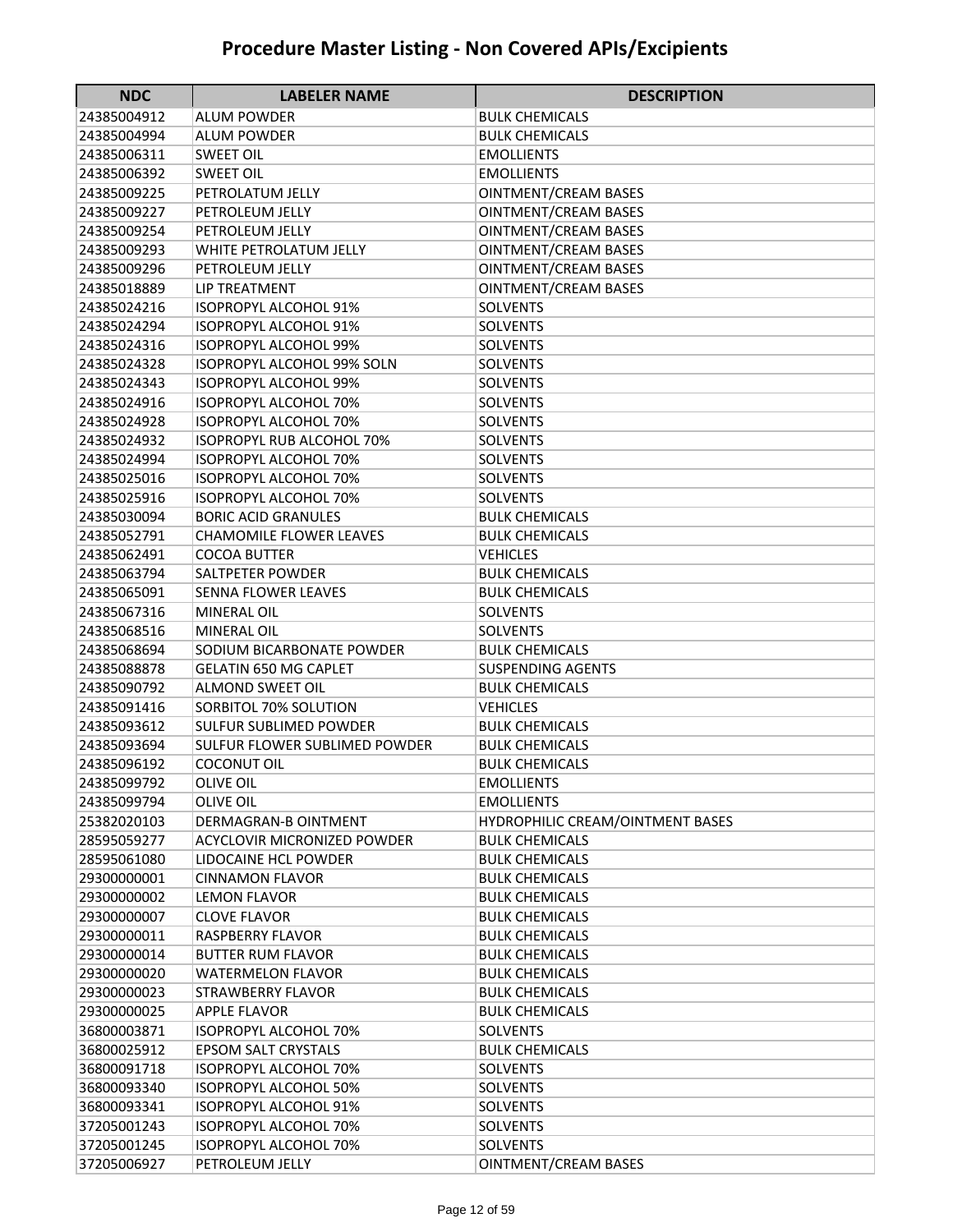| 37205006943<br>OINTMENT/CREAM BASES<br>PETROLEUM JELLY<br>37205006986<br>PETROLEUM JELLY<br>OINTMENT/CREAM BASES<br>37205022743<br>ISOPROPYL ALCOHOL 91%<br>SOLVENTS<br>37205097443<br><b>ISOPROPYL ALCOHOL 70%</b><br><b>SOLVENTS</b><br>38779000301<br><b>ANTHRALIN POWDER</b><br><b>BULK CHEMICALS</b><br>38779000304<br><b>ANTHRALIN POWDER</b><br><b>BULK CHEMICALS</b><br>38779000305<br><b>ANTHRALIN POWDER</b><br><b>BULK CHEMICALS</b><br>38779000310<br><b>ANTHRALIN POWDER</b><br><b>BULK CHEMICALS</b><br>38779000325<br><b>ANTHRALIN POWDER</b><br><b>BULK CHEMICALS</b><br>38779000701<br><b>ERYTHROMYCIN POWDER</b><br><b>BULK CHEMICALS</b><br>38779000704<br><b>ERYTHROMYCIN POWDER</b><br><b>BULK CHEMICALS</b><br>38779000705<br><b>ERYTHROMYCIN POWDER</b><br><b>BULK CHEMICALS</b><br>38779000708<br><b>ERYTHROMYCIN POWDER</b><br><b>BULK CHEMICALS</b><br>38779000710<br><b>ERYTHROMYCIN POWDER</b><br><b>BULK CHEMICALS</b><br>38779000725<br><b>ERYTHROMYCIN POWDER</b><br><b>BULK CHEMICALS</b><br>38779000750<br><b>ERYTHROMYCIN POWDER</b><br><b>BULK CHEMICALS</b><br>38779001000<br><b>NYSTATIN 5B UNITS POWDER</b><br><b>BULK CHEMICALS</b><br>38779001001<br><b>NYSTATIN 50 MILLION UNITS PWD</b><br><b>BULK CHEMICALS</b><br><b>BULK CHEMICALS</b><br>38779001003<br>NYSTATIN 150 MILLION UNITS PWD<br>38779001010<br>NYSTATIN 500 MILLION UNITS PWD<br><b>BULK CHEMICALS</b><br>38779001020<br><b>NYSTATIN 1B UNITS POWDER</b><br><b>BULK CHEMICALS</b><br>38779001040<br><b>NYSTATIN 2B UNITS POWDER</b><br><b>BULK CHEMICALS</b><br>38779001066<br><b>NYSTATIN 10B UNITS POWDER</b><br><b>BULK CHEMICALS</b><br>38779001305<br><b>FLUOXETINE HCL POWDER</b><br><b>BULK CHEMICALS</b><br>38779001308<br>FLUOXETINE HCL POWDER<br><b>BULK CHEMICALS</b><br>38779001401<br>ATROPINE SULFATE POWDER<br><b>BULK CHEMICALS</b><br>38779001404<br>ATROPINE SULFATE POWDER<br><b>BULK CHEMICALS</b><br>38779001405<br><b>ATROPINE SULFATE POWDER</b><br><b>BULK CHEMICALS</b><br>38779001408<br>ATROPINE SULFATE POWDER<br><b>BULK CHEMICALS</b><br>38779001410<br><b>ATROPINE SULFATE POWDER</b><br><b>BULK CHEMICALS</b><br>38779001425<br><b>ATROPINE SULFATE POWDER</b><br><b>BULK CHEMICALS</b><br>38779001501<br><b>BACITRACIN MICRONIZED POWDER</b><br><b>BULK CHEMICALS</b><br>38779001504<br>BACITRACIN MICRONIZED POWDER<br><b>BULK CHEMICALS</b><br>38779001505<br><b>BACITRACIN MICRONIZED POWDER</b><br><b>BULK CHEMICALS</b><br>38779001509<br><b>BACITRACIN MICRONIZED POWDER</b><br><b>BULK CHEMICALS</b><br><b>BACITRACIN 5,000 UNITS POWDER</b><br><b>BULK CHEMICALS</b><br>38779001511<br>38779001512<br>BACITRACIN 10,000 UNITS POWDER<br><b>BULK CHEMICALS</b><br><b>BENZOYL PEROXIDE POWDER</b><br>38779001605<br><b>BULK CHEMICALS</b><br>38779001608<br>BENZOYL PEROXIDE POWDER<br><b>BULK CHEMICALS</b><br>38779001610<br><b>BENZOYL PEROXIDE POWDER</b><br><b>BULK CHEMICALS</b><br>38779001625<br><b>BENZOYL PEROXIDE POWDER</b><br><b>BULK CHEMICALS</b><br>38779001801<br><b>FLUOCINONIDE POWDER</b><br><b>BULK CHEMICALS</b><br>38779001803<br><b>FLUOCINONIDE POWDER</b><br><b>BULK CHEMICALS</b><br>38779001804<br><b>FLUOCINONIDE POWDER</b><br><b>BULK CHEMICALS</b><br>38779001806<br><b>FLUOCINONIDE POWDER</b><br><b>BULK CHEMICALS</b><br>38779001811<br><b>FLUOCINONIDE POWDER</b><br><b>BULK CHEMICALS</b><br>38779001815<br><b>FLUOCINONIDE POWDER</b><br><b>BULK CHEMICALS</b><br>38779001825<br><b>FLUOCINONIDE POWDER</b><br><b>BULK CHEMICALS</b><br>38779002006<br><b>COLISTIN SULFATE POWDER</b><br><b>BULK CHEMICALS</b><br>38779002110<br>ECONAZOLE NITRATE POWDER<br><b>BULK CHEMICALS</b><br>38779002125<br><b>ECONAZOLE NITRATE POWDER</b><br><b>BULK CHEMICALS</b><br>38779002400<br>ERYTHROMYCIN STEARATE POWDR<br><b>BULK CHEMICALS</b><br>38779002404<br>ERYTHROMYCIN STEARATE POWDR<br><b>BULK CHEMICALS</b><br>38779002405<br>ERYTHROMYCIN STEARATE POWDR<br><b>BULK CHEMICALS</b><br>38779002409<br>ERYTHROMYCIN STEARATE POWDR<br><b>BULK CHEMICALS</b> | <b>NDC</b>  | <b>LABELER NAME</b>         | <b>DESCRIPTION</b>    |
|-------------------------------------------------------------------------------------------------------------------------------------------------------------------------------------------------------------------------------------------------------------------------------------------------------------------------------------------------------------------------------------------------------------------------------------------------------------------------------------------------------------------------------------------------------------------------------------------------------------------------------------------------------------------------------------------------------------------------------------------------------------------------------------------------------------------------------------------------------------------------------------------------------------------------------------------------------------------------------------------------------------------------------------------------------------------------------------------------------------------------------------------------------------------------------------------------------------------------------------------------------------------------------------------------------------------------------------------------------------------------------------------------------------------------------------------------------------------------------------------------------------------------------------------------------------------------------------------------------------------------------------------------------------------------------------------------------------------------------------------------------------------------------------------------------------------------------------------------------------------------------------------------------------------------------------------------------------------------------------------------------------------------------------------------------------------------------------------------------------------------------------------------------------------------------------------------------------------------------------------------------------------------------------------------------------------------------------------------------------------------------------------------------------------------------------------------------------------------------------------------------------------------------------------------------------------------------------------------------------------------------------------------------------------------------------------------------------------------------------------------------------------------------------------------------------------------------------------------------------------------------------------------------------------------------------------------------------------------------------------------------------------------------------------------------------------------------------------------------------------------------------------------------------------------------------------------------------------------------------------------------------------------------------------------------------------------------------------------------------------------------------------------------------------------------------------------------------------------------------------------------------------------------------------------------------------------------------------------------------------------------------------------------------------------------------------------------------------------------------------------------------------------------------------------------------------------------------------------------------------------------------------------------------------------------------------------------------------------------------------------------------------------------------------------|-------------|-----------------------------|-----------------------|
|                                                                                                                                                                                                                                                                                                                                                                                                                                                                                                                                                                                                                                                                                                                                                                                                                                                                                                                                                                                                                                                                                                                                                                                                                                                                                                                                                                                                                                                                                                                                                                                                                                                                                                                                                                                                                                                                                                                                                                                                                                                                                                                                                                                                                                                                                                                                                                                                                                                                                                                                                                                                                                                                                                                                                                                                                                                                                                                                                                                                                                                                                                                                                                                                                                                                                                                                                                                                                                                                                                                                                                                                                                                                                                                                                                                                                                                                                                                                                                                                                                                 |             |                             |                       |
|                                                                                                                                                                                                                                                                                                                                                                                                                                                                                                                                                                                                                                                                                                                                                                                                                                                                                                                                                                                                                                                                                                                                                                                                                                                                                                                                                                                                                                                                                                                                                                                                                                                                                                                                                                                                                                                                                                                                                                                                                                                                                                                                                                                                                                                                                                                                                                                                                                                                                                                                                                                                                                                                                                                                                                                                                                                                                                                                                                                                                                                                                                                                                                                                                                                                                                                                                                                                                                                                                                                                                                                                                                                                                                                                                                                                                                                                                                                                                                                                                                                 |             |                             |                       |
|                                                                                                                                                                                                                                                                                                                                                                                                                                                                                                                                                                                                                                                                                                                                                                                                                                                                                                                                                                                                                                                                                                                                                                                                                                                                                                                                                                                                                                                                                                                                                                                                                                                                                                                                                                                                                                                                                                                                                                                                                                                                                                                                                                                                                                                                                                                                                                                                                                                                                                                                                                                                                                                                                                                                                                                                                                                                                                                                                                                                                                                                                                                                                                                                                                                                                                                                                                                                                                                                                                                                                                                                                                                                                                                                                                                                                                                                                                                                                                                                                                                 |             |                             |                       |
|                                                                                                                                                                                                                                                                                                                                                                                                                                                                                                                                                                                                                                                                                                                                                                                                                                                                                                                                                                                                                                                                                                                                                                                                                                                                                                                                                                                                                                                                                                                                                                                                                                                                                                                                                                                                                                                                                                                                                                                                                                                                                                                                                                                                                                                                                                                                                                                                                                                                                                                                                                                                                                                                                                                                                                                                                                                                                                                                                                                                                                                                                                                                                                                                                                                                                                                                                                                                                                                                                                                                                                                                                                                                                                                                                                                                                                                                                                                                                                                                                                                 |             |                             |                       |
|                                                                                                                                                                                                                                                                                                                                                                                                                                                                                                                                                                                                                                                                                                                                                                                                                                                                                                                                                                                                                                                                                                                                                                                                                                                                                                                                                                                                                                                                                                                                                                                                                                                                                                                                                                                                                                                                                                                                                                                                                                                                                                                                                                                                                                                                                                                                                                                                                                                                                                                                                                                                                                                                                                                                                                                                                                                                                                                                                                                                                                                                                                                                                                                                                                                                                                                                                                                                                                                                                                                                                                                                                                                                                                                                                                                                                                                                                                                                                                                                                                                 |             |                             |                       |
|                                                                                                                                                                                                                                                                                                                                                                                                                                                                                                                                                                                                                                                                                                                                                                                                                                                                                                                                                                                                                                                                                                                                                                                                                                                                                                                                                                                                                                                                                                                                                                                                                                                                                                                                                                                                                                                                                                                                                                                                                                                                                                                                                                                                                                                                                                                                                                                                                                                                                                                                                                                                                                                                                                                                                                                                                                                                                                                                                                                                                                                                                                                                                                                                                                                                                                                                                                                                                                                                                                                                                                                                                                                                                                                                                                                                                                                                                                                                                                                                                                                 |             |                             |                       |
|                                                                                                                                                                                                                                                                                                                                                                                                                                                                                                                                                                                                                                                                                                                                                                                                                                                                                                                                                                                                                                                                                                                                                                                                                                                                                                                                                                                                                                                                                                                                                                                                                                                                                                                                                                                                                                                                                                                                                                                                                                                                                                                                                                                                                                                                                                                                                                                                                                                                                                                                                                                                                                                                                                                                                                                                                                                                                                                                                                                                                                                                                                                                                                                                                                                                                                                                                                                                                                                                                                                                                                                                                                                                                                                                                                                                                                                                                                                                                                                                                                                 |             |                             |                       |
|                                                                                                                                                                                                                                                                                                                                                                                                                                                                                                                                                                                                                                                                                                                                                                                                                                                                                                                                                                                                                                                                                                                                                                                                                                                                                                                                                                                                                                                                                                                                                                                                                                                                                                                                                                                                                                                                                                                                                                                                                                                                                                                                                                                                                                                                                                                                                                                                                                                                                                                                                                                                                                                                                                                                                                                                                                                                                                                                                                                                                                                                                                                                                                                                                                                                                                                                                                                                                                                                                                                                                                                                                                                                                                                                                                                                                                                                                                                                                                                                                                                 |             |                             |                       |
|                                                                                                                                                                                                                                                                                                                                                                                                                                                                                                                                                                                                                                                                                                                                                                                                                                                                                                                                                                                                                                                                                                                                                                                                                                                                                                                                                                                                                                                                                                                                                                                                                                                                                                                                                                                                                                                                                                                                                                                                                                                                                                                                                                                                                                                                                                                                                                                                                                                                                                                                                                                                                                                                                                                                                                                                                                                                                                                                                                                                                                                                                                                                                                                                                                                                                                                                                                                                                                                                                                                                                                                                                                                                                                                                                                                                                                                                                                                                                                                                                                                 |             |                             |                       |
|                                                                                                                                                                                                                                                                                                                                                                                                                                                                                                                                                                                                                                                                                                                                                                                                                                                                                                                                                                                                                                                                                                                                                                                                                                                                                                                                                                                                                                                                                                                                                                                                                                                                                                                                                                                                                                                                                                                                                                                                                                                                                                                                                                                                                                                                                                                                                                                                                                                                                                                                                                                                                                                                                                                                                                                                                                                                                                                                                                                                                                                                                                                                                                                                                                                                                                                                                                                                                                                                                                                                                                                                                                                                                                                                                                                                                                                                                                                                                                                                                                                 |             |                             |                       |
|                                                                                                                                                                                                                                                                                                                                                                                                                                                                                                                                                                                                                                                                                                                                                                                                                                                                                                                                                                                                                                                                                                                                                                                                                                                                                                                                                                                                                                                                                                                                                                                                                                                                                                                                                                                                                                                                                                                                                                                                                                                                                                                                                                                                                                                                                                                                                                                                                                                                                                                                                                                                                                                                                                                                                                                                                                                                                                                                                                                                                                                                                                                                                                                                                                                                                                                                                                                                                                                                                                                                                                                                                                                                                                                                                                                                                                                                                                                                                                                                                                                 |             |                             |                       |
|                                                                                                                                                                                                                                                                                                                                                                                                                                                                                                                                                                                                                                                                                                                                                                                                                                                                                                                                                                                                                                                                                                                                                                                                                                                                                                                                                                                                                                                                                                                                                                                                                                                                                                                                                                                                                                                                                                                                                                                                                                                                                                                                                                                                                                                                                                                                                                                                                                                                                                                                                                                                                                                                                                                                                                                                                                                                                                                                                                                                                                                                                                                                                                                                                                                                                                                                                                                                                                                                                                                                                                                                                                                                                                                                                                                                                                                                                                                                                                                                                                                 |             |                             |                       |
|                                                                                                                                                                                                                                                                                                                                                                                                                                                                                                                                                                                                                                                                                                                                                                                                                                                                                                                                                                                                                                                                                                                                                                                                                                                                                                                                                                                                                                                                                                                                                                                                                                                                                                                                                                                                                                                                                                                                                                                                                                                                                                                                                                                                                                                                                                                                                                                                                                                                                                                                                                                                                                                                                                                                                                                                                                                                                                                                                                                                                                                                                                                                                                                                                                                                                                                                                                                                                                                                                                                                                                                                                                                                                                                                                                                                                                                                                                                                                                                                                                                 |             |                             |                       |
|                                                                                                                                                                                                                                                                                                                                                                                                                                                                                                                                                                                                                                                                                                                                                                                                                                                                                                                                                                                                                                                                                                                                                                                                                                                                                                                                                                                                                                                                                                                                                                                                                                                                                                                                                                                                                                                                                                                                                                                                                                                                                                                                                                                                                                                                                                                                                                                                                                                                                                                                                                                                                                                                                                                                                                                                                                                                                                                                                                                                                                                                                                                                                                                                                                                                                                                                                                                                                                                                                                                                                                                                                                                                                                                                                                                                                                                                                                                                                                                                                                                 |             |                             |                       |
|                                                                                                                                                                                                                                                                                                                                                                                                                                                                                                                                                                                                                                                                                                                                                                                                                                                                                                                                                                                                                                                                                                                                                                                                                                                                                                                                                                                                                                                                                                                                                                                                                                                                                                                                                                                                                                                                                                                                                                                                                                                                                                                                                                                                                                                                                                                                                                                                                                                                                                                                                                                                                                                                                                                                                                                                                                                                                                                                                                                                                                                                                                                                                                                                                                                                                                                                                                                                                                                                                                                                                                                                                                                                                                                                                                                                                                                                                                                                                                                                                                                 |             |                             |                       |
|                                                                                                                                                                                                                                                                                                                                                                                                                                                                                                                                                                                                                                                                                                                                                                                                                                                                                                                                                                                                                                                                                                                                                                                                                                                                                                                                                                                                                                                                                                                                                                                                                                                                                                                                                                                                                                                                                                                                                                                                                                                                                                                                                                                                                                                                                                                                                                                                                                                                                                                                                                                                                                                                                                                                                                                                                                                                                                                                                                                                                                                                                                                                                                                                                                                                                                                                                                                                                                                                                                                                                                                                                                                                                                                                                                                                                                                                                                                                                                                                                                                 |             |                             |                       |
|                                                                                                                                                                                                                                                                                                                                                                                                                                                                                                                                                                                                                                                                                                                                                                                                                                                                                                                                                                                                                                                                                                                                                                                                                                                                                                                                                                                                                                                                                                                                                                                                                                                                                                                                                                                                                                                                                                                                                                                                                                                                                                                                                                                                                                                                                                                                                                                                                                                                                                                                                                                                                                                                                                                                                                                                                                                                                                                                                                                                                                                                                                                                                                                                                                                                                                                                                                                                                                                                                                                                                                                                                                                                                                                                                                                                                                                                                                                                                                                                                                                 |             |                             |                       |
|                                                                                                                                                                                                                                                                                                                                                                                                                                                                                                                                                                                                                                                                                                                                                                                                                                                                                                                                                                                                                                                                                                                                                                                                                                                                                                                                                                                                                                                                                                                                                                                                                                                                                                                                                                                                                                                                                                                                                                                                                                                                                                                                                                                                                                                                                                                                                                                                                                                                                                                                                                                                                                                                                                                                                                                                                                                                                                                                                                                                                                                                                                                                                                                                                                                                                                                                                                                                                                                                                                                                                                                                                                                                                                                                                                                                                                                                                                                                                                                                                                                 |             |                             |                       |
|                                                                                                                                                                                                                                                                                                                                                                                                                                                                                                                                                                                                                                                                                                                                                                                                                                                                                                                                                                                                                                                                                                                                                                                                                                                                                                                                                                                                                                                                                                                                                                                                                                                                                                                                                                                                                                                                                                                                                                                                                                                                                                                                                                                                                                                                                                                                                                                                                                                                                                                                                                                                                                                                                                                                                                                                                                                                                                                                                                                                                                                                                                                                                                                                                                                                                                                                                                                                                                                                                                                                                                                                                                                                                                                                                                                                                                                                                                                                                                                                                                                 |             |                             |                       |
|                                                                                                                                                                                                                                                                                                                                                                                                                                                                                                                                                                                                                                                                                                                                                                                                                                                                                                                                                                                                                                                                                                                                                                                                                                                                                                                                                                                                                                                                                                                                                                                                                                                                                                                                                                                                                                                                                                                                                                                                                                                                                                                                                                                                                                                                                                                                                                                                                                                                                                                                                                                                                                                                                                                                                                                                                                                                                                                                                                                                                                                                                                                                                                                                                                                                                                                                                                                                                                                                                                                                                                                                                                                                                                                                                                                                                                                                                                                                                                                                                                                 |             |                             |                       |
|                                                                                                                                                                                                                                                                                                                                                                                                                                                                                                                                                                                                                                                                                                                                                                                                                                                                                                                                                                                                                                                                                                                                                                                                                                                                                                                                                                                                                                                                                                                                                                                                                                                                                                                                                                                                                                                                                                                                                                                                                                                                                                                                                                                                                                                                                                                                                                                                                                                                                                                                                                                                                                                                                                                                                                                                                                                                                                                                                                                                                                                                                                                                                                                                                                                                                                                                                                                                                                                                                                                                                                                                                                                                                                                                                                                                                                                                                                                                                                                                                                                 |             |                             |                       |
|                                                                                                                                                                                                                                                                                                                                                                                                                                                                                                                                                                                                                                                                                                                                                                                                                                                                                                                                                                                                                                                                                                                                                                                                                                                                                                                                                                                                                                                                                                                                                                                                                                                                                                                                                                                                                                                                                                                                                                                                                                                                                                                                                                                                                                                                                                                                                                                                                                                                                                                                                                                                                                                                                                                                                                                                                                                                                                                                                                                                                                                                                                                                                                                                                                                                                                                                                                                                                                                                                                                                                                                                                                                                                                                                                                                                                                                                                                                                                                                                                                                 |             |                             |                       |
|                                                                                                                                                                                                                                                                                                                                                                                                                                                                                                                                                                                                                                                                                                                                                                                                                                                                                                                                                                                                                                                                                                                                                                                                                                                                                                                                                                                                                                                                                                                                                                                                                                                                                                                                                                                                                                                                                                                                                                                                                                                                                                                                                                                                                                                                                                                                                                                                                                                                                                                                                                                                                                                                                                                                                                                                                                                                                                                                                                                                                                                                                                                                                                                                                                                                                                                                                                                                                                                                                                                                                                                                                                                                                                                                                                                                                                                                                                                                                                                                                                                 |             |                             |                       |
|                                                                                                                                                                                                                                                                                                                                                                                                                                                                                                                                                                                                                                                                                                                                                                                                                                                                                                                                                                                                                                                                                                                                                                                                                                                                                                                                                                                                                                                                                                                                                                                                                                                                                                                                                                                                                                                                                                                                                                                                                                                                                                                                                                                                                                                                                                                                                                                                                                                                                                                                                                                                                                                                                                                                                                                                                                                                                                                                                                                                                                                                                                                                                                                                                                                                                                                                                                                                                                                                                                                                                                                                                                                                                                                                                                                                                                                                                                                                                                                                                                                 |             |                             |                       |
|                                                                                                                                                                                                                                                                                                                                                                                                                                                                                                                                                                                                                                                                                                                                                                                                                                                                                                                                                                                                                                                                                                                                                                                                                                                                                                                                                                                                                                                                                                                                                                                                                                                                                                                                                                                                                                                                                                                                                                                                                                                                                                                                                                                                                                                                                                                                                                                                                                                                                                                                                                                                                                                                                                                                                                                                                                                                                                                                                                                                                                                                                                                                                                                                                                                                                                                                                                                                                                                                                                                                                                                                                                                                                                                                                                                                                                                                                                                                                                                                                                                 |             |                             |                       |
|                                                                                                                                                                                                                                                                                                                                                                                                                                                                                                                                                                                                                                                                                                                                                                                                                                                                                                                                                                                                                                                                                                                                                                                                                                                                                                                                                                                                                                                                                                                                                                                                                                                                                                                                                                                                                                                                                                                                                                                                                                                                                                                                                                                                                                                                                                                                                                                                                                                                                                                                                                                                                                                                                                                                                                                                                                                                                                                                                                                                                                                                                                                                                                                                                                                                                                                                                                                                                                                                                                                                                                                                                                                                                                                                                                                                                                                                                                                                                                                                                                                 |             |                             |                       |
|                                                                                                                                                                                                                                                                                                                                                                                                                                                                                                                                                                                                                                                                                                                                                                                                                                                                                                                                                                                                                                                                                                                                                                                                                                                                                                                                                                                                                                                                                                                                                                                                                                                                                                                                                                                                                                                                                                                                                                                                                                                                                                                                                                                                                                                                                                                                                                                                                                                                                                                                                                                                                                                                                                                                                                                                                                                                                                                                                                                                                                                                                                                                                                                                                                                                                                                                                                                                                                                                                                                                                                                                                                                                                                                                                                                                                                                                                                                                                                                                                                                 |             |                             |                       |
|                                                                                                                                                                                                                                                                                                                                                                                                                                                                                                                                                                                                                                                                                                                                                                                                                                                                                                                                                                                                                                                                                                                                                                                                                                                                                                                                                                                                                                                                                                                                                                                                                                                                                                                                                                                                                                                                                                                                                                                                                                                                                                                                                                                                                                                                                                                                                                                                                                                                                                                                                                                                                                                                                                                                                                                                                                                                                                                                                                                                                                                                                                                                                                                                                                                                                                                                                                                                                                                                                                                                                                                                                                                                                                                                                                                                                                                                                                                                                                                                                                                 |             |                             |                       |
|                                                                                                                                                                                                                                                                                                                                                                                                                                                                                                                                                                                                                                                                                                                                                                                                                                                                                                                                                                                                                                                                                                                                                                                                                                                                                                                                                                                                                                                                                                                                                                                                                                                                                                                                                                                                                                                                                                                                                                                                                                                                                                                                                                                                                                                                                                                                                                                                                                                                                                                                                                                                                                                                                                                                                                                                                                                                                                                                                                                                                                                                                                                                                                                                                                                                                                                                                                                                                                                                                                                                                                                                                                                                                                                                                                                                                                                                                                                                                                                                                                                 |             |                             |                       |
|                                                                                                                                                                                                                                                                                                                                                                                                                                                                                                                                                                                                                                                                                                                                                                                                                                                                                                                                                                                                                                                                                                                                                                                                                                                                                                                                                                                                                                                                                                                                                                                                                                                                                                                                                                                                                                                                                                                                                                                                                                                                                                                                                                                                                                                                                                                                                                                                                                                                                                                                                                                                                                                                                                                                                                                                                                                                                                                                                                                                                                                                                                                                                                                                                                                                                                                                                                                                                                                                                                                                                                                                                                                                                                                                                                                                                                                                                                                                                                                                                                                 |             |                             |                       |
|                                                                                                                                                                                                                                                                                                                                                                                                                                                                                                                                                                                                                                                                                                                                                                                                                                                                                                                                                                                                                                                                                                                                                                                                                                                                                                                                                                                                                                                                                                                                                                                                                                                                                                                                                                                                                                                                                                                                                                                                                                                                                                                                                                                                                                                                                                                                                                                                                                                                                                                                                                                                                                                                                                                                                                                                                                                                                                                                                                                                                                                                                                                                                                                                                                                                                                                                                                                                                                                                                                                                                                                                                                                                                                                                                                                                                                                                                                                                                                                                                                                 |             |                             |                       |
|                                                                                                                                                                                                                                                                                                                                                                                                                                                                                                                                                                                                                                                                                                                                                                                                                                                                                                                                                                                                                                                                                                                                                                                                                                                                                                                                                                                                                                                                                                                                                                                                                                                                                                                                                                                                                                                                                                                                                                                                                                                                                                                                                                                                                                                                                                                                                                                                                                                                                                                                                                                                                                                                                                                                                                                                                                                                                                                                                                                                                                                                                                                                                                                                                                                                                                                                                                                                                                                                                                                                                                                                                                                                                                                                                                                                                                                                                                                                                                                                                                                 |             |                             |                       |
|                                                                                                                                                                                                                                                                                                                                                                                                                                                                                                                                                                                                                                                                                                                                                                                                                                                                                                                                                                                                                                                                                                                                                                                                                                                                                                                                                                                                                                                                                                                                                                                                                                                                                                                                                                                                                                                                                                                                                                                                                                                                                                                                                                                                                                                                                                                                                                                                                                                                                                                                                                                                                                                                                                                                                                                                                                                                                                                                                                                                                                                                                                                                                                                                                                                                                                                                                                                                                                                                                                                                                                                                                                                                                                                                                                                                                                                                                                                                                                                                                                                 |             |                             |                       |
|                                                                                                                                                                                                                                                                                                                                                                                                                                                                                                                                                                                                                                                                                                                                                                                                                                                                                                                                                                                                                                                                                                                                                                                                                                                                                                                                                                                                                                                                                                                                                                                                                                                                                                                                                                                                                                                                                                                                                                                                                                                                                                                                                                                                                                                                                                                                                                                                                                                                                                                                                                                                                                                                                                                                                                                                                                                                                                                                                                                                                                                                                                                                                                                                                                                                                                                                                                                                                                                                                                                                                                                                                                                                                                                                                                                                                                                                                                                                                                                                                                                 |             |                             |                       |
|                                                                                                                                                                                                                                                                                                                                                                                                                                                                                                                                                                                                                                                                                                                                                                                                                                                                                                                                                                                                                                                                                                                                                                                                                                                                                                                                                                                                                                                                                                                                                                                                                                                                                                                                                                                                                                                                                                                                                                                                                                                                                                                                                                                                                                                                                                                                                                                                                                                                                                                                                                                                                                                                                                                                                                                                                                                                                                                                                                                                                                                                                                                                                                                                                                                                                                                                                                                                                                                                                                                                                                                                                                                                                                                                                                                                                                                                                                                                                                                                                                                 |             |                             |                       |
|                                                                                                                                                                                                                                                                                                                                                                                                                                                                                                                                                                                                                                                                                                                                                                                                                                                                                                                                                                                                                                                                                                                                                                                                                                                                                                                                                                                                                                                                                                                                                                                                                                                                                                                                                                                                                                                                                                                                                                                                                                                                                                                                                                                                                                                                                                                                                                                                                                                                                                                                                                                                                                                                                                                                                                                                                                                                                                                                                                                                                                                                                                                                                                                                                                                                                                                                                                                                                                                                                                                                                                                                                                                                                                                                                                                                                                                                                                                                                                                                                                                 |             |                             |                       |
|                                                                                                                                                                                                                                                                                                                                                                                                                                                                                                                                                                                                                                                                                                                                                                                                                                                                                                                                                                                                                                                                                                                                                                                                                                                                                                                                                                                                                                                                                                                                                                                                                                                                                                                                                                                                                                                                                                                                                                                                                                                                                                                                                                                                                                                                                                                                                                                                                                                                                                                                                                                                                                                                                                                                                                                                                                                                                                                                                                                                                                                                                                                                                                                                                                                                                                                                                                                                                                                                                                                                                                                                                                                                                                                                                                                                                                                                                                                                                                                                                                                 |             |                             |                       |
|                                                                                                                                                                                                                                                                                                                                                                                                                                                                                                                                                                                                                                                                                                                                                                                                                                                                                                                                                                                                                                                                                                                                                                                                                                                                                                                                                                                                                                                                                                                                                                                                                                                                                                                                                                                                                                                                                                                                                                                                                                                                                                                                                                                                                                                                                                                                                                                                                                                                                                                                                                                                                                                                                                                                                                                                                                                                                                                                                                                                                                                                                                                                                                                                                                                                                                                                                                                                                                                                                                                                                                                                                                                                                                                                                                                                                                                                                                                                                                                                                                                 |             |                             |                       |
|                                                                                                                                                                                                                                                                                                                                                                                                                                                                                                                                                                                                                                                                                                                                                                                                                                                                                                                                                                                                                                                                                                                                                                                                                                                                                                                                                                                                                                                                                                                                                                                                                                                                                                                                                                                                                                                                                                                                                                                                                                                                                                                                                                                                                                                                                                                                                                                                                                                                                                                                                                                                                                                                                                                                                                                                                                                                                                                                                                                                                                                                                                                                                                                                                                                                                                                                                                                                                                                                                                                                                                                                                                                                                                                                                                                                                                                                                                                                                                                                                                                 |             |                             |                       |
|                                                                                                                                                                                                                                                                                                                                                                                                                                                                                                                                                                                                                                                                                                                                                                                                                                                                                                                                                                                                                                                                                                                                                                                                                                                                                                                                                                                                                                                                                                                                                                                                                                                                                                                                                                                                                                                                                                                                                                                                                                                                                                                                                                                                                                                                                                                                                                                                                                                                                                                                                                                                                                                                                                                                                                                                                                                                                                                                                                                                                                                                                                                                                                                                                                                                                                                                                                                                                                                                                                                                                                                                                                                                                                                                                                                                                                                                                                                                                                                                                                                 |             |                             |                       |
|                                                                                                                                                                                                                                                                                                                                                                                                                                                                                                                                                                                                                                                                                                                                                                                                                                                                                                                                                                                                                                                                                                                                                                                                                                                                                                                                                                                                                                                                                                                                                                                                                                                                                                                                                                                                                                                                                                                                                                                                                                                                                                                                                                                                                                                                                                                                                                                                                                                                                                                                                                                                                                                                                                                                                                                                                                                                                                                                                                                                                                                                                                                                                                                                                                                                                                                                                                                                                                                                                                                                                                                                                                                                                                                                                                                                                                                                                                                                                                                                                                                 |             |                             |                       |
|                                                                                                                                                                                                                                                                                                                                                                                                                                                                                                                                                                                                                                                                                                                                                                                                                                                                                                                                                                                                                                                                                                                                                                                                                                                                                                                                                                                                                                                                                                                                                                                                                                                                                                                                                                                                                                                                                                                                                                                                                                                                                                                                                                                                                                                                                                                                                                                                                                                                                                                                                                                                                                                                                                                                                                                                                                                                                                                                                                                                                                                                                                                                                                                                                                                                                                                                                                                                                                                                                                                                                                                                                                                                                                                                                                                                                                                                                                                                                                                                                                                 |             |                             |                       |
|                                                                                                                                                                                                                                                                                                                                                                                                                                                                                                                                                                                                                                                                                                                                                                                                                                                                                                                                                                                                                                                                                                                                                                                                                                                                                                                                                                                                                                                                                                                                                                                                                                                                                                                                                                                                                                                                                                                                                                                                                                                                                                                                                                                                                                                                                                                                                                                                                                                                                                                                                                                                                                                                                                                                                                                                                                                                                                                                                                                                                                                                                                                                                                                                                                                                                                                                                                                                                                                                                                                                                                                                                                                                                                                                                                                                                                                                                                                                                                                                                                                 |             |                             |                       |
|                                                                                                                                                                                                                                                                                                                                                                                                                                                                                                                                                                                                                                                                                                                                                                                                                                                                                                                                                                                                                                                                                                                                                                                                                                                                                                                                                                                                                                                                                                                                                                                                                                                                                                                                                                                                                                                                                                                                                                                                                                                                                                                                                                                                                                                                                                                                                                                                                                                                                                                                                                                                                                                                                                                                                                                                                                                                                                                                                                                                                                                                                                                                                                                                                                                                                                                                                                                                                                                                                                                                                                                                                                                                                                                                                                                                                                                                                                                                                                                                                                                 |             |                             |                       |
|                                                                                                                                                                                                                                                                                                                                                                                                                                                                                                                                                                                                                                                                                                                                                                                                                                                                                                                                                                                                                                                                                                                                                                                                                                                                                                                                                                                                                                                                                                                                                                                                                                                                                                                                                                                                                                                                                                                                                                                                                                                                                                                                                                                                                                                                                                                                                                                                                                                                                                                                                                                                                                                                                                                                                                                                                                                                                                                                                                                                                                                                                                                                                                                                                                                                                                                                                                                                                                                                                                                                                                                                                                                                                                                                                                                                                                                                                                                                                                                                                                                 |             |                             |                       |
|                                                                                                                                                                                                                                                                                                                                                                                                                                                                                                                                                                                                                                                                                                                                                                                                                                                                                                                                                                                                                                                                                                                                                                                                                                                                                                                                                                                                                                                                                                                                                                                                                                                                                                                                                                                                                                                                                                                                                                                                                                                                                                                                                                                                                                                                                                                                                                                                                                                                                                                                                                                                                                                                                                                                                                                                                                                                                                                                                                                                                                                                                                                                                                                                                                                                                                                                                                                                                                                                                                                                                                                                                                                                                                                                                                                                                                                                                                                                                                                                                                                 |             |                             |                       |
|                                                                                                                                                                                                                                                                                                                                                                                                                                                                                                                                                                                                                                                                                                                                                                                                                                                                                                                                                                                                                                                                                                                                                                                                                                                                                                                                                                                                                                                                                                                                                                                                                                                                                                                                                                                                                                                                                                                                                                                                                                                                                                                                                                                                                                                                                                                                                                                                                                                                                                                                                                                                                                                                                                                                                                                                                                                                                                                                                                                                                                                                                                                                                                                                                                                                                                                                                                                                                                                                                                                                                                                                                                                                                                                                                                                                                                                                                                                                                                                                                                                 |             |                             |                       |
|                                                                                                                                                                                                                                                                                                                                                                                                                                                                                                                                                                                                                                                                                                                                                                                                                                                                                                                                                                                                                                                                                                                                                                                                                                                                                                                                                                                                                                                                                                                                                                                                                                                                                                                                                                                                                                                                                                                                                                                                                                                                                                                                                                                                                                                                                                                                                                                                                                                                                                                                                                                                                                                                                                                                                                                                                                                                                                                                                                                                                                                                                                                                                                                                                                                                                                                                                                                                                                                                                                                                                                                                                                                                                                                                                                                                                                                                                                                                                                                                                                                 |             |                             |                       |
|                                                                                                                                                                                                                                                                                                                                                                                                                                                                                                                                                                                                                                                                                                                                                                                                                                                                                                                                                                                                                                                                                                                                                                                                                                                                                                                                                                                                                                                                                                                                                                                                                                                                                                                                                                                                                                                                                                                                                                                                                                                                                                                                                                                                                                                                                                                                                                                                                                                                                                                                                                                                                                                                                                                                                                                                                                                                                                                                                                                                                                                                                                                                                                                                                                                                                                                                                                                                                                                                                                                                                                                                                                                                                                                                                                                                                                                                                                                                                                                                                                                 |             |                             |                       |
|                                                                                                                                                                                                                                                                                                                                                                                                                                                                                                                                                                                                                                                                                                                                                                                                                                                                                                                                                                                                                                                                                                                                                                                                                                                                                                                                                                                                                                                                                                                                                                                                                                                                                                                                                                                                                                                                                                                                                                                                                                                                                                                                                                                                                                                                                                                                                                                                                                                                                                                                                                                                                                                                                                                                                                                                                                                                                                                                                                                                                                                                                                                                                                                                                                                                                                                                                                                                                                                                                                                                                                                                                                                                                                                                                                                                                                                                                                                                                                                                                                                 |             |                             |                       |
|                                                                                                                                                                                                                                                                                                                                                                                                                                                                                                                                                                                                                                                                                                                                                                                                                                                                                                                                                                                                                                                                                                                                                                                                                                                                                                                                                                                                                                                                                                                                                                                                                                                                                                                                                                                                                                                                                                                                                                                                                                                                                                                                                                                                                                                                                                                                                                                                                                                                                                                                                                                                                                                                                                                                                                                                                                                                                                                                                                                                                                                                                                                                                                                                                                                                                                                                                                                                                                                                                                                                                                                                                                                                                                                                                                                                                                                                                                                                                                                                                                                 |             |                             |                       |
|                                                                                                                                                                                                                                                                                                                                                                                                                                                                                                                                                                                                                                                                                                                                                                                                                                                                                                                                                                                                                                                                                                                                                                                                                                                                                                                                                                                                                                                                                                                                                                                                                                                                                                                                                                                                                                                                                                                                                                                                                                                                                                                                                                                                                                                                                                                                                                                                                                                                                                                                                                                                                                                                                                                                                                                                                                                                                                                                                                                                                                                                                                                                                                                                                                                                                                                                                                                                                                                                                                                                                                                                                                                                                                                                                                                                                                                                                                                                                                                                                                                 |             |                             |                       |
|                                                                                                                                                                                                                                                                                                                                                                                                                                                                                                                                                                                                                                                                                                                                                                                                                                                                                                                                                                                                                                                                                                                                                                                                                                                                                                                                                                                                                                                                                                                                                                                                                                                                                                                                                                                                                                                                                                                                                                                                                                                                                                                                                                                                                                                                                                                                                                                                                                                                                                                                                                                                                                                                                                                                                                                                                                                                                                                                                                                                                                                                                                                                                                                                                                                                                                                                                                                                                                                                                                                                                                                                                                                                                                                                                                                                                                                                                                                                                                                                                                                 |             |                             |                       |
|                                                                                                                                                                                                                                                                                                                                                                                                                                                                                                                                                                                                                                                                                                                                                                                                                                                                                                                                                                                                                                                                                                                                                                                                                                                                                                                                                                                                                                                                                                                                                                                                                                                                                                                                                                                                                                                                                                                                                                                                                                                                                                                                                                                                                                                                                                                                                                                                                                                                                                                                                                                                                                                                                                                                                                                                                                                                                                                                                                                                                                                                                                                                                                                                                                                                                                                                                                                                                                                                                                                                                                                                                                                                                                                                                                                                                                                                                                                                                                                                                                                 |             |                             |                       |
|                                                                                                                                                                                                                                                                                                                                                                                                                                                                                                                                                                                                                                                                                                                                                                                                                                                                                                                                                                                                                                                                                                                                                                                                                                                                                                                                                                                                                                                                                                                                                                                                                                                                                                                                                                                                                                                                                                                                                                                                                                                                                                                                                                                                                                                                                                                                                                                                                                                                                                                                                                                                                                                                                                                                                                                                                                                                                                                                                                                                                                                                                                                                                                                                                                                                                                                                                                                                                                                                                                                                                                                                                                                                                                                                                                                                                                                                                                                                                                                                                                                 | 38779002410 | ERYTHROMYCIN STEARATE POWDR | <b>BULK CHEMICALS</b> |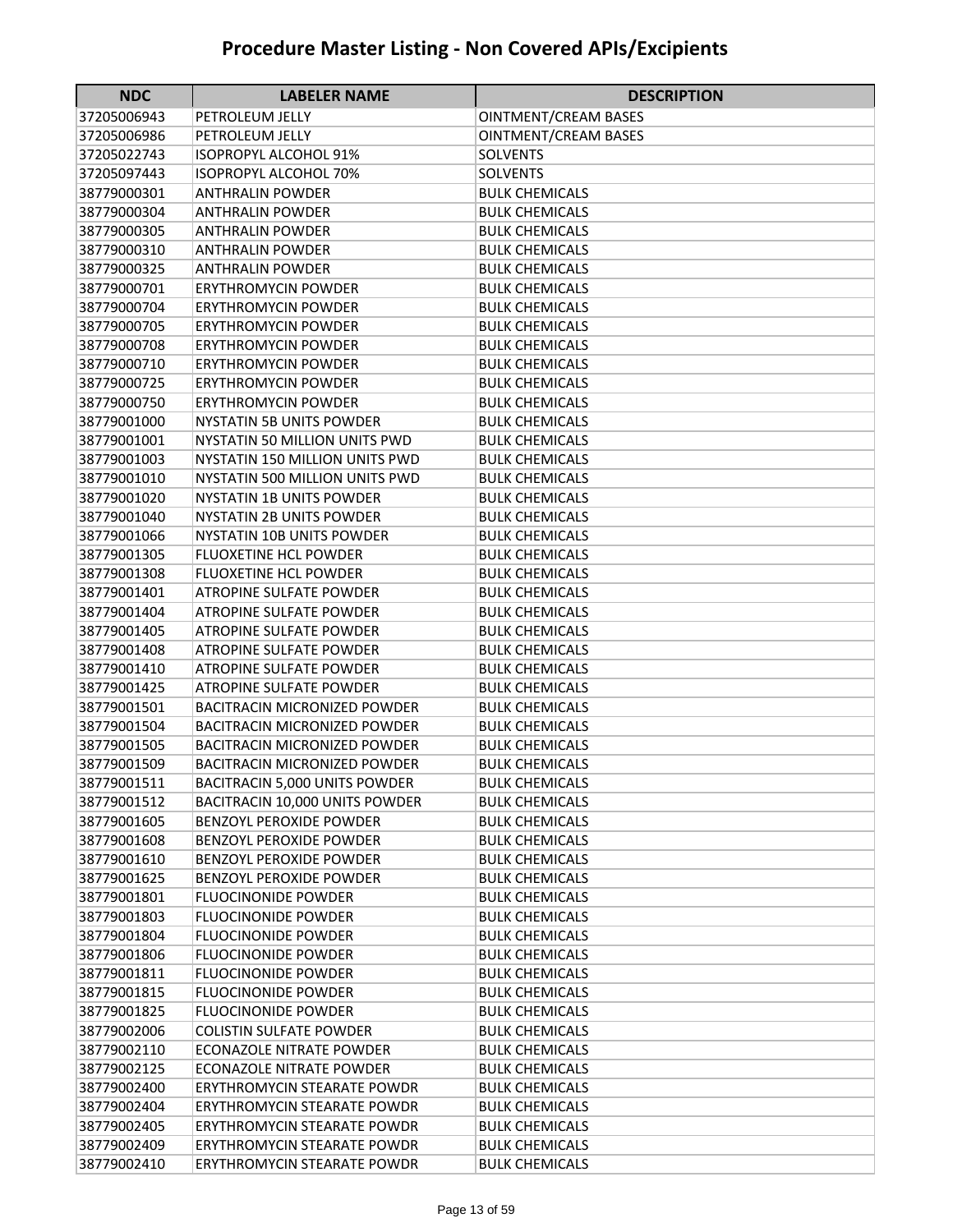| <b>NDC</b>                 | <b>LABELER NAME</b>                                | <b>DESCRIPTION</b>                             |
|----------------------------|----------------------------------------------------|------------------------------------------------|
| 38779002425                | <b>ERYTHROMYCIN STEARATE POWDR</b>                 | <b>BULK CHEMICALS</b>                          |
| 38779002450                | <b>ERYTHROMYCIN STEARATE POWDR</b>                 | <b>BULK CHEMICALS</b>                          |
| 38779002810                | MERBROMIN POWDER                                   | BULK CHEMICALS                                 |
| 38779002825                | MERBROMIN POWDER                                   | <b>BULK CHEMICALS</b>                          |
| 38779002850                | <b>MERBROMIN POWDER</b>                            | <b>BULK CHEMICALS</b>                          |
| 38779002905                | <b>GENTAMICIN SULFATE POWDER</b>                   | <b>BULK CHEMICALS</b>                          |
| 38779003503                | <b>METHOTREXATE POWDER</b>                         | <b>BULK CHEMICALS</b>                          |
| 38779003504                | <b>METHOTREXATE POWDER</b>                         | <b>BULK CHEMICALS</b>                          |
| 38779003506                | <b>METHOTREXATE POWDER</b>                         | <b>BULK CHEMICALS</b>                          |
| 38779003510                | <b>METHOTREXATE POWDER</b>                         | <b>BULK CHEMICALS</b>                          |
| 38779003511                | <b>METHOTREXATE POWDER</b>                         | <b>BULK CHEMICALS</b>                          |
| 38779003515                | <b>METHOTREXATE POWDER</b>                         | <b>BULK CHEMICALS</b>                          |
| 38779003525                | <b>METHOTREXATE POWDER</b>                         | <b>BULK CHEMICALS</b>                          |
| 38779003701                | MINERAL OIL LIGHT VISCOSITY                        | <b>BULK CHEMICALS</b>                          |
| 38779003708                | MINERAL OIL LIGHT VISCOSITY                        | <b>BULK CHEMICALS</b>                          |
| 38779003709                | MINERAL OIL LIGHT VISCOSITY                        | <b>BULK CHEMICALS</b>                          |
| 38779003901                | <b>METHOXSALEN POWDER</b>                          | <b>BULK CHEMICALS</b>                          |
| 38779003906                | <b>METHOXSALEN POWDER</b>                          | <b>BULK CHEMICALS</b>                          |
| 38779003911                | <b>METHOXSALEN POWDER</b>                          | <b>BULK CHEMICALS</b>                          |
| 38779004300                | PROGESTERONE POWDER                                | <b>BULK CHEMICALS</b>                          |
| 38779004301                | PROGESTERONE MICRONIZED POWDER                     | <b>BULK CHEMICALS</b>                          |
| 38779004303                | PROGESTERONE MICRONIZED POWDER                     | <b>BULK CHEMICALS</b>                          |
| 38779004304                | PROGESTERONE MICRONIZED POWDER                     | <b>BULK CHEMICALS</b>                          |
| 38779004305                | PROGESTERONE MICRONIZED POWDER                     | <b>BULK CHEMICALS</b>                          |
| 38779004306                | PROGESTERONE MICRONIZED POWDER                     | <b>BULK CHEMICALS</b>                          |
| 38779004307                | PROGESTERONE MICRONIZED POWDER                     | <b>BULK CHEMICALS</b>                          |
| 38779004308                | PROGESTERONE MICRONIZED POWDER                     | <b>BULK CHEMICALS</b>                          |
| 38779004309                | PROGESTERONE MICRONIZED POWDER                     | <b>BULK CHEMICALS</b>                          |
| 38779004310                | PROGESTERONE POWDER                                | BULK CHEMICALS                                 |
| 38779004325                | PROGESTERONE POWDER                                | <b>BULK CHEMICALS</b>                          |
| 38779004501                | POLYMYXIN B 50 MILLION UNIT                        | <b>BULK CHEMICALS</b>                          |
| 38779004502                | POLYMYXIN B S 100,000 UNITS PW                     | <b>BULK CHEMICALS</b>                          |
| 38779004503                | POLYMYXIN B 100 MILLION UNIT                       | <b>BULK CHEMICALS</b>                          |
| 38779004703                | <b>TESTOSTERONE POWDER</b>                         | <b>BULK CHEMICALS</b>                          |
| 38779004704                | <b>TESTOSTERONE POWDER</b>                         | <b>BULK CHEMICALS</b>                          |
| 38779004705                | <b>TESTOSTERONE POWDER</b>                         | <b>BULK CHEMICALS</b>                          |
| 38779004810                | SULFACETAMIDE SODIUM POWDER                        | <b>BULK CHEMICALS</b>                          |
| 38779004825                | SULFACETAMIDE SODIUM POWDER                        | <b>BULK CHEMICALS</b>                          |
| 38779005204                | <b>TOLNAFTATE POWDER</b>                           | <b>BULK CHEMICALS</b>                          |
| 38779005205                | <b>TOLNAFTATE POWDER</b>                           | <b>BULK CHEMICALS</b>                          |
| 38779005210                | <b>TOLNAFTATE POWDER</b>                           | <b>BULK CHEMICALS</b>                          |
| 38779005225                | <b>TOLNAFTATE POWDER</b>                           | <b>BULK CHEMICALS</b>                          |
| 38779005403                | <b>TESTOSTERONE PROPIONATE PWD</b>                 | <b>BULK CHEMICALS</b>                          |
| 38779005404<br>38779005810 | <b>TESTOSTERONE PROPIONATE PWD</b>                 | <b>BULK CHEMICALS</b><br><b>BULK CHEMICALS</b> |
|                            | PRIMAQUIN PHOSPHATE POWDER                         |                                                |
| 38779005850<br>38779005904 | PRIMAQUIN PHOSPHATE POWDER                         | <b>BULK CHEMICALS</b>                          |
| 38779005905                | PYRANTEL PAMOATE POWDER<br>PYRANTEL PAMOATE POWDER | BULK CHEMICALS<br><b>BULK CHEMICALS</b>        |
| 38779005908                | PYRANTEL PAMOATE POWDER                            | <b>BULK CHEMICALS</b>                          |
| 38779005909                | PYRANTEL PAMOATE POWDER                            | <b>BULK CHEMICALS</b>                          |
| 38779005988                | LUGOL'S SOLUTION                                   | <b>IODINE CONTAINING AGENTS</b>                |
| 38779006001                | <b>ACACIA POWDER</b>                               | <b>BULK CHEMICALS</b>                          |
| 38779006005                | <b>ACACIA POWDER</b>                               | <b>BULK CHEMICALS</b>                          |
| 38779006008                | <b>ACACIA POWDER</b>                               | BULK CHEMICALS                                 |
| 38779006012                | <b>ACACIA POWDER</b>                               | <b>BULK CHEMICALS</b>                          |
| 38779006050                | <b>ACACIA POWDER</b>                               | <b>BULK CHEMICALS</b>                          |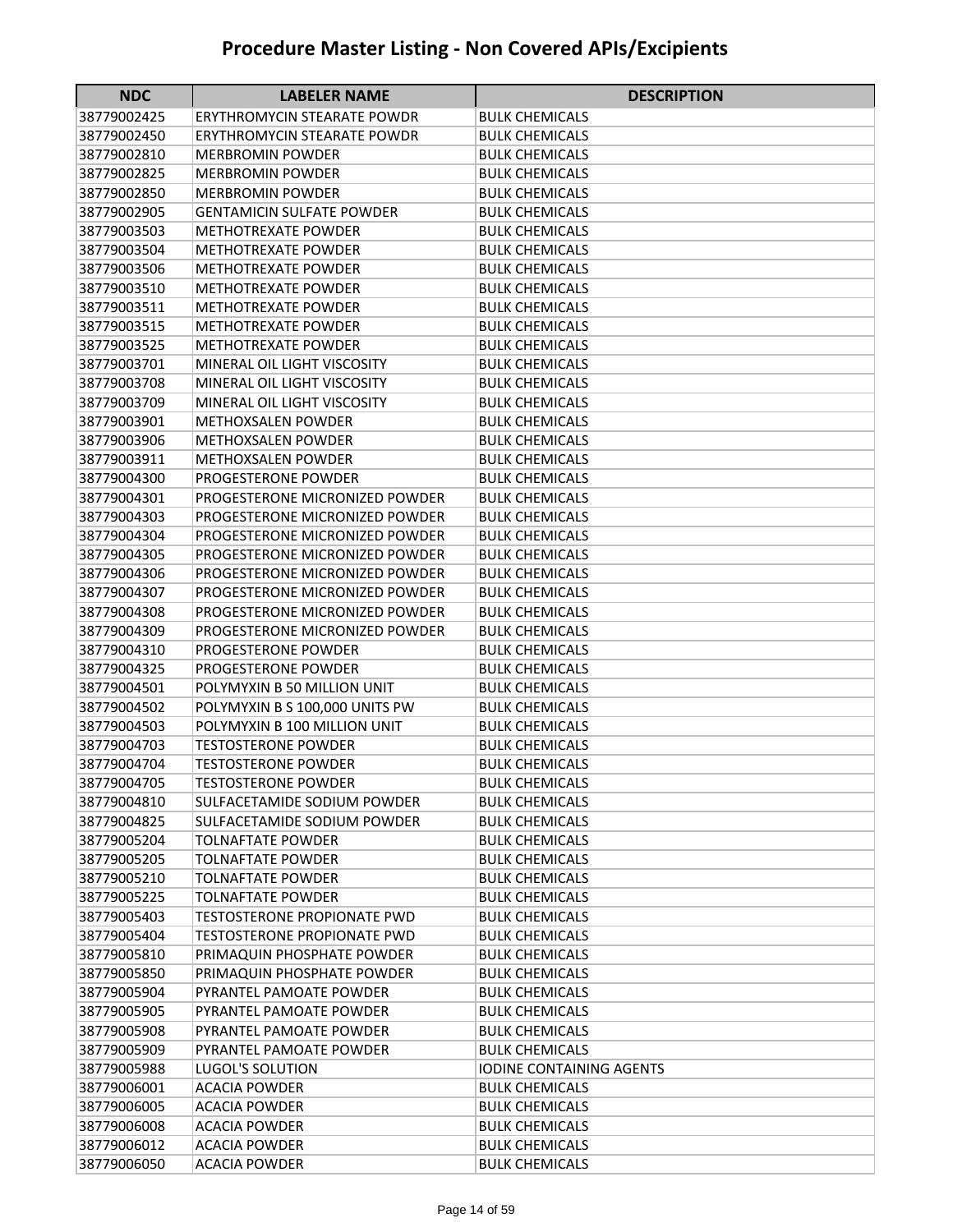| <b>NDC</b>                 | <b>LABELER NAME</b>                            | <b>DESCRIPTION</b>                             |
|----------------------------|------------------------------------------------|------------------------------------------------|
| 38779006101                | ASPARTAME POWDER                               | BULK CHEMICALS                                 |
| 38779006104                | ASPARTAME POWDER                               | <b>BULK CHEMICALS</b>                          |
| 38779006105                | ASPARTAME POWDER                               | <b>BULK CHEMICALS</b>                          |
| 38779006107                | <b>ASPARTAME POWDER</b>                        | <b>BULK CHEMICALS</b>                          |
| 38779006108                | <b>ASPARTAME POWDER</b>                        | <b>BULK CHEMICALS</b>                          |
| 38779006109                | <b>ASPARTAME POWDER</b>                        | <b>BULK CHEMICALS</b>                          |
| 38779006110                | <b>ASPARTAME POWDER</b>                        | <b>BULK CHEMICALS</b>                          |
| 38779006244                | <b>BENTONITE POWDER</b>                        | <b>SUSPENDING AGENTS</b>                       |
| 38779006401                | <b>BORIC ACID POWDER</b>                       | <b>BULK CHEMICALS</b>                          |
| 38779006408                | <b>BORIC ACID POWDER</b>                       | <b>BULK CHEMICALS</b>                          |
| 38779006409                | <b>BORIC ACID POWDER</b>                       | <b>BULK CHEMICALS</b>                          |
| 38779006427                | <b>BORIC ACID POWDER</b>                       | <b>BULK CHEMICALS</b>                          |
| 38779006444                | <b>BORIC ACID POWDER</b>                       | <b>BULK CHEMICALS</b>                          |
| 38779006505                | <b>BHT POWDER</b>                              | <b>ANTICORROSIVE AGENTS</b>                    |
| 38779006508                | <b>BHT POWDER</b>                              | <b>ANTICORROSIVE AGENTS</b>                    |
| 38779006510                | <b>BHT POWDER</b>                              | <b>ANTICORROSIVE AGENTS</b>                    |
| 38779006550                | <b>BHT POWDER</b>                              | <b>ANTICORROSIVE AGENTS</b>                    |
| 38779006554                | <b>BHT POWDER</b>                              | <b>ANTICORROSIVE AGENTS</b>                    |
| 38779006801                | <b>CITRIC ACID POWDER</b>                      | <b>VEHICLES</b>                                |
| 38779006808                | <b>CITRIC ACID POWDER</b>                      | <b>VEHICLES</b>                                |
| 38779006809                | <b>CITRIC ACID POWDER</b>                      | <b>VEHICLES</b>                                |
| 38779006850                | <b>CITRIC ACID POWDER</b>                      | <b>VEHICLES</b>                                |
| 38779006854                | <b>CITRIC ACID POWDER</b>                      | <b>VEHICLES</b>                                |
| 38779007001                | DEXAMETHASONE ACETATE PWDR                     | <b>BULK CHEMICALS</b>                          |
| 38779007003                | DEXAMETHASONE ACETATE PWDR                     | <b>BULK CHEMICALS</b>                          |
| 38779007004                | DEXAMETHASONE ACETATE PWDR                     | <b>BULK CHEMICALS</b>                          |
| 38779007200                | <b>DEXTROSE POWDER</b>                         | <b>BULK CHEMICALS</b>                          |
| 38779007201                | <b>DEXTROSE POWDER</b>                         | <b>BULK CHEMICALS</b>                          |
| 38779007207                | <b>DEXTROSE POWDER</b>                         | <b>BULK CHEMICALS</b>                          |
| 38779007208                | <b>DEXTROSE POWDER</b>                         | <b>BULK CHEMICALS</b>                          |
| 38779007209                | <b>DEXTROSE POWDER</b>                         | <b>BULK CHEMICALS</b>                          |
| 38779007310                | <b>GENTIAN VIOLET CRYSTALS</b>                 | <b>BULK CHEMICALS</b>                          |
| 38779007325                | <b>GENTIAN VIOLET CRYSTALS</b>                 | <b>BULK CHEMICALS</b>                          |
| 38779007710                | <b>IODINE CRYSTALS</b>                         | <b>BULK CHEMICALS</b>                          |
| 38779007725                | <b>IODINE CRYSTALS</b>                         | <b>BULK CHEMICALS</b>                          |
| 38779007800                | <b>KETOPROFEN POWDER</b>                       | <b>BULK CHEMICALS</b>                          |
| 38779007801                | <b>KETOPROFEN POWDER</b>                       | <b>BULK CHEMICALS</b>                          |
| 38779007803                | <b>KETOPROFEN POWDER</b>                       | <b>BULK CHEMICALS</b>                          |
| 38779007804                | <b>KETOPROFEN POWDER</b>                       | <b>BULK CHEMICALS</b>                          |
| 38779007805                | <b>KETOPROFEN POWDER</b>                       | <b>BULK CHEMICALS</b>                          |
| 38779007807                | <b>KETOPROFEN POWDER</b>                       | <b>BULK CHEMICALS</b>                          |
| 38779007808                | <b>KETOPROFEN POWDER</b>                       | <b>BULK CHEMICALS</b>                          |
| 38779007809                | <b>KETOPROFEN POWDER</b>                       | <b>BULK CHEMICALS</b>                          |
| 38779007810                | <b>KETOPROFEN POWDER</b>                       | <b>BULK CHEMICALS</b>                          |
| 38779007825                | <b>KETOPROFEN POWDER</b>                       | <b>BULK CHEMICALS</b>                          |
| 38779007850                | <b>KETOPROFEN POWDER</b>                       | <b>BULK CHEMICALS</b>                          |
| 38779007899                | <b>KETOPROFEN POWDER</b>                       | <b>BULK CHEMICALS</b>                          |
| 38779007908                | <b>KAOLIN POWDER</b>                           | <b>BULK CHEMICALS</b>                          |
| 38779008000                | <b>LACTOSE POWDER</b>                          | <b>BULK CHEMICALS</b>                          |
| 38779008001                | LACTOSE POWDER                                 | <b>BULK CHEMICALS</b>                          |
| 38779008007                | LACTOSE POWDER                                 | BULK CHEMICALS                                 |
| 38779008008<br>38779008009 | <b>LACTOSE POWDER</b><br><b>LACTOSE POWDER</b> | <b>BULK CHEMICALS</b>                          |
|                            | <b>LACTOSE POWDER</b>                          | <b>BULK CHEMICALS</b><br><b>BULK CHEMICALS</b> |
| 38779008050<br>38779008054 | <b>LACTOSE POWDER</b>                          | <b>BULK CHEMICALS</b>                          |
| 38779008091                | LACTOSE POWDER                                 | <b>BULK CHEMICALS</b>                          |
|                            |                                                |                                                |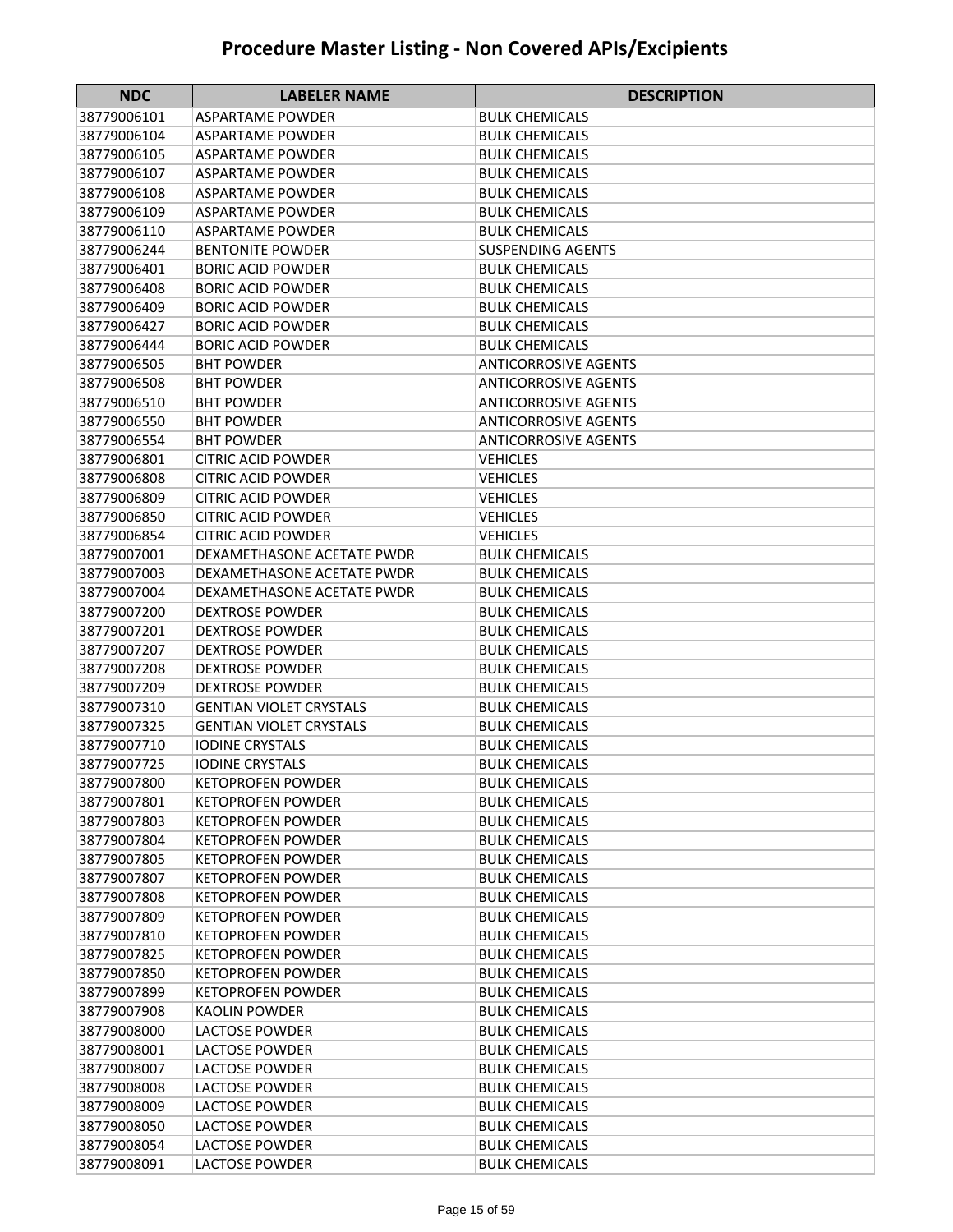| <b>NDC</b>                 | <b>LABELER NAME</b>                            | <b>DESCRIPTION</b>                             |
|----------------------------|------------------------------------------------|------------------------------------------------|
| 38779008100                | LIDOCAINE POWDER                               | <b>BULK CHEMICALS</b>                          |
| 38779008103                | LIDOCAINE POWDER                               | <b>BULK CHEMICALS</b>                          |
| 38779008104                | LIDOCAINE POWDER                               | <b>BULK CHEMICALS</b>                          |
| 38779008105                | LIDOCAINE POWDER                               | <b>BULK CHEMICALS</b>                          |
| 38779008108                | LIDOCAINE POWDER                               | <b>BULK CHEMICALS</b>                          |
| 38779008109                | LIDOCAINE POWDER                               | <b>BULK CHEMICALS</b>                          |
| 38779008110                | LIDOCAINE POWDER                               | <b>BULK CHEMICALS</b>                          |
| 38779008125                | <b>LIDOCAINE POWDER</b>                        | <b>BULK CHEMICALS</b>                          |
| 38779008150                | <b>LIDOCAINE POWDER</b>                        | <b>BULK CHEMICALS</b>                          |
| 38779008200                | LIDOCAINE HCL POWDER                           | <b>BULK CHEMICALS</b>                          |
| 38779008202                | LIDOCAINE HCL POWDER                           | <b>BULK CHEMICALS</b>                          |
| 38779008203                | LIDOCAINE HCL POWDER                           | <b>BULK CHEMICALS</b>                          |
| 38779008204                | LIDOCAINE HCL POWDER                           | <b>BULK CHEMICALS</b>                          |
| 38779008205                | LIDOCAINE HCL POWDER                           | <b>BULK CHEMICALS</b>                          |
| 38779008206                | LIDOCAINE HCL POWDER                           | <b>BULK CHEMICALS</b>                          |
| 38779008207                | LIDOCAINE HCL POWDER                           | <b>BULK CHEMICALS</b>                          |
| 38779008208                | LIDOCAINE HCL POWDER                           | <b>BULK CHEMICALS</b>                          |
| 38779008209                | LIDOCAINE HCL POWDER                           | <b>BULK CHEMICALS</b>                          |
| 38779008210                | LIDOCAINE HCL POWDER                           | <b>BULK CHEMICALS</b>                          |
| 38779008225                | LIDOCAINE HCL POWDER                           | <b>BULK CHEMICALS</b>                          |
| 38779008250                | LIDOCAINE HCL POWDER                           | <b>BULK CHEMICALS</b>                          |
| 38779008401                | METHYLCELLULOSE 4,000 CPS PWD                  | <b>BULK CHEMICALS</b>                          |
| 38779008405                | METHYLCELLULOSE 4,000 CPS PWD                  | <b>BULK CHEMICALS</b>                          |
| 38779008408                | METHYLCELLULOSE 4,000 CPS PWD                  | <b>BULK CHEMICALS</b>                          |
| 38779008409                | METHYLCELLULOSE 4,000 CPS PWD                  | <b>BULK CHEMICALS</b>                          |
| 38779008410                | METHYLCELLULOSE 4,000 CPS PWD                  | <b>SUSPENDING AGENTS</b>                       |
| 38779008450                | METHYLCELLULOSE 4,000 CPS PWD                  | <b>SUSPENDING AGENTS</b>                       |
| 38779008454                | METHYLCELLULOSE 4,000 CPS PWD                  | <b>SUSPENDING AGENTS</b>                       |
| 38779008501                | METHYLCELLULOSE 1,500 CPS PWD                  | <b>BULK CHEMICALS</b>                          |
| 38779008505                | METHYLCELLULOSE 1,500 CPS PWD                  | <b>BULK CHEMICALS</b>                          |
| 38779008508                | METHYLCELLULOSE 1,500 CPS PWD                  | <b>BULK CHEMICALS</b>                          |
| 38779008510                | METHYLCELLULOSE 1,500 CPS PWD                  | <b>SUSPENDING AGENTS</b>                       |
| 38779008550                | METHYLCELLULOSE 1,500 CPS PWD                  | <b>SUSPENDING AGENTS</b>                       |
| 38779008554                | METHYLCELLULOSE 1,500 CPS PWD                  | <b>SUSPENDING AGENTS</b>                       |
| 38779009003                | PRAZIQUANTEL POWDER                            | <b>BULK CHEMICALS</b>                          |
| 38779009004                | PRAZIQUANTEL POWDER                            | <b>BULK CHEMICALS</b><br><b>BULK CHEMICALS</b> |
| 38779009005                | PRAZIQUANTEL POWDER                            |                                                |
| 38779009008<br>38779009009 | PRAZIQUANTEL POWDER                            | <b>BULK CHEMICALS</b>                          |
|                            | PRAZIQUANTEL POWDER<br>SACCHARIN SODIUM POWDER | <b>BULK CHEMICALS</b>                          |
| 38779009503<br>38779009504 | SACCHARIN SODIUM POWDER                        | <b>BULK CHEMICALS</b><br><b>BULK CHEMICALS</b> |
| 38779009505                | SACCHARIN SODIUM POWDER                        | <b>BULK CHEMICALS</b>                          |
| 38779009508                | SACCHARIN SODIUM POWDER                        | <b>BULK CHEMICALS</b>                          |
| 38779009509                | SACCHARIN SODIUM POWDER                        | <b>BULK CHEMICALS</b>                          |
| 38779009701                | <b>CORN STARCH POWDER</b>                      | <b>BULK CHEMICALS</b>                          |
| 38779009708                | <b>CORN STARCH POWDER</b>                      | <b>BULK CHEMICALS</b>                          |
| 38779009709                | <b>CORN STARCH POWDER</b>                      | <b>BULK CHEMICALS</b>                          |
| 38779009808                | <b>SULFUR POWDER</b>                           | <b>BULK CHEMICALS</b>                          |
| 38779009809                | <b>SULFUR POWDER</b>                           | <b>BULK CHEMICALS</b>                          |
| 38779009850                | <b>SULFUR POWDER</b>                           | ANTIPARASITICS                                 |
| 38779009854                | <b>SULFUR POWDER</b>                           | <b>ANTIPARASITICS</b>                          |
| 38779009910                | TRAGACANTH POWDER                              | <b>SUSPENDING AGENTS</b>                       |
| 38779009950                | TRAGACANTH POWDER                              | <b>SUSPENDING AGENTS</b>                       |
| 38779010208                | ZINC SULFATE POWDER                            | <b>BULK CHEMICALS</b>                          |
| 38779010244                | ZINC SULFATE POWDER                            | <b>BULK CHEMICALS</b>                          |
| 38779010500                | LANOLIN WAX                                    | <b>BULK CHEMICALS</b>                          |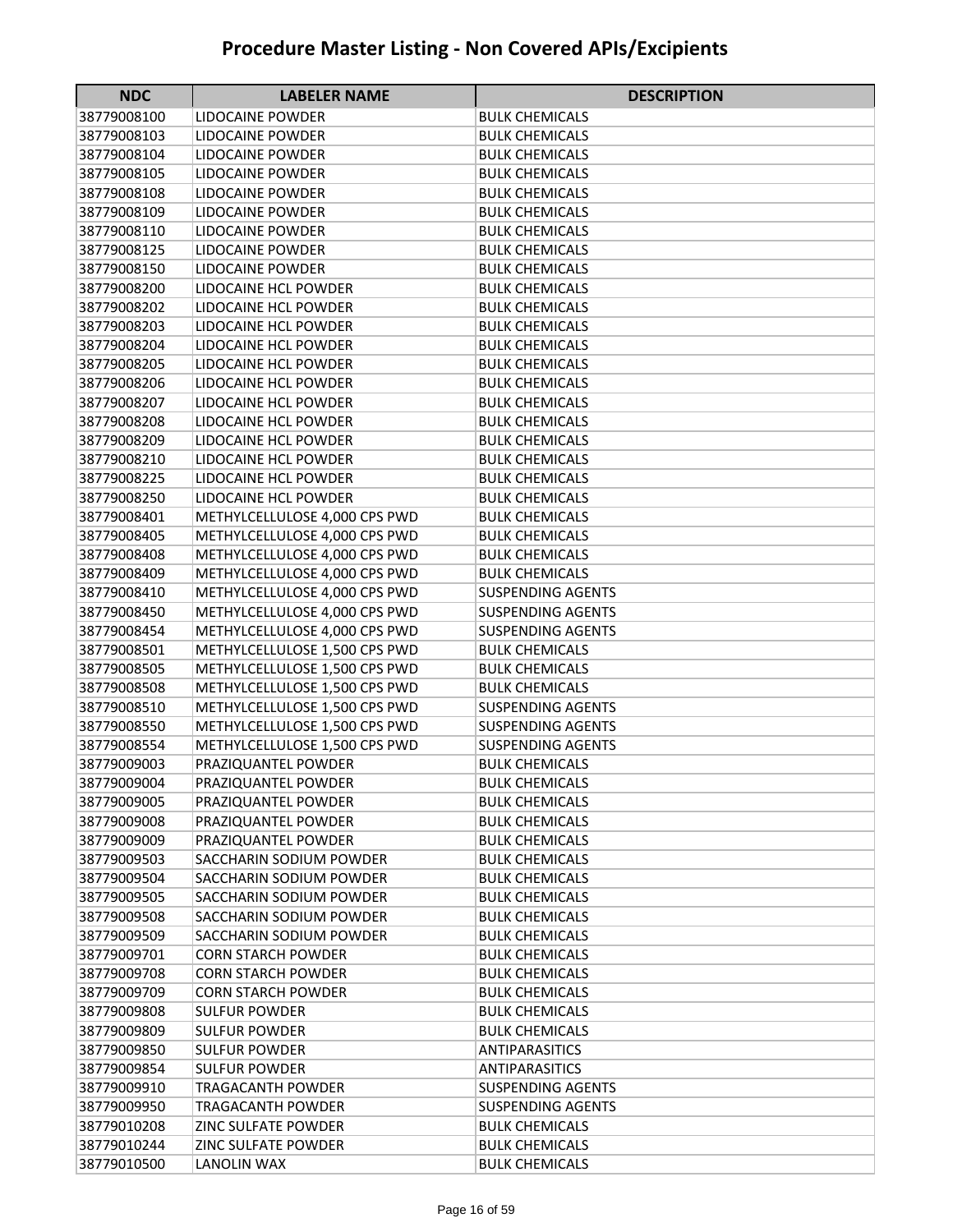| <b>NDC</b>  | <b>LABELER NAME</b>                | <b>DESCRIPTION</b>    |
|-------------|------------------------------------|-----------------------|
| 38779010505 | LANOLIN WAX                        | <b>BULK CHEMICALS</b> |
| 38779010508 | LANOLIN WAX                        | <b>BULK CHEMICALS</b> |
| 38779010509 | LANOLIN WAX                        | <b>BULK CHEMICALS</b> |
| 38779011100 | THIABENDAZOLE POWDER               | <b>BULK CHEMICALS</b> |
| 38779011105 | THIABENDAZOLE POWDER               | <b>BULK CHEMICALS</b> |
| 38779011108 | THIABENDAZOLE POWDER               | <b>BULK CHEMICALS</b> |
| 38779011109 | THIABENDAZOLE POWDER               | <b>BULK CHEMICALS</b> |
| 38779011110 | THIABENDAZOLE POWDER               | <b>BULK CHEMICALS</b> |
| 38779011150 | <b>THIABENDAZOLE POWDER</b>        | <b>BULK CHEMICALS</b> |
| 38779011304 | <b>BISACODYL POWDER</b>            | <b>BULK CHEMICALS</b> |
| 38779011305 | <b>BISACODYL POWDER</b>            | <b>BULK CHEMICALS</b> |
| 38779011308 | <b>BISACODYL POWDER</b>            | <b>BULK CHEMICALS</b> |
| 38779011310 | <b>BISACODYL POWDER</b>            | <b>BULK CHEMICALS</b> |
| 38779011325 | <b>BISACODYL POWDER</b>            | <b>BULK CHEMICALS</b> |
| 38779011350 | <b>BISACODYL POWDER</b>            | <b>BULK CHEMICALS</b> |
| 38779011500 | <b>CHLOROQUINE PHOSPHATE POWDR</b> | <b>BULK CHEMICALS</b> |
| 38779011504 | <b>CHLOROQUINE PHOSPHATE POWDR</b> | <b>BULK CHEMICALS</b> |
| 38779011505 | <b>CHLOROQUINE PHOSPHATE POWDR</b> | <b>BULK CHEMICALS</b> |
| 38779011508 | <b>CHLOROQUINE PHOSPHATE POWDR</b> | <b>BULK CHEMICALS</b> |
| 38779011509 | <b>CHLOROQUINE PHOSPHATE POWDR</b> | <b>BULK CHEMICALS</b> |
| 38779011510 | <b>CHLOROQUINE PHOSPHATE POWDR</b> | <b>BULK CHEMICALS</b> |
| 38779011525 | <b>CHLOROQUINE PHOSPHATE POWDR</b> | <b>BULK CHEMICALS</b> |
| 38779011550 | <b>CHLOROQUINE PHOSPHATE POWDR</b> | <b>BULK CHEMICALS</b> |
| 38779011601 | <b>CONJUGATED ESTROGENS POWDER</b> | <b>BULK CHEMICALS</b> |
| 38779011611 | CONJUGATED ESTROGENS POWDER        | <b>BULK CHEMICALS</b> |
| 38779011615 | <b>CONJUGATED ESTROGENS POWDER</b> | <b>BULK CHEMICALS</b> |
| 38779011805 | ETHAMBUTOL HCL POWDER              | <b>BULK CHEMICALS</b> |
| 38779011808 | ETHAMBUTOL HCL POWDER              | <b>BULK CHEMICALS</b> |
| 38779011810 | ETHAMBUTOL HCL POWDER              | <b>BULK CHEMICALS</b> |
| 38779011850 | ETHAMBUTOL HCL POWDER              | <b>BULK CHEMICALS</b> |
| 38779012005 | <b>ISONIAZID POWDER</b>            | <b>BULK CHEMICALS</b> |
| 38779012008 | <b>ISONIAZID POWDER</b>            | <b>BULK CHEMICALS</b> |
| 38779012010 | <b>ISONIAZID POWDER</b>            | <b>BULK CHEMICALS</b> |
| 38779012025 | <b>ISONIAZID POWDER</b>            | <b>BULK CHEMICALS</b> |
| 38779012050 | <b>ISONIAZID POWDER</b>            | <b>BULK CHEMICALS</b> |
| 38779012105 | MEBENDAZOLE POWDER                 | <b>BULK CHEMICALS</b> |
| 38779012108 | MEBENDAZOLE POWDER                 | <b>BULK CHEMICALS</b> |
| 38779012110 | MEBENDAZOLE POWDER                 | <b>BULK CHEMICALS</b> |
| 38779012150 | <b>MEBENDAZOLE POWDER</b>          | <b>BULK CHEMICALS</b> |
| 38779012205 | PHENAZOPYRIDINE HCL POWDER         | <b>BULK CHEMICALS</b> |
| 38779012208 | PHENAZOPYRIDINE HCL POWDER         | <b>BULK CHEMICALS</b> |
| 38779012210 | PHENAZOPYRIDINE HCL POWDER         | <b>BULK CHEMICALS</b> |
| 38779012250 | PHENAZOPYRIDINE HCL POWDER         | <b>BULK CHEMICALS</b> |
| 38779012703 | COENZYME Q 10 POWDER               | <b>BULK CHEMICALS</b> |
| 38779012704 | COENZYME Q 10 POWDER               | <b>BULK CHEMICALS</b> |
| 38779012705 | COENZYME Q 10 POWDER               | <b>BULK CHEMICALS</b> |
| 38779012708 | COENZYME Q 10 POWDER               | <b>BULK CHEMICALS</b> |
| 38779012709 | COENZYME Q 10 POWDER               | <b>BULK CHEMICALS</b> |
| 38779012710 | COENZYME Q 10 POWDER               | <b>BULK CHEMICALS</b> |
| 38779012715 | COENZYME Q 10 POWDER               | <b>BULK CHEMICALS</b> |
| 38779012725 | COENZYME Q 10 POWDER               | <b>BULK CHEMICALS</b> |
| 38779013401 | <b>HYDROCORTISONE POWDER</b>       | <b>BULK CHEMICALS</b> |
| 38779013404 | <b>HYDROCORTISONE POWDER</b>       | <b>BULK CHEMICALS</b> |
| 38779013405 | <b>HYDROCORTISONE POWDER</b>       | <b>BULK CHEMICALS</b> |
| 38779013408 | <b>HYDROCORTISONE POWDER</b>       | <b>BULK CHEMICALS</b> |
| 38779013409 | <b>HYDROCORTISONE POWDER</b>       | <b>BULK CHEMICALS</b> |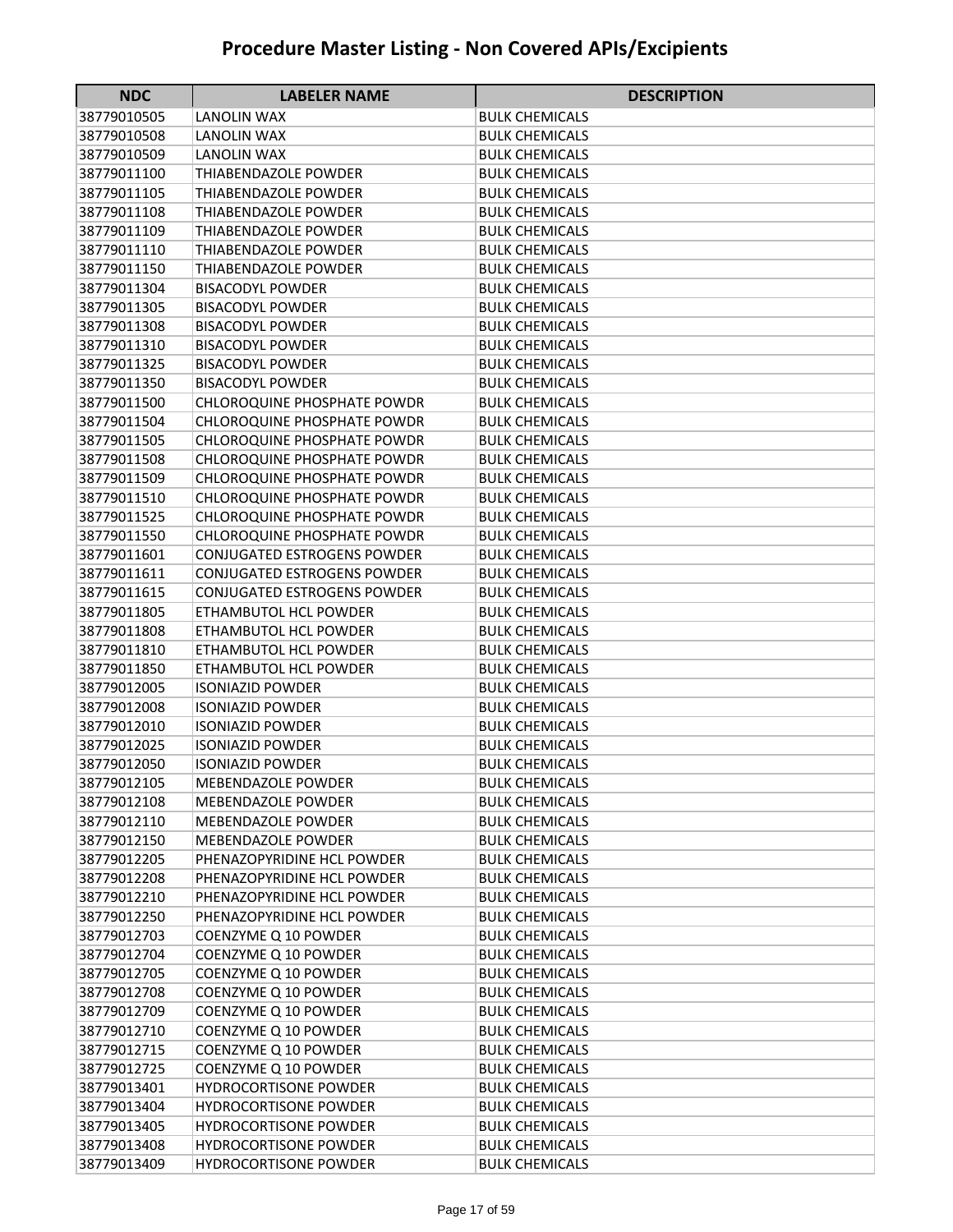| <b>NDC</b>                 | <b>LABELER NAME</b>                                        | <b>DESCRIPTION</b>                             |
|----------------------------|------------------------------------------------------------|------------------------------------------------|
| 38779013901                | <b>MEGESTROL ACETATE POWDER</b>                            | BULK CHEMICALS                                 |
| 38779013903                | <b>MEGESTROL ACETATE POWDER</b>                            | <b>BULK CHEMICALS</b>                          |
| 38779013904                | MEGESTROL ACETATE POWDER                                   | <b>BULK CHEMICALS</b>                          |
| 38779013905                | MEGESTROL ACETATE POWDER                                   | BULK CHEMICALS                                 |
| 38779013910                | <b>MEGESTROL ACETATE POWDER</b>                            | <b>BULK CHEMICALS</b>                          |
| 38779013915                | <b>MEGESTROL ACETATE POWDER</b>                            | <b>BULK CHEMICALS</b>                          |
| 38779013925                | <b>MEGESTROL ACETATE POWDER</b>                            | <b>BULK CHEMICALS</b>                          |
| 38779014003                | <b>MEGESTROL ACETATE POWDER</b>                            | <b>BULK CHEMICALS</b>                          |
| 38779014004                | <b>MEGESTROL ACETATE POWDER</b>                            | <b>BULK CHEMICALS</b>                          |
| 38779014005                | <b>MEGESTROL ACETATE POWDER</b>                            | <b>BULK CHEMICALS</b>                          |
| 38779014008                | <b>MEGESTROL ACETATE POWDER</b>                            | <b>BULK CHEMICALS</b>                          |
| 38779014009                | <b>MEGESTROL ACETATE POWDER</b>                            | <b>BULK CHEMICALS</b>                          |
| 38779014203                | METHYLPREDNISOLONE POWDER                                  | <b>BULK CHEMICALS</b>                          |
| 38779014204                | METHYLPREDNISOLONE POWDER                                  | <b>BULK CHEMICALS</b>                          |
| 38779014206                | METHYLPREDNISOLONE POWDER                                  | <b>BULK CHEMICALS</b>                          |
| 38779014211                | METHYLPREDNISOLONE POWDER                                  | <b>BULK CHEMICALS</b>                          |
| 38779014215                | METHYLPREDNISOLONE POWDER                                  | <b>BULK CHEMICALS</b>                          |
| 38779014225                | METHYLPREDNISOLONE POWDER                                  | <b>BULK CHEMICALS</b>                          |
| 38779014801                | NEOMYCIN SULFATE POWDER                                    | <b>BULK CHEMICALS</b>                          |
| 38779014804                | NEOMYCIN SULFATE POWDER                                    | <b>BULK CHEMICALS</b>                          |
| 38779014805                | NEOMYCIN SULFATE POWDER                                    | <b>BULK CHEMICALS</b>                          |
| 38779014810                | NEOMYCIN SULFATE POWDER                                    | BULK CHEMICALS                                 |
| 38779014825                | NEOMYCIN SULFATE POWDER                                    | <b>BULK CHEMICALS</b>                          |
| 38779015600                | PROCAINE HCL POWDER                                        | <b>BULK CHEMICALS</b>                          |
| 38779015605                | PROCAINE HCL POWDER                                        | <b>BULK CHEMICALS</b>                          |
| 38779015608                | PROCAINE HCL POWDER                                        | <b>BULK CHEMICALS</b>                          |
| 38779015609                | PROCAINE HCL POWDER                                        | <b>BULK CHEMICALS</b>                          |
| 38779015610                | PROCAINE HCL POWDER                                        | <b>BULK CHEMICALS</b>                          |
| 38779015650                | PROCAINE HCL POWDER                                        | <b>BULK CHEMICALS</b>                          |
| 38779015901                | <b>RESERPINE POWDER</b>                                    | <b>BULK CHEMICALS</b>                          |
| 38779015903                | <b>RESERPINE POWDER</b>                                    | <b>BULK CHEMICALS</b>                          |
| 38779015904                | <b>RESERPINE POWDER</b>                                    | <b>BULK CHEMICALS</b>                          |
| 38779015906                | <b>RESERPINE POWDER</b>                                    | <b>BULK CHEMICALS</b>                          |
| 38779015911                | <b>RESERPINE POWDER</b>                                    | <b>BULK CHEMICALS</b>                          |
| 38779015915                | <b>RESERPINE POWDER</b>                                    | <b>BULK CHEMICALS</b>                          |
| 38779016300                | <b>TESTOSTERONE POWDER</b>                                 | <b>BULK CHEMICALS</b>                          |
| 38779016303                | <b>TESTOSTERONE POWDER</b>                                 | <b>BULK CHEMICALS</b>                          |
| 38779016304                | <b>TESTOSTERONE POWDER</b>                                 | <b>BULK CHEMICALS</b>                          |
| 38779016305                | <b>TESTOSTERONE POWDER</b>                                 | <b>BULK CHEMICALS</b>                          |
| 38779016308                | <b>TESTOSTERONE POWDER</b>                                 | <b>BULK CHEMICALS</b>                          |
| 38779016309                | <b>TESTOSTERONE POWDER</b>                                 | <b>BULK CHEMICALS</b>                          |
| 38779017100                | <b>METAPROTERENOL SULFATE PWDR</b>                         | <b>BULK CHEMICALS</b>                          |
| 38779017101                | METAPROTERENOL SULFATE PWDR                                | <b>BULK CHEMICALS</b>                          |
| 38779017104                | METAPROTERENOL SULFATE PWDR                                | <b>BULK CHEMICALS</b>                          |
| 38779017105                | METAPROTERENOL SULFATE PWDR                                | <b>BULK CHEMICALS</b>                          |
| 38779017108<br>38779017109 | METAPROTERENOL SULFATE PWDR<br>METAPROTERENOL SULFATE PWDR | <b>BULK CHEMICALS</b>                          |
| 38779017110                | METAPROTERENOL SULFATE PWDR                                | <b>BULK CHEMICALS</b><br><b>BULK CHEMICALS</b> |
| 38779017125                | METAPROTERENOL SULFATE PWDR                                | <b>BULK CHEMICALS</b>                          |
| 38779017150                | METAPROTERENOL SULFATE PWDR                                | <b>BULK CHEMICALS</b>                          |
| 38779017204                | ACEPROMAZINE MALEATE POWDER                                | <b>BULK CHEMICALS</b>                          |
| 38779017205                | ACEPROMAZINE MALEATE POWDER                                | <b>BULK CHEMICALS</b>                          |
| 38779017208                | <b>ACEPROMAZINE MALEATE POWDER</b>                         | <b>BULK CHEMICALS</b>                          |
| 38779017209                | <b>ACEPROMAZINE MALEATE POWDER</b>                         | <b>BULK CHEMICALS</b>                          |
| 38779017501                | <b>SULINDAC POWDER</b>                                     | <b>BULK CHEMICALS</b>                          |
| 38779017504                | <b>SULINDAC POWDER</b>                                     | <b>BULK CHEMICALS</b>                          |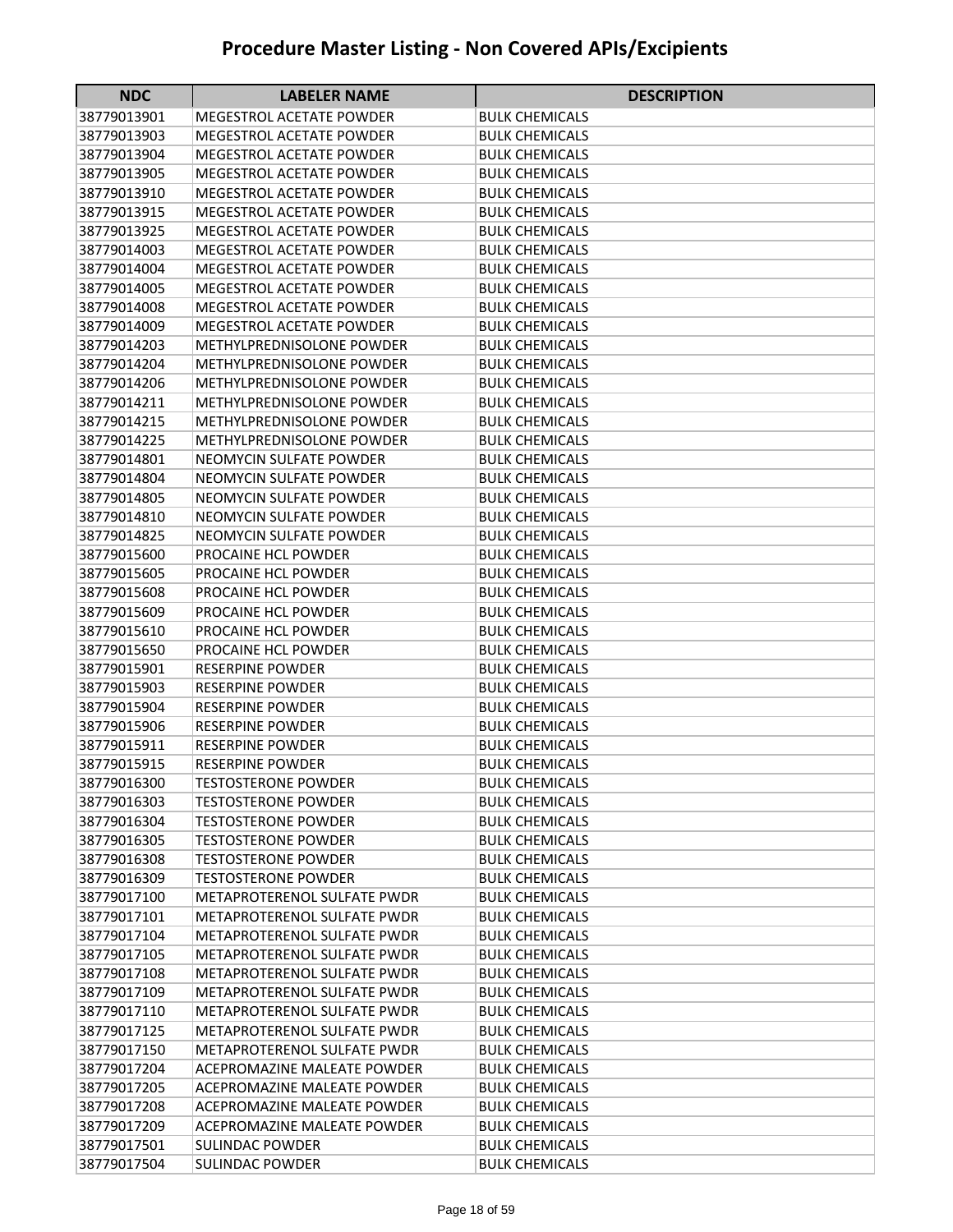| <b>NDC</b>  | <b>LABELER NAME</b>                | <b>DESCRIPTION</b>    |
|-------------|------------------------------------|-----------------------|
| 38779017505 | <b>SULINDAC POWDER</b>             | BULK CHEMICALS        |
| 38779017508 | SULINDAC POWDER                    | <b>BULK CHEMICALS</b> |
| 38779017510 | SULINDAC POWDER                    | <b>BULK CHEMICALS</b> |
| 38779017525 | SULINDAC POWDER                    | BULK CHEMICALS        |
| 38779017550 | <b>SULINDAC POWDER</b>             | <b>BULK CHEMICALS</b> |
| 38779017700 | PIRACETAM POWDER                   | <b>BULK CHEMICALS</b> |
| 38779017704 | PIRACETAM POWDER                   | <b>BULK CHEMICALS</b> |
| 38779017705 | PIRACETAM POWDER                   | <b>BULK CHEMICALS</b> |
| 38779017708 | PIRACETAM POWDER                   | <b>BULK CHEMICALS</b> |
| 38779017709 | PIRACETAM POWDER                   | <b>BULK CHEMICALS</b> |
| 38779017710 | PIRACETAM POWDER                   | <b>BULK CHEMICALS</b> |
| 38779017725 | PIRACETAM POWDER                   | <b>BULK CHEMICALS</b> |
| 38779017750 | PIRACETAM POWDER                   | <b>BULK CHEMICALS</b> |
| 38779017800 | LEUCOVORIN CALCIUM POWDER          | <b>BULK CHEMICALS</b> |
| 38779017803 | LEUCOVORIN CALCIUM POWDER          | <b>BULK CHEMICALS</b> |
| 38779017804 | LEUCOVORIN CALCIUM POWDER          | <b>BULK CHEMICALS</b> |
| 38779017806 | LEUCOVORIN CALCIUM POWDER          | <b>BULK CHEMICALS</b> |
| 38779017809 | LEUCOVORIN CALCIUM POWDER          | <b>BULK CHEMICALS</b> |
| 38779017910 | AMOXICILLIN TRIHYDRATE PWDR        | <b>BULK CHEMICALS</b> |
| 38779017925 | <b>AMOXICILLIN TRIHYDRATE PWDR</b> | <b>BULK CHEMICALS</b> |
| 38779017950 | AMOXICILLIN TRIHYDRATE PWDR        | <b>BULK CHEMICALS</b> |
| 38779018401 | ALBUTEROL POWDER                   | <b>BULK CHEMICALS</b> |
| 38779018404 | ALBUTEROL POWDER                   | <b>BULK CHEMICALS</b> |
| 38779018405 | <b>ALBUTEROL POWDER</b>            | <b>BULK CHEMICALS</b> |
| 38779018410 | <b>ALBUTEROL POWDER</b>            | <b>BULK CHEMICALS</b> |
| 38779018425 | <b>ALBUTEROL POWDER</b>            | <b>BULK CHEMICALS</b> |
| 38779018450 | <b>ALBUTEROL POWDER</b>            | <b>BULK CHEMICALS</b> |
| 38779018701 | METHYLDOPA POWDER                  | <b>BULK CHEMICALS</b> |
| 38779018705 | METHYLDOPA POWDER                  | <b>BULK CHEMICALS</b> |
| 38779018710 | METHYLDOPA POWDER                  | <b>BULK CHEMICALS</b> |
| 38779018900 | <b>AMITRIPTYLINE HCL POWDER</b>    | <b>BULK CHEMICALS</b> |
| 38779018902 | <b>AMITRIPTYLINE HCL POWDER</b>    | <b>BULK CHEMICALS</b> |
| 38779018903 | <b>AMITRIPTYLINE HCL POWDER</b>    | <b>BULK CHEMICALS</b> |
| 38779018904 | <b>AMITRIPTYLINE HCL POWDER</b>    | <b>BULK CHEMICALS</b> |
| 38779018905 | <b>AMITRIPTYLINE HCL POWDER</b>    | <b>BULK CHEMICALS</b> |
| 38779018908 | <b>AMITRIPTYLINE HCL POWDER</b>    | <b>BULK CHEMICALS</b> |
| 38779018909 | <b>AMITRIPTYLINE HCL POWDER</b>    | <b>BULK CHEMICALS</b> |
| 38779018910 | <b>AMITRIPTYLINE HCL POWDER</b>    | <b>BULK CHEMICALS</b> |
| 38779018915 | <b>AMITRIPTYLINE HCL POWDER</b>    | <b>BULK CHEMICALS</b> |
| 38779018925 | <b>AMITRIPTYLINE HCL POWDER</b>    | <b>BULK CHEMICALS</b> |
| 38779019403 | BENZTROPINE MESYLATE POWDER        | <b>BULK CHEMICALS</b> |
| 38779019406 | BENZTROPINE MESYLATE POWDER        | <b>BULK CHEMICALS</b> |
| 38779019411 | BENZTROPINE MESYLATE POWDER        | <b>BULK CHEMICALS</b> |
| 38779019415 | BENZTROPINE MESYLATE POWDER        | <b>BULK CHEMICALS</b> |
| 38779019601 | <b>BROMOCRIPTINE MESYLATE POWD</b> | <b>BULK CHEMICALS</b> |
| 38779019603 | <b>BROMOCRIPTINE MESYLATE POWD</b> | <b>BULK CHEMICALS</b> |
| 38779019606 | <b>BROMOCRIPTINE MESYLATE POWD</b> | BULK CHEMICALS        |
| 38779019611 | <b>BROMOCRIPTINE MESYLATE POWD</b> | <b>BULK CHEMICALS</b> |
| 38779019615 | <b>BROMOCRIPTINE MESYLATE POWD</b> | <b>BULK CHEMICALS</b> |
| 38779019704 | <b>BROMPHENIRAMINE MALEATE PWD</b> | <b>BULK CHEMICALS</b> |
| 38779019705 | <b>BROMPHENIRAMINE MALEATE PWD</b> | <b>BULK CHEMICALS</b> |
| 38779019710 | BROMPHENIRAMINE MALEATE PWD        | <b>BULK CHEMICALS</b> |
| 38779019725 | <b>BROMPHENIRAMINE MALEATE PWD</b> | <b>BULK CHEMICALS</b> |
| 38779019901 | <b>BUSPIRONE HCL POWDER</b>        | <b>BULK CHEMICALS</b> |
| 38779020303 | <b>CHLORAMPHENICOL POWDER</b>      | <b>BULK CHEMICALS</b> |
| 38779020304 | CHLORAMPHENICOL POWDER             | <b>BULK CHEMICALS</b> |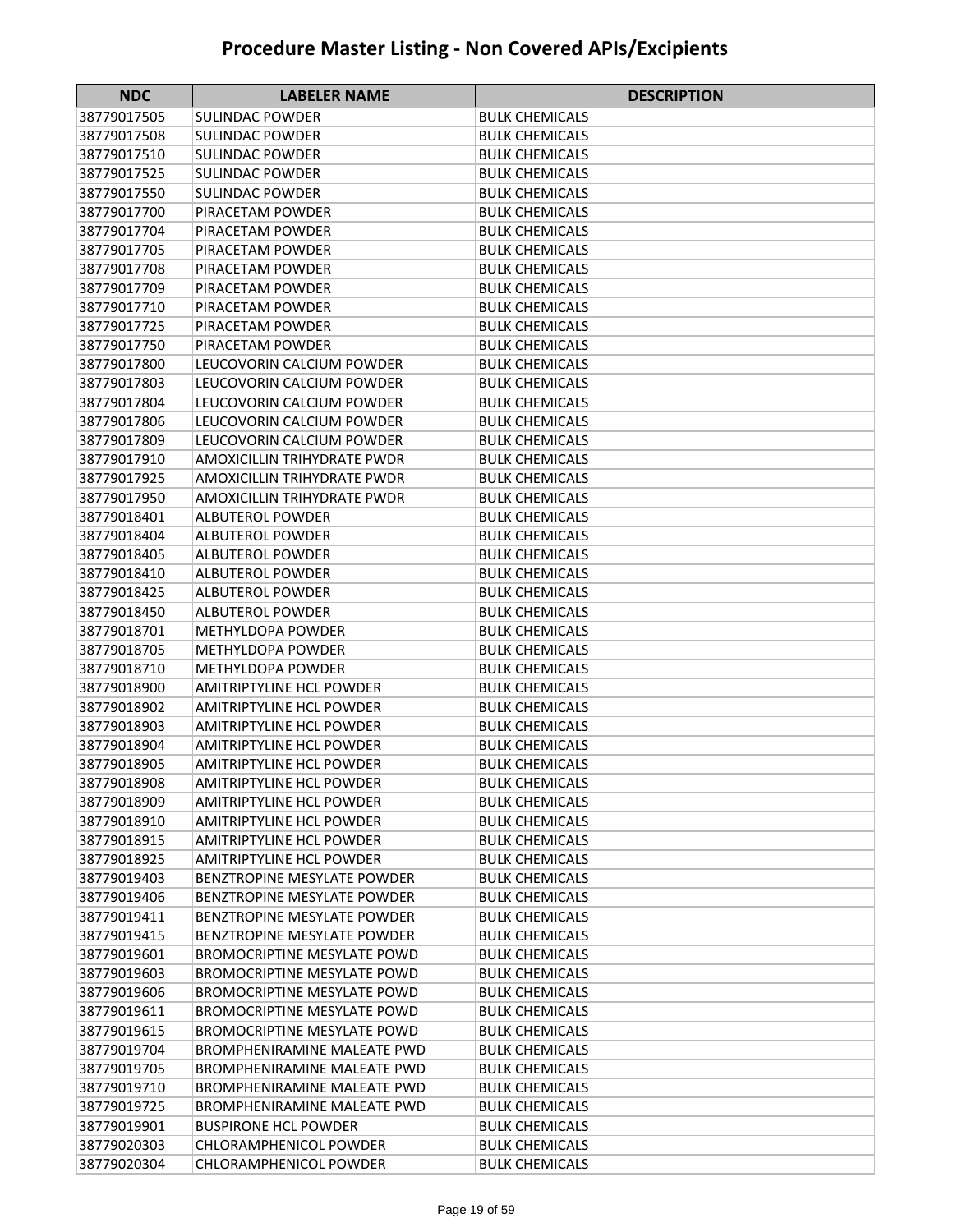| <b>NDC</b>  | <b>LABELER NAME</b>               | <b>DESCRIPTION</b>    |
|-------------|-----------------------------------|-----------------------|
| 38779020305 | <b>CHLORAMPHENICOL POWDER</b>     | BULK CHEMICALS        |
| 38779020307 | <b>CHLORAMPHENICOL POWDER</b>     | BULK CHEMICALS        |
| 38779020308 | <b>CHLORAMPHENICOL POWDER</b>     | BULK CHEMICALS        |
| 38779020309 | <b>CHLORAMPHENICOL POWDER</b>     | <b>BULK CHEMICALS</b> |
| 38779020310 | <b>CHLORAMPHENICOL POWDER</b>     | <b>BULK CHEMICALS</b> |
| 38779020315 | <b>CHLORAMPHENICOL POWDER</b>     | <b>BULK CHEMICALS</b> |
| 38779020325 | <b>CHLORAMPHENICOL POWDER</b>     | <b>BULK CHEMICALS</b> |
| 38779020402 | CHLORAMPHENICOL PALM POWDER       | <b>BULK CHEMICALS</b> |
| 38779020403 | CHLORAMPHENICOL PALM POWDER       | <b>BULK CHEMICALS</b> |
| 38779020404 | CHLORAMPHENICOL PALM POWDER       | <b>BULK CHEMICALS</b> |
| 38779020405 | CHLORAMPHENICOL PALM POWDER       | <b>BULK CHEMICALS</b> |
| 38779020407 | CHLORAMPHENICOL PALM POWDER       | <b>BULK CHEMICALS</b> |
| 38779020409 | CHLORAMPHENICOL PALM POWDER       | <b>BULK CHEMICALS</b> |
| 38779020705 | CHLORZOXAZONE POWDER              | <b>BULK CHEMICALS</b> |
| 38779020708 | CHLORZOXAZONE POWDER              | <b>BULK CHEMICALS</b> |
| 38779020710 | <b>CHLORZOXAZONE POWDER</b>       | <b>BULK CHEMICALS</b> |
| 38779020750 | <b>CHLORZOXAZONE POWDER</b>       | <b>BULK CHEMICALS</b> |
| 38779020901 | <b>CLENBUTEROL HCL POWDER</b>     | <b>BULK CHEMICALS</b> |
| 38779020911 | <b>CLENBUTEROL HCL POWDER</b>     | <b>BULK CHEMICALS</b> |
| 38779020915 | <b>CLENBUTEROL HCL POWDER</b>     | <b>BULK CHEMICALS</b> |
| 38779021001 | <b>CLOBETASOL PROPIONATE POWD</b> | <b>BULK CHEMICALS</b> |
| 38779021003 | <b>CLOBETASOL PROPIONATE POWD</b> | <b>BULK CHEMICALS</b> |
| 38779021006 | <b>CLOBETASOL PROPIONATE POWD</b> | <b>BULK CHEMICALS</b> |
| 38779021203 | DACARBAZINE POWDER                | <b>BULK CHEMICALS</b> |
| 38779021206 | DACARBAZINE POWDER                | <b>BULK CHEMICALS</b> |
| 38779021211 | DACARBAZINE POWDER                | <b>BULK CHEMICALS</b> |
| 38779021215 | DACARBAZINE POWDER                | <b>BULK CHEMICALS</b> |
| 38779021301 | DANTHRON POWDER                   | BULK CHEMICALS        |
| 38779021310 | DANTHRON POWDER                   | BULK CHEMICALS        |
| 38779021325 | <b>DANTHRON POWDER</b>            | <b>BULK CHEMICALS</b> |
| 38779021701 | DISOPYRAMIDE PHOSPHATE PWDR       | <b>BULK CHEMICALS</b> |
| 38779021705 | DISOPYRAMIDE PHOSPHATE PWDR       | <b>BULK CHEMICALS</b> |
| 38779021710 | DISOPYRAMIDE PHOSPHATE PWDR       | <b>BULK CHEMICALS</b> |
| 38779021903 | ERGOTAMINE TARTRATE POWDER        | BULK CHEMICALS        |
| 38779021904 | ERGOTAMINE TARTRATE POWDER        | <b>BULK CHEMICALS</b> |
| 38779021906 | <b>ERGOTAMINE TARTRATE POWDER</b> | <b>BULK CHEMICALS</b> |
| 38779021911 | <b>ERGOTAMINE TARTRATE POWDER</b> | <b>BULK CHEMICALS</b> |
| 38779021915 | <b>ERGOTAMINE TARTRATE POWDER</b> | <b>BULK CHEMICALS</b> |
| 38779022100 | FENOPROFEN CALCIUM POWDER         | <b>BULK CHEMICALS</b> |
| 38779022105 | FENOPROFEN CALCIUM POWDER         | <b>BULK CHEMICALS</b> |
| 38779022108 | FENOPROFEN CALCIUM POWDER         | <b>BULK CHEMICALS</b> |
| 38779022109 | FENOPROFEN CALCIUM POWDER         | <b>BULK CHEMICALS</b> |
| 38779022110 | <b>FENOPROFEN CALCIUM POWDER</b>  | <b>BULK CHEMICALS</b> |
| 38779022150 | FENOPROFEN CALCIUM POWDER         | <b>BULK CHEMICALS</b> |
| 38779022401 | <b>FOLIC ACID POWDER</b>          | <b>BULK CHEMICALS</b> |
| 38779022404 | <b>FOLIC ACID POWDER</b>          | <b>BULK CHEMICALS</b> |
| 38779022405 | <b>FOLIC ACID POWDER</b>          | BULK CHEMICALS        |
| 38779022408 | <b>FOLIC ACID POWDER</b>          | <b>BULK CHEMICALS</b> |
| 38779022409 | <b>FOLIC ACID POWDER</b>          | <b>BULK CHEMICALS</b> |
| 38779022410 | <b>FOLIC ACID POWDER</b>          | <b>BULK CHEMICALS</b> |
| 38779022425 | <b>FOLIC ACID POWDER</b>          | <b>BULK CHEMICALS</b> |
| 38779022604 | <b>FUROSEMIDE POWDER</b>          | <b>BULK CHEMICALS</b> |
| 38779022605 | <b>FUROSEMIDE POWDER</b>          | <b>BULK CHEMICALS</b> |
| 38779022608 | <b>FUROSEMIDE POWDER</b>          | <b>BULK CHEMICALS</b> |
| 38779022610 | <b>FUROSEMIDE POWDER</b>          | <b>BULK CHEMICALS</b> |
| 38779022625 | <b>FUROSEMIDE POWDER</b>          | <b>BULK CHEMICALS</b> |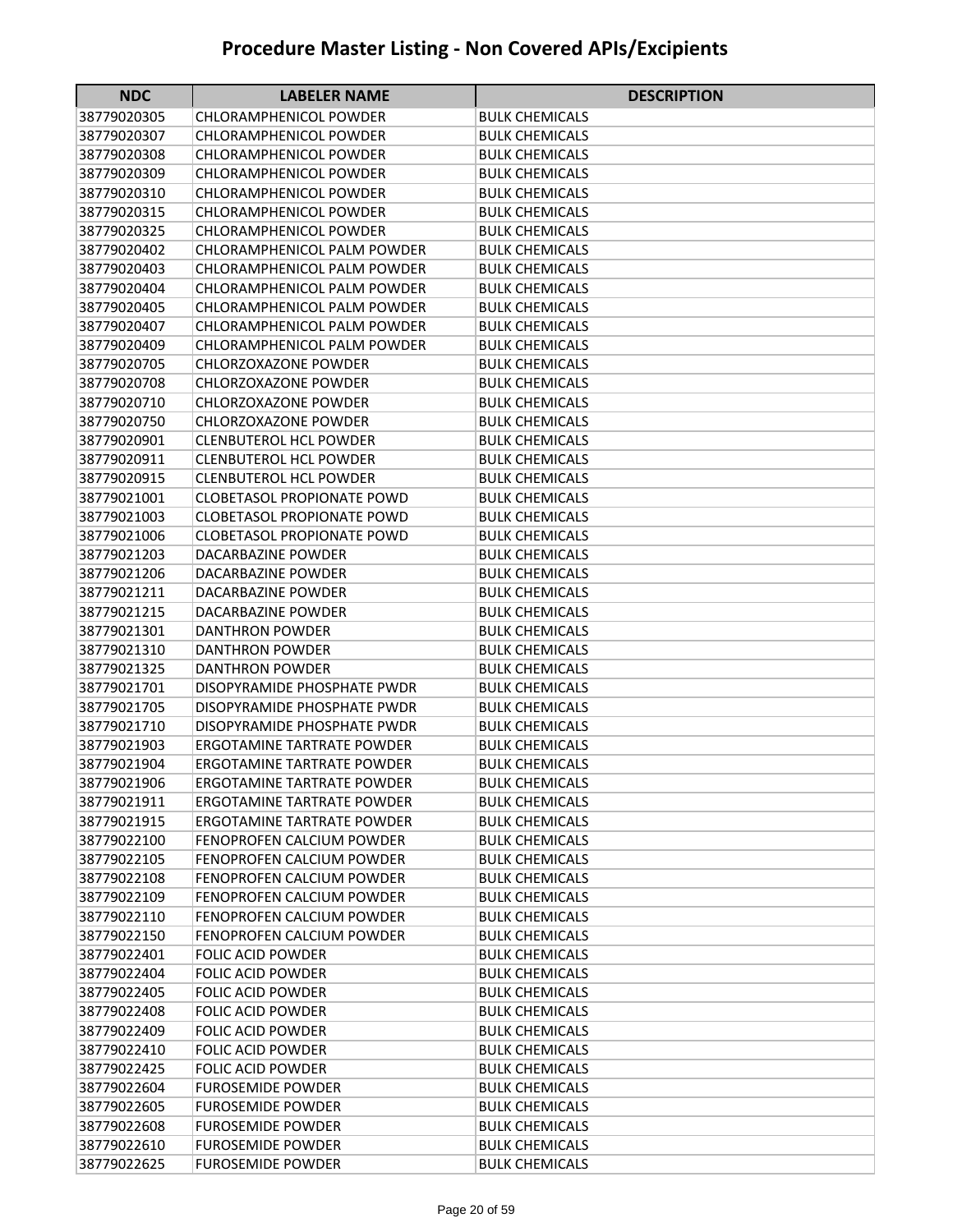| <b>NDC</b>                 | <b>LABELER NAME</b>                              | <b>DESCRIPTION</b>                             |
|----------------------------|--------------------------------------------------|------------------------------------------------|
| 38779022650                | FUROSEMIDE POWDER                                | BULK CHEMICALS                                 |
| 38779022804                | <b>HYDROXYZINE PAMOATE POWDER</b>                | <b>BULK CHEMICALS</b>                          |
| 38779022805                | <b>HYDROXYZINE PAMOATE POWDER</b>                | BULK CHEMICALS                                 |
| 38779022810                | <b>HYDROXYZINE PAMOATE POWDER</b>                | <b>BULK CHEMICALS</b>                          |
| 38779022825                | <b>HYDROXYZINE PAMOATE POWDER</b>                | <b>BULK CHEMICALS</b>                          |
| 38779023201                | <b>ISOPROPAMIDE IODIDE POWDER</b>                | <b>BULK CHEMICALS</b>                          |
| 38779023202                | <b>ISOPROPAMIDE IODIDE POWDER</b>                | <b>BULK CHEMICALS</b>                          |
| 38779023205                | <b>ISOPROPAMIDE IODIDE POWDER</b>                | <b>BULK CHEMICALS</b>                          |
| 38779023303                | <b>ISOPROTERENOL SULFATE POWDR</b>               | <b>BULK CHEMICALS</b>                          |
| 38779023304                | <b>ISOPROTERENOL SULFATE POWDR</b>               | <b>BULK CHEMICALS</b>                          |
| 38779023315                | <b>ISOPROTERENOL SULFATE POWDR</b>               | <b>BULK CHEMICALS</b>                          |
| 38779023325                | <b>ISOPROTERENOL SULFATE POWDR</b>               | <b>BULK CHEMICALS</b>                          |
| 38779023404                | <b>ISOXSUPRINE HCL POWDER</b>                    | <b>BULK CHEMICALS</b>                          |
| 38779023405                | <b>ISOXSUPRINE HCL POWDER</b>                    | <b>BULK CHEMICALS</b>                          |
| 38779023409                | <b>ISOXSUPRINE HCL POWDER</b>                    | <b>BULK CHEMICALS</b>                          |
| 38779023503                | <b>LEVODOPA POWDER</b>                           | <b>BULK CHEMICALS</b>                          |
| 38779023504                | <b>LEVODOPA POWDER</b>                           | <b>BULK CHEMICALS</b>                          |
| 38779023505                | LEVODOPA POWDER                                  | <b>BULK CHEMICALS</b>                          |
| 38779023510                | LEVODOPA POWDER                                  | <b>BULK CHEMICALS</b>                          |
| 38779023515                | LEVODOPA POWDER                                  | <b>BULK CHEMICALS</b>                          |
| 38779023525                | LEVODOPA POWDER                                  | <b>BULK CHEMICALS</b>                          |
| 38779023550                | LEVODOPA POWDER                                  | <b>BULK CHEMICALS</b>                          |
| 38779023605                | <b>MECLIZINE HCL POWDER</b>                      | <b>BULK CHEMICALS</b>                          |
| 38779023608                | <b>MECLIZINE HCL POWDER</b>                      | <b>BULK CHEMICALS</b>                          |
| 38779023610                | <b>MECLIZINE HCL POWDER</b>                      | <b>BULK CHEMICALS</b>                          |
| 38779023650                | <b>MECLIZINE HCL POWDER</b>                      | <b>BULK CHEMICALS</b>                          |
| 38779023700                | MECLOFENAMATE SODIUM POWDER                      | <b>BULK CHEMICALS</b>                          |
| 38779023704                | MECLOFENAMATE SODIUM POWDER                      | BULK CHEMICALS                                 |
| 38779023705                | MECLOFENAMATE SODIUM POWDER                      | <b>BULK CHEMICALS</b>                          |
| 38779023708                | MECLOFENAMATE SODIUM POWDER                      | <b>BULK CHEMICALS</b>                          |
| 38779023709                | MECLOFENAMATE SODIUM POWDER                      | <b>BULK CHEMICALS</b>                          |
| 38779023710                | MECLOFENAMATE SODIUM POWDER                      | <b>BULK CHEMICALS</b>                          |
| 38779023725                | MECLOFENAMATE SODIUM POWDER                      | <b>BULK CHEMICALS</b>                          |
| 38779024003                | MINOCYCLINE HCL POWDER                           | <b>BULK CHEMICALS</b>                          |
| 38779024004                | MINOCYCLINE HCL POWDER<br>MINOCYCLINE HCL POWDER | <b>BULK CHEMICALS</b>                          |
| 38779024005<br>38779024010 | MINOCYCLINE HCL POWDER                           | <b>BULK CHEMICALS</b><br><b>BULK CHEMICALS</b> |
| 38779024015                | <b>MINOCYCLINE HCL POWDER</b>                    | <b>BULK CHEMICALS</b>                          |
| 38779024025                | MINOCYCLINE HCL POWDER                           | <b>BULK CHEMICALS</b>                          |
| 38779024101                | NALIDIXIC ACID POWDER                            | <b>BULK CHEMICALS</b>                          |
| 38779024104                | <b>NALIDIXIC ACID POWDER</b>                     | <b>BULK CHEMICALS</b>                          |
| 38779024105                | <b>NALIDIXIC ACID POWDER</b>                     | <b>BULK CHEMICALS</b>                          |
| 38779024110                | <b>NALIDIXIC ACID POWDER</b>                     | <b>BULK CHEMICALS</b>                          |
| 38779024125                | NALIDIXIC ACID POWDER                            | <b>BULK CHEMICALS</b>                          |
| 38779024150                | NALIDIXIC ACID POWDER                            | <b>BULK CHEMICALS</b>                          |
| 38779024303                | <b>CLEMASTINE FUMARATE POWDER</b>                | <b>BULK CHEMICALS</b>                          |
| 38779024306                | <b>CLEMASTINE FUMARATE POWDER</b>                | <b>BULK CHEMICALS</b>                          |
| 38779024311                | <b>CLEMASTINE FUMARATE POWDER</b>                | <b>BULK CHEMICALS</b>                          |
| 38779024315                | <b>CLEMASTINE FUMARATE POWDER</b>                | <b>BULK CHEMICALS</b>                          |
| 38779025101                | POLYETHYLENE GLYCOL 400 LIQ                      | <b>BULK CHEMICALS</b>                          |
| 38779025108                | POLYETHYLENE GLYCOL 400 LIQ                      | <b>BULK CHEMICALS</b>                          |
| 38779025109                | POLYETHYLENE GLYCOL 400 LIQ                      | <b>BULK CHEMICALS</b>                          |
| 38779025127                | POLYETHYLENE GLYCOL 400 LIQ                      | <b>BULK CHEMICALS</b>                          |
| 38779025150                | POLYETHYLENE GLYCOL 400 LIQ                      | <b>BULK CHEMICALS</b>                          |
| 38779025401                | PSEUDOEPHEDRINE HCL POWDER                       | <b>BULK CHEMICALS</b>                          |
| 38779025404                | PSEUDOEPHEDRINE HCL POWDER                       | <b>BULK CHEMICALS</b>                          |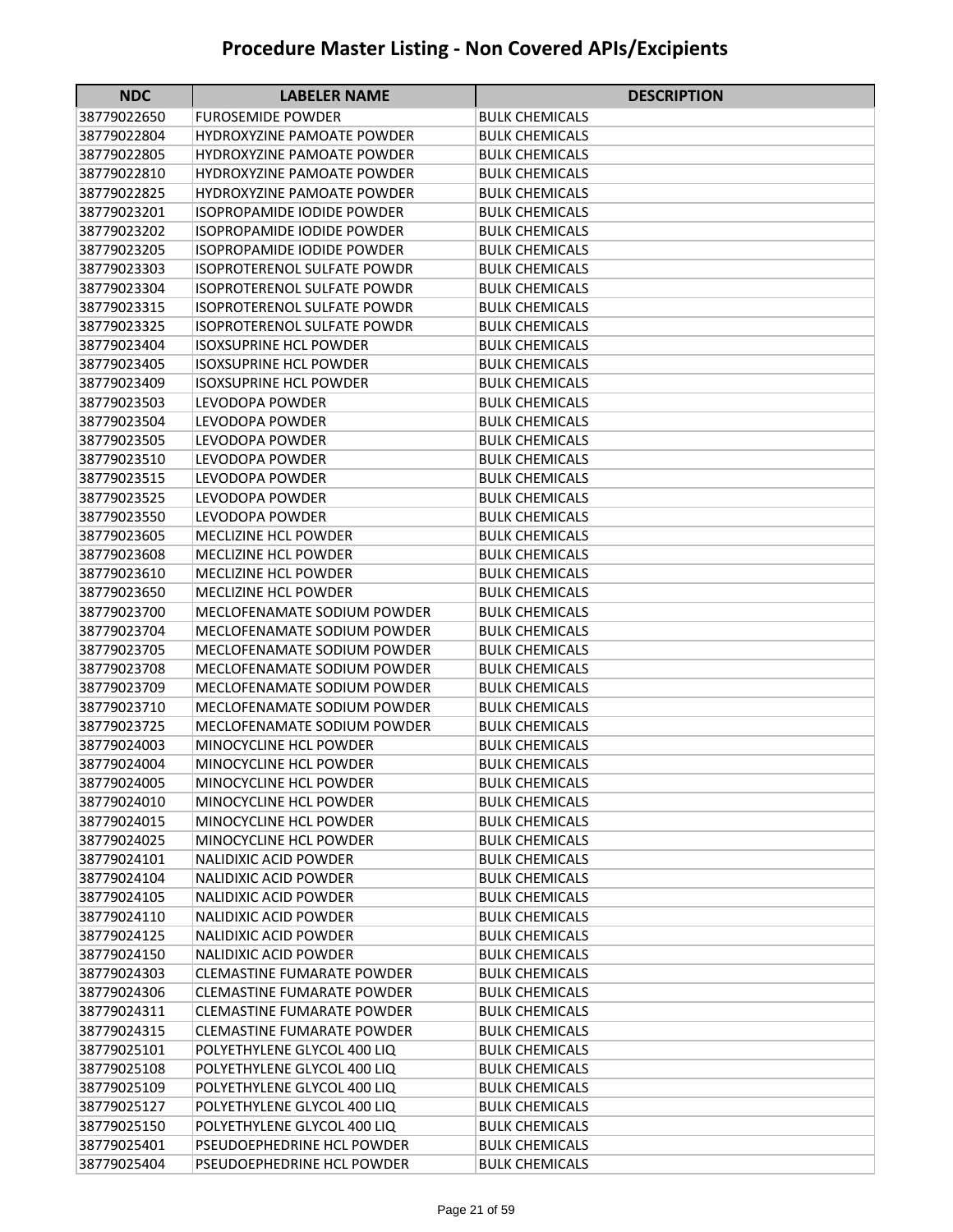| <b>NDC</b>                 | <b>LABELER NAME</b>                                    | <b>DESCRIPTION</b>                             |
|----------------------------|--------------------------------------------------------|------------------------------------------------|
| 38779025405                | PSEUDOEPHEDRINE HCL POWDER                             | <b>BULK CHEMICALS</b>                          |
| 38779025408                | PSEUDOEPHEDRINE HCL POWDER                             | <b>BULK CHEMICALS</b>                          |
| 38779025410                | PSEUDOEPHEDRINE HCL POWDER                             | <b>BULK CHEMICALS</b>                          |
| 38779025425                | PSEUDOEPHEDRINE HCL POWDER                             | <b>BULK CHEMICALS</b>                          |
| 38779025450                | PSEUDOEPHEDRINE HCL POWDER                             | <b>BULK CHEMICALS</b>                          |
| 38779025504                | PYRILAMINE MALEATE POWDER                              | <b>BULK CHEMICALS</b>                          |
| 38779025505                | PYRILAMINE MALEATE POWDER                              | <b>BULK CHEMICALS</b>                          |
| 38779025508                | PYRILAMINE MALEATE POWDER                              | <b>BULK CHEMICALS</b>                          |
| 38779025510                | PYRILAMINE MALEATE POWDER                              | <b>BULK CHEMICALS</b>                          |
| 38779025525                | PYRILAMINE MALEATE POWDER                              | <b>BULK CHEMICALS</b>                          |
| 38779025550                | PYRILAMINE MALEATE POWDER                              | <b>BULK CHEMICALS</b>                          |
| 38779025609                | <b>RIBAVIRIN POWDER</b>                                | <b>BULK CHEMICALS</b>                          |
| 38779025808                | SOD POLY SULFONATE POWDER                              | <b>BULK CHEMICALS</b>                          |
| 38779025850                | SOD POLY SULFONATE POWDER                              | <b>BULK CHEMICALS</b>                          |
| 38779025854                | SOD POLY SULFONATE POWDER                              | <b>BULK CHEMICALS</b>                          |
| 38779025908                | SODIUM SALICYLATE POWDER                               | <b>BULK CHEMICALS</b>                          |
| 38779025909                | SODIUM SALICYLATE POWDER                               | <b>BULK CHEMICALS</b>                          |
| 38779025950                | SODIUM SALICYLATE POWDER                               | <b>BULK CHEMICALS</b>                          |
| 38779025954                | SODIUM SALICYLATE POWDER                               | <b>BULK CHEMICALS</b>                          |
| 38779026005                | <b>SQUALANE OIL</b>                                    | <b>BULK CHEMICALS</b>                          |
| 38779026008                | <b>SQUALANE OIL</b>                                    | <b>BULK CHEMICALS</b>                          |
| 38779026009                | <b>SQUALANE OIL</b>                                    | <b>BULK CHEMICALS</b>                          |
| 38779026105                | SULFAMETHOXAZOLE POWDER                                | <b>BULK CHEMICALS</b>                          |
| 38779026108                | SULFAMETHOXAZOLE POWDER                                | <b>BULK CHEMICALS</b>                          |
| 38779026109                | SULFAMETHOXAZOLE POWDER                                | BULK CHEMICALS                                 |
| 38779026110                | SULFAMETHOXAZOLE POWDER                                | BULK CHEMICALS                                 |
| 38779026150                | SULFAMETHOXAZOLE POWDER                                | <b>BULK CHEMICALS</b>                          |
| 38779026300                | <b>SULFATHIAZOLE POWDER</b>                            | <b>BULK CHEMICALS</b>                          |
| 38779026305                | <b>SULFATHIAZOLE POWDER</b>                            | <b>BULK CHEMICALS</b>                          |
| 38779026308                | <b>SULFATHIAZOLE POWDER</b>                            | <b>BULK CHEMICALS</b>                          |
| 38779026309                | <b>SULFATHIAZOLE POWDER</b>                            | <b>BULK CHEMICALS</b>                          |
| 38779026310                | <b>SULFATHIAZOLE POWDER</b>                            | <b>BULK CHEMICALS</b>                          |
| 38779026350                | <b>SULFATHIAZOLE POWDER</b>                            | <b>BULK CHEMICALS</b>                          |
| 38779026405                | BENZALKONIUM CL 50% SOLUTION                           | <b>BULK CHEMICALS</b>                          |
| 38779026407                | BENZALKONIUM CL 50% SOLUTION                           | <b>BULK CHEMICALS</b>                          |
| 38779026408                | BENZALKONIUM CL 50% SOLUTION                           | <b>BULK CHEMICALS</b>                          |
| 38779026409                | <b>BENZALKONIUM CL 50% SOLUTION</b>                    | <b>BULK CHEMICALS</b>                          |
| 38779026700                | <b>TRIAMTERENE POWDER</b>                              | <b>BULK CHEMICALS</b>                          |
| 38779026704                | <b>TRIAMTERENE POWDER</b>                              | <b>BULK CHEMICALS</b>                          |
| 38779026705                | <b>TRIAMTERENE POWDER</b>                              | <b>BULK CHEMICALS</b>                          |
| 38779026708                | TRIAMTERENE POWDER                                     | <b>BULK CHEMICALS</b>                          |
| 38779026709<br>38779026710 | <b>TRIAMTERENE POWDER</b><br><b>TRIAMTERENE POWDER</b> | <b>BULK CHEMICALS</b><br><b>BULK CHEMICALS</b> |
| 38779026725                | <b>TRIAMTERENE POWDER</b>                              | <b>BULK CHEMICALS</b>                          |
| 38779026750                | <b>TRIAMTERENE POWDER</b>                              | <b>BULK CHEMICALS</b>                          |
| 38779026804                | <b>TRICHLORMETHIAZIDE POWDER</b>                       | <b>BULK CHEMICALS</b>                          |
| 38779026805                | TRICHLORMETHIAZIDE POWDER                              | <b>BULK CHEMICALS</b>                          |
| 38779026808                | TRICHLORMETHIAZIDE POWDER                              | <b>BULK CHEMICALS</b>                          |
| 38779026809                | TRICHLORMETHIAZIDE POWDER                              | <b>BULK CHEMICALS</b>                          |
| 38779027000                | TRIMETHOPRIM POWDER                                    | <b>BULK CHEMICALS</b>                          |
| 38779027004                | TRIMETHOPRIM POWDER                                    | <b>BULK CHEMICALS</b>                          |
| 38779027005                | TRIMETHOPRIM POWDER                                    | <b>BULK CHEMICALS</b>                          |
| 38779027007                | TRIMETHOPRIM POWDER                                    | <b>BULK CHEMICALS</b>                          |
| 38779027008                | TRIMETHOPRIM POWDER                                    | <b>BULK CHEMICALS</b>                          |
| 38779027010                | <b>TRIMETHOPRIM POWDER</b>                             | <b>BULK CHEMICALS</b>                          |
| 38779027025                | TRIMETHOPRIM POWDER                                    | <b>BULK CHEMICALS</b>                          |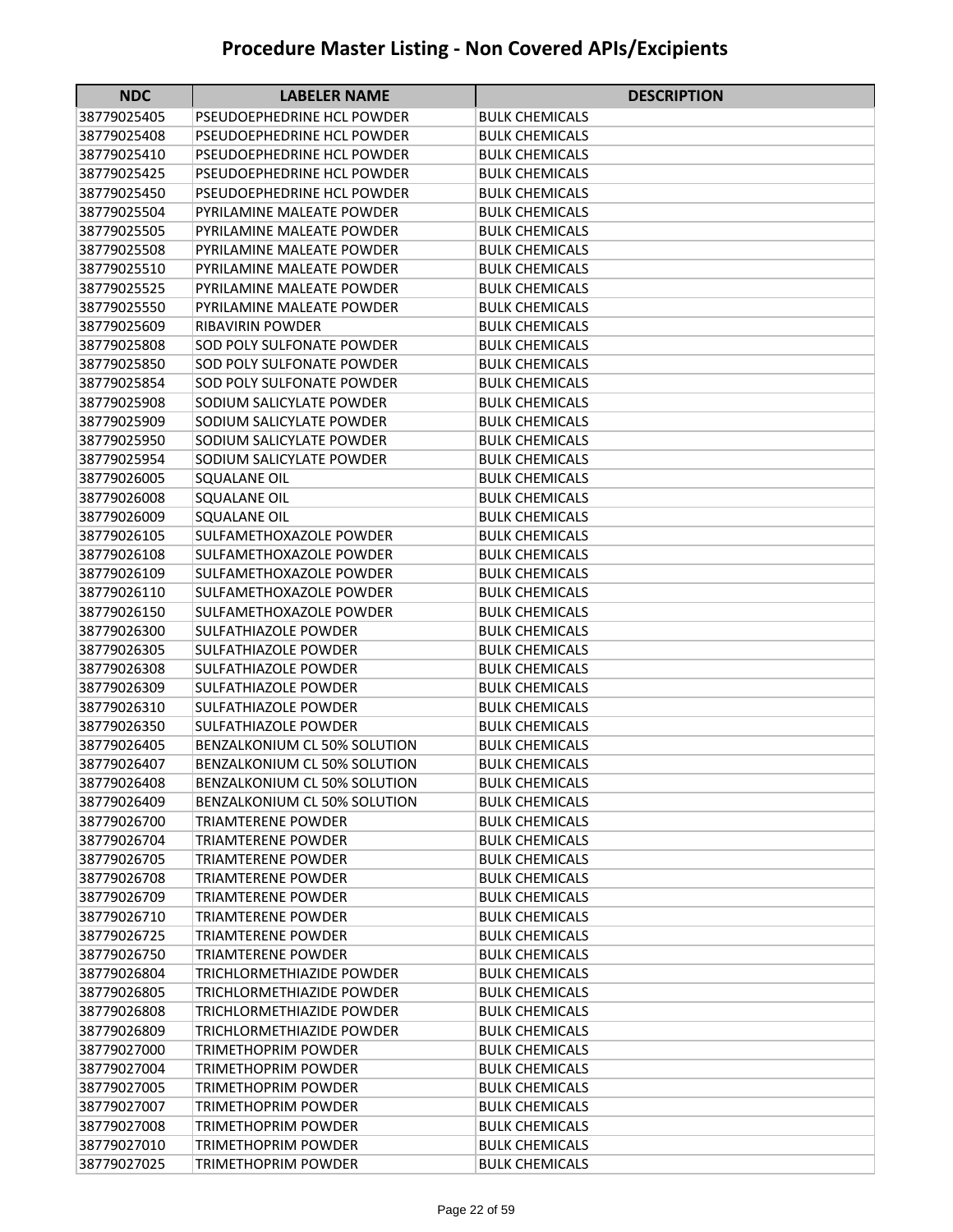| <b>NDC</b>                 | <b>LABELER NAME</b>                                  | <b>DESCRIPTION</b>                             |
|----------------------------|------------------------------------------------------|------------------------------------------------|
| 38779027050                | TRIMETHOPRIM POWDER                                  | <b>BULK CHEMICALS</b>                          |
| 38779027801                | YOHIMBINE HCL POWDER                                 | <b>BULK CHEMICALS</b>                          |
| 38779027803                | YOHIMBINE HCL POWDER                                 | <b>BULK CHEMICALS</b>                          |
| 38779027804                | YOHIMBINE HCL POWDER                                 | <b>BULK CHEMICALS</b>                          |
| 38779027805                | YOHIMBINE HCL POWDER                                 | <b>BULK CHEMICALS</b>                          |
| 38779027809                | YOHIMBINE HCL POWDER                                 | <b>BULK CHEMICALS</b>                          |
| 38779027810                | YOHIMBINE HCL POWDER                                 | <b>BULK CHEMICALS</b>                          |
| 38779027815                | YOHIMBINE HCL POWDER                                 | <b>BULK CHEMICALS</b>                          |
| 38779027825                | YOHIMBINE HCL POWDER                                 | <b>BULK CHEMICALS</b>                          |
| 38779028109                | DIMENHYDRINATE 100% POWDER                           | <b>BULK CHEMICALS</b>                          |
| 38779028301                | CHLORPHENIRAMINE POWDER                              | <b>BULK CHEMICALS</b>                          |
| 38779028304                | <b>CHLORPHENIRAMINE POWDER</b>                       | <b>BULK CHEMICALS</b>                          |
| 38779028305                | <b>CHLORPHENIRAMINE POWDER</b>                       | <b>BULK CHEMICALS</b>                          |
| 38779028310                | CHLORPHENIRAMINE POWDER                              | <b>BULK CHEMICALS</b>                          |
| 38779028325                | <b>CHLORPHENIRAMINE POWDER</b>                       | <b>BULK CHEMICALS</b>                          |
| 38779028827                | POLYETHYLENE GLYCOL 1000 LQ                          | <b>BULK CHEMICALS</b>                          |
| 38779028850                | POLYETHYLENE GLYCOL 1000 LQ                          | <b>BULK CHEMICALS</b>                          |
| 38779028901                | POLYETHYLENE GLYCOL 3350 POWD                        | <b>BULK CHEMICALS</b>                          |
| 38779028908                | POLYETHYLENE GLYCOL 3350 POWD                        | <b>BULK CHEMICALS</b>                          |
| 38779028909                | POLYETHYLENE GLYCOL 3350 POWD                        | <b>BULK CHEMICALS</b>                          |
| 38779028950                | POLYETHYLENE GLYCOL 3350 PD                          | <b>BULK CHEMICALS</b>                          |
| 38779028952                | POLYETHYLENE GLYCOL 3350 PD                          | <b>BULK CHEMICALS</b>                          |
| 38779029001                | POLYETHYLENE GLYCOL 8000 WAX                         | <b>BULK CHEMICALS</b>                          |
| 38779029008                | POLYETHYLENE GLYCOL 8000 WAX                         | <b>BULK CHEMICALS</b>                          |
| 38779029050                | POLYETHYLENE GLYCOL 8000 PD                          | <b>BULK CHEMICALS</b>                          |
| 38779029052                | POLYETHYLENE GLYCOL 8000 PD                          | <b>BULK CHEMICALS</b>                          |
| 38779029210                | DICLOFENAC SODIUM POWDER                             | <b>BULK CHEMICALS</b>                          |
| 38779029225                | DICLOFENAC SODIUM POWDER                             | <b>BULK CHEMICALS</b>                          |
| 38779029250                | DICLOFENAC SODIUM POWDER                             | <b>BULK CHEMICALS</b>                          |
| 38779029503                | AMIKACIN SULFATE POWDER                              | <b>BULK CHEMICALS</b>                          |
| 38779029504                | AMIKACIN SULFATE POWDER                              | <b>BULK CHEMICALS</b>                          |
| 38779029505                | <b>AMIKACIN SULFATE POWDER</b>                       | <b>BULK CHEMICALS</b>                          |
| 38779029509                | <b>AMIKACIN SULFATE POWDER</b>                       | <b>BULK CHEMICALS</b>                          |
| 38779029510                | AMIKACIN SULFATE POWDER                              | <b>BULK CHEMICALS</b>                          |
| 38779029515                | <b>AMIKACIN SULFATE POWDER</b>                       | <b>BULK CHEMICALS</b>                          |
| 38779029525                | AMIKACIN SULFATE POWDER                              | <b>BULK CHEMICALS</b>                          |
| 38779029803                | <b>HYDROXYZINE HCL POWDER</b>                        | <b>BULK CHEMICALS</b>                          |
| 38779029804                | <b>HYDROXYZINE HCL POWDER</b>                        | <b>BULK CHEMICALS</b>                          |
| 38779029805                | <b>HYDROXYZINE HCL POWDER</b>                        | <b>BULK CHEMICALS</b>                          |
| 38779029808                | <b>HYDROXYZINE HCL POWDER</b>                        | <b>BULK CHEMICALS</b>                          |
| 38779029809                | <b>HYDROXYZINE HCL POWDER</b>                        | <b>BULK CHEMICALS</b>                          |
| 38779030302                | DIHYDROERGOTAMINE POWDER                             | <b>BULK CHEMICALS</b><br><b>BULK CHEMICALS</b> |
| 38779030303<br>38779030306 | DIHYDROERGOTAMINE POWDER                             | <b>BULK CHEMICALS</b>                          |
| 38779030311                | DIHYDROERGOTAMINE POWDER<br>DIHYDROERGOTAMINE POWDER |                                                |
| 38779030315                | DIHYDROERGOTAMINE POWDER                             | <b>BULK CHEMICALS</b><br><b>BULK CHEMICALS</b> |
| 38779030404                | PROPANTHELINE BROMIDE POWDR                          | <b>BULK CHEMICALS</b>                          |
| 38779030405                | PROPANTHELINE BROMIDE POWDR                          | <b>BULK CHEMICALS</b>                          |
| 38779030410                | PROPANTHELINE BROMIDE POWDR                          | <b>BULK CHEMICALS</b>                          |
| 38779030425                | PROPANTHELINE BROMIDE POWDR                          | <b>BULK CHEMICALS</b>                          |
| 38779030510                | OLEORESIN CAPSICUM POWDER                            | <b>BULK CHEMICALS</b>                          |
| 38779030525                | OLEORESIN CAPSICUM POWDER                            | <b>BULK CHEMICALS</b>                          |
| 38779030550                | OLEORESIN CAPSICUM POWDER                            | <b>BULK CHEMICALS</b>                          |
| 38779030604                | <b>L-CARNITINE POWDER</b>                            | <b>BULK CHEMICALS</b>                          |
| 38779030605                | <b>L-CARNITINE POWDER</b>                            | <b>BULK CHEMICALS</b>                          |
| 38779030608                | L-CARNITINE POWDER                                   | <b>BULK CHEMICALS</b>                          |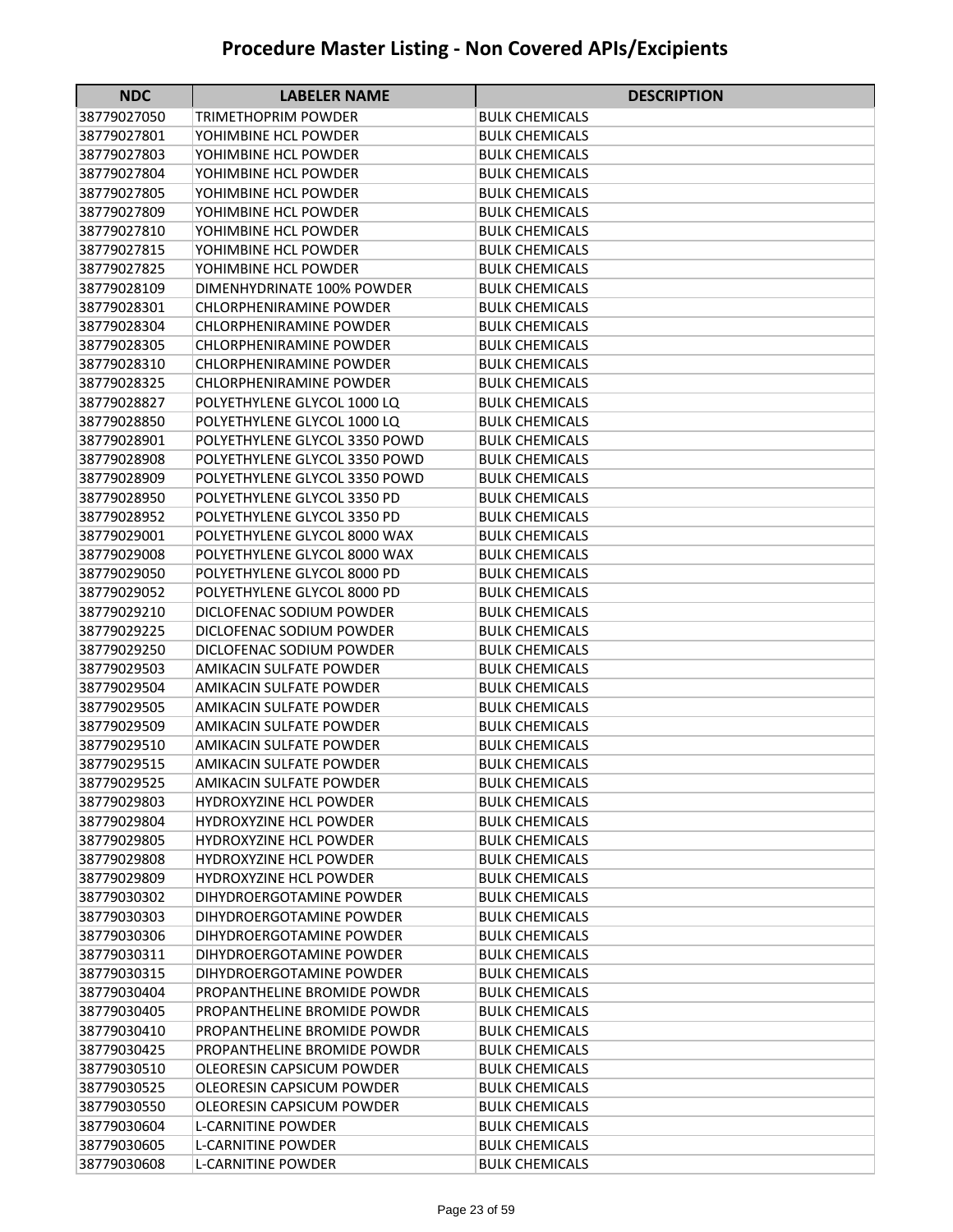| <b>NDC</b>                 | <b>LABELER NAME</b>                                    | <b>DESCRIPTION</b>                      |
|----------------------------|--------------------------------------------------------|-----------------------------------------|
| 38779030609                | <b>L-CARNITINE POWDER</b>                              | BULK CHEMICALS                          |
| 38779030610                | <b>L-CARNITINE POWDER</b>                              | <b>BULK CHEMICALS</b>                   |
| 38779030625                | <b>L-CARNITINE POWDER</b>                              | <b>BULK CHEMICALS</b>                   |
| 38779030650                | <b>L-CARNITINE POWDER</b>                              | <b>BULK CHEMICALS</b>                   |
| 38779030704                | PRAZOSIN HCL POWDER                                    | <b>BULK CHEMICALS</b>                   |
| 38779030705                | PRAZOSIN HCL POWDER                                    | <b>BULK CHEMICALS</b>                   |
| 38779030710                | PRAZOSIN HCL POWDER                                    | <b>BULK CHEMICALS</b>                   |
| 38779030715                | PRAZOSIN HCL POWDER                                    | <b>BULK CHEMICALS</b>                   |
| 38779030725                | PRAZOSIN HCL POWDER                                    | <b>BULK CHEMICALS</b>                   |
| 38779030810                | <b>THREONINE POWDER</b>                                | <b>BULK CHEMICALS</b>                   |
| 38779030825                | <b>THREONINE POWDER</b>                                | <b>BULK CHEMICALS</b>                   |
| 38779030850                | <b>THREONINE POWDER</b>                                | <b>BULK CHEMICALS</b>                   |
| 38779031005                | PROGESTERONE POWDER                                    | <b>BULK CHEMICALS</b>                   |
| 38779031007                | PROGESTERONE POWDER                                    | <b>BULK CHEMICALS</b>                   |
| 38779031009                | PROGESTERONE POWDER                                    | <b>BULK CHEMICALS</b>                   |
| 38779031400                | <b>HYDROCHLOROTHIAZIDE POWDER</b>                      | <b>BULK CHEMICALS</b>                   |
| 38779031404                | <b>HYDROCHLOROTHIAZIDE POWDER</b>                      | <b>BULK CHEMICALS</b>                   |
| 38779031405                | <b>HYDROCHLOROTHIAZIDE POWDER</b>                      | <b>BULK CHEMICALS</b>                   |
| 38779031408                | <b>HYDROCHLOROTHIAZIDE POWDER</b>                      | <b>BULK CHEMICALS</b>                   |
| 38779031409                | <b>HYDROCHLOROTHIAZIDE POWDER</b>                      | <b>BULK CHEMICALS</b>                   |
| 38779031410                | <b>HYDROCHLOROTHIAZIDE POWDER</b>                      | <b>BULK CHEMICALS</b>                   |
| 38779031425                | <b>HYDROCHLOROTHIAZIDE POWDER</b>                      | BULK CHEMICALS                          |
| 38779031450                | <b>HYDROCHLOROTHIAZIDE POWDER</b>                      | <b>BULK CHEMICALS</b>                   |
| 38779031501                | LACTOSE MONOHYDRATE POWDER                             | <b>BULK CHEMICALS</b>                   |
| 38779031503                | LACTOSE MONOHYDRATE POWDER                             | <b>BULK CHEMICALS</b>                   |
| 38779031507                | LACTOSE MONOHYDRATE POWDER                             | <b>BULK CHEMICALS</b>                   |
| 38779031508                | LACTOSE MONOHYDRATE POWDER                             | <b>BULK CHEMICALS</b>                   |
| 38779031509                | LACTOSE MONOHYDRATE POWDER                             | <b>BULK CHEMICALS</b>                   |
| 38779031800                | <b>SUCRALFATE POWDER</b>                               | <b>BULK CHEMICALS</b>                   |
| 38779031805                | <b>SUCRALFATE POWDER</b>                               | <b>BULK CHEMICALS</b>                   |
| 38779031807                | <b>SUCRALFATE POWDER</b>                               | <b>BULK CHEMICALS</b>                   |
| 38779031808                | <b>SUCRALFATE POWDER</b>                               | <b>BULK CHEMICALS</b>                   |
| 38779031809                | <b>SUCRALFATE POWDER</b>                               | <b>BULK CHEMICALS</b>                   |
| 38779031810                | <b>SUCRALFATE POWDER</b>                               | <b>BULK CHEMICALS</b>                   |
| 38779032003                | <b>BROMHEXINE HCL POWDER</b>                           | <b>BULK CHEMICALS</b>                   |
| 38779032006                | <b>BROMHEXINE HCL POWDER</b>                           | <b>BULK CHEMICALS</b>                   |
| 38779032011                | <b>BROMHEXINE HCL POWDER</b>                           | <b>BULK CHEMICALS</b>                   |
| 38779032015                | <b>BROMHEXINE HCL POWDER</b>                           | <b>BULK CHEMICALS</b>                   |
| 38779032100                | <b>GRISEOFULVIN POWDER</b>                             | <b>BULK CHEMICALS</b>                   |
| 38779032105                | <b>GRISEOFULVIN POWDER</b>                             | <b>BULK CHEMICALS</b>                   |
| 38779032108                | <b>GRISEOFULVIN POWDER</b>                             | <b>BULK CHEMICALS</b>                   |
| 38779032109                | <b>GRISEOFULVIN POWDER</b>                             | <b>BULK CHEMICALS</b>                   |
| 38779032110                | <b>GRISEOFULVIN POWDER</b>                             | <b>BULK CHEMICALS</b>                   |
| 38779032150<br>38779032705 | <b>GRISEOFULVIN POWDER</b><br><b>ICHTHAMMOL POWDER</b> | <b>BULK CHEMICALS</b>                   |
|                            |                                                        | <b>BULK CHEMICALS</b>                   |
| 38779032708<br>38779032710 | <b>ICHTHAMMOL POWDER</b><br><b>ICHTHAMMOL POWDER</b>   | <b>BULK CHEMICALS</b><br>BULK CHEMICALS |
| 38779032725                | <b>ICHTHAMMOL POWDER</b>                               | <b>BULK CHEMICALS</b>                   |
| 38779032750                | <b>ICHTHAMMOL POWDER</b>                               | <b>BULK CHEMICALS</b>                   |
| 38779033444                | MAGNESIUM TRISILICATE POWDR                            | <b>BULK CHEMICALS</b>                   |
| 38779033603                | METHYCLOTHIAZIDE POWDER                                | <b>BULK CHEMICALS</b>                   |
| 38779033604                | <b>METHYCLOTHIAZIDE POWDER</b>                         | <b>BULK CHEMICALS</b>                   |
| 38779033615                | METHYCLOTHIAZIDE POWDER                                | <b>BULK CHEMICALS</b>                   |
| 38779033625                | <b>METHYCLOTHIAZIDE POWDER</b>                         | <b>BULK CHEMICALS</b>                   |
| 38779033700                | LEUCOVORIN CALCIUM POWDER                              | <b>BULK CHEMICALS</b>                   |
| 38779033703                | LEUCOVORIN CALCIUM POWDER                              | <b>BULK CHEMICALS</b>                   |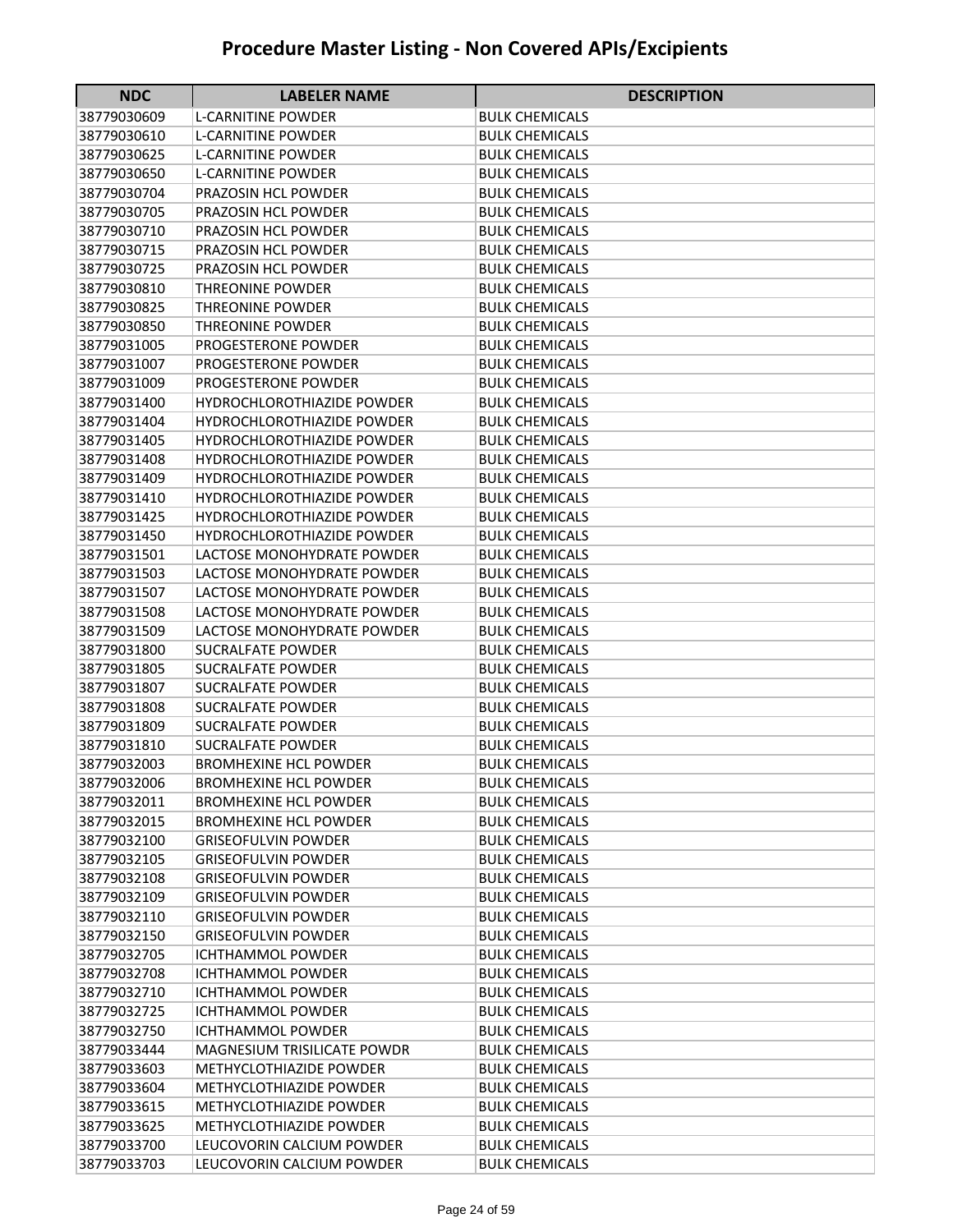| <b>NDC</b><br><b>DESCRIPTION</b><br><b>LABELER NAME</b><br>38779033706<br>LEUCOVORIN CALCIUM POWDER<br>BULK CHEMICALS<br>38779033709<br>LEUCOVORIN CALCIUM POWDER<br><b>BULK CHEMICALS</b><br>38779033711<br>LEUCOVORIN CALCIUM POWDER<br><b>BULK CHEMICALS</b><br>38779033715<br>LEUCOVORIN CALCIUM POWDER<br><b>BULK CHEMICALS</b><br>38779033725<br>LEUCOVORIN CALCIUM POWDER<br><b>BULK CHEMICALS</b><br>38779033753<br>LEUCOVORIN CALCIUM POWDER<br><b>BULK CHEMICALS</b><br>38779034022<br><b>CAPSAICIN POWDER</b><br><b>BULK CHEMICALS</b><br><b>CAPSAICIN POWDER</b><br><b>BULK CHEMICALS</b><br>38779034044<br>38779034400<br><b>CEPHALEXIN POWDER</b><br><b>BULK CHEMICALS</b><br>38779034410<br><b>CEPHALEXIN POWDER</b><br><b>BULK CHEMICALS</b><br>38779034425<br><b>CEPHALEXIN POWDER</b><br><b>BULK CHEMICALS</b><br>38779034450<br><b>CEPHALEXIN POWDER</b><br><b>BULK CHEMICALS</b><br>38779034701<br><b>OLIVE OIL</b><br>EMOLLIENTS<br>38779034708<br><b>OLIVE OIL</b><br>EMOLLIENTS<br>38779034709<br><b>OLIVE OIL</b><br><b>EMOLLIENTS</b><br>38779035150<br>POTASSIUM NITRATE POWDER<br><b>BULK CHEMICALS</b><br>38779035154<br>POTASSIUM NITRATE POWDER<br><b>BULK CHEMICALS</b><br>DEXTROMETHORPHAN HBR POWDER<br><b>BULK CHEMICALS</b><br>38779035500<br>38779035501<br>DEXTROMETHORPHAN HBR POWDER<br>BULK CHEMICALS<br>38779035504<br>DEXTROMETHORPHAN HBR POWDER<br>BULK CHEMICALS<br>38779035505<br>DEXTROMETHORPHAN HBR POWDER<br><b>BULK CHEMICALS</b><br>38779035507<br>DEXTROMETHORPHAN HBR POWDER<br><b>BULK CHEMICALS</b><br>38779035508<br>DEXTROMETHORPHAN HBR POWDER<br><b>BULK CHEMICALS</b><br>38779035509<br>DEXTROMETHORPHAN HBR POWDER<br><b>BULK CHEMICALS</b><br>38779035510<br>DEXTROMETHORPHAN HBR POWDER<br>BULK CHEMICALS<br>38779035525<br>DEXTROMETHORPHAN HBR POWDER<br>BULK CHEMICALS<br>38779035710<br>SODIUM CACODYLATE POWDER<br><b>BULK CHEMICALS</b><br>38779035725<br>SODIUM CACODYLATE POWDER<br><b>BULK CHEMICALS</b><br>38779035750<br>SODIUM CACODYLATE POWDER<br><b>BULK CHEMICALS</b><br>38779035805<br><b>L-VALINE POWDER</b><br><b>BULK CHEMICALS</b><br>38779035808<br><b>L-VALINE POWDER</b><br><b>BULK CHEMICALS</b><br>38779035810<br><b>L-VALINE POWDER</b><br><b>BULK CHEMICALS</b><br>38779035850<br><b>L-VALINE POWDER</b><br>BULK CHEMICALS<br>38779035904<br><b>L-ISOLEUCINE CRYSTAL</b><br><b>BULK CHEMICALS</b><br>38779035905<br><b>L-ISOLEUCINE CRYSTAL</b><br><b>BULK CHEMICALS</b><br><b>L-ISOLEUCINE CRYSTAL</b><br><b>BULK CHEMICALS</b><br>38779035908<br>38779035910<br><b>ISOLEUCINE POWDER</b><br><b>BULK CHEMICALS</b><br>38779035925<br><b>ISOLEUCINE POWDER</b><br><b>BULK CHEMICALS</b><br>38779035950<br><b>ISOLEUCINE POWDER</b><br><b>BULK CHEMICALS</b><br>38779036102<br>2-DEOXY-D-GLUCOSE POWDER<br><b>BULK CHEMICALS</b><br>38779036103<br>2-DEOXY-D-GLUCOSE POWDER<br><b>BULK CHEMICALS</b> |
|-------------------------------------------------------------------------------------------------------------------------------------------------------------------------------------------------------------------------------------------------------------------------------------------------------------------------------------------------------------------------------------------------------------------------------------------------------------------------------------------------------------------------------------------------------------------------------------------------------------------------------------------------------------------------------------------------------------------------------------------------------------------------------------------------------------------------------------------------------------------------------------------------------------------------------------------------------------------------------------------------------------------------------------------------------------------------------------------------------------------------------------------------------------------------------------------------------------------------------------------------------------------------------------------------------------------------------------------------------------------------------------------------------------------------------------------------------------------------------------------------------------------------------------------------------------------------------------------------------------------------------------------------------------------------------------------------------------------------------------------------------------------------------------------------------------------------------------------------------------------------------------------------------------------------------------------------------------------------------------------------------------------------------------------------------------------------------------------------------------------------------------------------------------------------------------------------------------------------------------------------------------------------------------------------------------------------------------------------------------------------------------------------------------------------------------------------------------------------------------------------------------------------------------------------------------------------------------------------------------------------------------------------------------------------------------------------------------------------------------------------------------------------------------------------------------------------------------------------------------------------------------------------|
|                                                                                                                                                                                                                                                                                                                                                                                                                                                                                                                                                                                                                                                                                                                                                                                                                                                                                                                                                                                                                                                                                                                                                                                                                                                                                                                                                                                                                                                                                                                                                                                                                                                                                                                                                                                                                                                                                                                                                                                                                                                                                                                                                                                                                                                                                                                                                                                                                                                                                                                                                                                                                                                                                                                                                                                                                                                                                                 |
|                                                                                                                                                                                                                                                                                                                                                                                                                                                                                                                                                                                                                                                                                                                                                                                                                                                                                                                                                                                                                                                                                                                                                                                                                                                                                                                                                                                                                                                                                                                                                                                                                                                                                                                                                                                                                                                                                                                                                                                                                                                                                                                                                                                                                                                                                                                                                                                                                                                                                                                                                                                                                                                                                                                                                                                                                                                                                                 |
|                                                                                                                                                                                                                                                                                                                                                                                                                                                                                                                                                                                                                                                                                                                                                                                                                                                                                                                                                                                                                                                                                                                                                                                                                                                                                                                                                                                                                                                                                                                                                                                                                                                                                                                                                                                                                                                                                                                                                                                                                                                                                                                                                                                                                                                                                                                                                                                                                                                                                                                                                                                                                                                                                                                                                                                                                                                                                                 |
|                                                                                                                                                                                                                                                                                                                                                                                                                                                                                                                                                                                                                                                                                                                                                                                                                                                                                                                                                                                                                                                                                                                                                                                                                                                                                                                                                                                                                                                                                                                                                                                                                                                                                                                                                                                                                                                                                                                                                                                                                                                                                                                                                                                                                                                                                                                                                                                                                                                                                                                                                                                                                                                                                                                                                                                                                                                                                                 |
|                                                                                                                                                                                                                                                                                                                                                                                                                                                                                                                                                                                                                                                                                                                                                                                                                                                                                                                                                                                                                                                                                                                                                                                                                                                                                                                                                                                                                                                                                                                                                                                                                                                                                                                                                                                                                                                                                                                                                                                                                                                                                                                                                                                                                                                                                                                                                                                                                                                                                                                                                                                                                                                                                                                                                                                                                                                                                                 |
|                                                                                                                                                                                                                                                                                                                                                                                                                                                                                                                                                                                                                                                                                                                                                                                                                                                                                                                                                                                                                                                                                                                                                                                                                                                                                                                                                                                                                                                                                                                                                                                                                                                                                                                                                                                                                                                                                                                                                                                                                                                                                                                                                                                                                                                                                                                                                                                                                                                                                                                                                                                                                                                                                                                                                                                                                                                                                                 |
|                                                                                                                                                                                                                                                                                                                                                                                                                                                                                                                                                                                                                                                                                                                                                                                                                                                                                                                                                                                                                                                                                                                                                                                                                                                                                                                                                                                                                                                                                                                                                                                                                                                                                                                                                                                                                                                                                                                                                                                                                                                                                                                                                                                                                                                                                                                                                                                                                                                                                                                                                                                                                                                                                                                                                                                                                                                                                                 |
|                                                                                                                                                                                                                                                                                                                                                                                                                                                                                                                                                                                                                                                                                                                                                                                                                                                                                                                                                                                                                                                                                                                                                                                                                                                                                                                                                                                                                                                                                                                                                                                                                                                                                                                                                                                                                                                                                                                                                                                                                                                                                                                                                                                                                                                                                                                                                                                                                                                                                                                                                                                                                                                                                                                                                                                                                                                                                                 |
|                                                                                                                                                                                                                                                                                                                                                                                                                                                                                                                                                                                                                                                                                                                                                                                                                                                                                                                                                                                                                                                                                                                                                                                                                                                                                                                                                                                                                                                                                                                                                                                                                                                                                                                                                                                                                                                                                                                                                                                                                                                                                                                                                                                                                                                                                                                                                                                                                                                                                                                                                                                                                                                                                                                                                                                                                                                                                                 |
|                                                                                                                                                                                                                                                                                                                                                                                                                                                                                                                                                                                                                                                                                                                                                                                                                                                                                                                                                                                                                                                                                                                                                                                                                                                                                                                                                                                                                                                                                                                                                                                                                                                                                                                                                                                                                                                                                                                                                                                                                                                                                                                                                                                                                                                                                                                                                                                                                                                                                                                                                                                                                                                                                                                                                                                                                                                                                                 |
|                                                                                                                                                                                                                                                                                                                                                                                                                                                                                                                                                                                                                                                                                                                                                                                                                                                                                                                                                                                                                                                                                                                                                                                                                                                                                                                                                                                                                                                                                                                                                                                                                                                                                                                                                                                                                                                                                                                                                                                                                                                                                                                                                                                                                                                                                                                                                                                                                                                                                                                                                                                                                                                                                                                                                                                                                                                                                                 |
|                                                                                                                                                                                                                                                                                                                                                                                                                                                                                                                                                                                                                                                                                                                                                                                                                                                                                                                                                                                                                                                                                                                                                                                                                                                                                                                                                                                                                                                                                                                                                                                                                                                                                                                                                                                                                                                                                                                                                                                                                                                                                                                                                                                                                                                                                                                                                                                                                                                                                                                                                                                                                                                                                                                                                                                                                                                                                                 |
|                                                                                                                                                                                                                                                                                                                                                                                                                                                                                                                                                                                                                                                                                                                                                                                                                                                                                                                                                                                                                                                                                                                                                                                                                                                                                                                                                                                                                                                                                                                                                                                                                                                                                                                                                                                                                                                                                                                                                                                                                                                                                                                                                                                                                                                                                                                                                                                                                                                                                                                                                                                                                                                                                                                                                                                                                                                                                                 |
|                                                                                                                                                                                                                                                                                                                                                                                                                                                                                                                                                                                                                                                                                                                                                                                                                                                                                                                                                                                                                                                                                                                                                                                                                                                                                                                                                                                                                                                                                                                                                                                                                                                                                                                                                                                                                                                                                                                                                                                                                                                                                                                                                                                                                                                                                                                                                                                                                                                                                                                                                                                                                                                                                                                                                                                                                                                                                                 |
|                                                                                                                                                                                                                                                                                                                                                                                                                                                                                                                                                                                                                                                                                                                                                                                                                                                                                                                                                                                                                                                                                                                                                                                                                                                                                                                                                                                                                                                                                                                                                                                                                                                                                                                                                                                                                                                                                                                                                                                                                                                                                                                                                                                                                                                                                                                                                                                                                                                                                                                                                                                                                                                                                                                                                                                                                                                                                                 |
|                                                                                                                                                                                                                                                                                                                                                                                                                                                                                                                                                                                                                                                                                                                                                                                                                                                                                                                                                                                                                                                                                                                                                                                                                                                                                                                                                                                                                                                                                                                                                                                                                                                                                                                                                                                                                                                                                                                                                                                                                                                                                                                                                                                                                                                                                                                                                                                                                                                                                                                                                                                                                                                                                                                                                                                                                                                                                                 |
|                                                                                                                                                                                                                                                                                                                                                                                                                                                                                                                                                                                                                                                                                                                                                                                                                                                                                                                                                                                                                                                                                                                                                                                                                                                                                                                                                                                                                                                                                                                                                                                                                                                                                                                                                                                                                                                                                                                                                                                                                                                                                                                                                                                                                                                                                                                                                                                                                                                                                                                                                                                                                                                                                                                                                                                                                                                                                                 |
|                                                                                                                                                                                                                                                                                                                                                                                                                                                                                                                                                                                                                                                                                                                                                                                                                                                                                                                                                                                                                                                                                                                                                                                                                                                                                                                                                                                                                                                                                                                                                                                                                                                                                                                                                                                                                                                                                                                                                                                                                                                                                                                                                                                                                                                                                                                                                                                                                                                                                                                                                                                                                                                                                                                                                                                                                                                                                                 |
|                                                                                                                                                                                                                                                                                                                                                                                                                                                                                                                                                                                                                                                                                                                                                                                                                                                                                                                                                                                                                                                                                                                                                                                                                                                                                                                                                                                                                                                                                                                                                                                                                                                                                                                                                                                                                                                                                                                                                                                                                                                                                                                                                                                                                                                                                                                                                                                                                                                                                                                                                                                                                                                                                                                                                                                                                                                                                                 |
|                                                                                                                                                                                                                                                                                                                                                                                                                                                                                                                                                                                                                                                                                                                                                                                                                                                                                                                                                                                                                                                                                                                                                                                                                                                                                                                                                                                                                                                                                                                                                                                                                                                                                                                                                                                                                                                                                                                                                                                                                                                                                                                                                                                                                                                                                                                                                                                                                                                                                                                                                                                                                                                                                                                                                                                                                                                                                                 |
|                                                                                                                                                                                                                                                                                                                                                                                                                                                                                                                                                                                                                                                                                                                                                                                                                                                                                                                                                                                                                                                                                                                                                                                                                                                                                                                                                                                                                                                                                                                                                                                                                                                                                                                                                                                                                                                                                                                                                                                                                                                                                                                                                                                                                                                                                                                                                                                                                                                                                                                                                                                                                                                                                                                                                                                                                                                                                                 |
|                                                                                                                                                                                                                                                                                                                                                                                                                                                                                                                                                                                                                                                                                                                                                                                                                                                                                                                                                                                                                                                                                                                                                                                                                                                                                                                                                                                                                                                                                                                                                                                                                                                                                                                                                                                                                                                                                                                                                                                                                                                                                                                                                                                                                                                                                                                                                                                                                                                                                                                                                                                                                                                                                                                                                                                                                                                                                                 |
|                                                                                                                                                                                                                                                                                                                                                                                                                                                                                                                                                                                                                                                                                                                                                                                                                                                                                                                                                                                                                                                                                                                                                                                                                                                                                                                                                                                                                                                                                                                                                                                                                                                                                                                                                                                                                                                                                                                                                                                                                                                                                                                                                                                                                                                                                                                                                                                                                                                                                                                                                                                                                                                                                                                                                                                                                                                                                                 |
|                                                                                                                                                                                                                                                                                                                                                                                                                                                                                                                                                                                                                                                                                                                                                                                                                                                                                                                                                                                                                                                                                                                                                                                                                                                                                                                                                                                                                                                                                                                                                                                                                                                                                                                                                                                                                                                                                                                                                                                                                                                                                                                                                                                                                                                                                                                                                                                                                                                                                                                                                                                                                                                                                                                                                                                                                                                                                                 |
|                                                                                                                                                                                                                                                                                                                                                                                                                                                                                                                                                                                                                                                                                                                                                                                                                                                                                                                                                                                                                                                                                                                                                                                                                                                                                                                                                                                                                                                                                                                                                                                                                                                                                                                                                                                                                                                                                                                                                                                                                                                                                                                                                                                                                                                                                                                                                                                                                                                                                                                                                                                                                                                                                                                                                                                                                                                                                                 |
|                                                                                                                                                                                                                                                                                                                                                                                                                                                                                                                                                                                                                                                                                                                                                                                                                                                                                                                                                                                                                                                                                                                                                                                                                                                                                                                                                                                                                                                                                                                                                                                                                                                                                                                                                                                                                                                                                                                                                                                                                                                                                                                                                                                                                                                                                                                                                                                                                                                                                                                                                                                                                                                                                                                                                                                                                                                                                                 |
|                                                                                                                                                                                                                                                                                                                                                                                                                                                                                                                                                                                                                                                                                                                                                                                                                                                                                                                                                                                                                                                                                                                                                                                                                                                                                                                                                                                                                                                                                                                                                                                                                                                                                                                                                                                                                                                                                                                                                                                                                                                                                                                                                                                                                                                                                                                                                                                                                                                                                                                                                                                                                                                                                                                                                                                                                                                                                                 |
|                                                                                                                                                                                                                                                                                                                                                                                                                                                                                                                                                                                                                                                                                                                                                                                                                                                                                                                                                                                                                                                                                                                                                                                                                                                                                                                                                                                                                                                                                                                                                                                                                                                                                                                                                                                                                                                                                                                                                                                                                                                                                                                                                                                                                                                                                                                                                                                                                                                                                                                                                                                                                                                                                                                                                                                                                                                                                                 |
|                                                                                                                                                                                                                                                                                                                                                                                                                                                                                                                                                                                                                                                                                                                                                                                                                                                                                                                                                                                                                                                                                                                                                                                                                                                                                                                                                                                                                                                                                                                                                                                                                                                                                                                                                                                                                                                                                                                                                                                                                                                                                                                                                                                                                                                                                                                                                                                                                                                                                                                                                                                                                                                                                                                                                                                                                                                                                                 |
|                                                                                                                                                                                                                                                                                                                                                                                                                                                                                                                                                                                                                                                                                                                                                                                                                                                                                                                                                                                                                                                                                                                                                                                                                                                                                                                                                                                                                                                                                                                                                                                                                                                                                                                                                                                                                                                                                                                                                                                                                                                                                                                                                                                                                                                                                                                                                                                                                                                                                                                                                                                                                                                                                                                                                                                                                                                                                                 |
|                                                                                                                                                                                                                                                                                                                                                                                                                                                                                                                                                                                                                                                                                                                                                                                                                                                                                                                                                                                                                                                                                                                                                                                                                                                                                                                                                                                                                                                                                                                                                                                                                                                                                                                                                                                                                                                                                                                                                                                                                                                                                                                                                                                                                                                                                                                                                                                                                                                                                                                                                                                                                                                                                                                                                                                                                                                                                                 |
|                                                                                                                                                                                                                                                                                                                                                                                                                                                                                                                                                                                                                                                                                                                                                                                                                                                                                                                                                                                                                                                                                                                                                                                                                                                                                                                                                                                                                                                                                                                                                                                                                                                                                                                                                                                                                                                                                                                                                                                                                                                                                                                                                                                                                                                                                                                                                                                                                                                                                                                                                                                                                                                                                                                                                                                                                                                                                                 |
|                                                                                                                                                                                                                                                                                                                                                                                                                                                                                                                                                                                                                                                                                                                                                                                                                                                                                                                                                                                                                                                                                                                                                                                                                                                                                                                                                                                                                                                                                                                                                                                                                                                                                                                                                                                                                                                                                                                                                                                                                                                                                                                                                                                                                                                                                                                                                                                                                                                                                                                                                                                                                                                                                                                                                                                                                                                                                                 |
|                                                                                                                                                                                                                                                                                                                                                                                                                                                                                                                                                                                                                                                                                                                                                                                                                                                                                                                                                                                                                                                                                                                                                                                                                                                                                                                                                                                                                                                                                                                                                                                                                                                                                                                                                                                                                                                                                                                                                                                                                                                                                                                                                                                                                                                                                                                                                                                                                                                                                                                                                                                                                                                                                                                                                                                                                                                                                                 |
|                                                                                                                                                                                                                                                                                                                                                                                                                                                                                                                                                                                                                                                                                                                                                                                                                                                                                                                                                                                                                                                                                                                                                                                                                                                                                                                                                                                                                                                                                                                                                                                                                                                                                                                                                                                                                                                                                                                                                                                                                                                                                                                                                                                                                                                                                                                                                                                                                                                                                                                                                                                                                                                                                                                                                                                                                                                                                                 |
|                                                                                                                                                                                                                                                                                                                                                                                                                                                                                                                                                                                                                                                                                                                                                                                                                                                                                                                                                                                                                                                                                                                                                                                                                                                                                                                                                                                                                                                                                                                                                                                                                                                                                                                                                                                                                                                                                                                                                                                                                                                                                                                                                                                                                                                                                                                                                                                                                                                                                                                                                                                                                                                                                                                                                                                                                                                                                                 |
|                                                                                                                                                                                                                                                                                                                                                                                                                                                                                                                                                                                                                                                                                                                                                                                                                                                                                                                                                                                                                                                                                                                                                                                                                                                                                                                                                                                                                                                                                                                                                                                                                                                                                                                                                                                                                                                                                                                                                                                                                                                                                                                                                                                                                                                                                                                                                                                                                                                                                                                                                                                                                                                                                                                                                                                                                                                                                                 |
|                                                                                                                                                                                                                                                                                                                                                                                                                                                                                                                                                                                                                                                                                                                                                                                                                                                                                                                                                                                                                                                                                                                                                                                                                                                                                                                                                                                                                                                                                                                                                                                                                                                                                                                                                                                                                                                                                                                                                                                                                                                                                                                                                                                                                                                                                                                                                                                                                                                                                                                                                                                                                                                                                                                                                                                                                                                                                                 |
|                                                                                                                                                                                                                                                                                                                                                                                                                                                                                                                                                                                                                                                                                                                                                                                                                                                                                                                                                                                                                                                                                                                                                                                                                                                                                                                                                                                                                                                                                                                                                                                                                                                                                                                                                                                                                                                                                                                                                                                                                                                                                                                                                                                                                                                                                                                                                                                                                                                                                                                                                                                                                                                                                                                                                                                                                                                                                                 |
|                                                                                                                                                                                                                                                                                                                                                                                                                                                                                                                                                                                                                                                                                                                                                                                                                                                                                                                                                                                                                                                                                                                                                                                                                                                                                                                                                                                                                                                                                                                                                                                                                                                                                                                                                                                                                                                                                                                                                                                                                                                                                                                                                                                                                                                                                                                                                                                                                                                                                                                                                                                                                                                                                                                                                                                                                                                                                                 |
|                                                                                                                                                                                                                                                                                                                                                                                                                                                                                                                                                                                                                                                                                                                                                                                                                                                                                                                                                                                                                                                                                                                                                                                                                                                                                                                                                                                                                                                                                                                                                                                                                                                                                                                                                                                                                                                                                                                                                                                                                                                                                                                                                                                                                                                                                                                                                                                                                                                                                                                                                                                                                                                                                                                                                                                                                                                                                                 |
| 38779036104<br>2-DEOXY-D-GLUCOSE POWDER<br><b>BULK CHEMICALS</b>                                                                                                                                                                                                                                                                                                                                                                                                                                                                                                                                                                                                                                                                                                                                                                                                                                                                                                                                                                                                                                                                                                                                                                                                                                                                                                                                                                                                                                                                                                                                                                                                                                                                                                                                                                                                                                                                                                                                                                                                                                                                                                                                                                                                                                                                                                                                                                                                                                                                                                                                                                                                                                                                                                                                                                                                                                |
| 38779036200<br><b>FLURBIPROFEN POWDER</b><br><b>BULK CHEMICALS</b>                                                                                                                                                                                                                                                                                                                                                                                                                                                                                                                                                                                                                                                                                                                                                                                                                                                                                                                                                                                                                                                                                                                                                                                                                                                                                                                                                                                                                                                                                                                                                                                                                                                                                                                                                                                                                                                                                                                                                                                                                                                                                                                                                                                                                                                                                                                                                                                                                                                                                                                                                                                                                                                                                                                                                                                                                              |
| 38779036201<br><b>FLURBIPROFEN POWDER</b><br><b>BULK CHEMICALS</b>                                                                                                                                                                                                                                                                                                                                                                                                                                                                                                                                                                                                                                                                                                                                                                                                                                                                                                                                                                                                                                                                                                                                                                                                                                                                                                                                                                                                                                                                                                                                                                                                                                                                                                                                                                                                                                                                                                                                                                                                                                                                                                                                                                                                                                                                                                                                                                                                                                                                                                                                                                                                                                                                                                                                                                                                                              |
| 38779036202<br><b>BULK CHEMICALS</b><br><b>FLURBIPROFEN POWDER</b>                                                                                                                                                                                                                                                                                                                                                                                                                                                                                                                                                                                                                                                                                                                                                                                                                                                                                                                                                                                                                                                                                                                                                                                                                                                                                                                                                                                                                                                                                                                                                                                                                                                                                                                                                                                                                                                                                                                                                                                                                                                                                                                                                                                                                                                                                                                                                                                                                                                                                                                                                                                                                                                                                                                                                                                                                              |
| 38779036203<br><b>FLURBIPROFEN POWDER</b><br><b>BULK CHEMICALS</b><br><b>FLURBIPROFEN POWDER</b><br><b>BULK CHEMICALS</b>                                                                                                                                                                                                                                                                                                                                                                                                                                                                                                                                                                                                                                                                                                                                                                                                                                                                                                                                                                                                                                                                                                                                                                                                                                                                                                                                                                                                                                                                                                                                                                                                                                                                                                                                                                                                                                                                                                                                                                                                                                                                                                                                                                                                                                                                                                                                                                                                                                                                                                                                                                                                                                                                                                                                                                       |
| 38779036204                                                                                                                                                                                                                                                                                                                                                                                                                                                                                                                                                                                                                                                                                                                                                                                                                                                                                                                                                                                                                                                                                                                                                                                                                                                                                                                                                                                                                                                                                                                                                                                                                                                                                                                                                                                                                                                                                                                                                                                                                                                                                                                                                                                                                                                                                                                                                                                                                                                                                                                                                                                                                                                                                                                                                                                                                                                                                     |
| 38779036205<br><b>FLURBIPROFEN POWDER</b><br><b>BULK CHEMICALS</b><br><b>FLURBIPROFEN POWDER</b><br><b>BULK CHEMICALS</b>                                                                                                                                                                                                                                                                                                                                                                                                                                                                                                                                                                                                                                                                                                                                                                                                                                                                                                                                                                                                                                                                                                                                                                                                                                                                                                                                                                                                                                                                                                                                                                                                                                                                                                                                                                                                                                                                                                                                                                                                                                                                                                                                                                                                                                                                                                                                                                                                                                                                                                                                                                                                                                                                                                                                                                       |
| 38779036208<br>38779036209<br><b>BULK CHEMICALS</b><br><b>FLURBIPROFEN POWDER</b>                                                                                                                                                                                                                                                                                                                                                                                                                                                                                                                                                                                                                                                                                                                                                                                                                                                                                                                                                                                                                                                                                                                                                                                                                                                                                                                                                                                                                                                                                                                                                                                                                                                                                                                                                                                                                                                                                                                                                                                                                                                                                                                                                                                                                                                                                                                                                                                                                                                                                                                                                                                                                                                                                                                                                                                                               |
| 38779036299<br><b>FLURBIPROFEN POWDER</b><br><b>BULK CHEMICALS</b>                                                                                                                                                                                                                                                                                                                                                                                                                                                                                                                                                                                                                                                                                                                                                                                                                                                                                                                                                                                                                                                                                                                                                                                                                                                                                                                                                                                                                                                                                                                                                                                                                                                                                                                                                                                                                                                                                                                                                                                                                                                                                                                                                                                                                                                                                                                                                                                                                                                                                                                                                                                                                                                                                                                                                                                                                              |
| 38779036303<br><b>AMILORIDE HCL POWDER</b><br><b>BULK CHEMICALS</b>                                                                                                                                                                                                                                                                                                                                                                                                                                                                                                                                                                                                                                                                                                                                                                                                                                                                                                                                                                                                                                                                                                                                                                                                                                                                                                                                                                                                                                                                                                                                                                                                                                                                                                                                                                                                                                                                                                                                                                                                                                                                                                                                                                                                                                                                                                                                                                                                                                                                                                                                                                                                                                                                                                                                                                                                                             |
| 38779036304<br><b>AMILORIDE HCL POWDER</b><br><b>BULK CHEMICALS</b>                                                                                                                                                                                                                                                                                                                                                                                                                                                                                                                                                                                                                                                                                                                                                                                                                                                                                                                                                                                                                                                                                                                                                                                                                                                                                                                                                                                                                                                                                                                                                                                                                                                                                                                                                                                                                                                                                                                                                                                                                                                                                                                                                                                                                                                                                                                                                                                                                                                                                                                                                                                                                                                                                                                                                                                                                             |
| 38779036305<br><b>AMILORIDE HCL POWDER</b><br><b>BULK CHEMICALS</b>                                                                                                                                                                                                                                                                                                                                                                                                                                                                                                                                                                                                                                                                                                                                                                                                                                                                                                                                                                                                                                                                                                                                                                                                                                                                                                                                                                                                                                                                                                                                                                                                                                                                                                                                                                                                                                                                                                                                                                                                                                                                                                                                                                                                                                                                                                                                                                                                                                                                                                                                                                                                                                                                                                                                                                                                                             |
| 38779036310<br><b>AMILORIDE HCL POWDER</b><br><b>BULK CHEMICALS</b>                                                                                                                                                                                                                                                                                                                                                                                                                                                                                                                                                                                                                                                                                                                                                                                                                                                                                                                                                                                                                                                                                                                                                                                                                                                                                                                                                                                                                                                                                                                                                                                                                                                                                                                                                                                                                                                                                                                                                                                                                                                                                                                                                                                                                                                                                                                                                                                                                                                                                                                                                                                                                                                                                                                                                                                                                             |
| 38779036315<br><b>AMILORIDE HCL POWDER</b><br><b>BULK CHEMICALS</b>                                                                                                                                                                                                                                                                                                                                                                                                                                                                                                                                                                                                                                                                                                                                                                                                                                                                                                                                                                                                                                                                                                                                                                                                                                                                                                                                                                                                                                                                                                                                                                                                                                                                                                                                                                                                                                                                                                                                                                                                                                                                                                                                                                                                                                                                                                                                                                                                                                                                                                                                                                                                                                                                                                                                                                                                                             |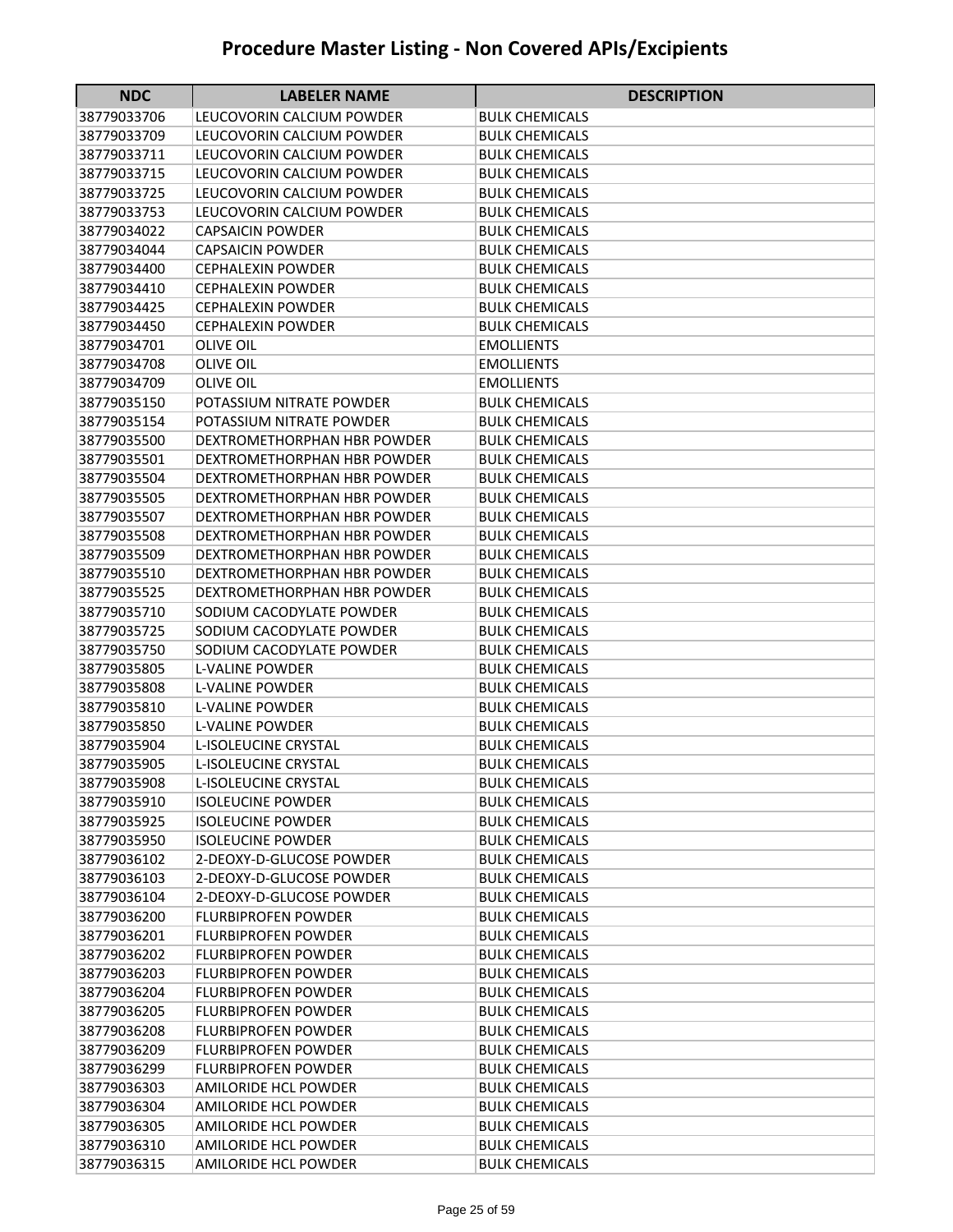| <b>NDC</b>                 | <b>LABELER NAME</b>                                           | <b>DESCRIPTION</b>                               |
|----------------------------|---------------------------------------------------------------|--------------------------------------------------|
| 38779036325                | <b>AMILORIDE HCL POWDER</b>                                   | <b>BULK CHEMICALS</b>                            |
| 38779037003                | <b>CHYMOTRYPSIN POWDER</b>                                    | <b>BULK CHEMICALS</b>                            |
| 38779037004                | <b>CHYMOTRYPSIN POWDER</b>                                    | <b>BULK CHEMICALS</b>                            |
| 38779037006                | <b>CHYMOTRYPSIN POWDER</b>                                    | <b>BULK CHEMICALS</b>                            |
| 38779037011                | <b>CHYMOTRYPSIN POWDER</b>                                    | <b>BULK CHEMICALS</b>                            |
| 38779037015                | <b>CHYMOTRYPSIN POWDER</b>                                    | <b>BULK CHEMICALS</b>                            |
| 38779037025                | <b>CHYMOTRYPSIN POWDER</b>                                    | <b>BULK CHEMICALS</b>                            |
| 38779037300                | <b>GEMFIBROZIL POWDER</b>                                     | <b>BULK CHEMICALS</b>                            |
| 38779037305                | <b>GEMFIBROZIL POWDER</b>                                     | <b>BULK CHEMICALS</b>                            |
| 38779037308                | <b>GEMFIBROZIL POWDER</b>                                     | <b>BULK CHEMICALS</b>                            |
| 38779037309                | <b>GEMFIBROZIL POWDER</b>                                     | <b>BULK CHEMICALS</b>                            |
| 38779037310                | <b>GEMFIBROZIL POWDER</b>                                     | <b>BULK CHEMICALS</b>                            |
| 38779037350                | <b>GEMFIBROZIL POWDER</b>                                     | <b>BULK CHEMICALS</b>                            |
| 38779037700                | NIACINAMIDE POWDER                                            | <b>BULK CHEMICALS</b>                            |
| 38779037708                | <b>NIACINAMIDE POWDER</b>                                     | <b>BULK CHEMICALS</b>                            |
| 38779037709                | NIACINAMIDE POWDER                                            | <b>BULK CHEMICALS</b>                            |
| 38779037710                | NIACINAMIDE POWDER                                            | <b>BULK CHEMICALS</b>                            |
| 38779037750                | NIACINAMIDE POWDER                                            | <b>BULK CHEMICALS</b>                            |
| 38779037805                | NICOTINIC ACID POWDER                                         | <b>BULK CHEMICALS</b>                            |
| 38779037808                | NICOTINIC ACID POWDER                                         | <b>BULK CHEMICALS</b>                            |
| 38779037810                | NICOTINIC ACID POWDER                                         | <b>BULK CHEMICALS</b>                            |
| 38779037850                | NICOTINIC ACID POWDER                                         | <b>BULK CHEMICALS</b>                            |
| 38779038004                | <b>CHLORTETRACYCLINE HCL POWDR</b>                            | BULK CHEMICALS                                   |
| 38779038005                | <b>CHLORTETRACYCLINE HCL POWDR</b>                            | <b>BULK CHEMICALS</b>                            |
| 38779038010                | <b>CHLORTETRACYCLINE HCL POWDR</b>                            | <b>BULK CHEMICALS</b>                            |
| 38779038015                | <b>CHLORTETRACYCLINE HCL POWDR</b>                            | <b>BULK CHEMICALS</b>                            |
| 38779038025                | CHLORTETRACYCLINE HCL POWDR                                   | <b>BULK CHEMICALS</b>                            |
| 38779038101                | TERBUTALINE SULFATE POWDER                                    | <b>BULK CHEMICALS</b>                            |
| 38779038104                | TERBUTALINE SULFATE POWDER                                    | <b>BULK CHEMICALS</b>                            |
| 38779038105                | TERBUTALINE SULFATE POWDER                                    | <b>BULK CHEMICALS</b>                            |
| 38779038110                | TERBUTALINE SULFATE POWDER                                    | <b>BULK CHEMICALS</b>                            |
| 38779038125                | TERBUTALINE SULFATE POWDER                                    | <b>BULK CHEMICALS</b>                            |
| 38779038200                | <b>MAGNESIUM STEARATE POWDER</b>                              | PHARMACEUTICAL ADJUVANTS, TABLET & CAPSULE MANF. |
| 38779038210                | MAGNESIUM STEARATE POWDER                                     | PHARMACEUTICAL ADJUVANTS, TABLET & CAPSULE MANF. |
| 38779038250                | <b>MAGNESIUM STEARATE POWDER</b>                              | PHARMACEUTICAL ADJUVANTS, TABLET & CAPSULE MANF. |
| 38779038605                | <b>CAMPHOR CRYSTALS</b>                                       | <b>BULK CHEMICALS</b>                            |
| 38779038607                | <b>CAMPHOR CRYSTALS</b>                                       | <b>BULK CHEMICALS</b>                            |
| 38779038608                | <b>CAMPHOR CRYSTALS</b>                                       | <b>BULK CHEMICALS</b>                            |
| 38779038650                | <b>CAMPHOR CRYSTALS</b>                                       | <b>BULK CHEMICALS</b>                            |
| 38779038654<br>38779038700 | <b>CAMPHOR CRYSTALS</b><br><b>AMPICILLIN TRIHYDRATE POWDR</b> | <b>BULK CHEMICALS</b><br><b>BULK CHEMICALS</b>   |
| 38779038710                | <b>AMPICILLIN TRIHYDRATE POWDR</b>                            | <b>BULK CHEMICALS</b>                            |
| 38779038725                | <b>AMPICILLIN TRIHYDRATE POWDR</b>                            | <b>BULK CHEMICALS</b>                            |
| 38779038750                | AMPICILLIN TRIHYDRATE POWDR                                   | <b>BULK CHEMICALS</b>                            |
| 38779038900                | <b>CANTHARIDIN POWDER</b>                                     | <b>BULK CHEMICALS</b>                            |
| 38779038903                | <b>CANTHARIDIN POWDER</b>                                     | <b>BULK CHEMICALS</b>                            |
| 38779038904                | <b>CANTHARIDIN POWDER</b>                                     | <b>BULK CHEMICALS</b>                            |
| 38779038906                | CANTHARIDIN POWDER                                            | BULK CHEMICALS                                   |
| 38779038909                | <b>CANTHARIDIN POWDER</b>                                     | <b>BULK CHEMICALS</b>                            |
| 38779038911                | CANTHARIDIN POWDER                                            | <b>BULK CHEMICALS</b>                            |
| 38779038953                | <b>CANTHARIDIN POWDER</b>                                     | <b>BULK CHEMICALS</b>                            |
| 38779039303                | BETHANECHOL CHLORIDE POWDR                                    | <b>BULK CHEMICALS</b>                            |
| 38779039304                | BETHANECHOL CHLORIDE POWDR                                    | <b>BULK CHEMICALS</b>                            |
| 38779039306                | BETHANECHOL CHLORIDE POWDR                                    | <b>BULK CHEMICALS</b>                            |
| 38779039311                | BETHANECHOL CHLORIDE POWDR                                    | <b>BULK CHEMICALS</b>                            |
| 38779039315                | BETHANECHOL CHLORIDE POWDR                                    | <b>BULK CHEMICALS</b>                            |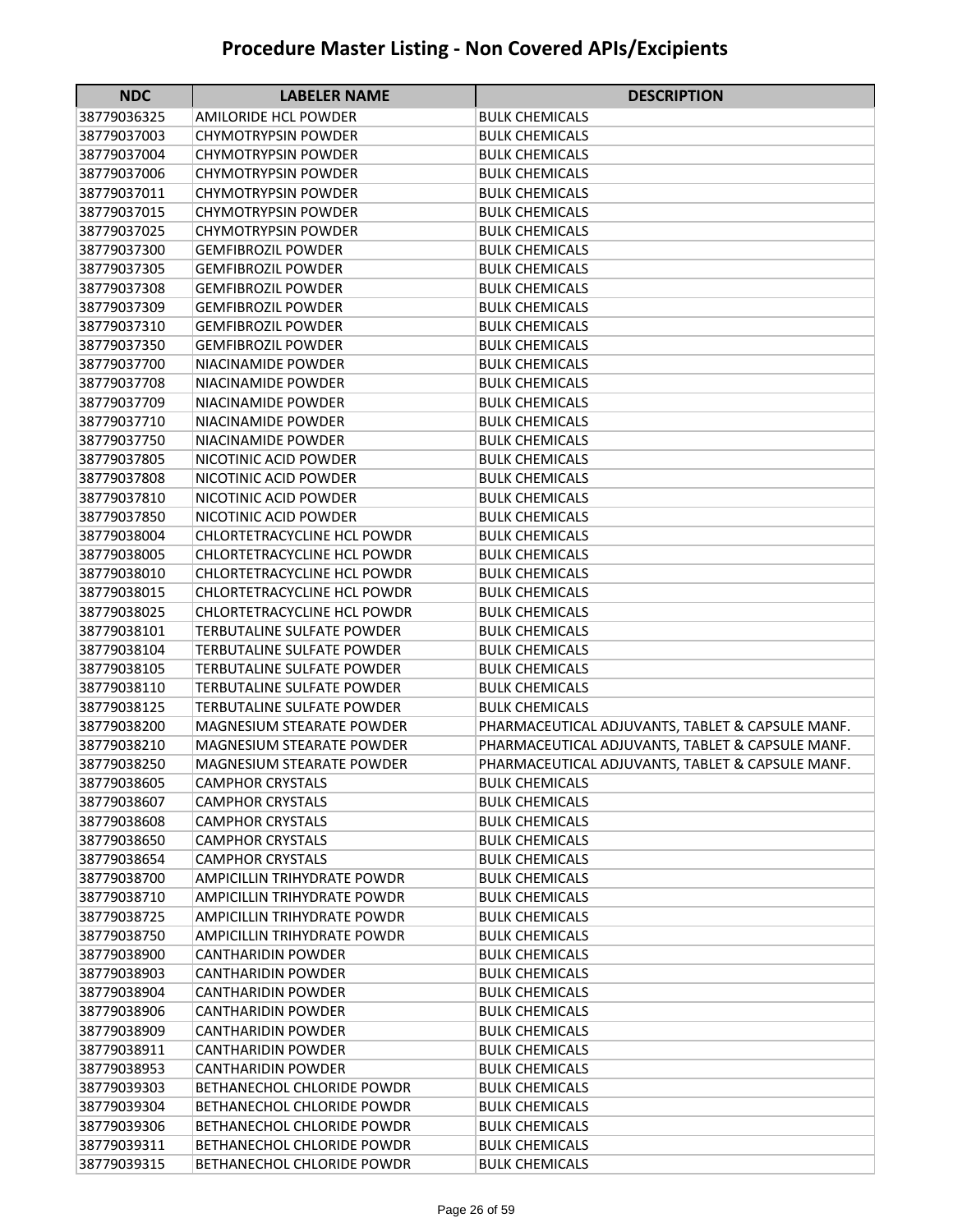| <b>NDC</b>                 | <b>LABELER NAME</b>                                | <b>DESCRIPTION</b>                             |
|----------------------------|----------------------------------------------------|------------------------------------------------|
| 38779039325                | BETHANECHOL CHLORIDE POWDR                         | BULK CHEMICALS                                 |
| 38779039400                | <b>CEFADROXIL POWDER</b>                           | <b>BULK CHEMICALS</b>                          |
| 38779039410                | <b>CEFADROXIL POWDER</b>                           | <b>BULK CHEMICALS</b>                          |
| 38779039425                | <b>CEFADROXIL POWDER</b>                           | <b>BULK CHEMICALS</b>                          |
| 38779039450                | <b>CEFADROXIL POWDER</b>                           | <b>BULK CHEMICALS</b>                          |
| 38779039500                | <b>CYCLOBENZAPRINE HCL POWDER</b>                  | <b>BULK CHEMICALS</b>                          |
| 38779039501                | <b>CYCLOBENZAPRINE HCL POWDER</b>                  | <b>BULK CHEMICALS</b>                          |
| 38779039502                | <b>CYCLOBENZAPRINE HCL POWDER</b>                  | <b>BULK CHEMICALS</b>                          |
| 38779039503                | <b>CYCLOBENZAPRINE HCL POWDER</b>                  | <b>BULK CHEMICALS</b>                          |
| 38779039504                | <b>CYCLOBENZAPRINE HCL POWDER</b>                  | <b>BULK CHEMICALS</b>                          |
| 38779039505                | <b>CYCLOBENZAPRINE HCL POWDER</b>                  | <b>BULK CHEMICALS</b>                          |
| 38779039506                | <b>CYCLOBENZAPRINE HCL POWDER</b>                  | <b>BULK CHEMICALS</b>                          |
| 38779039508                | <b>CYCLOBENZAPRINE HCL POWDER</b>                  | <b>BULK CHEMICALS</b>                          |
| 38779039509                | <b>CYCLOBENZAPRINE HCL POWDER</b>                  | <b>BULK CHEMICALS</b>                          |
| 38779039515                | <b>CYCLOBENZAPRINE HCL POWDER</b>                  | <b>BULK CHEMICALS</b>                          |
| 38779039525                | <b>CYCLOBENZAPRINE HCL POWDER</b>                  | <b>BULK CHEMICALS</b>                          |
| 38779039599                | <b>CYCLOBENZAPRINE HCL POWDER</b>                  | <b>BULK CHEMICALS</b>                          |
| 38779039603                | NORTRIPTYLINE HCL POWDER                           | <b>BULK CHEMICALS</b>                          |
| 38779039604                | NORTRIPTYLINE HCL POWDER                           | <b>BULK CHEMICALS</b>                          |
| 38779039605                | <b>NORTRIPTYLINE HCL POWDER</b>                    | <b>BULK CHEMICALS</b>                          |
| 38779039610                | <b>NORTRIPTYLINE HCL POWDER</b>                    | <b>BULK CHEMICALS</b>                          |
| 38779039615                | <b>NORTRIPTYLINE HCL POWDER</b>                    | <b>BULK CHEMICALS</b>                          |
| 38779039625                | <b>NORTRIPTYLINE HCL POWDER</b>                    | <b>BULK CHEMICALS</b>                          |
| 38779039703                | <b>NYLIDRIN HCL POWDER</b>                         | <b>BULK CHEMICALS</b>                          |
| 38779039704                | NYLIDRIN HCL POWDER                                | <b>BULK CHEMICALS</b>                          |
| 38779039705                | NYLIDRIN HCL POWDER                                | <b>BULK CHEMICALS</b>                          |
| 38779039710                | <b>NYLIDRINE HCL POWDER</b>                        | <b>BULK CHEMICALS</b>                          |
| 38779039715                | <b>NYLIDRINE HCL POWDER</b>                        | <b>BULK CHEMICALS</b>                          |
| 38779039725                | <b>NYLIDRINE HCL POWDER</b>                        | <b>BULK CHEMICALS</b>                          |
| 38779039903                | PINDOLOL POWDER                                    | <b>BULK CHEMICALS</b>                          |
| 38779039904                | PINDOLOL POWDER                                    | <b>BULK CHEMICALS</b>                          |
| 38779039906                | PINDOLOL POWDER                                    | <b>BULK CHEMICALS</b>                          |
| 38779039911                | PINDOLOL POWDER                                    | <b>BULK CHEMICALS</b>                          |
| 38779039915                | PINDOLOL POWDER                                    | <b>BULK CHEMICALS</b>                          |
| 38779039925                | PINDOLOL POWDER                                    | <b>BULK CHEMICALS</b>                          |
| 38779040000                | PROCAINAMIDE HCL POWDER                            | <b>BULK CHEMICALS</b><br><b>BULK CHEMICALS</b> |
| 38779040004                | PROCAINAMIDE HCL POWDER<br>PROCAINAMIDE HCL POWDER | <b>BULK CHEMICALS</b>                          |
| 38779040005<br>38779040008 | PROCAINAMIDE HCL POWDER                            | <b>BULK CHEMICALS</b>                          |
| 38779040009                | PROCAINAMIDE HCL POWDER                            | <b>BULK CHEMICALS</b>                          |
| 38779040010                | PROCAINAMIDE HCL POWDER                            | <b>BULK CHEMICALS</b>                          |
| 38779040025                | PROCAINAMIDE HCL POWDER                            | <b>BULK CHEMICALS</b>                          |
| 38779040050                | PROCAINAMIDE HCL POWDER                            | BULK CHEMICALS                                 |
| 38779040301                | METOCLOPRAMIDE HCL POWDER                          | <b>BULK CHEMICALS</b>                          |
| 38779040304                | METOCLOPRAMIDE HCL POWDER                          | <b>BULK CHEMICALS</b>                          |
| 38779040305                | <b>METOCLOPRAMIDE HCL POWDER</b>                   | <b>BULK CHEMICALS</b>                          |
| 38779040308                | METOCLOPRAMIDE HCL POWDER                          | <b>BULK CHEMICALS</b>                          |
| 38779040310                | METOCLOPRAMIDE HCL POWDER                          | <b>BULK CHEMICALS</b>                          |
| 38779040325                | METOCLOPRAMIDE HCL POWDER                          | <b>BULK CHEMICALS</b>                          |
| 38779040403                | TRIMIPRAMINE MALEATE POWDER                        | <b>BULK CHEMICALS</b>                          |
| 38779040404                | TRIMIPRAMINE MALEATE POWDER                        | <b>BULK CHEMICALS</b>                          |
| 38779040415                | TRIMIPRAMINE MALEATE POWDER                        | <b>BULK CHEMICALS</b>                          |
| 38779040425                | TRIMIPRAMINE MALEATE POWDER                        | <b>BULK CHEMICALS</b>                          |
| 38779040600                | <b>FLUNISOLIDE POWDER</b>                          | <b>BULK CHEMICALS</b>                          |
| 38779040606                | <b>FLUNISOLIDE POWDER</b>                          | <b>BULK CHEMICALS</b>                          |
| 38779040611                | <b>FLUNISOLIDE POWDER</b>                          | <b>BULK CHEMICALS</b>                          |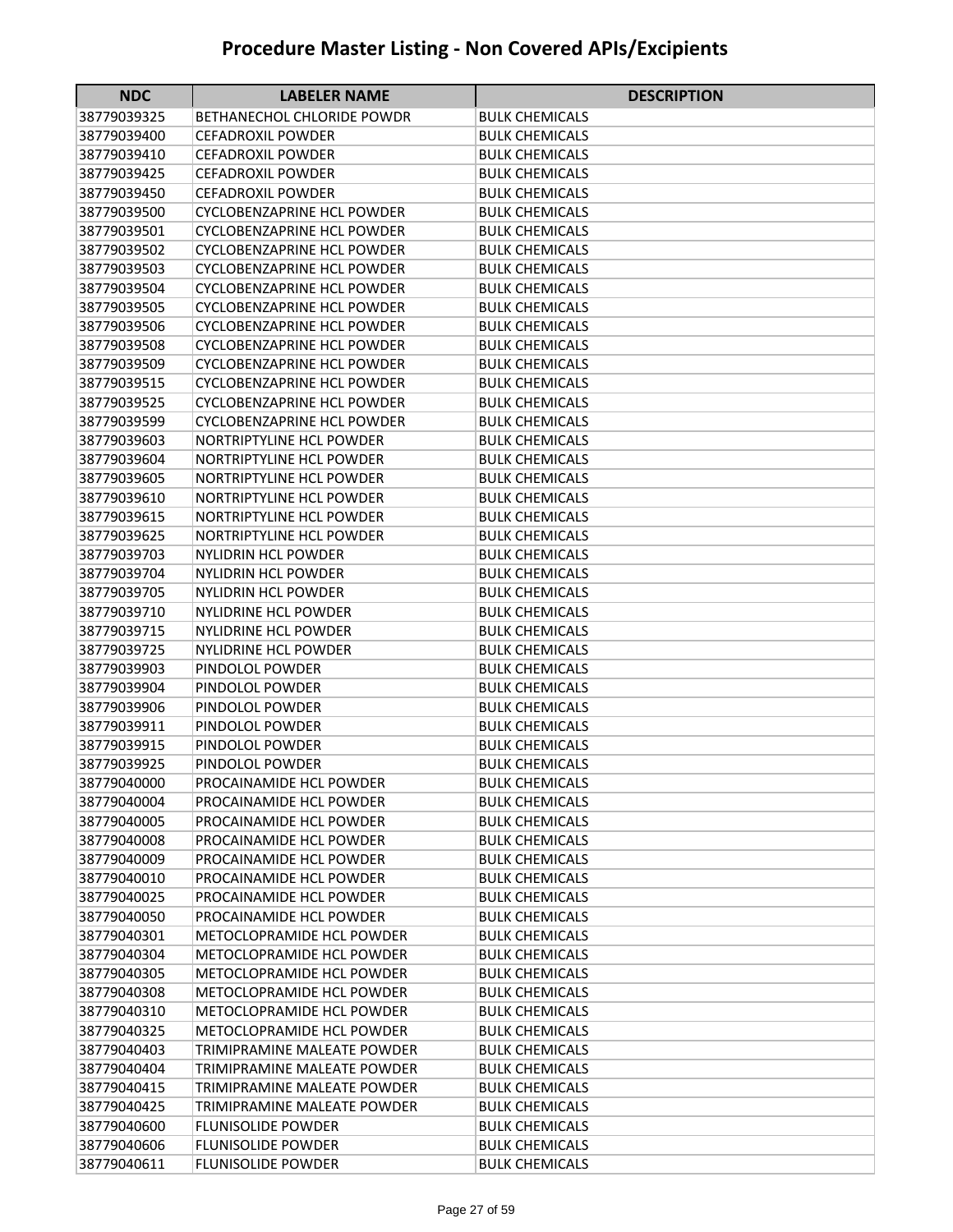| <b>NDC</b>                 | <b>LABELER NAME</b>                                            | <b>DESCRIPTION</b>                             |
|----------------------------|----------------------------------------------------------------|------------------------------------------------|
| 38779040653                | <b>FLUNISOLIDE POWDER</b>                                      | BULK CHEMICALS                                 |
| 38779040703                | <b>COLCHICINE POWDER</b>                                       | <b>BULK CHEMICALS</b>                          |
| 38779040706                | <b>COLCHICINE POWDER</b>                                       | <b>BULK CHEMICALS</b>                          |
| 38779040711                | <b>COLCHICINE POWDER</b>                                       | BULK CHEMICALS                                 |
| 38779040715                | <b>COLCHICINE POWDER</b>                                       | <b>BULK CHEMICALS</b>                          |
| 38779041104                | <b>AMANTADINE HCL POWDER</b>                                   | <b>BULK CHEMICALS</b>                          |
| 38779041105                | <b>AMANTADINE HCL POWDER</b>                                   | <b>BULK CHEMICALS</b>                          |
| 38779041203                | <b>BUMETANIDE POWDER</b>                                       | <b>BULK CHEMICALS</b>                          |
| 38779041206                | <b>BUMETANIDE POWDER</b>                                       | <b>BULK CHEMICALS</b>                          |
| 38779041211                | <b>BUMETANIDE POWDER</b>                                       | <b>BULK CHEMICALS</b>                          |
| 38779041215                | <b>BUMETANIDE POWDER</b>                                       | <b>BULK CHEMICALS</b>                          |
| 38779041303                | <b>BENDROFLUMETHIAZIDE POWDER</b>                              | <b>BULK CHEMICALS</b>                          |
| 38779041311                | <b>BENDROFLUMETHIAZIDE POWDER</b>                              | <b>BULK CHEMICALS</b>                          |
| 38779041315                | <b>BENDROFLUMETHIAZIDE POWDER</b>                              | <b>BULK CHEMICALS</b>                          |
| 38779041715                | <b>BUPIVACAINE HCL POWDER</b>                                  | <b>BULK CHEMICALS</b>                          |
| 38779041725                | <b>BUPIVACAINE HCL POWDER</b>                                  | <b>BULK CHEMICALS</b>                          |
| 38779042400                | DEHYDROEPIANDROSTERONE POWD                                    | <b>BULK CHEMICALS</b>                          |
| 38779042403                | DEHYDROEPIANDROSTERONE POWD                                    | <b>BULK CHEMICALS</b>                          |
| 38779042404                | DEHYDROEPIANDROSTERONE POWD                                    | <b>BULK CHEMICALS</b>                          |
| 38779042405                | DEHYDROEPIANDROSTERONE POWD                                    | <b>BULK CHEMICALS</b>                          |
| 38779042408                | DEHYDROEPIANDROSTERONE POWD                                    | <b>BULK CHEMICALS</b>                          |
| 38779042409                | DEHYDROEPIANDROSTERONE POWD                                    | <b>BULK CHEMICALS</b>                          |
| 38779042412                | DEHYDROEPIANDROSTERONE POWD                                    | <b>BULK CHEMICALS</b>                          |
| 38779042415                | DEHYDROEPIANDROSTERONE POWD                                    | <b>BULK CHEMICALS</b>                          |
| 38779042425                | DEHYDROEPIANDROSTERONE POWD                                    | <b>BULK CHEMICALS</b>                          |
| 38779042450                | DEHYDROEPIANDROSTERONE POWD                                    | <b>BULK CHEMICALS</b>                          |
| 38779042603                | DEMECLOCYCLINE HCL POWDER                                      | <b>BULK CHEMICALS</b>                          |
| 38779042604                | DEMECLOCYCLINE HCL POWDER                                      | BULK CHEMICALS                                 |
| 38779042605                | DEMECLOCYCLINE HCL POWDER                                      | <b>BULK CHEMICALS</b>                          |
| 38779042610                | DEMECLOCYCLINE HCL POWDER                                      | <b>BULK CHEMICALS</b>                          |
| 38779042615                | DEMECLOCYCLINE HCL POWDER                                      | <b>BULK CHEMICALS</b>                          |
| 38779042625                | DEMECLOCYCLINE HCL POWDER                                      | <b>BULK CHEMICALS</b>                          |
| 38779042903                | DESIPRAMINE HCL POWDER                                         | <b>BULK CHEMICALS</b>                          |
| 38779042904                | DESIPRAMINE HCL POWDER                                         | BULK CHEMICALS                                 |
| 38779042905                | DESIPRAMINE HCL POWDER                                         | <b>BULK CHEMICALS</b>                          |
| 38779042910                | <b>DESIPRAMINE HCL POWDER</b>                                  | <b>BULK CHEMICALS</b>                          |
| 38779042915                | <b>DESIPRAMINE HCL POWDER</b><br><b>DESIPRAMINE HCL POWDER</b> | <b>BULK CHEMICALS</b><br><b>BULK CHEMICALS</b> |
| 38779042925<br>38779043101 | <b>DIBUCAINE HCL POWDER</b>                                    |                                                |
| 38779043104                | <b>DIBUCAINE HCL POWDER</b>                                    | <b>BULK CHEMICALS</b><br><b>BULK CHEMICALS</b> |
| 38779043105                | <b>DIBUCAINE HCL POWDER</b>                                    | <b>BULK CHEMICALS</b>                          |
| 38779043110                | DIBUCAINE HCL POWDER                                           | <b>BULK CHEMICALS</b>                          |
| 38779043125                | DIBUCAINE HCL POWDER                                           | <b>BULK CHEMICALS</b>                          |
| 38779043304                | DIFLUNISAL POWDER                                              | <b>BULK CHEMICALS</b>                          |
| 38779043305                | <b>DIFLUNISAL POWDER</b>                                       | <b>BULK CHEMICALS</b>                          |
| 38779043308                | DIFLUNISAL POWDER                                              | <b>BULK CHEMICALS</b>                          |
| 38779043310                | DIFLUNISAL POWDER                                              | BULK CHEMICALS                                 |
| 38779043325                | DIFLUNISAL POWDER                                              | <b>BULK CHEMICALS</b>                          |
| 38779043350                | DIFLUNISAL POWDER                                              | <b>BULK CHEMICALS</b>                          |
| 38779043700                | ERGONOVINE MALEATE POWDER                                      | <b>BULK CHEMICALS</b>                          |
| 38779043706                | <b>ERGONOVINE MALEATE POWDER</b>                               | <b>BULK CHEMICALS</b>                          |
| 38779043711                | <b>ERGONOVINE MALEATE POWDER</b>                               | <b>BULK CHEMICALS</b>                          |
| 38779043753                | <b>ERGONOVINE MALEATE POWDER</b>                               | <b>BULK CHEMICALS</b>                          |
| 38779044103                | <b>HYDROCORTISONE SOD PHOS PWD</b>                             | <b>BULK CHEMICALS</b>                          |
| 38779044106                | HYDROCORTISONE SOD PHOS PWD                                    | <b>BULK CHEMICALS</b>                          |
| 38779044111                | HYDROCORTISONE SOD PHOS PWD                                    | <b>BULK CHEMICALS</b>                          |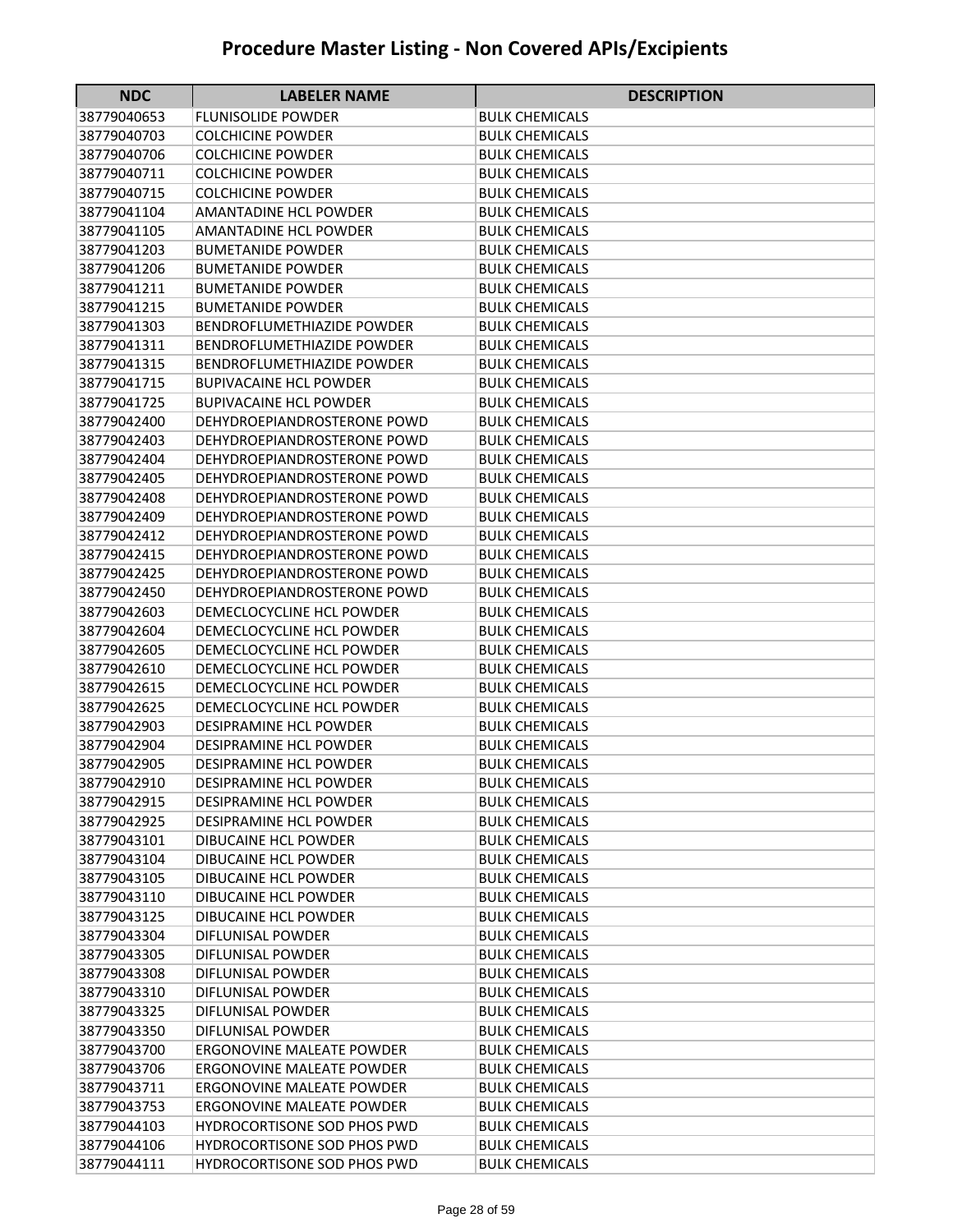| <b>NDC</b>                 | <b>LABELER NAME</b>                            | <b>DESCRIPTION</b>                             |
|----------------------------|------------------------------------------------|------------------------------------------------|
| 38779044115                | <b>HYDROCORTISONE SOD PHOS PWD</b>             | BULK CHEMICALS                                 |
| 38779044304                | <b>IMIPRAMINE HCL POWDER</b>                   | <b>BULK CHEMICALS</b>                          |
| 38779044305                | <b>IMIPRAMINE HCL POWDER</b>                   | <b>BULK CHEMICALS</b>                          |
| 38779044309                | <b>IMIPRAMINE HCL POWDER</b>                   | BULK CHEMICALS                                 |
| 38779044310                | <b>IMIPRAMINE HCL POWDER</b>                   | BULK CHEMICALS                                 |
| 38779044325                | <b>IMIPRAMINE HCL POWDER</b>                   | <b>BULK CHEMICALS</b>                          |
| 38779044603                | LOPERAMIDE HCL POWDER                          | <b>BULK CHEMICALS</b>                          |
| 38779044604                | LOPERAMIDE HCL POWDER                          | <b>BULK CHEMICALS</b>                          |
| 38779044615                | LOPERAMIDE HCL POWDER                          | <b>BULK CHEMICALS</b>                          |
| 38779044625                | LOPERAMIDE HCL POWDER                          | <b>BULK CHEMICALS</b>                          |
| 38779044703                | METHAZOLAMIDE POWDER                           | <b>BULK CHEMICALS</b>                          |
| 38779044704                | METHAZOLAMIDE POWDER                           | <b>BULK CHEMICALS</b>                          |
| 38779044710                | METHAZOLAMIDE POWDER                           | <b>BULK CHEMICALS</b>                          |
| 38779044715                | METHAZOLAMIDE POWDER                           | <b>BULK CHEMICALS</b>                          |
| 38779044725                | METHAZOLAMIDE POWDER                           | <b>BULK CHEMICALS</b>                          |
| 38779045050                | <b>OLIVE OIL</b>                               | <b>EMOLLIENTS</b>                              |
| 38779045097                | <b>OLIVE OIL</b>                               | EMOLLIENTS                                     |
| 38779045202                | ORPHENADRINE CITRATE POWDER                    | <b>BULK CHEMICALS</b>                          |
| 38779045204                | ORPHENADRINE CITRATE POWDER                    | <b>BULK CHEMICALS</b>                          |
| 38779045205                | ORPHENADRINE CITRATE POWDER                    | <b>BULK CHEMICALS</b>                          |
| 38779045208                | ORPHENADRINE CITRATE POWDER                    | <b>BULK CHEMICALS</b>                          |
| 38779045209                | <b>ORPHENADRINE CITRATE POWDER</b>             | <b>BULK CHEMICALS</b>                          |
| 38779045210                | ORPHENADRINE CITRATE POWDER                    | <b>BULK CHEMICALS</b>                          |
| 38779045225                | <b>ORPHENADRINE CITRATE POWDER</b>             | <b>BULK CHEMICALS</b>                          |
| 38779045250                | <b>ORPHENADRINE CITRATE POWDER</b>             | <b>BULK CHEMICALS</b>                          |
| 38779045900                | <b>QUINACRINE HCL POWDER</b>                   | <b>BULK CHEMICALS</b>                          |
| 38779045904                | <b>QUINACRINE HCL POWDER</b>                   | <b>BULK CHEMICALS</b>                          |
| 38779045905                | <b>QUINACRINE HCL POWDER</b>                   | <b>BULK CHEMICALS</b>                          |
| 38779045908                | <b>QUINACRINE HCL POWDER</b>                   | <b>BULK CHEMICALS</b>                          |
| 38779045909                | <b>QUINACRINE HCL POWDER</b>                   | <b>BULK CHEMICALS</b>                          |
| 38779045910                | <b>QUINACRINE HCL POWDER</b>                   | BULK CHEMICALS                                 |
| 38779045925                | <b>QUINACRINE HCL POWDER</b>                   | <b>BULK CHEMICALS</b>                          |
| 38779045950                | <b>QUINACRINE HCL POWDER</b>                   | <b>BULK CHEMICALS</b>                          |
| 38779046210                | THIMEROSAL POWDER                              | <b>BULK CHEMICALS</b>                          |
| 38779046215                | THIMEROSAL POWDER                              | <b>BULK CHEMICALS</b>                          |
| 38779046225                | THIMEROSAL POWDER                              | <b>BULK CHEMICALS</b>                          |
| 38779046503                | TRIFLUOPERAZINE HCL POWDER                     | <b>BULK CHEMICALS</b>                          |
| 38779046504                | TRIFLUOPERAZINE HCL POWDER                     | <b>BULK CHEMICALS</b>                          |
| 38779046515                | TRIFLUOPERAZINE HCL POWDER                     | <b>BULK CHEMICALS</b>                          |
| 38779046525                | TRIFLUOPERAZINE HCL POWDER                     | <b>BULK CHEMICALS</b>                          |
| 38779046803                | CYANOCOBALAMIN POWDER                          | <b>BULK CHEMICALS</b>                          |
| 38779046804                | CYANOCOBALAMIN POWDER                          | <b>BULK CHEMICALS</b>                          |
| 38779046805                | CYANOCOBALAMIN POWDER                          | <b>BULK CHEMICALS</b>                          |
| 38779046806                | CYANOCOBALAMIN POWDER                          | <b>BULK CHEMICALS</b>                          |
| 38779046811<br>38779046815 | CYANOCOBALAMIN POWDER<br>CYANOCOBALAMIN POWDER | <b>BULK CHEMICALS</b><br><b>BULK CHEMICALS</b> |
| 38779047011                | ERGOCALCIFEROL POWDER                          |                                                |
| 38779047015                | ERGOCALCIFEROL POWDER                          | <b>BULK CHEMICALS</b><br>BULK CHEMICALS        |
| 38779047200                | <b>HYDROXOCOBALAMIN POWDER</b>                 | <b>BULK CHEMICALS</b>                          |
| 38779047206                | HYDROXOCOBALAMIN POWDER                        | <b>BULK CHEMICALS</b>                          |
| 38779047410                | <b>WARFARIN SODIUM POWDER</b>                  | <b>BULK CHEMICALS</b>                          |
| 38779047425                | <b>WARFARIN SODIUM POWDER</b>                  | <b>BULK CHEMICALS</b>                          |
| 38779047603                | INDAPAMIDE POWDER                              | <b>BULK CHEMICALS</b>                          |
| 38779047606                | INDAPAMIDE POWDER                              | <b>BULK CHEMICALS</b>                          |
| 38779047611                | INDAPAMIDE POWDER                              | <b>BULK CHEMICALS</b>                          |
| 38779047615                | INDAPAMIDE POWDER                              | <b>BULK CHEMICALS</b>                          |
|                            |                                                |                                                |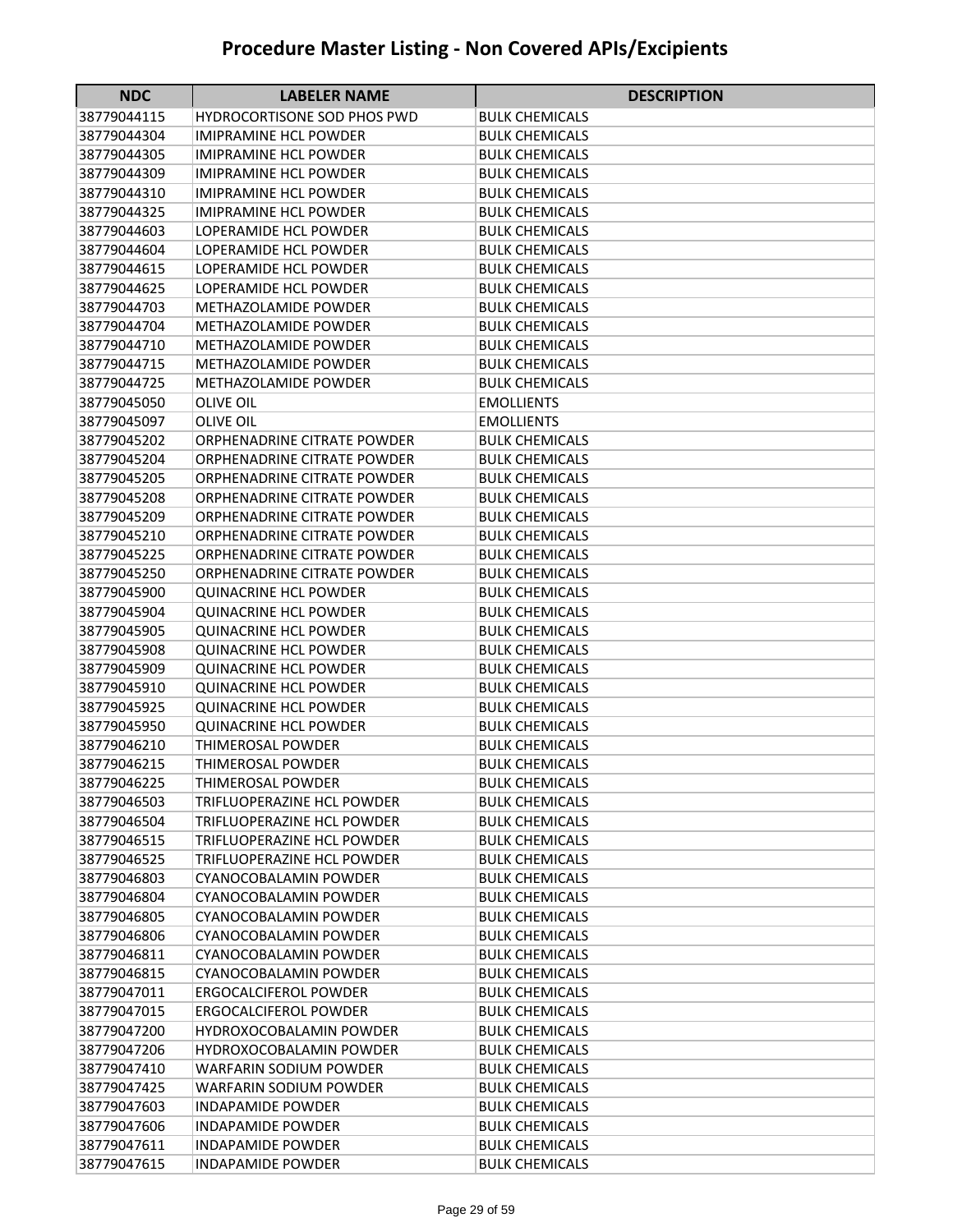| <b>NDC</b>  | <b>LABELER NAME</b>             | <b>DESCRIPTION</b>       |
|-------------|---------------------------------|--------------------------|
| 38779047811 | AZATADINE MALEATE POWDER        | BULK CHEMICALS           |
| 38779047815 | <b>AZATADINE MALEATE POWDER</b> | BULK CHEMICALS           |
| 38779048203 | CORTISONE ACETATE POWDER        | BULK CHEMICALS           |
| 38779048204 | <b>CORTISONE ACETATE POWDER</b> | <b>BULK CHEMICALS</b>    |
| 38779048206 | <b>CORTISONE ACETATE POWDER</b> | <b>BULK CHEMICALS</b>    |
| 38779048211 | <b>CORTISONE ACETATE POWDER</b> | <b>BULK CHEMICALS</b>    |
| 38779048215 | <b>CORTISONE ACETATE POWDER</b> | <b>BULK CHEMICALS</b>    |
| 38779048225 | <b>CORTISONE ACETATE POWDER</b> | <b>BULK CHEMICALS</b>    |
| 38779048300 | <b>HYPROMELLOSE POWDER</b>      | <b>SUSPENDING AGENTS</b> |
| 38779048301 | <b>HYPROMELLOSE POWDER</b>      | <b>SUSPENDING AGENTS</b> |
| 38779048305 | <b>HYPROMELLOSE POWDER</b>      | <b>SUSPENDING AGENTS</b> |
| 38779048307 | <b>HYPROMELLOSE POWDER</b>      | <b>SUSPENDING AGENTS</b> |
| 38779048308 | <b>HYPROMELLOSE POWDER</b>      | <b>SUSPENDING AGENTS</b> |
| 38779048309 | <b>HYPROMELLOSE POWDER</b>      | <b>SUSPENDING AGENTS</b> |
| 38779048404 | NAPROXEN SODIUM POWDER          | <b>BULK CHEMICALS</b>    |
| 38779048405 | NAPROXEN SODIUM POWDER          | <b>BULK CHEMICALS</b>    |
| 38779048408 | NAPROXEN SODIUM POWDER          | <b>BULK CHEMICALS</b>    |
| 38779048410 | NAPROXEN SODIUM POWDER          | <b>BULK CHEMICALS</b>    |
| 38779048425 | NAPROXEN SODIUM POWDER          | <b>BULK CHEMICALS</b>    |
| 38779048450 | NAPROXEN SODIUM POWDER          | <b>BULK CHEMICALS</b>    |
| 38779048904 | <b>ACEBUTOLOL HCL POWDER</b>    | <b>BULK CHEMICALS</b>    |
| 38779048905 | ACEBUTOLOL HCL POWDER           | BULK CHEMICALS           |
| 38779048908 | <b>ACEBUTOLOL HCL POWDER</b>    | <b>BULK CHEMICALS</b>    |
| 38779048910 | <b>ACEBUTOLOL HCL POWDER</b>    | <b>BULK CHEMICALS</b>    |
| 38779048925 | <b>ACEBUTOLOL HCL POWDER</b>    | <b>BULK CHEMICALS</b>    |
| 38779048950 | <b>ACEBUTOLOL HCL POWDER</b>    | <b>BULK CHEMICALS</b>    |
| 38779049303 | NADOLOL POWDER                  | <b>BULK CHEMICALS</b>    |
| 38779049304 | NADOLOL POWDER                  | <b>BULK CHEMICALS</b>    |
| 38779049306 | NADOLOL POWDER                  | BULK CHEMICALS           |
| 38779049310 | <b>NADOLOL POWDER</b>           | <b>BULK CHEMICALS</b>    |
| 38779049311 | <b>NADOLOL POWDER</b>           | <b>BULK CHEMICALS</b>    |
| 38779049315 | <b>NADOLOL POWDER</b>           | <b>BULK CHEMICALS</b>    |
| 38779049325 | <b>NADOLOL POWDER</b>           | <b>BULK CHEMICALS</b>    |
| 38779049504 | <b>ACETYLCYSTEINE POWDER</b>    | <b>BULK CHEMICALS</b>    |
| 38779049505 | <b>ACETYLCYSTEINE POWDER</b>    | <b>BULK CHEMICALS</b>    |
| 38779049507 | <b>ACETYLCYSTEINE POWDER</b>    | <b>BULK CHEMICALS</b>    |
| 38779049508 | <b>ACETYLCYSTEINE POWDER</b>    | <b>BULK CHEMICALS</b>    |
| 38779049509 | <b>ACETYLCYSTEINE POWDER</b>    | <b>BULK CHEMICALS</b>    |
| 38779049510 | <b>ACETYLCYSTEINE POWDER</b>    | <b>BULK CHEMICALS</b>    |
| 38779049525 | <b>ACETYLCYSTEINE POWDER</b>    | <b>BULK CHEMICALS</b>    |
| 38779049550 | <b>ACETYLCYSTEINE POWDER</b>    | <b>BULK CHEMICALS</b>    |
| 38779049603 | LEVAMISOLE HCL POWDER           | <b>BULK CHEMICALS</b>    |
| 38779049604 | LEVAMISOLE HCL POWDER           | <b>BULK CHEMICALS</b>    |
| 38779049605 | LEVAMISOLE HCL POWDER           | <b>BULK CHEMICALS</b>    |
| 38779049610 | LEVAMISOLE HCL POWDER           | <b>BULK CHEMICALS</b>    |
| 38779049615 | LEVAMISOLE HCL POWDER           | <b>BULK CHEMICALS</b>    |
| 38779049625 | LEVAMISOLE HCL POWDER           | <b>BULK CHEMICALS</b>    |
| 38779049804 | PROBUCOL POWDER                 | <b>BULK CHEMICALS</b>    |
| 38779049805 | PROBUCOL POWDER                 | <b>BULK CHEMICALS</b>    |
| 38779049810 | PROBUCOL POWDER                 | <b>BULK CHEMICALS</b>    |
| 38779049825 | PROBUCOL POWDER                 | <b>BULK CHEMICALS</b>    |
| 38779049905 | CARISOPRODOL POWDER             | <b>BULK CHEMICALS</b>    |
| 38779049908 | CARISOPRODOL POWDER             | <b>BULK CHEMICALS</b>    |
| 38779049910 | CARISOPRODOL POWDER             | <b>BULK CHEMICALS</b>    |
| 38779049950 | <b>CARISOPRODOL POWDER</b>      | <b>BULK CHEMICALS</b>    |
| 38779050100 | DROPERIDOL POWDER               | <b>BULK CHEMICALS</b>    |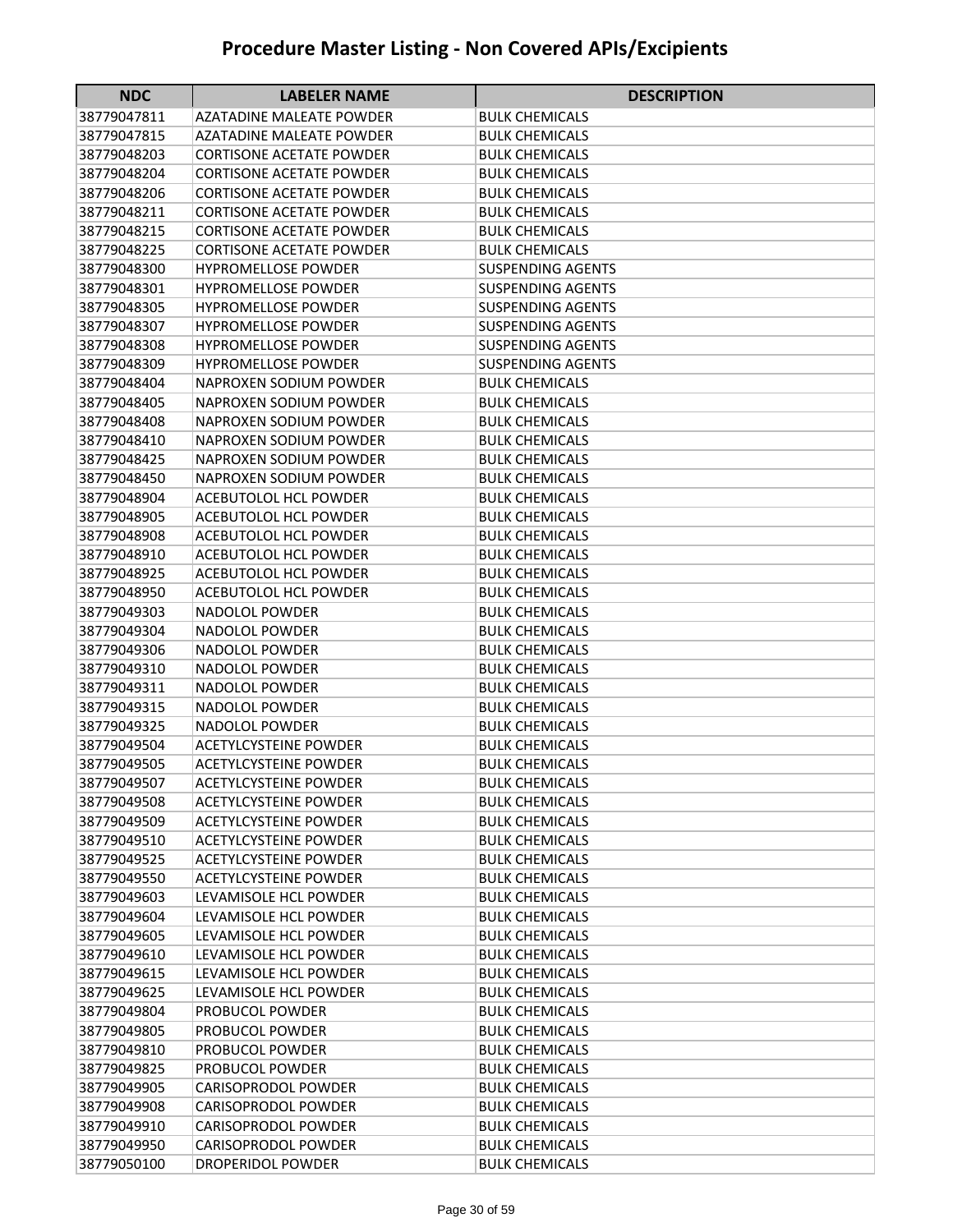| <b>NDC</b>  | <b>LABELER NAME</b>              | <b>DESCRIPTION</b>    |
|-------------|----------------------------------|-----------------------|
| 38779050106 | <b>DROPERIDOL POWDER</b>         | <b>BULK CHEMICALS</b> |
| 38779050111 | <b>DROPERIDOL POWDER</b>         | <b>BULK CHEMICALS</b> |
| 38779050153 | <b>DROPERIDOL POWDER</b>         | <b>BULK CHEMICALS</b> |
| 38779050205 | <b>L-ARGININE POWDER</b>         | <b>BULK CHEMICALS</b> |
| 38779050208 | <b>L-ARGININE POWDER</b>         | <b>BULK CHEMICALS</b> |
| 38779050209 | <b>L-ARGININE POWDER</b>         | <b>BULK CHEMICALS</b> |
| 38779050304 | <b>ARGININE HCL POWDER</b>       | <b>BULK CHEMICALS</b> |
| 38779050305 | <b>ARGININE HCL POWDER</b>       | <b>BULK CHEMICALS</b> |
| 38779050308 | <b>ARGININE HCL POWDER</b>       | <b>BULK CHEMICALS</b> |
| 38779050309 | <b>ARGININE HCL POWDER</b>       | <b>BULK CHEMICALS</b> |
| 38779051000 | PROPYLENE GLYCOL LIQUID          | <b>BULK CHEMICALS</b> |
| 38779051001 | PROPYLENE GLYCOL LIQUID          | <b>BULK CHEMICALS</b> |
| 38779051007 | PROPYLENE GLYCOL LIQUID          | <b>BULK CHEMICALS</b> |
| 38779051008 | PROPYLENE GLYCOL LIQUID          | <b>BULK CHEMICALS</b> |
| 38779051009 | PROPYLENE GLYCOL LIQUID          | <b>BULK CHEMICALS</b> |
| 38779051050 | PROPYLENE GLYCOL LIQUID          | <b>BULK CHEMICALS</b> |
| 38779051097 | PROPYLENE GLYCOL LIQUID          | <b>BULK CHEMICALS</b> |
| 38779051901 | <b>TALC POWDER</b>               | <b>BULK CHEMICALS</b> |
| 38779051905 | <b>TALC POWDER</b>               | <b>BULK CHEMICALS</b> |
| 38779051908 | <b>TALC POWDER</b>               | <b>BULK CHEMICALS</b> |
| 38779051909 | <b>TALC POWDER</b>               | <b>BULK CHEMICALS</b> |
| 38779052100 | <b>MENTHOL LEVO CRYSTALS</b>     | <b>BULK CHEMICALS</b> |
| 38779052103 | <b>MENTHOL CRYSTALS</b>          | <b>BULK CHEMICALS</b> |
| 38779052104 | <b>MENTHOL CRYSTALS</b>          | <b>BULK CHEMICALS</b> |
| 38779052105 | <b>MENTHOL CRYSTALS</b>          | <b>BULK CHEMICALS</b> |
| 38779052107 | <b>MENTHOL CRYSTALS</b>          | <b>BULK CHEMICALS</b> |
| 38779052108 | <b>MENTHOL CRYSTALS</b>          | <b>BULK CHEMICALS</b> |
| 38779052109 | <b>MENTHOL CRYSTALS</b>          | <b>BULK CHEMICALS</b> |
| 38779052110 | <b>MENTHOL CRYSTALS</b>          | <b>BULK CHEMICALS</b> |
| 38779052125 | <b>MENTHOL CRYSTALS</b>          | <b>BULK CHEMICALS</b> |
| 38779052150 | <b>MENTHOL CRYSTALS</b>          | <b>BULK CHEMICALS</b> |
| 38779052501 | SORBITOL 70% SOLUTION            | <b>VEHICLES</b>       |
| 38779052508 | SORBITOL 70% SOLUTION            | <b>VEHICLES</b>       |
| 38779052550 | SORBITOL 70% SOLUTION            | <b>VEHICLES</b>       |
| 38779052588 | SORBITOL 70% SOLUTION            | <b>VEHICLES</b>       |
| 38779052597 | SORBITOL 70% SOLUTION            | <b>VEHICLES</b>       |
| 38779052601 | POLYSORBATE 80 LIQUID            | <b>SURFACTANTS</b>    |
| 38779052605 | POLYSORBATE 80 LIQUID            | <b>SURFACTANTS</b>    |
| 38779052608 | POLYSORBATE 80 LIQUID            | <b>SURFACTANTS</b>    |
| 38779052609 | POLYSORBATE 80 LIQUID            | <b>SURFACTANTS</b>    |
| 38779052610 | POLYSORBATE 80 SOLUTION          | <b>SURFACTANTS</b>    |
| 38779052650 | POLYSORBATE 80 SOLUTION          | <b>SURFACTANTS</b>    |
| 38779052697 | POLYSORBATE 80 SOLUTION          | <b>SURFACTANTS</b>    |
| 38779052707 | <b>SORBITOL POWDER</b>           | SWEETENERS            |
| 38779052708 | <b>SORBITOL POWDER</b>           | <b>SWEETENERS</b>     |
| 38779052709 | <b>SORBITOL POWDER</b>           | SWEETENERS            |
| 38779052901 | POLYSORBATE 80 SOLUTION          | <b>SURFACTANTS</b>    |
| 38779052905 | POLYSORBATE 80 SOLUTION          | SURFACTANTS           |
| 38779052908 | POLYSORBATE 80 SOLUTION          | <b>SURFACTANTS</b>    |
| 38779052909 | POLYSORBATE 80 SOLUTION          | <b>SURFACTANTS</b>    |
| 38779053704 | <b>CHLORCYCLIZINE HCL POWDER</b> | <b>BULK CHEMICALS</b> |
| 38779053705 | <b>CHLORCYCLIZINE HCL POWDER</b> | <b>BULK CHEMICALS</b> |
| 38779053710 | CHLORCYCLIZINE HCL POWDER        | <b>BULK CHEMICALS</b> |
| 38779053750 | <b>CHLORCYCLIZINE HCL POWDER</b> | <b>BULK CHEMICALS</b> |
| 38779054200 | <b>COLLAGENASE POWDER</b>        | <b>BULK CHEMICALS</b> |
| 38779054206 | <b>COLLAGENASE POWDER</b>        | <b>BULK CHEMICALS</b> |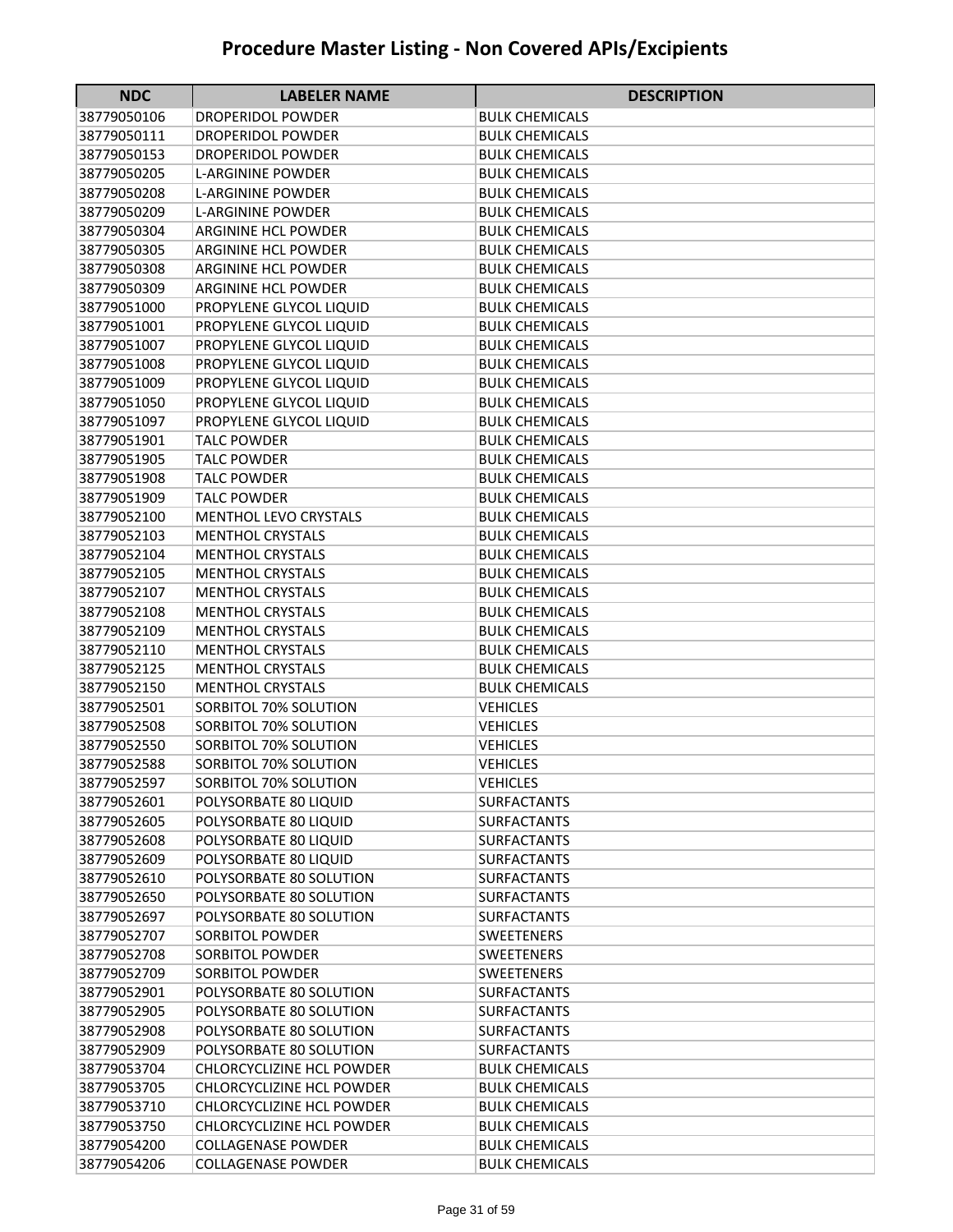| <b>NDC</b>                 | <b>LABELER NAME</b>                          | <b>DESCRIPTION</b>                               |
|----------------------------|----------------------------------------------|--------------------------------------------------|
| 38779054211                | COLLAGENASE POWDER                           | BULK CHEMICALS                                   |
| 38779054215                | <b>COLLAGENASE POWDER</b>                    | BULK CHEMICALS                                   |
| 38779054901                | CALCIUM CARBONATE POWDER                     | BULK CHEMICALS                                   |
| 38779054908                | CALCIUM CARBONATE POWDER                     | <b>BULK CHEMICALS</b>                            |
| 38779054910                | CALCIUM CARBONATE POWDER                     | <b>BULK CHEMICALS</b>                            |
| 38779054950                | CALCIUM CARBONATE POWDER                     | <b>BULK CHEMICALS</b>                            |
| 38779054954                | CALCIUM CARBONATE POWDER                     | <b>BULK CHEMICALS</b>                            |
| 38779055401                | <b>BENSERAZIDE HCL POWDER</b>                | <b>BULK CHEMICALS</b>                            |
| 38779055404                | <b>TESTOSTERONE PROPIONATE PWD</b>           | <b>BULK CHEMICALS</b>                            |
| 38779055415                | <b>BENSERAZIDE HCL POWDER</b>                | <b>BULK CHEMICALS</b>                            |
| 38779055425                | <b>BENSERAZIDE HCL POWDER</b>                | <b>BULK CHEMICALS</b>                            |
| 38779055500                | NORETHINDRONE ACETATE POWDR                  | <b>BULK CHEMICALS</b>                            |
| 38779055503                | NORETHINDRONE ACETATE POWDR                  | <b>BULK CHEMICALS</b>                            |
| 38779055506                | NORETHINDRONE ACETATE POWDR                  | <b>BULK CHEMICALS</b>                            |
| 38779055511                | NORETHINDRONE ACETATE POWDR                  | <b>BULK CHEMICALS</b>                            |
| 38779055515                | NORETHINDRONE ACETATE POWDR                  | <b>BULK CHEMICALS</b>                            |
| 38779055553                | NORETHINDRONE ACETATE POWDR                  | <b>BULK CHEMICALS</b>                            |
| 38779055603                | <b>ADENOSINE-5 MONOPHOSPHATE</b>             | <b>BULK CHEMICALS</b>                            |
| 38779055604                | ADENOSINE-5 MONOPHOSPHATE                    | <b>BULK CHEMICALS</b>                            |
| 38779055605                | ADENOSINE-5 MONOPHOSPHATE                    | <b>BULK CHEMICALS</b>                            |
| 38779055610                | ADENOSINE-5 MONOPHOSPHATE                    | <b>BULK CHEMICALS</b>                            |
| 38779055615                | <b>ADENOSINE-5 MONOPHOSPHATE</b>             | <b>BULK CHEMICALS</b>                            |
| 38779055625                | ADENOSINE-5 MONOPHOSPHATE                    | <b>BULK CHEMICALS</b>                            |
| 38779055701                | <b>MEPIVACAINE HCL POWDER</b>                | <b>BULK CHEMICALS</b>                            |
| 38779055703                | <b>MEPIVACAINE HCL POWDER</b>                | <b>BULK CHEMICALS</b>                            |
| 38779055704                | <b>MEPIVACAINE HCL POWDER</b>                | <b>BULK CHEMICALS</b>                            |
| 38779055705                | <b>MEPIVACAINE HCL POWDER</b>                | BULK CHEMICALS                                   |
| 38779055710                | MEPIVACAINE HCL POWDER                       | BULK CHEMICALS                                   |
| 38779055725                | <b>MEPIVACAINE HCL POWDER</b>                | <b>BULK CHEMICALS</b>                            |
| 38779055800                | PHENOL CRYSTALS                              | <b>BULK CHEMICALS</b>                            |
| 38779055810                | PHENOL CRYSTALS                              | <b>BULK CHEMICALS</b>                            |
| 38779055850                | PHENOL CRYSTALS                              | <b>BULK CHEMICALS</b>                            |
| 38779056010<br>38779056025 | LABETALOL HCL POWDER<br>LABETALOL HCL POWDER | <b>BULK CHEMICALS</b>                            |
| 38779056050                | LABETALOL HCL POWDER                         | BULK CHEMICALS<br><b>BULK CHEMICALS</b>          |
| 38779056308                | CARBOMER 934P POWDER                         | <b>BULK CHEMICALS</b>                            |
| 38779056501                | LACTIC ACID LIQUID                           | <b>BULK CHEMICALS</b>                            |
| 38779056505                | LACTIC ACID LIQUID                           | <b>BULK CHEMICALS</b>                            |
| 38779056508                | LACTIC ACID LIQUID                           | <b>BULK CHEMICALS</b>                            |
| 38779056509                | LACTIC ACID LIQUID                           | <b>BULK CHEMICALS</b>                            |
| 38779056701                | MICROCRYSTAL CELLULOSE POWDER                | PHARMACEUTICAL ADJUVANTS, TABLET & CAPSULE MANF. |
| 38779056703                | MICROCRYSTAL CELLULOSE POWDER                | PHARMACEUTICAL ADJUVANTS, TABLET & CAPSULE MANF. |
| 38779056705                | MICROCRYSTAL CELLULOSE POWDER                | PHARMACEUTICAL ADJUVANTS, TABLET & CAPSULE MANF. |
| 38779056707                | MICROCRYSTAL CELLULOSE POWDER                | PHARMACEUTICAL ADJUVANTS, TABLET & CAPSULE MANF. |
| 38779056708                | MICROCRYSTAL CELLULOSE POWDER                | PHARMACEUTICAL ADJUVANTS, TABLET & CAPSULE MANF. |
| 38779056709                | MICROCRYSTAL CELLULOSE POWDER                | PHARMACEUTICAL ADJUVANTS, TABLET & CAPSULE MANF. |
| 38779056910                | <b>IPRATROPIUM BROMIDE POWDER</b>            | <b>BULK CHEMICALS</b>                            |
| 38779056911                | <b>IPRATROPIUM BROMIDE POWDER</b>            | <b>BULK CHEMICALS</b>                            |
| 38779056915                | <b>IPRATROPIUM BROMIDE POWDER</b>            | <b>BULK CHEMICALS</b>                            |
| 38779056925                | <b>IPRATROPIUM BROMIDE POWDER</b>            | <b>BULK CHEMICALS</b>                            |
| 38779057105                | AMINOPHYLLINE POWDER                         | <b>BULK CHEMICALS</b>                            |
| 38779057108                | AMINOPHYLLINE POWDER                         | <b>BULK CHEMICALS</b>                            |
| 38779057110                | AMINOPHYLLINE POWDER                         | <b>BULK CHEMICALS</b>                            |
| 38779057125                | AMINOPHYLLINE POWDER                         | <b>BULK CHEMICALS</b>                            |
| 38779057150                | AMINOPHYLLINE POWDER                         | <b>BULK CHEMICALS</b>                            |
| 38779058404                | <b>HYDROCHLORIC ACID LIQUID</b>              | <b>BULK CHEMICALS</b>                            |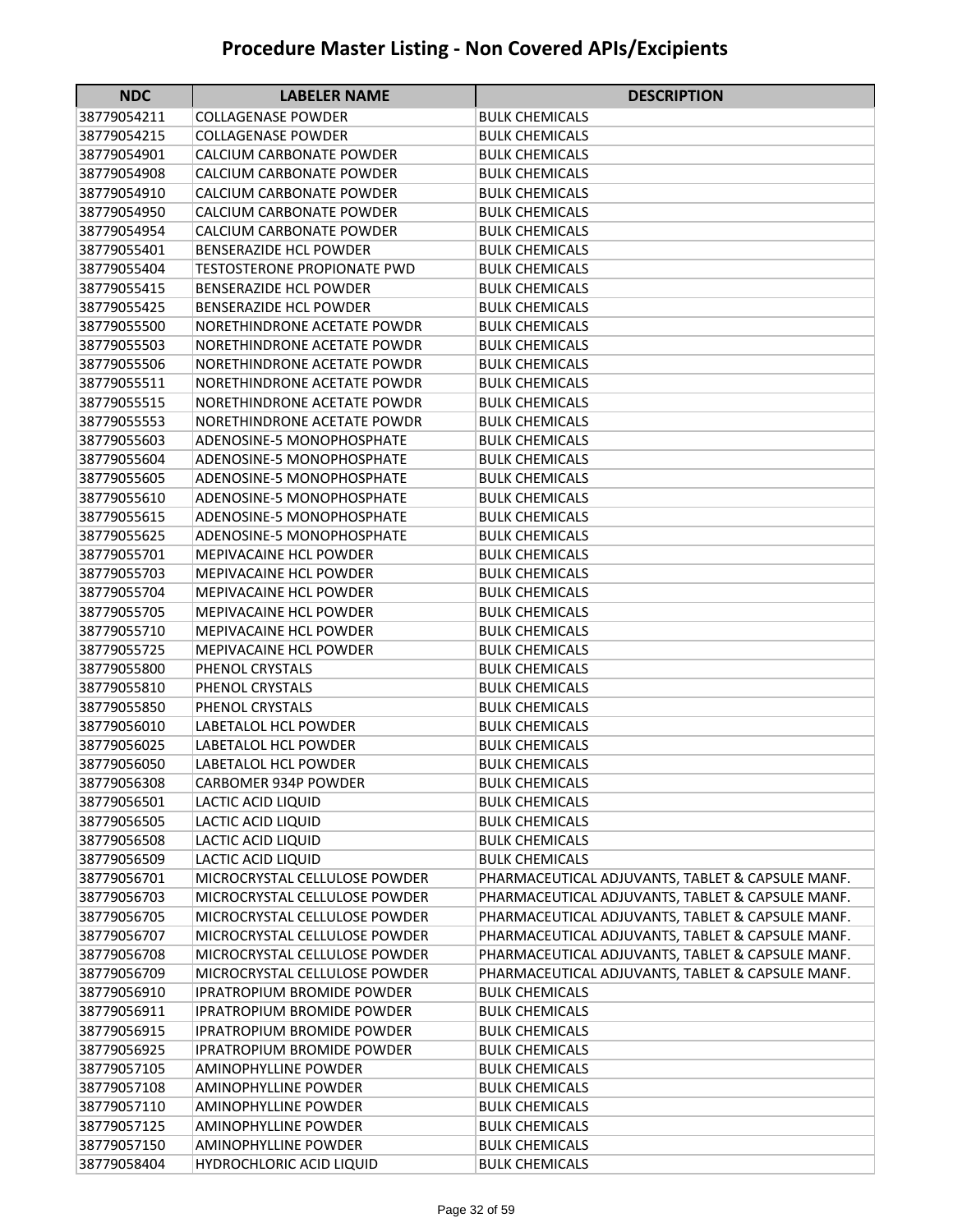| <b>NDC</b>  | <b>LABELER NAME</b>              | <b>DESCRIPTION</b>          |
|-------------|----------------------------------|-----------------------------|
| 38779058405 | <b>HYDROCHLORIC ACID LIQUID</b>  | <b>BULK CHEMICALS</b>       |
| 38779058408 | <b>HYDROCHLORIC ACID LIQUID</b>  | <b>BULK CHEMICALS</b>       |
| 38779058502 | COAL TAR                         | <b>BULK CHEMICALS</b>       |
| 38779058505 | <b>COAL TAR</b>                  | <b>BULK CHEMICALS</b>       |
| 38779058508 | <b>COAL TAR</b>                  | <b>BULK CHEMICALS</b>       |
| 38779058605 | <b>CHLOROFORM LIQUID</b>         | <b>BULK CHEMICALS</b>       |
| 38779058608 | <b>CHLOROFORM LIQUID</b>         | <b>BULK CHEMICALS</b>       |
| 38779058701 | POTASSIUM CHLORIDE POWDER        | <b>BULK CHEMICALS</b>       |
| 38779058703 | POTASSIUM CHLORIDE POWDER        | <b>BULK CHEMICALS</b>       |
| 38779058707 | POTASSIUM CHLORIDE POWDER        | <b>BULK CHEMICALS</b>       |
| 38779058708 | POTASSIUM CHLORIDE POWDER        | <b>BULK CHEMICALS</b>       |
| 38779058709 | POTASSIUM CHLORIDE POWDER        | <b>BULK CHEMICALS</b>       |
| 38779058750 | POTASSIUM CHLORIDE POWDER        | <b>BULK CHEMICALS</b>       |
| 38779058754 | POTASSIUM CHLORIDE POWDER        | <b>BULK CHEMICALS</b>       |
| 38779059650 | CALCIUM PHOSPHATE POWDER         | <b>BULK CHEMICALS</b>       |
| 38779059654 | CALCIUM PHOSPHATE POWDER         | <b>BULK CHEMICALS</b>       |
| 38779059708 | GLUTARALDEHYDE 25% AQ SOLUTION   | ANTISEPTICS, MISCELLANEOUS  |
| 38779059808 | <b>LUGOL'S SOLUTION</b>          | IODINE CONTAINING AGENTS    |
| 38779060405 | <b>TANNIC ACID POWDER</b>        | <b>BULK CHEMICALS</b>       |
| 38779060408 | <b>TANNIC ACID POWDER</b>        | <b>BULK CHEMICALS</b>       |
| 38779061301 | <b>GLYCERIN LIQUID</b>           | <b>BULK CHEMICALS</b>       |
| 38779061305 | <b>GLYCERIN LIQUID</b>           | <b>BULK CHEMICALS</b>       |
| 38779061307 | <b>GLYCERIN LIQUID</b>           | <b>BULK CHEMICALS</b>       |
| 38779061308 | <b>GLYCERIN LIQUID</b>           | <b>BULK CHEMICALS</b>       |
| 38779061601 | ETHYL ALCOHOL LIQUID             | <b>BULK CHEMICALS</b>       |
| 38779061608 | ETHYL ALCOHOL LIQUID             | <b>BULK CHEMICALS</b>       |
| 38779061609 | ETHYL ALCOHOL LIQUID             | <b>BULK CHEMICALS</b>       |
| 38779061750 | SODIUM BORATE POWDER             | <b>BULK CHEMICALS</b>       |
| 38779061754 | SODIUM BORATE POWDER             | <b>BULK CHEMICALS</b>       |
| 38779061805 | <b>CETYL ALCOHOL FLAKES</b>      | <b>OINTMENT/CREAM BASES</b> |
| 38779061808 | <b>CETYL ALCOHOL FLAKES</b>      | <b>OINTMENT/CREAM BASES</b> |
| 38779061809 | <b>CETYL ALCOHOL FLAKES</b>      | <b>OINTMENT/CREAM BASES</b> |
| 38779061850 | CETYL ALCOHOL POWDER             | <b>OINTMENT/CREAM BASES</b> |
| 38779061854 | <b>CETYL ALCOHOL POWDER</b>      | <b>OINTMENT/CREAM BASES</b> |
| 38779061950 | POTASSIUM BICARBONATE POWDR      | <b>BULK CHEMICALS</b>       |
| 38779061954 | POTASSIUM BICARBONATE POWDR      | <b>BULK CHEMICALS</b>       |
| 38779062205 | SODIUM LAURYL SULFATE POWDER     | <b>BULK CHEMICALS</b>       |
| 38779062208 | SODIUM LAURYL SULFATE POWDER     | <b>BULK CHEMICALS</b>       |
| 38779062501 | FLEXIBLE COLLODION LIQUID        | <b>BULK CHEMICALS</b>       |
| 38779062505 | FLEXIBLE COLLODION LIQUID        | <b>BULK CHEMICALS</b>       |
| 38779062508 | FLEXIBLE COLLODION LIQUID        | <b>BULK CHEMICALS</b>       |
| 38779062509 | FLEXIBLE COLLODION LIQUID        | <b>BULK CHEMICALS</b>       |
| 38779063010 | <b>CLINDAMYCIN HCL POWDER</b>    | <b>BULK CHEMICALS</b>       |
| 38779063015 | <b>CLINDAMYCIN HCL POWDER</b>    | <b>BULK CHEMICALS</b>       |
| 38779063025 | <b>CLINDAMYCIN HCL POWDER</b>    | <b>BULK CHEMICALS</b>       |
| 38779063050 | <b>CLINDAMYCIN HCL POWDER</b>    | <b>BULK CHEMICALS</b>       |
| 38779063200 | <b>GENTAMICIN SULFATE POWDER</b> | <b>BULK CHEMICALS</b>       |
| 38779063203 | <b>GENTAMICIN SULFATE POWDER</b> | <b>BULK CHEMICALS</b>       |
| 38779063204 | <b>GENTAMICIN SULFATE POWDER</b> | <b>BULK CHEMICALS</b>       |
| 38779063205 | <b>GENTAMICIN SULFATE POWDER</b> | <b>BULK CHEMICALS</b>       |
| 38779063208 | <b>GENTAMICIN SULFATE POWDER</b> | <b>BULK CHEMICALS</b>       |
| 38779063209 | <b>GENTAMICIN SULFATE POWDER</b> | <b>BULK CHEMICALS</b>       |
| 38779063210 | <b>GENTAMICIN SULFATE POWDER</b> | <b>BULK CHEMICALS</b>       |
| 38779063215 | <b>GENTAMICIN SULFATE POWDER</b> | <b>BULK CHEMICALS</b>       |
| 38779063225 | <b>GENTAMICIN SULFATE POWDER</b> | <b>BULK CHEMICALS</b>       |
| 38779063250 | <b>GENTAMICIN SULFATE POWDER</b> | <b>BULK CHEMICALS</b>       |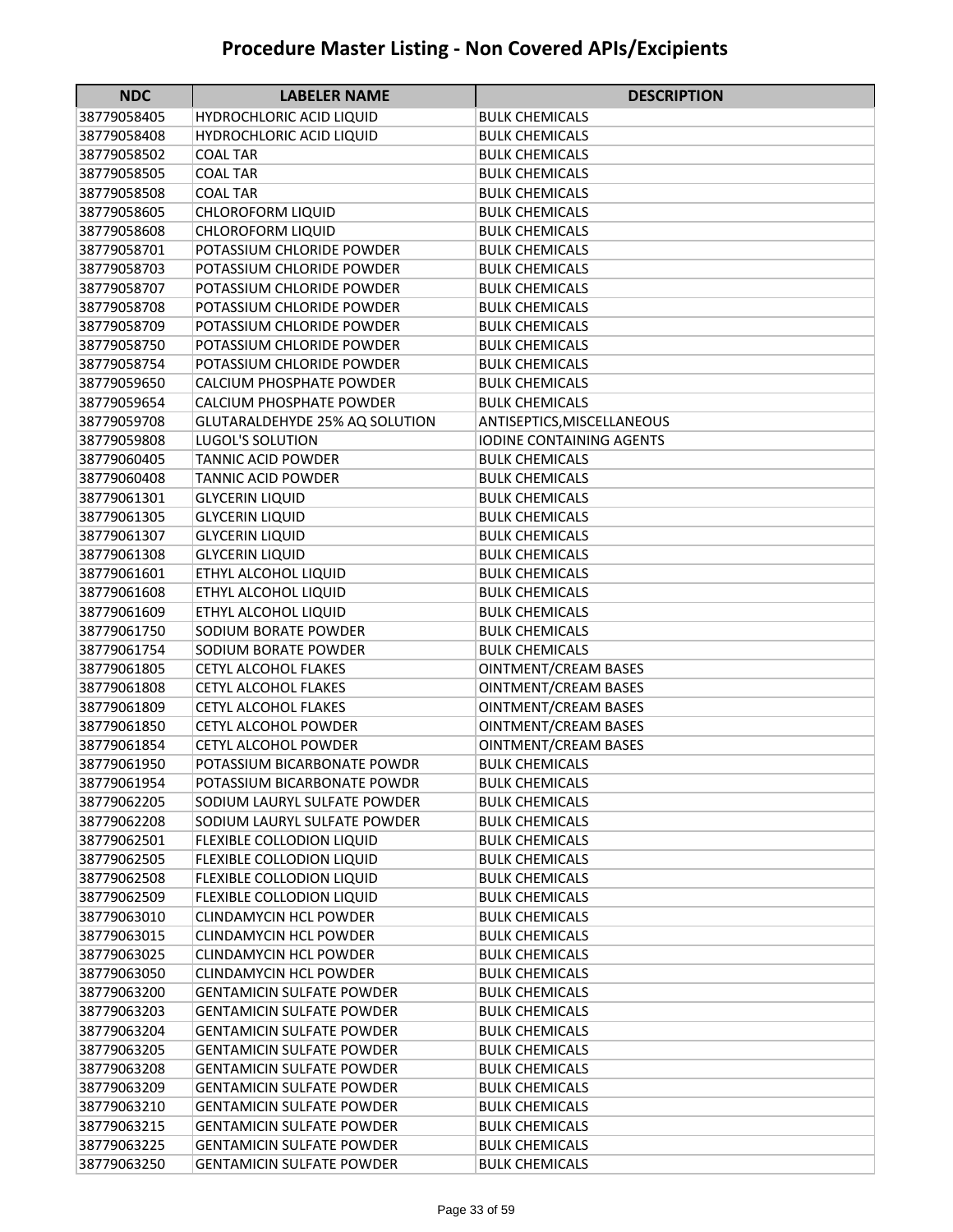| <b>NDC</b>                 | <b>LABELER NAME</b>                                      | <b>DESCRIPTION</b>                             |
|----------------------------|----------------------------------------------------------|------------------------------------------------|
| 38779063810                | AMMONIUM CARBONATE POWDER                                | BULK CHEMICALS                                 |
| 38779063850                | AMMONIUM CARBONATE POWDER                                | <b>BULK CHEMICALS</b>                          |
| 38779064208                | <b>DEXTROSE POWDER</b>                                   | <b>BULK CHEMICALS</b>                          |
| 38779064250                | <b>DEXTROSE POWDER</b>                                   | <b>BULK CHEMICALS</b>                          |
| 38779064254                | <b>DEXTROSE POWDER</b>                                   | <b>BULK CHEMICALS</b>                          |
| 38779064403                | SELEGILINE HCL POWDER                                    | <b>BULK CHEMICALS</b>                          |
| 38779064406                | SELEGILINE HCL POWDER                                    | <b>BULK CHEMICALS</b>                          |
| 38779064411                | SELEGILINE HCL POWDER                                    | <b>BULK CHEMICALS</b>                          |
| 38779064415                | SELEGILINE HCL POWDER                                    | <b>BULK CHEMICALS</b>                          |
| 38779065810                | <b>BISMUTH SUBGALLATE POWDER</b>                         | <b>BULK CHEMICALS</b>                          |
| 38779065825                | <b>BISMUTH SUBGALLATE POWDER</b>                         | <b>BULK CHEMICALS</b>                          |
| 38779065850                | <b>BISMUTH SUBGALLATE POWDER</b>                         | <b>BULK CHEMICALS</b>                          |
| 38779065905                | <b>BISMUTH SUBCARBONATE POWDER</b>                       | <b>BULK CHEMICALS</b>                          |
| 38779065908                | <b>BISMUTH SUBCARBONATE POWDER</b>                       | <b>BULK CHEMICALS</b>                          |
| 38779065910                | <b>BISMUTH SUBCARBONATE POWDER</b>                       | <b>BULK CHEMICALS</b>                          |
| 38779065925                | <b>BISMUTH SUBCARBONATE POWDER</b>                       | <b>BULK CHEMICALS</b>                          |
| 38779065950                | <b>BISMUTH SUBCARBONATE POWDER</b>                       | <b>BULK CHEMICALS</b>                          |
| 38779066100                | SULFISOXAZOLE POWDER                                     | <b>BULK CHEMICALS</b>                          |
| 38779066105                | SULFISOXAZOLE POWDER                                     | <b>BULK CHEMICALS</b>                          |
| 38779066108                | <b>SULFISOXAZOLE POWDER</b>                              | <b>BULK CHEMICALS</b>                          |
| 38779066109                | <b>SULFISOXAZOLE POWDER</b>                              | <b>BULK CHEMICALS</b>                          |
| 38779066110                | <b>SULFISOXAZOLE POWDER</b>                              | <b>BULK CHEMICALS</b>                          |
| 38779066150                | <b>SULFISOXAZOLE POWDER</b>                              | <b>BULK CHEMICALS</b>                          |
| 38779066422                | <b>CAPSAICIN POWDER</b>                                  | <b>BULK CHEMICALS</b>                          |
| 38779066444                | <b>CAPSAICIN POWDER</b>                                  | <b>BULK CHEMICALS</b>                          |
| 38779066622                | <b>CAPSAICIN POWDER</b>                                  | <b>BULK CHEMICALS</b>                          |
| 38779066644                | <b>CAPSAICIN POWDER</b>                                  | <b>BULK CHEMICALS</b>                          |
| 38779066903                | <b>MEFENAMIC ACID POWDER</b>                             | <b>BULK CHEMICALS</b>                          |
| 38779066904                | MEFENAMIC ACID POWDER                                    | BULK CHEMICALS                                 |
| 38779066905                | <b>MEFENAMIC ACID POWDER</b>                             | <b>BULK CHEMICALS</b>                          |
| 38779066906                | <b>MEFENAMIC ACID POWDER</b>                             | <b>BULK CHEMICALS</b>                          |
| 38779066908                | MEFENAMIC ACID POWDER                                    | <b>BULK CHEMICALS</b>                          |
| 38779066910                | MEFENAMIC ACID POWDER                                    | <b>BULK CHEMICALS</b>                          |
| 38779066925                | MEFENAMIC ACID POWDER                                    | <b>BULK CHEMICALS</b>                          |
| 38779066950                | <b>MEFENAMIC ACID POWDER</b>                             | <b>BULK CHEMICALS</b>                          |
| 38779067004                | <b>FLURBIPROFEN POWDER</b>                               | <b>BULK CHEMICALS</b>                          |
| 38779067005                | <b>FLURBIPROFEN POWDER</b><br><b>FLURBIPROFEN POWDER</b> | <b>BULK CHEMICALS</b><br><b>BULK CHEMICALS</b> |
| 38779067010                | <b>FLURBIPROFEN POWDER</b>                               |                                                |
| 38779067025                | <b>FLURBIPROFEN POWDER</b>                               | <b>BULK CHEMICALS</b>                          |
| 38779067050<br>38779067104 | L-TRYPTOPHAN POWDER                                      | <b>BULK CHEMICALS</b><br><b>BULK CHEMICALS</b> |
| 38779067105                | <b>L-TRYPTOPHAN POWDER</b>                               | <b>BULK CHEMICALS</b>                          |
| 38779067108                | L-TRYPTOPHAN POWDER                                      | <b>BULK CHEMICALS</b>                          |
| 38779067110                | L-TRYPTOPHAN POWDER                                      | <b>BULK CHEMICALS</b>                          |
| 38779067125                | L-TRYPTOPHAN POWDER                                      | <b>BULK CHEMICALS</b>                          |
| 38779067150                | <b>L-TRYPTOPHAN POWDER</b>                               | <b>BULK CHEMICALS</b>                          |
| 38779068500                | <b>ALUMINUM CHLORIDE</b>                                 | <b>BULK CHEMICALS</b>                          |
| 38779068505                | ALUMINUM CHLORIDE POWDER                                 | <b>BULK CHEMICALS</b>                          |
| 38779068508                | ALUMINUM CHLORIDE POWDER                                 | <b>BULK CHEMICALS</b>                          |
| 38779068509                | ALUMINUM CHLORIDE POWDER                                 | <b>BULK CHEMICALS</b>                          |
| 38779068510                | <b>ALUMINUM CHLORIDE</b>                                 | <b>BULK CHEMICALS</b>                          |
| 38779068550                | <b>ALUMINUM CHLORIDE</b>                                 | <b>BULK CHEMICALS</b>                          |
| 38779068703                | <b>MELATONIN POWDER</b>                                  | <b>BULK CHEMICALS</b>                          |
| 38779068704                | <b>MELATONIN POWDER</b>                                  | <b>BULK CHEMICALS</b>                          |
| 38779068705                | <b>MELATONIN POWDER</b>                                  | <b>BULK CHEMICALS</b>                          |
| 38779068706                | <b>MELATONIN POWDER</b>                                  | <b>BULK CHEMICALS</b>                          |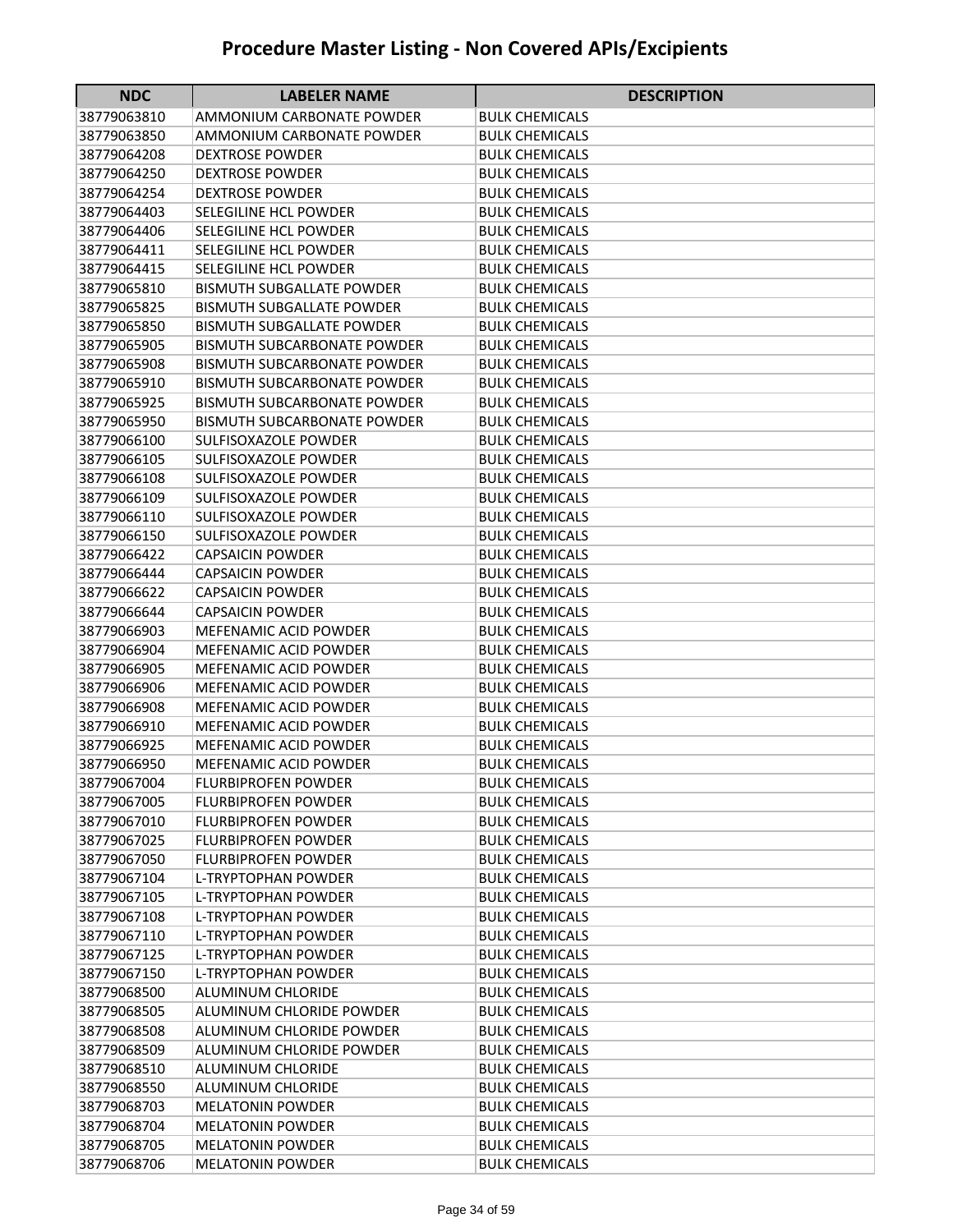| <b>NDC</b>                 | <b>LABELER NAME</b>                                      | <b>DESCRIPTION</b>                             |
|----------------------------|----------------------------------------------------------|------------------------------------------------|
| 38779068711                | MELATONIN POWDER                                         | BULK CHEMICALS                                 |
| 38779068715                | MELATONIN POWDER                                         | BULK CHEMICALS                                 |
| 38779069010                | CEFACLOR POWDER                                          | <b>BULK CHEMICALS</b>                          |
| 38779069025                | <b>CEFACLOR POWDER</b>                                   | BULK CHEMICALS                                 |
| 38779069050                | <b>CEFACLOR POWDER</b>                                   | <b>BULK CHEMICALS</b>                          |
| 38779070200                | ZINC SULFATE HEPTAHYDRATE POWD                           | <b>BULK CHEMICALS</b>                          |
| 38779070201                | ZINC SULFATE HEPTAHYDRATE POWD                           | <b>BULK CHEMICALS</b>                          |
| 38779070205                | ZINC SULFATE HEPTAHYDRATE POWD                           | <b>BULK CHEMICALS</b>                          |
| 38779070208                | ZINC SULFATE HEPTAHYDRATE POWD                           | <b>BULK CHEMICALS</b>                          |
| 38779070209                | ZINC SULFATE HEPTAHYDRATE POWD                           | <b>BULK CHEMICALS</b>                          |
| 38779070300                | <b>TERFENADINE POWDER</b>                                | <b>BULK CHEMICALS</b>                          |
| 38779070350                | <b>TERFENADINE POWDER</b>                                | <b>BULK CHEMICALS</b>                          |
| 38779070903                | <b>GLYBURIDE POWDER</b>                                  | <b>BULK CHEMICALS</b>                          |
| 38779070904                | <b>GLYBURIDE POWDER</b>                                  | <b>BULK CHEMICALS</b>                          |
| 38779070905                | <b>GLYBURIDE POWDER</b>                                  | <b>BULK CHEMICALS</b>                          |
| 38779070910                | <b>GLYBURIDE POWDER</b>                                  | <b>BULK CHEMICALS</b>                          |
| 38779070915                | <b>GLYBURIDE POWDER</b>                                  | <b>BULK CHEMICALS</b>                          |
| 38779070925                | <b>GLYBURIDE POWDER</b>                                  | <b>BULK CHEMICALS</b>                          |
| 38779071205                | <b>HYDROXYPROPYLCELLULOSE POWDER</b>                     | <b>SUSPENDING AGENTS</b>                       |
| 38779071704                | <b>BISMUTH CITRATE POWDER</b>                            | <b>BULK CHEMICALS</b>                          |
| 38779071710                | <b>BISMUTH CITRATE POWDER</b>                            | <b>BULK CHEMICALS</b>                          |
| 38779071725                | <b>BISMUTH CITRATE POWDER</b>                            | <b>BULK CHEMICALS</b>                          |
| 38779071750                | <b>BISMUTH CITRATE POWDER</b>                            | <b>BULK CHEMICALS</b>                          |
| 38779071810                | <b>OXYBENZONE POWDER</b>                                 | <b>BULK CHEMICALS</b>                          |
| 38779071825                | <b>OXYBENZONE POWDER</b>                                 | <b>BULK CHEMICALS</b>                          |
| 38779071850                | <b>OXYBENZONE POWDER</b>                                 | <b>BULK CHEMICALS</b>                          |
| 38779071903                | <b>HYDROXYTRYPTOPHAN POWDER</b>                          | <b>BULK CHEMICALS</b>                          |
| 38779071904                | <b>HYDROXYTRYPTOPHAN POWDER</b>                          | BULK CHEMICALS                                 |
| 38779071905                | <b>HYDROXYTRYPTOPHAN POWDER</b>                          | BULK CHEMICALS                                 |
| 38779071908                | <b>HYDROXYTRYPTOPHAN POWDER</b>                          | <b>BULK CHEMICALS</b>                          |
| 38779071909                | <b>HYDROXYTRYPTOPHAN POWDER</b>                          | <b>BULK CHEMICALS</b>                          |
| 38779071910                | <b>HYDROXYTRYPTOPHAN POWDER</b>                          | <b>BULK CHEMICALS</b>                          |
| 38779071915                | <b>HYDROXYTRYPTOPHAN POWDER</b>                          | <b>BULK CHEMICALS</b>                          |
| 38779071925                | <b>HYDROXYTRYPTOPHAN POWDER</b>                          | <b>BULK CHEMICALS</b>                          |
| 38779071950<br>38779073200 | <b>HYDROXYTRYPTOPHAN POWDER</b><br><b>ESTRIOL POWDER</b> | <b>BULK CHEMICALS</b><br><b>BULK CHEMICALS</b> |
| 38779073201                | <b>ESTRIOL MICRONIZED POWDER</b>                         | <b>BULK CHEMICALS</b>                          |
| 38779073203                | <b>ESTRIOL MICRONIZED POWDER</b>                         | <b>BULK CHEMICALS</b>                          |
| 38779073204                | <b>ESTRIOL MICRONIZED POWDER</b>                         | <b>BULK CHEMICALS</b>                          |
| 38779073205                | <b>ESTRIOL MICRONIZED POWDER</b>                         | <b>BULK CHEMICALS</b>                          |
| 38779073206                | <b>ESTRIOL MICRONIZED POWDER</b>                         | <b>BULK CHEMICALS</b>                          |
| 38779073208                | <b>ESTRIOL MICRONIZED POWDER</b>                         | <b>BULK CHEMICALS</b>                          |
| 38779073209                | <b>ESTRIOL MICRONIZED POWDER</b>                         | <b>BULK CHEMICALS</b>                          |
| 38779073211                | <b>ESTRIOL POWDER</b>                                    | <b>BULK CHEMICALS</b>                          |
| 38779073215                | <b>ESTRIOL POWDER</b>                                    | <b>BULK CHEMICALS</b>                          |
| 38779073253                | ESTRIOL POWDER                                           | <b>BULK CHEMICALS</b>                          |
| 38779076308                | VANISHING CREAM                                          | BULK CHEMICALS                                 |
| 38779076700                | <b>NALOXONE HCL POWDER</b>                               | <b>BULK CHEMICALS</b>                          |
| 38779076703                | <b>NALOXONE HCL POWDER</b>                               | <b>BULK CHEMICALS</b>                          |
| 38779076706                | <b>NALOXONE HCL POWDER</b>                               | <b>BULK CHEMICALS</b>                          |
| 38779077004                | TRIMETHOPRIM MICRONIZED POWDER                           | <b>BULK CHEMICALS</b>                          |
| 38779077005                | TRIMETHOPRIM MICRONIZED POWDER                           | <b>BULK CHEMICALS</b>                          |
| 38779077007                | TRIMETHOPRIM MICRONIZED POWDER                           | BULK CHEMICALS                                 |
| 38779077008                | TRIMETHOPRIM MICRONIZED POWDER                           | BULK CHEMICALS                                 |
| 38779077009                | TRIMETHOPRIM MICRONIZED POWDER                           | <b>BULK CHEMICALS</b>                          |
| 38779077208                | ALBENDAZOLE POWDER                                       | <b>BULK CHEMICALS</b>                          |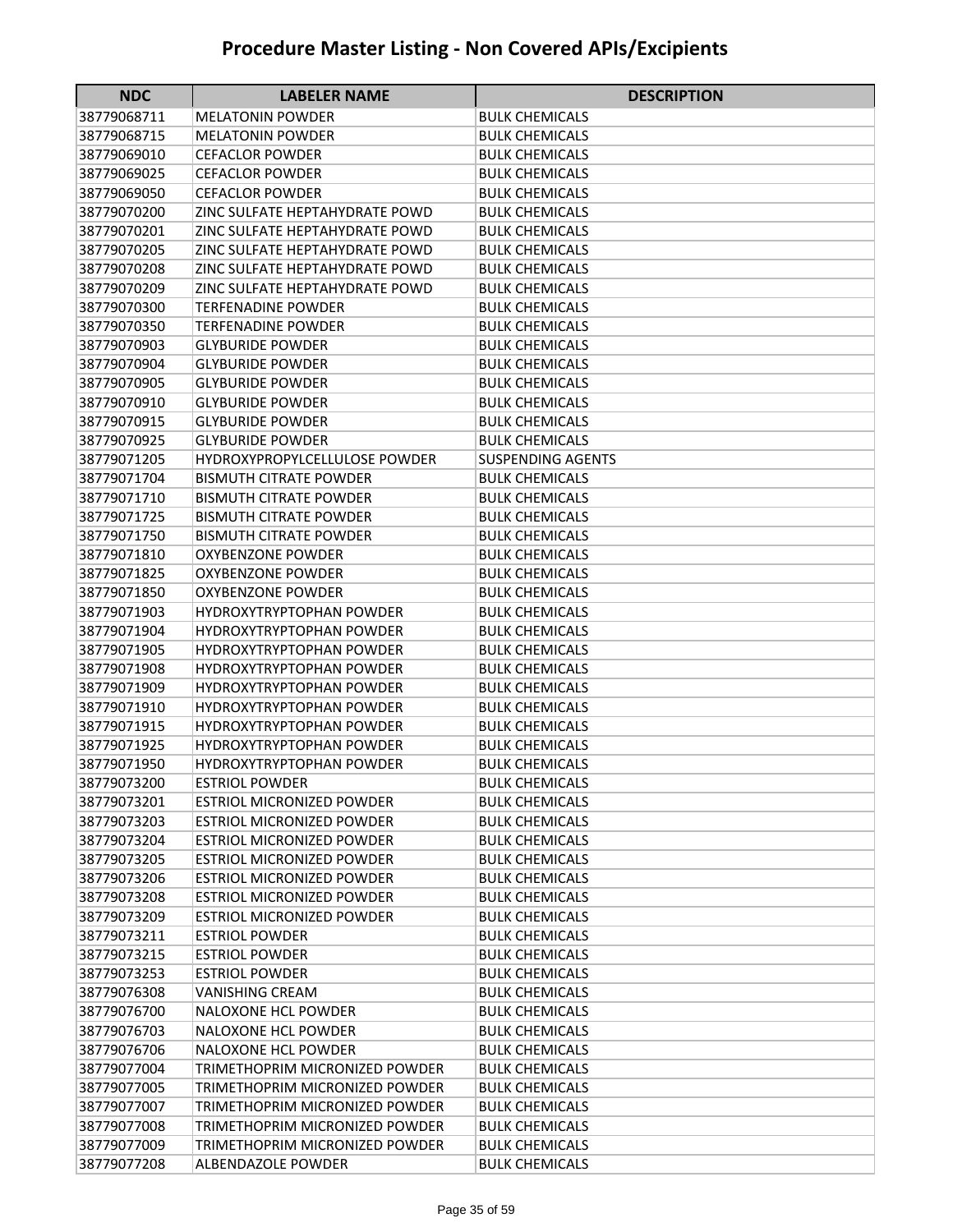| <b>NDC</b>                 | <b>LABELER NAME</b>                                    | <b>DESCRIPTION</b>                             |
|----------------------------|--------------------------------------------------------|------------------------------------------------|
| 38779077209                | ALBENDAZOLE POWDER                                     | BULK CHEMICALS                                 |
| 38779077210                | ALBENDAZOLE POWDER                                     | BULK CHEMICALS                                 |
| 38779077225                | ALBENDAZOLE POWDER                                     | <b>BULK CHEMICALS</b>                          |
| 38779077250                | ALBENDAZOLE POWDER                                     | BULK CHEMICALS                                 |
| 38779078705                | SODIUM METABISULFITE POWDER                            | <b>BULK CHEMICALS</b>                          |
| 38779078708                | SODIUM METABISULFITE POWDER                            | <b>BULK CHEMICALS</b>                          |
| 38779078908                | ECONAZOLE NITRATE POWDER                               | <b>BULK CHEMICALS</b>                          |
| 38779078950                | ECONAZOLE NITRATE POWDER                               | <b>BULK CHEMICALS</b>                          |
| 38779079404                | <b>FLUCONAZOLE POWDER</b>                              | <b>BULK CHEMICALS</b>                          |
| 38779079405                | <b>FLUCONAZOLE POWDER</b>                              | <b>BULK CHEMICALS</b>                          |
| 38779079409                | <b>FLUCONAZOLE POWDER</b>                              | <b>BULK CHEMICALS</b>                          |
| 38779080701                | SODIUM PHOSPHATE POWDER                                | <b>BULK CHEMICALS</b>                          |
| 38779080708                | SODIUM PHOSPHATE POWDER                                | <b>BULK CHEMICALS</b>                          |
| 38779081001                | <b>ISOPROPYL ALCOHOL 99%</b>                           | <b>SOLVENTS</b>                                |
| 38779081009                | <b>ISOPROPYL ALCOHOL 99%</b>                           | <b>SOLVENTS</b>                                |
| 38779081904                | <b>CLOVE OIL</b>                                       | <b>BULK CHEMICALS</b>                          |
| 38779081905                | <b>CLOVE OIL</b>                                       | <b>BULK CHEMICALS</b>                          |
| 38779081908                | <b>CLOVE OIL</b>                                       | <b>BULK CHEMICALS</b>                          |
| 38779082305                | LYSINE HCL POWDER                                      | <b>BULK CHEMICALS</b>                          |
| 38779082308                | LYSINE HCL POWDER                                      | <b>BULK CHEMICALS</b>                          |
| 38779082309                | LYSINE HCL POWDER                                      | <b>BULK CHEMICALS</b>                          |
| 38779082504                | METHYLENE BLUE POWDER                                  | <b>COLORING AGENTS AND DYES</b>                |
| 38779082505                | <b>METHYLENE BLUE POWDER</b>                           | COLORING AGENTS AND DYES                       |
| 38779083401                | POLOXAMER 407 POWDER                                   | <b>BULK CHEMICALS</b>                          |
| 38779083403                | POLOXAMER 407 POWDER                                   | <b>BULK CHEMICALS</b>                          |
| 38779083407                | POLOXAMER 407 POWDER                                   | <b>BULK CHEMICALS</b>                          |
| 38779083408                | POLOXAMER 407 POWDER                                   | <b>BULK CHEMICALS</b>                          |
| 38779083409                | POLOXAMER 407 POWDER                                   | <b>BULK CHEMICALS</b>                          |
| 38779083503                | <b>CREATINE MONOHYDRATE POWDER</b>                     | <b>BULK CHEMICALS</b>                          |
| 38779083505                | <b>CREATINE MONOHYDRATE POWDER</b>                     | <b>BULK CHEMICALS</b>                          |
| 38779083507                | <b>CREATINE MONOHYDRATE POWDER</b>                     | <b>BULK CHEMICALS</b>                          |
| 38779083508                | <b>CREATINE MONOHYDRATE POWDER</b>                     | <b>BULK CHEMICALS</b>                          |
| 38779083509                | <b>CREATINE MONOHYDRATE POWDER</b>                     | <b>BULK CHEMICALS</b>                          |
| 38779083700                | <b>CAPSAICIN POWDER</b>                                | <b>BULK CHEMICALS</b>                          |
| 38779083703                | <b>CAPSAICIN POWDER</b>                                | <b>BULK CHEMICALS</b>                          |
| 38779083705                | <b>CAPSAICIN POWDER</b>                                | <b>BULK CHEMICALS</b>                          |
| 38779083706                | <b>CAPSAICIN POWDER</b>                                | <b>BULK CHEMICALS</b>                          |
| 38779084105                | <b>MALIC ACID POWDER</b>                               | <b>BULK CHEMICALS</b>                          |
| 38779084109<br>38779085103 | <b>MALIC ACID POWDER</b><br>METHYLPHENIDATE HCL POWDER | <b>BULK CHEMICALS</b><br><b>BULK CHEMICALS</b> |
| 38779085203                | PHENOBARBITAL POWDER                                   | <b>BULK CHEMICALS</b>                          |
| 38779085204                | PHENOBARBITAL POWDER                                   | <b>BULK CHEMICALS</b>                          |
| 38779085205                | PHENOBARBITAL POWDER                                   | <b>BULK CHEMICALS</b>                          |
| 38779085207                | PHENOBARBITAL POWDER                                   | <b>BULK CHEMICALS</b>                          |
| 38779085208                | PHENOBARBITAL POWDER                                   | <b>BULK CHEMICALS</b>                          |
| 38779085209                | PHENOBARBITAL POWDER                                   | <b>BULK CHEMICALS</b>                          |
| 38779085405                | PHENTERMINE HCL POWDER                                 | BULK CHEMICALS                                 |
| 38779085409                | PHENTERMINE HCL POWDER                                 | BULK CHEMICALS                                 |
| 38779086003                | <b>ERGOLOID MESYLATES POWDER</b>                       | <b>BULK CHEMICALS</b>                          |
| 38779086006                | <b>ERGOLOID MESYLATES POWDER</b>                       | <b>BULK CHEMICALS</b>                          |
| 38779086501                | <b>CEFTRIAXONE SODIUM POWDER</b>                       | <b>BULK CHEMICALS</b>                          |
| 38779086503                | <b>CEFTRIAXONE SODIUM POWDER</b>                       | <b>BULK CHEMICALS</b>                          |
| 38779086504                | <b>CEFTRIAXONE SODIUM POWDER</b>                       | <b>BULK CHEMICALS</b>                          |
| 38779087304                | PYRIDOXINE HCL CRYSTALS                                | <b>BULK CHEMICALS</b>                          |
| 38779087305                | PYRIDOXINE HCL CRYSTALS                                | <b>BULK CHEMICALS</b>                          |
| 38779087308                | PYRIDOXINE HCL CRYSTALS                                | <b>BULK CHEMICALS</b>                          |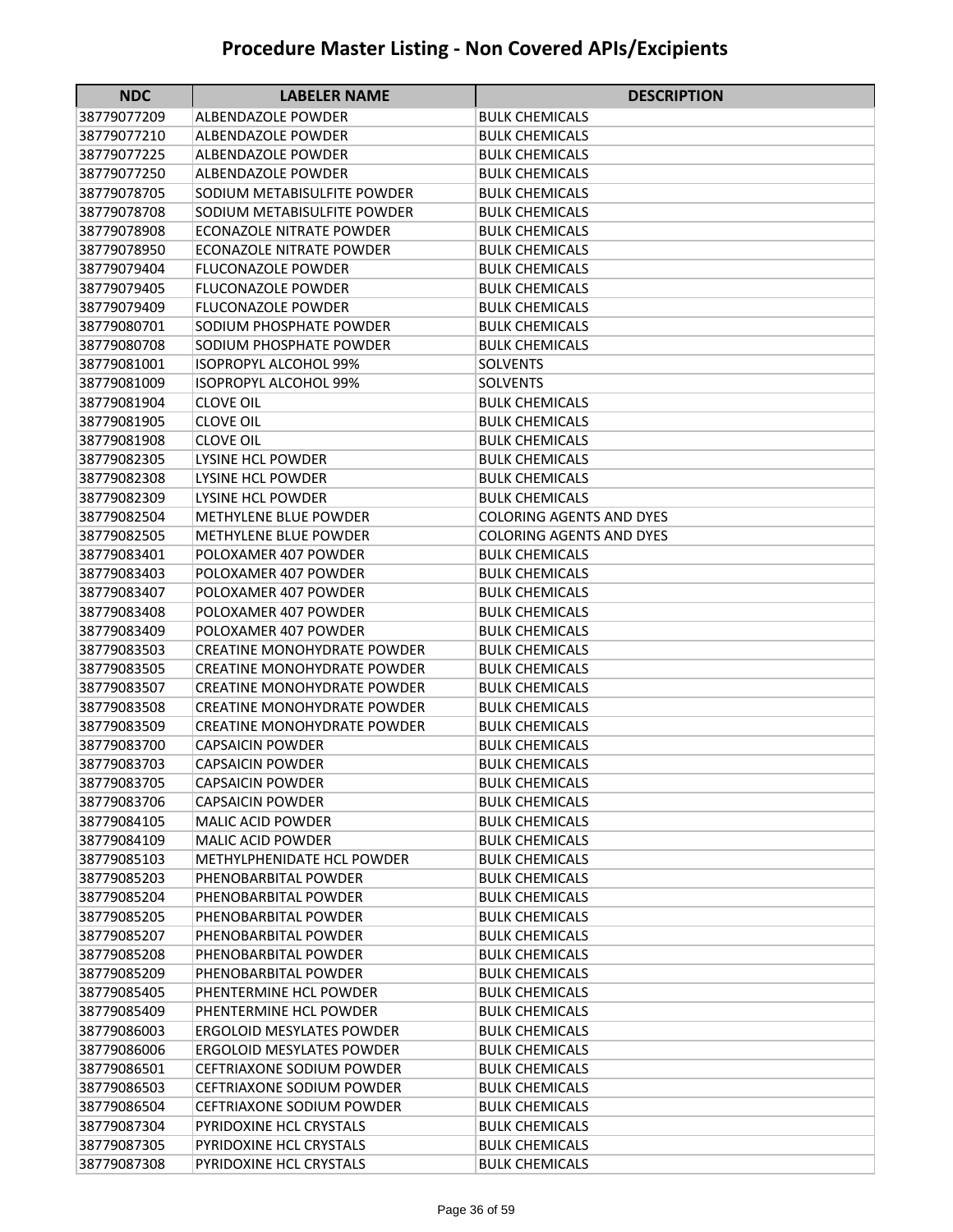| <b>NDC</b>                 | <b>LABELER NAME</b>                                        | <b>DESCRIPTION</b>                             |
|----------------------------|------------------------------------------------------------|------------------------------------------------|
| 38779087309                | <b>PYRIDOXINE HCL CRYSTALS</b>                             | BULK CHEMICALS                                 |
| 38779087504                | RIBOFLAVIN POWDER                                          | <b>BULK CHEMICALS</b>                          |
| 38779087505                | RIBOFLAVIN POWDER                                          | <b>BULK CHEMICALS</b>                          |
| 38779087508                | <b>RIBOFLAVIN POWDER</b>                                   | <b>BULK CHEMICALS</b>                          |
| 38779087509                | RIBOFLAVIN POWDER                                          | <b>BULK CHEMICALS</b>                          |
| 38779088304                | TYROSINE POWDER                                            | <b>BULK CHEMICALS</b>                          |
| 38779088305                | <b>TYROSINE POWDER</b>                                     | <b>BULK CHEMICALS</b>                          |
| 38779088308                | <b>TYROSINE POWDER</b>                                     | <b>BULK CHEMICALS</b>                          |
| 38779088309                | <b>TYROSINE POWDER</b>                                     | <b>BULK CHEMICALS</b>                          |
| 38779088503                | LEVORPHANOL TARTRATE POWDER                                | <b>BULK CHEMICALS</b>                          |
| 38779088506                | LEVORPHANOL TARTRATE POWDER                                | BULK CHEMICALS                                 |
| 38779089005                | CHONDROITIN SULFATE SODIUM PWD                             | <b>BULK CHEMICALS</b>                          |
| 38779089007                | CHONDROITIN SULFATE SODIUM PWD                             | <b>BULK CHEMICALS</b>                          |
| 38779089008                | CHONDROITIN SULFATE SODIUM PWD                             | <b>BULK CHEMICALS</b>                          |
| 38779090804                | <b>ASCORBYL PALMITATE POWDER</b>                           | <b>BULK CHEMICALS</b>                          |
| 38779090805                | <b>ASCORBYL PALMITATE POWDER</b>                           | <b>BULK CHEMICALS</b>                          |
| 38779090808                | <b>ASCORBYL PALMITATE POWDER</b>                           | BULK CHEMICALS                                 |
| 38779090908                | POTASSIUM HYDROXIDE PELLETS                                | <b>BULK CHEMICALS</b>                          |
| 38779091001                | <b>CASTOR OIL</b>                                          | SOLVENTS                                       |
| 38779091008                | <b>CASTOR OIL</b>                                          | <b>SOLVENTS</b>                                |
| 38779091203                | <b>CEFAZOLIN SODIUM POWDER</b>                             | <b>BULK CHEMICALS</b>                          |
| 38779091206                | <b>CEFAZOLIN SODIUM POWDER</b>                             | <b>BULK CHEMICALS</b>                          |
| 38779092204                | <b>BUTALBITAL POWDER</b>                                   | BULK CHEMICALS                                 |
| 38779092205                | <b>BUTALBITAL POWDER</b>                                   | <b>BULK CHEMICALS</b>                          |
| 38779092504                | DIAZEPAM POWDER                                            | <b>BULK CHEMICALS</b>                          |
| 38779092505                | <b>DIAZEPAM POWDER</b>                                     | <b>BULK CHEMICALS</b>                          |
| 38779092508                | <b>DIAZEPAM POWDER</b>                                     | <b>BULK CHEMICALS</b>                          |
| 38779092509                | <b>DIAZEPAM POWDER</b>                                     | <b>BULK CHEMICALS</b>                          |
| 38779092603                | DIETHYLPROPION HCL POWDER                                  | <b>BULK CHEMICALS</b>                          |
| 38779092605                | DIETHYLPROPION HCL POWDER                                  | <b>BULK CHEMICALS</b>                          |
| 38779093708                | <b>OINTMENT BASE</b>                                       | <b>BULK CHEMICALS</b>                          |
| 38779094601                | PURIFIED WATER                                             | <b>BULK CHEMICALS</b>                          |
| 38779095501                | ACETYL SALICYLIC ACID POWDER                               | <b>BULK CHEMICALS</b>                          |
| 38779095505                | <b>ACETYL SALICYLIC ACID POWDER</b>                        | <b>BULK CHEMICALS</b>                          |
| 38779095507                | ACETYL SALICYLIC ACID POWDER                               | <b>BULK CHEMICALS</b>                          |
| 38779095508                | ACETYL SALICYLIC ACID POWDER                               | <b>BULK CHEMICALS</b>                          |
| 38779095604                | ACETYL-D-GLUCOSAMINE POWDER                                | <b>BULK CHEMICALS</b>                          |
| 38779095605                | ACETYL-D-GLUCOSAMINE POWDER                                | <b>BULK CHEMICALS</b><br><b>BULK CHEMICALS</b> |
| 38779095607                | ACETYL-D-GLUCOSAMINE POWDER                                |                                                |
| 38779095608<br>38779095609 | ACETYL-D-GLUCOSAMINE POWDER<br>ACETYL-D-GLUCOSAMINE POWDER | <b>BULK CHEMICALS</b><br><b>BULK CHEMICALS</b> |
| 38779095804                | ACETYL-L-CARNITINE HCL POWDER                              | <b>BULK CHEMICALS</b>                          |
| 38779095805                | <b>ACETYL-L-CARNITINE HCL POWDER</b>                       | <b>BULK CHEMICALS</b>                          |
| 38779095809                | ACETYL-L-CARNITINE HCL POWDER                              | <b>BULK CHEMICALS</b>                          |
| 38779096805                | <b>ALANINE POWDER</b>                                      | <b>BULK CHEMICALS</b>                          |
| 38779097501                | <b>ALMOND OIL SWEET</b>                                    | <b>BULK CHEMICALS</b>                          |
| 38779097505                | <b>ALMOND OIL SWEET</b>                                    | <b>BULK CHEMICALS</b>                          |
| 38779097508                | <b>ALMOND OIL SWEET</b>                                    | <b>BULK CHEMICALS</b>                          |
| 38779097509                | <b>ALMOND OIL SWEET</b>                                    | <b>BULK CHEMICALS</b>                          |
| 38779097605                | ALOE VERA OIL                                              | <b>BULK CHEMICALS</b>                          |
| 38779097608                | ALOE VERA OIL                                              | <b>BULK CHEMICALS</b>                          |
| 38779097703                | <b>ALOE VERA POWDER</b>                                    | <b>BULK CHEMICALS</b>                          |
| 38779097704                | ALOE VERA POWDER                                           | <b>BULK CHEMICALS</b>                          |
| 38779097705                | <b>ALOE VERA POWDER</b>                                    | <b>BULK CHEMICALS</b>                          |
| 38779097804                | ALPHA-KETOGLUTARIC ACID CRYST                              | <b>BULK CHEMICALS</b>                          |
| 38779097805                | ALPHA-KETOGLUTARIC ACID CRYST                              | <b>BULK CHEMICALS</b>                          |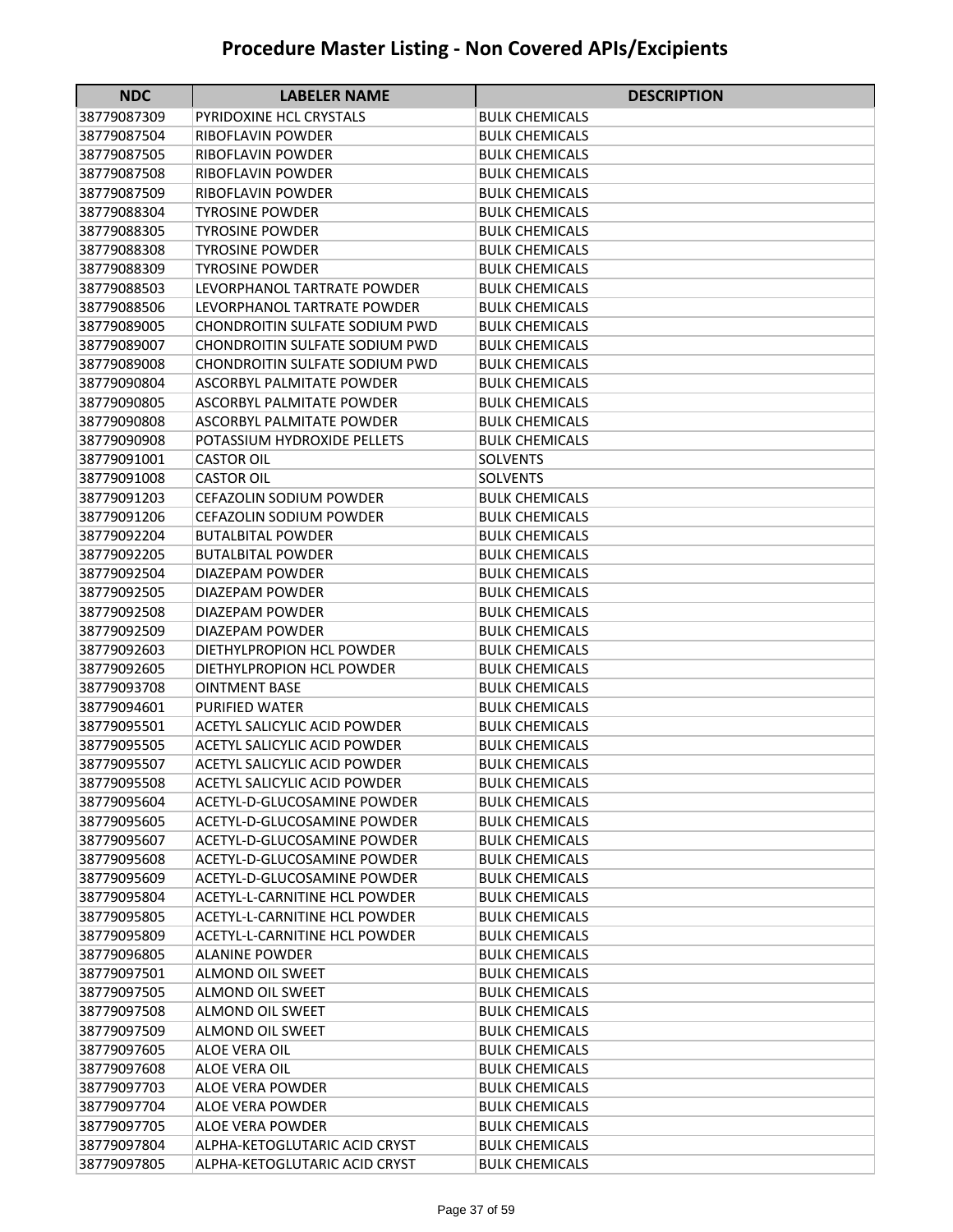| <b>NDC</b>                 | <b>LABELER NAME</b>                            | <b>DESCRIPTION</b>                                                                                   |
|----------------------------|------------------------------------------------|------------------------------------------------------------------------------------------------------|
| 38779097809                | ALPHA-KETOGLUTARIC ACID CRYST                  | <b>BULK CHEMICALS</b>                                                                                |
| 38779098904                | AMINOCAPROIC ACID POWDER                       | <b>BULK CHEMICALS</b>                                                                                |
| 38779098905                | AMINOCAPROIC ACID POWDER                       | BULK CHEMICALS                                                                                       |
| 38779098907                | AMINOCAPROIC ACID POWDER                       | BULK CHEMICALS                                                                                       |
| 38779098908                | AMINOCAPROIC ACID POWDER                       | <b>BULK CHEMICALS</b>                                                                                |
| 38779098909                | AMINOCAPROIC ACID POWDER                       | <b>BULK CHEMICALS</b>                                                                                |
| 38779101604                | BANANA CREAM FLAVOR LIQUID                     | <b>BULK CHEMICALS</b>                                                                                |
| 38779101605                | BANANA CREAM FLAVOR LIQUID                     | <b>BULK CHEMICALS</b>                                                                                |
| 38779101608                | BANANA CREAM FLAVOR LIQUID                     | <b>BULK CHEMICALS</b>                                                                                |
| 38779102208                | <b>BELLADONNA TINCTURE</b>                     | <b>BULK CHEMICALS</b>                                                                                |
| 38779102708                | <b>BENZOIN TINCTURE</b>                        | <b>BULK CHEMICALS</b>                                                                                |
| 38779103001                | BENZYL BENZOATE LIQUID                         | <b>BULK CHEMICALS</b>                                                                                |
| 38779103007                | BENZYL BENZOATE LIQUID                         | <b>BULK CHEMICALS</b>                                                                                |
| 38779103008                | BENZYL BENZOATE LIQUID                         | <b>BULK CHEMICALS</b>                                                                                |
| 38779103009                | BENZYL BENZOATE LIQUID                         | <b>BULK CHEMICALS</b>                                                                                |
| 38779104005                | <b>BETAINE POWDER</b>                          | <b>BULK CHEMICALS</b>                                                                                |
| 38779104008                | <b>BETAINE POWDER</b>                          | <b>BULK CHEMICALS</b>                                                                                |
| 38779104604                | <b>BISMUTH SUBGALLATE POWDER</b>               | <b>BULK CHEMICALS</b>                                                                                |
| 38779104605                | <b>BISMUTH SUBGALLATE POWDER</b>               | <b>BULK CHEMICALS</b>                                                                                |
| 38779104608                | <b>BISMUTH SUBGALLATE POWDER</b>               | <b>BULK CHEMICALS</b>                                                                                |
| 38779104704                | <b>BISMUTH SUBNITRATE POWDER</b>               | <b>BULK CHEMICALS</b>                                                                                |
| 38779104705                | <b>BISMUTH SUBNITRATE POWDER</b>               | BULK CHEMICALS                                                                                       |
| 38779104708                | <b>BISMUTH SUBNITRATE POWDER</b>               | <b>BULK CHEMICALS</b>                                                                                |
| 38779105503                | <b>FD&amp;C BLUE #1 POWDER</b>                 | <b>BULK CHEMICALS</b>                                                                                |
| 38779105504                | <b>FD&amp;C BLUE #1 POWDER</b>                 | <b>BULK CHEMICALS</b>                                                                                |
| 38779105505                | <b>FD&amp;C BLUE #1 POWDER</b>                 | <b>BULK CHEMICALS</b>                                                                                |
| 38779105904                | <b>BUBBLE GUM CONCENTRATE LIQ</b>              | <b>BULK CHEMICALS</b>                                                                                |
| 38779105905                | <b>BUBBLE GUM CONCENTRATE LIQ</b>              | <b>BULK CHEMICALS</b>                                                                                |
| 38779105908                | <b>BUBBLE GUM CONCENTRATE LIQ</b>              | BULK CHEMICALS                                                                                       |
| 38779105909                | <b>BUBBLE GUM CONCENTRATE LIQ</b>              | <b>BULK CHEMICALS</b>                                                                                |
| 38779107305                | <b>CAFFEINE CITRATE POWDER</b>                 | <b>BULK CHEMICALS</b>                                                                                |
| 38779107308                | <b>CAFFEINE CITRATE POWDER</b>                 | <b>BULK CHEMICALS</b>                                                                                |
| 38779107908                | CALCIUM CHLORIDE POWD DIHYD                    | <b>BULK CHEMICALS</b>                                                                                |
| 38779107909                | CALCIUM CHLORIDE POWD DIHYD                    | <b>BULK CHEMICALS</b>                                                                                |
| 38779110404                | L-GLUTAMINE POWDER                             | <b>BULK CHEMICALS</b>                                                                                |
| 38779110405                | L-GLUTAMINE POWDER                             | <b>BULK CHEMICALS</b>                                                                                |
| 38779110408                | L-GLUTAMINE POWDER                             | <b>BULK CHEMICALS</b>                                                                                |
| 38779110409                | L-GLUTAMINE POWDER                             | <b>BULK CHEMICALS</b>                                                                                |
| 38779110501                | CAPSULE CONI-SNAP #0                           | PHARMACEUTICAL ADJUVANTS, TABLET & CAPSULE MANF.                                                     |
| 38779110502                | CAPSULE CONI-SNAP #0                           | PHARMACEUTICAL ADJUVANTS, TABLET & CAPSULE MANF.                                                     |
| 38779110509                | CAPSULE CONI-SNAP #0                           | PHARMACEUTICAL ADJUVANTS, TABLET & CAPSULE MANF.                                                     |
| 38779110701                | CAPSULE CONI-SNAP #0                           | PHARMACEUTICAL ADJUVANTS, TABLET & CAPSULE MANF.                                                     |
| 38779110702                | CAPSULE CONI-SNAP #0                           | PHARMACEUTICAL ADJUVANTS, TABLET & CAPSULE MANF.                                                     |
| 38779110709                | CAPSULE CONI-SNAP #0                           | PHARMACEUTICAL ADJUVANTS, TABLET & CAPSULE MANF.                                                     |
| 38779110801                | CAPSULE CONI-SNAP #00                          | PHARMACEUTICAL ADJUVANTS, TABLET & CAPSULE MANF.                                                     |
| 38779110802                | CAPSULE CONI-SNAP #00                          | PHARMACEUTICAL ADJUVANTS, TABLET & CAPSULE MANF.                                                     |
| 38779110809<br>38779110901 | CAPSULE CONI-SNAP #00<br>CAPSULE CONI-SNAP #00 | PHARMACEUTICAL ADJUVANTS, TABLET & CAPSULE MANF.<br>PHARMACEUTICAL ADJUVANTS, TABLET & CAPSULE MANF. |
| 38779110902                | CAPSULE CONI-SNAP #00                          | PHARMACEUTICAL ADJUVANTS, TABLET & CAPSULE MANF.                                                     |
| 38779110909                | CAPSULE CONI-SNAP #00                          | PHARMACEUTICAL ADJUVANTS, TABLET & CAPSULE MANF.                                                     |
| 38779111002                | CAPSULE CONI-SNAP #000                         | PHARMACEUTICAL ADJUVANTS, TABLET & CAPSULE MANF.                                                     |
| 38779111009                | CAPSULE CONI-SNAP #000                         | PHARMACEUTICAL ADJUVANTS, TABLET & CAPSULE MANF.                                                     |
| 38779111101                | CAPSULE CONI-SNAP #1                           | PHARMACEUTICAL ADJUVANTS, TABLET & CAPSULE MANF.                                                     |
| 38779111102                | CAPSULE CONI-SNAP #1                           | PHARMACEUTICAL ADJUVANTS, TABLET & CAPSULE MANF.                                                     |
| 38779111109                | CAPSULE CONI-SNAP #1                           | PHARMACEUTICAL ADJUVANTS, TABLET & CAPSULE MANF.                                                     |
| 38779111201                | CAPSULE CONI-SNAP #1                           | PHARMACEUTICAL ADJUVANTS, TABLET & CAPSULE MANF.                                                     |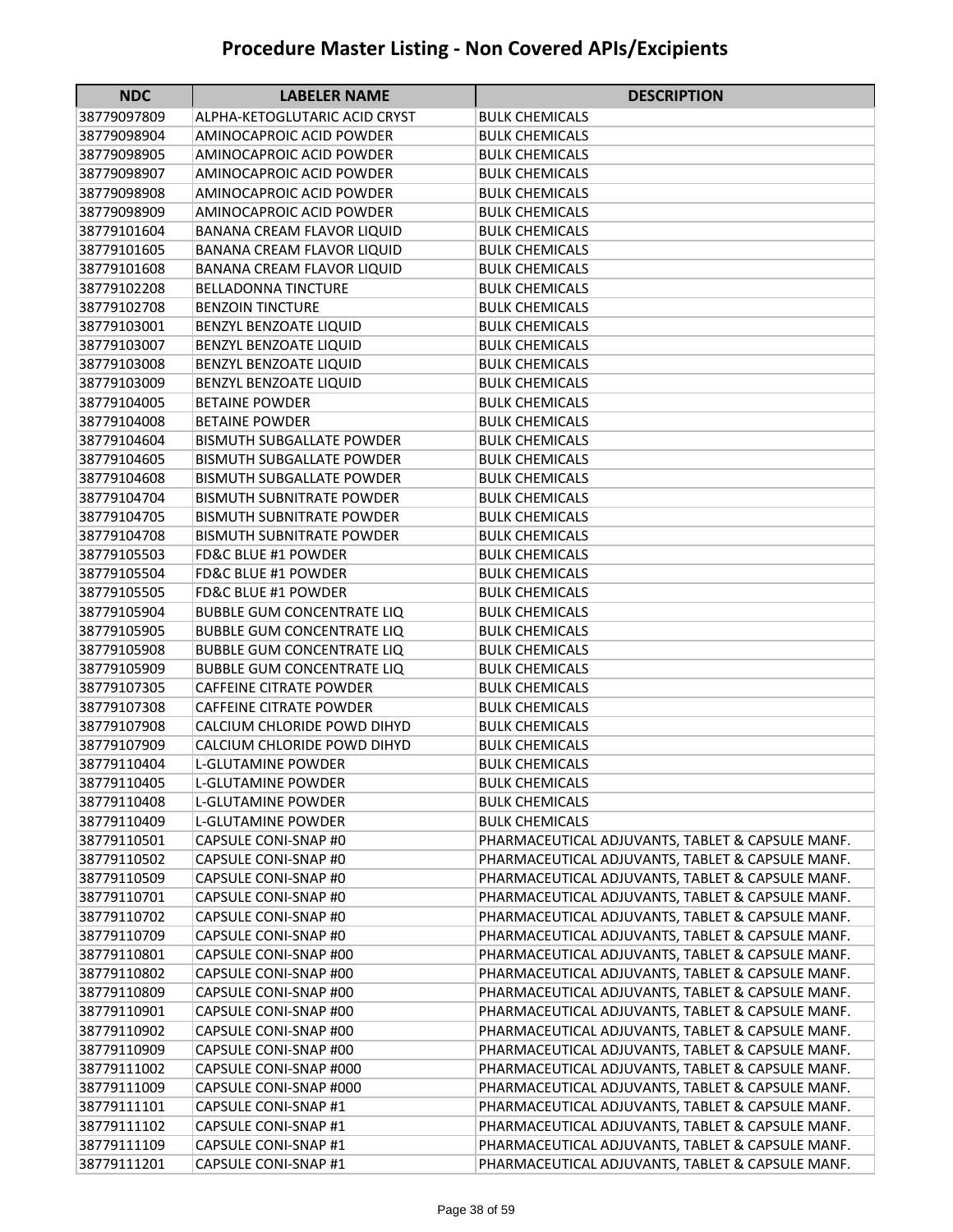| <b>NDC</b>                 | <b>LABELER NAME</b>                             | <b>DESCRIPTION</b>                               |
|----------------------------|-------------------------------------------------|--------------------------------------------------|
| 38779111202                | CAPSULE CONI-SNAP #1                            | PHARMACEUTICAL ADJUVANTS, TABLET & CAPSULE MANF. |
| 38779111209                | CAPSULE CONI-SNAP #1                            | PHARMACEUTICAL ADJUVANTS, TABLET & CAPSULE MANF. |
| 38779111301                | CAPSULE CONI-SNAP #1                            | PHARMACEUTICAL ADJUVANTS, TABLET & CAPSULE MANF. |
| 38779111302                | CAPSULE CONI-SNAP #1                            | PHARMACEUTICAL ADJUVANTS, TABLET & CAPSULE MANF. |
| 38779111309                | CAPSULE CONI-SNAP #1                            | PHARMACEUTICAL ADJUVANTS, TABLET & CAPSULE MANF. |
| 38779111401                | CAPSULE CONI-SNAP #1                            | PHARMACEUTICAL ADJUVANTS, TABLET & CAPSULE MANF. |
| 38779111402                | CAPSULE CONI-SNAP #1                            | PHARMACEUTICAL ADJUVANTS, TABLET & CAPSULE MANF. |
| 38779111409                | CAPSULE CONI-SNAP #1                            | PHARMACEUTICAL ADJUVANTS, TABLET & CAPSULE MANF. |
| 38779111501                | CAPSULE CONI-SNAP #1                            | PHARMACEUTICAL ADJUVANTS, TABLET & CAPSULE MANF. |
| 38779111502                | CAPSULE CONI-SNAP #1                            | PHARMACEUTICAL ADJUVANTS, TABLET & CAPSULE MANF. |
| 38779111503                | CAPSULE CONI-SNAP #1                            | PHARMACEUTICAL ADJUVANTS, TABLET & CAPSULE MANF. |
| 38779111601                | <b>CAPSULE CONI-SNAP #2</b>                     | PHARMACEUTICAL ADJUVANTS, TABLET & CAPSULE MANF. |
| 38779111602                | CAPSULE CONI-SNAP #2                            | PHARMACEUTICAL ADJUVANTS, TABLET & CAPSULE MANF. |
| 38779111609                | <b>CAPSULE CONI-SNAP #2</b>                     | PHARMACEUTICAL ADJUVANTS, TABLET & CAPSULE MANF. |
| 38779111701                | CAPSULE CONI-SNAP #3                            | PHARMACEUTICAL ADJUVANTS, TABLET & CAPSULE MANF. |
| 38779111702                | CAPSULE CONI-SNAP #3                            | PHARMACEUTICAL ADJUVANTS, TABLET & CAPSULE MANF. |
| 38779111703                | <b>CAPSULE CONI-SNAP #3</b>                     | PHARMACEUTICAL ADJUVANTS, TABLET & CAPSULE MANF. |
| 38779111901                | <b>CAPSULE CONI-SNAP #3</b>                     | PHARMACEUTICAL ADJUVANTS, TABLET & CAPSULE MANF. |
| 38779111902                | CAPSULE CONI-SNAP #3                            | PHARMACEUTICAL ADJUVANTS, TABLET & CAPSULE MANF. |
| 38779111909                | <b>CAPSULE CONI-SNAP #3</b>                     | PHARMACEUTICAL ADJUVANTS, TABLET & CAPSULE MANF. |
| 38779112101                | <b>CAPSULE CONI-SNAP #3</b>                     | PHARMACEUTICAL ADJUVANTS, TABLET & CAPSULE MANF. |
| 38779112102                | CAPSULE CONI-SNAP #3                            | PHARMACEUTICAL ADJUVANTS, TABLET & CAPSULE MANF. |
| 38779112109                | <b>CAPSULE CONI-SNAP #3</b>                     | PHARMACEUTICAL ADJUVANTS, TABLET & CAPSULE MANF. |
| 38779112201                | <b>CAPSULE CONI-SNAP #3</b>                     | PHARMACEUTICAL ADJUVANTS, TABLET & CAPSULE MANF. |
| 38779112202                | <b>CAPSULE CONI-SNAP #3</b>                     | PHARMACEUTICAL ADJUVANTS, TABLET & CAPSULE MANF. |
| 38779112209                | <b>CAPSULE CONI-SNAP #3</b>                     | PHARMACEUTICAL ADJUVANTS, TABLET & CAPSULE MANF. |
| 38779112401                | CAPSULE CONI-SNAP #3                            | PHARMACEUTICAL ADJUVANTS, TABLET & CAPSULE MANF. |
| 38779112402                | CAPSULE CONI-SNAP #3                            | PHARMACEUTICAL ADJUVANTS, TABLET & CAPSULE MANF. |
| 38779112409                | <b>CAPSULE CONI-SNAP #3</b>                     | PHARMACEUTICAL ADJUVANTS, TABLET & CAPSULE MANF. |
| 38779112501                | <b>CAPSULE CONI-SNAP #4</b>                     | PHARMACEUTICAL ADJUVANTS, TABLET & CAPSULE MANF. |
| 38779112502                | <b>CAPSULE CONI-SNAP #4</b>                     | PHARMACEUTICAL ADJUVANTS, TABLET & CAPSULE MANF. |
| 38779112509                | <b>CAPSULE CONI-SNAP #4</b>                     | PHARMACEUTICAL ADJUVANTS, TABLET & CAPSULE MANF. |
| 38779112601                | CAPSULE CONI-SNAP #4                            | PHARMACEUTICAL ADJUVANTS, TABLET & CAPSULE MANF. |
| 38779112602                | CAPSULE CONI-SNAP #4                            | PHARMACEUTICAL ADJUVANTS, TABLET & CAPSULE MANF. |
| 38779112609                | <b>CAPSULE CONI-SNAP #4</b>                     | PHARMACEUTICAL ADJUVANTS, TABLET & CAPSULE MANF. |
| 38779112702                | CAPSULE CONI-SNAP #0                            | PHARMACEUTICAL ADJUVANTS, TABLET & CAPSULE MANF. |
| 38779112709                | CAPSULE CONI-SNAP #0                            | PHARMACEUTICAL ADJUVANTS, TABLET & CAPSULE MANF. |
| 38779113005                | CARBOXYMETHYL SOD POWDER                        | <b>BULK CHEMICALS</b>                            |
| 38779115304                | <b>CHERRY FLAVOR LIQUID</b>                     | <b>BULK CHEMICALS</b>                            |
| 38779115305                | <b>CHERRY FLAVOR LIQUID</b>                     | <b>BULK CHEMICALS</b>                            |
| 38779115308<br>38779116805 | CHERRY FLAVOR LIQUID<br>CHOCOLATE FLAVOR LIQUID | <b>BULK CHEMICALS</b><br><b>BULK CHEMICALS</b>   |
|                            | CHOCOLATE FLAVOR LIQUID                         |                                                  |
| 38779116808<br>38779117403 | CHROMIUM PICOLINATE POWDER                      | <b>BULK CHEMICALS</b><br><b>BULK CHEMICALS</b>   |
| 38779117404                | <b>CHROMIUM PICOLINATE POWDER</b>               | <b>BULK CHEMICALS</b>                            |
| 38779118604                | <b>L-CITRULLINE POWDER</b>                      | <b>BULK CHEMICALS</b>                            |
| 38779118605                | L-CITRULLINE POWDER                             | <b>BULK CHEMICALS</b>                            |
| 38779118608                | L-CITRULLINE POWDER                             | <b>BULK CHEMICALS</b>                            |
| 38779118609                | <b>L-CITRULLINE POWDER</b>                      | <b>BULK CHEMICALS</b>                            |
| 38779120303                | COLISTIMETHATE SOD POWDER USP                   | <b>BULK CHEMICALS</b>                            |
| 38779120305                | COLISTIMETHATE SOD 300 MCG/MG                   | <b>BULK CHEMICALS</b>                            |
| 38779121601                | COTTONSEED OIL                                  | <b>BULK CHEMICALS</b>                            |
| 38779121608                | COTTONSEED OIL                                  | <b>BULK CHEMICALS</b>                            |
| 38779121701                | CREME DE MENTHE FLAVOR LIQUID                   | <b>BULK CHEMICALS</b>                            |
| 38779121704                | CREME DE MENTHE FLAVOR LIQUID                   | <b>BULK CHEMICALS</b>                            |
| 38779121705                | CREME DE MENTHE FLAVOR LIQUID                   | <b>BULK CHEMICALS</b>                            |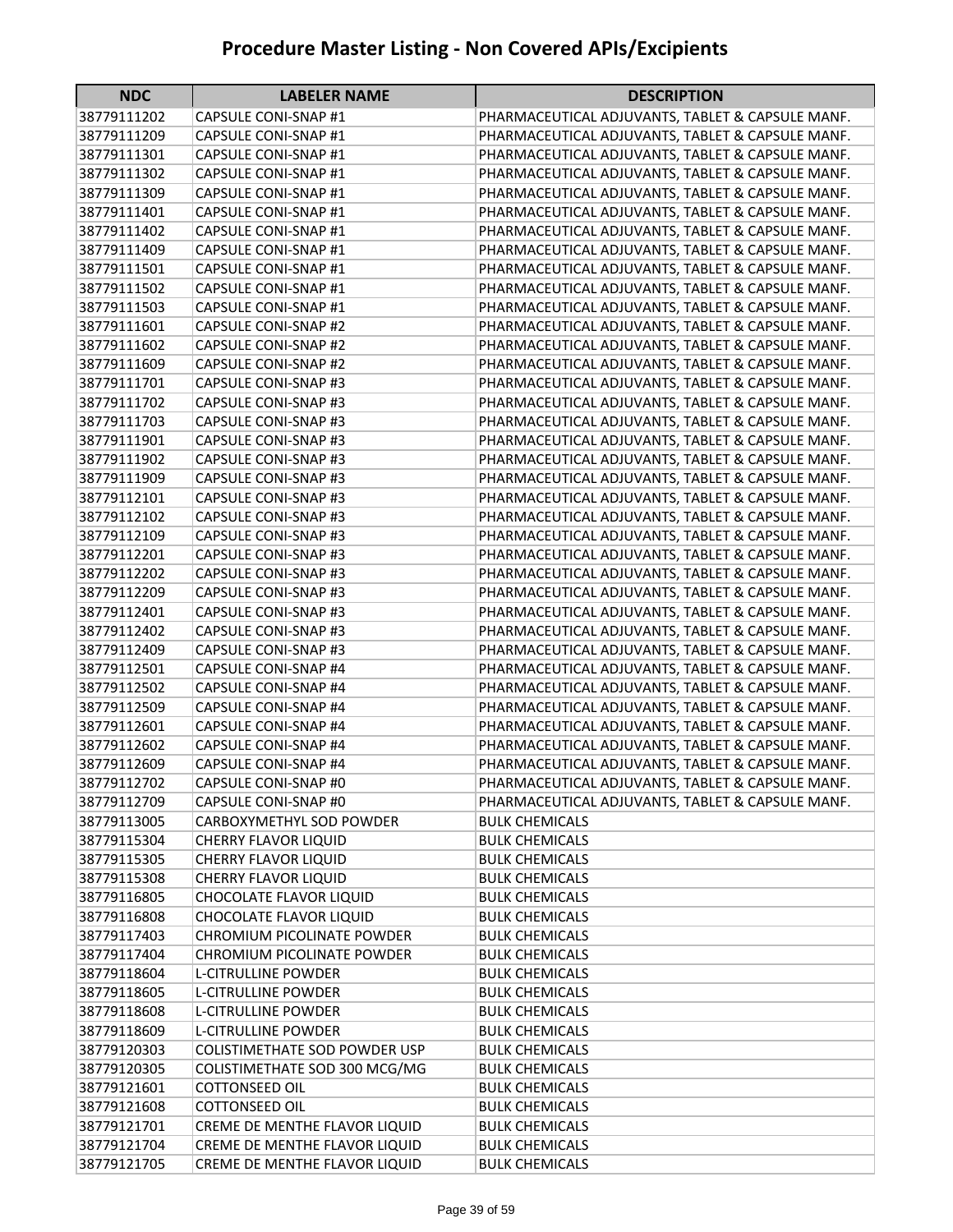| <b>NDC</b>  | <b>LABELER NAME</b>                   | <b>DESCRIPTION</b>       |
|-------------|---------------------------------------|--------------------------|
| 38779121706 | CREME DE MENTHE FLAVOR LIQUID         | <b>BULK CHEMICALS</b>    |
| 38779121708 | CREME DE MENTHE FLAVOR LIQUID         | <b>BULK CHEMICALS</b>    |
| 38779123404 | DEXPANTHENOL LIQUID                   | <b>BULK CHEMICALS</b>    |
| 38779123405 | DEXPANTHENOL LIQUID                   | <b>BULK CHEMICALS</b>    |
| 38779123408 | DEXPANTHENOL LIQUID                   | <b>BULK CHEMICALS</b>    |
| 38779123603 | DIBUTYL SQUARATE LIQUID               | <b>BULK CHEMICALS</b>    |
| 38779123605 | DIBUTYL SQUARATE LIQUID               | <b>BULK CHEMICALS</b>    |
| 38779123606 | DIBUTYL SQUARATE LIQUID               | <b>BULK CHEMICALS</b>    |
| 38779124003 | <b>DIENESTROL POWDER</b>              | <b>BULK CHEMICALS</b>    |
| 38779124006 | DIENESTROL POWDER                     | <b>BULK CHEMICALS</b>    |
| 38779126701 | ETHYL OLEATE LIQUID                   | <b>BULK CHEMICALS</b>    |
| 38779126708 | ETHYL OLEATE LIQUID                   | <b>BULK CHEMICALS</b>    |
| 38779127604 | <b>FD&amp;C BLUE #2 POWDER</b>        | <b>BULK CHEMICALS</b>    |
| 38779127605 | <b>FD&amp;C BLUE #2 POWDER</b>        | <b>BULK CHEMICALS</b>    |
| 38779127608 | <b>FD&amp;C BLUE #2 POWDER</b>        | <b>BULK CHEMICALS</b>    |
| 38779127703 | <b>FD&amp;C GREEN #3 POWDER</b>       | <b>BULK CHEMICALS</b>    |
| 38779127704 | <b>FD&amp;C GREEN #3 POWDER</b>       | <b>BULK CHEMICALS</b>    |
| 38779127705 | <b>FD&amp;C GREEN #3 POWDER</b>       | <b>BULK CHEMICALS</b>    |
| 38779127804 | <b>FD&amp;C RED #3 POWDER</b>         | <b>BULK CHEMICALS</b>    |
| 38779127805 | <b>FD&amp;C RED #3 POWDER</b>         | <b>BULK CHEMICALS</b>    |
| 38779127808 | <b>FD&amp;C RED #3 POWDER</b>         | <b>BULK CHEMICALS</b>    |
| 38779127904 | <b>FD&amp;C RED #40 POWDER</b>        | <b>BULK CHEMICALS</b>    |
| 38779127905 | <b>FD&amp;C RED #40 POWDER</b>        | <b>BULK CHEMICALS</b>    |
| 38779128003 | <b>FD&amp;C YELLOW #5 POWDER</b>      | <b>BULK CHEMICALS</b>    |
| 38779128004 | <b>FD&amp;C YELLOW #5 POWDER</b>      | <b>BULK CHEMICALS</b>    |
| 38779128005 | FD&C YELLOW #5 POWDER                 | BULK CHEMICALS           |
| 38779128008 | <b>FD&amp;C YELLOW #5 POWDER</b>      | <b>BULK CHEMICALS</b>    |
| 38779128103 | <b>FD&amp;C YELLOW #6 POWDER</b>      | <b>BULK CHEMICALS</b>    |
| 38779128105 | <b>FD&amp;C YELLOW #6 POWDER</b>      | <b>BULK CHEMICALS</b>    |
| 38779128108 | <b>FD&amp;C YELLOW #6 POWDER</b>      | <b>BULK CHEMICALS</b>    |
| 38779128405 | <b>FERRIC SUBSULFATE SOLUTION</b>     | <b>BULK CHEMICALS</b>    |
| 38779128408 | <b>FERRIC SUBSULFATE SOLUTION</b>     | <b>BULK CHEMICALS</b>    |
| 38779131107 | <b>GELATIN POWDER</b>                 | <b>SUSPENDING AGENTS</b> |
| 38779131108 | <b>GELATIN POWDER</b>                 | <b>SUSPENDING AGENTS</b> |
| 38779132704 | <b>GRAPE ARTIFICIAL FLAVOR LIQUID</b> | <b>BULK CHEMICALS</b>    |
| 38779132705 | <b>GRAPE ARTIFICIAL FLAVOR LIQUID</b> | <b>BULK CHEMICALS</b>    |
| 38779132905 | <b>GRAPE CONCENTRATE FLAVOR LIQ</b>   | <b>BULK CHEMICALS</b>    |
| 38779132908 | <b>GRAPE CONCENTRATE FLAVOR LIQ</b>   | <b>BULK CHEMICALS</b>    |
| 38779134103 | HISTAMINE PHOSPHATE 100% CRYST        | <b>BULK CHEMICALS</b>    |
| 38779134205 | <b>L-HISTIDINE MHCL POWDER</b>        | <b>BULK CHEMICALS</b>    |
| 38779134209 | L-HISTIDINE MHCL POWDER               | <b>BULK CHEMICALS</b>    |
| 38779135205 | HYDROXYCHLOROQUINE SULF PWD           | <b>BULK CHEMICALS</b>    |
| 38779135404 | <b>HYDROXYUREA POWDER</b>             | <b>BULK CHEMICALS</b>    |
| 38779135405 | <b>HYDROXYUREA POWDER</b>             | <b>BULK CHEMICALS</b>    |
| 38779135408 | <b>HYDROXYUREA POWDER</b>             | <b>BULK CHEMICALS</b>    |
| 38779137009 | <b>L-ORNITHINE HCL POWDER</b>         | <b>BULK CHEMICALS</b>    |
| 38779141205 | <b>MANDELIC ACID POWDER</b>           | <b>BULK CHEMICALS</b>    |
| 38779141305 | MANGANESE CHLORIDE 100% POWDER        | <b>BULK CHEMICALS</b>    |
| 38779141308 | MANGANESE CHLORIDE 100% POWDER        | <b>BULK CHEMICALS</b>    |
| 38779142703 | <b>MERCAPTOPURINE POWDER</b>          | <b>BULK CHEMICALS</b>    |
| 38779142704 | <b>MERCAPTOPURINE POWDER</b>          | <b>BULK CHEMICALS</b>    |
| 38779142706 | <b>MERCAPTOPURINE POWDER</b>          | <b>BULK CHEMICALS</b>    |
| 38779147902 | OXYPHENCYCLIMINE HCL POWDER           | <b>BULK CHEMICALS</b>    |
| 38779147903 | OXYPHENCYCLIMINE HCL POWDER           | <b>BULK CHEMICALS</b>    |
| 38779147904 | OXYPHENCYCLIMINE HCL POWDER           | <b>BULK CHEMICALS</b>    |
| 38779147905 | OXYPHENCYCLIMINE HCL POWDER           | <b>BULK CHEMICALS</b>    |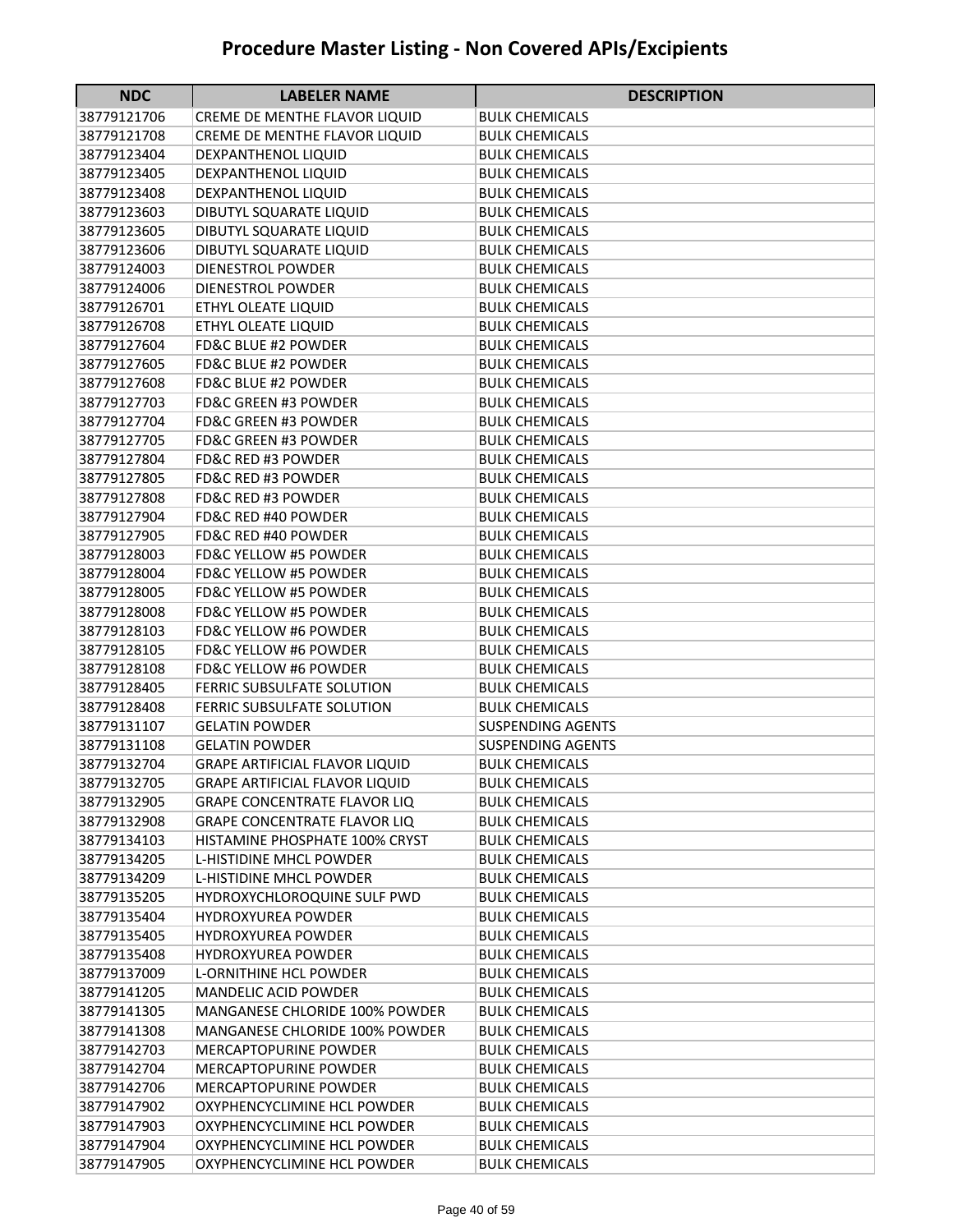| <b>NDC</b>                 | <b>LABELER NAME</b>                                               | <b>DESCRIPTION</b>                             |
|----------------------------|-------------------------------------------------------------------|------------------------------------------------|
| 38779148101                | PANTHENOL POWDER                                                  | <b>BULK CHEMICALS</b>                          |
| 38779148104                | <b>PANTHENOL POWDER</b>                                           | <b>BULK CHEMICALS</b>                          |
| 38779148105                | <b>PANTHENOL POWDER</b>                                           | <b>BULK CHEMICALS</b>                          |
| 38779148108                | <b>PANTHENOL POWDER</b>                                           | <b>BULK CHEMICALS</b>                          |
| 38779148109                | <b>PANTHENOL POWDER</b>                                           | <b>BULK CHEMICALS</b>                          |
| 38779152108                | POLYOXYL 40 STEARATE POWDER                                       | <b>SURFACTANTS</b>                             |
| 38779155603                | PYRIDOXAL-5-PHOSPHATE POWDER                                      | <b>BULK CHEMICALS</b>                          |
| 38779155604                | PYRIDOXAL-5-PHOSPHATE POWDER                                      | <b>BULK CHEMICALS</b>                          |
| 38779155605                | PYRIDOXAL-5-PHOSPHATE POWDER                                      | <b>BULK CHEMICALS</b>                          |
| 38779155606                | PYRIDOXAL-5-PHOSPHATE POWDER                                      | <b>BULK CHEMICALS</b>                          |
| 38779155905                | RASPBERRY CONC FLAVOR LIQUID                                      | <b>BULK CHEMICALS</b>                          |
| 38779155908                | RASPBERRY CONC FLAVOR LIQUID                                      | <b>BULK CHEMICALS</b>                          |
| 38779163003                | <b>STEARYL ALCOHOL FLAKES</b>                                     | <b>OINTMENT/CREAM BASES</b>                    |
| 38779163005                | STEARYL ALCOHOL FLAKES                                            | <b>OINTMENT/CREAM BASES</b>                    |
| 38779163008                | <b>STEARYL ALCOHOL FLAKES</b>                                     | <b>OINTMENT/CREAM BASES</b>                    |
| 38779163009                | <b>STEARYL ALCOHOL FLAKES</b>                                     | <b>OINTMENT/CREAM BASES</b>                    |
| 38779163304                | STRAWBERRY FLAVOR LIQUID                                          | <b>BULK CHEMICALS</b>                          |
| 38779163305                | STRAWBERRY FLAVOR LIQUID                                          | <b>BULK CHEMICALS</b>                          |
| 38779163308                | STRAWBERRY FLAVOR LIQUID                                          | <b>BULK CHEMICALS</b>                          |
| 38779163708                | <b>SUCROSE POWDER</b>                                             | <b>BULK CHEMICALS</b>                          |
| 38779165400                | <b>THYROID POWDER</b>                                             | <b>BULK CHEMICALS</b>                          |
| 38779165404                | <b>THYROID POWDER</b>                                             | <b>BULK CHEMICALS</b>                          |
| 38779165405                | <b>THYROID POWDER</b>                                             | <b>BULK CHEMICALS</b>                          |
| 38779165406                | <b>THYROID POWDER</b>                                             | <b>BULK CHEMICALS</b>                          |
| 38779165408                | <b>THYROID POWDER</b>                                             | <b>BULK CHEMICALS</b>                          |
| 38779165409                | <b>THYROID POWDER</b>                                             | <b>BULK CHEMICALS</b>                          |
| 38779165700                | LEVOTHYROXINE SODIUM POWDER                                       | <b>BULK CHEMICALS</b>                          |
| 38779165703                | LEVOTHYROXINE SODIUM POWDER                                       | <b>BULK CHEMICALS</b>                          |
| 38779165704                | LEVOTHYROXINE SODIUM POWDER                                       | <b>BULK CHEMICALS</b>                          |
| 38779165706                | LEVOTHYROXINE SODIUM POWDER                                       | <b>BULK CHEMICALS</b>                          |
| 38779167704                | TUTTI FRUTTI FLAVOR LIQUID                                        | <b>BULK CHEMICALS</b>                          |
| 38779167705                | TUTTI FRUTTI FLAVOR LIQUID                                        | <b>BULK CHEMICALS</b>                          |
| 38779167706                | TUTTI FRUTTI FLAVOR LIQUID                                        | <b>BULK CHEMICALS</b>                          |
| 38779167708                | TUTTI FRUTTI FLAVOR LIQUID                                        | <b>BULK CHEMICALS</b>                          |
| 38779168304                | SODIUM VALPROATE POWDER                                           | <b>BULK CHEMICALS</b>                          |
| 38779168305                | SODIUM VALPROATE POWDER                                           | <b>BULK CHEMICALS</b>                          |
| 38779168308                | SODIUM VALPROATE POWDER                                           | <b>BULK CHEMICALS</b>                          |
| 38779168504                | VANILLA BUTTERNUT FLAVOR LIQ                                      | <b>BULK CHEMICALS</b>                          |
| 38779168505                | VANILLA BUTTERNUT FLAVOR LIQ                                      | <b>BULK CHEMICALS</b>                          |
| 38779168508                | VANILLA BUTTERNUT FLAVOR LIQ<br><b>VITAMIN E SUCCINATE POWDER</b> | <b>BULK CHEMICALS</b>                          |
| 38779169304<br>38779169305 | VITAMIN E SUCCINATE POWDER                                        | <b>BULK CHEMICALS</b><br><b>BULK CHEMICALS</b> |
| 38779169308                | VITAMIN E SUCCINATE POWDER                                        | <b>BULK CHEMICALS</b>                          |
| 38779169705                | WILD CHERRY FLAVOR CONC LIQUID                                    | <b>BULK CHEMICALS</b>                          |
| 38779169708                | WILD CHERRY FLAVOR CONC LIQUID                                    | <b>BULK CHEMICALS</b>                          |
| 38779169800                | DICLOFENAC SODIUM POWDER                                          | <b>BULK CHEMICALS</b>                          |
| 38779169804                | DICLOFENAC SODIUM POWDER                                          | <b>BULK CHEMICALS</b>                          |
| 38779169805                | DICLOFENAC SODIUM POWDER                                          | <b>BULK CHEMICALS</b>                          |
| 38779169808                | DICLOFENAC SODIUM POWDER                                          | <b>BULK CHEMICALS</b>                          |
| 38779175400                | <b>KETAMINE HCL POWDER</b>                                        | <b>BULK CHEMICALS</b>                          |
| 38779175402                | <b>KETAMINE HCL POWDER</b>                                        | <b>BULK CHEMICALS</b>                          |
| 38779175404                | <b>KETAMINE HCL POWDER</b>                                        | <b>BULK CHEMICALS</b>                          |
| 38779175405                | <b>KETAMINE HCL POWDER</b>                                        | <b>BULK CHEMICALS</b>                          |
| 38779175407                | KETAMINE HCL POWDER                                               | <b>BULK CHEMICALS</b>                          |
| 38779175408                | <b>KETAMINE HCL POWDER</b>                                        | <b>BULK CHEMICALS</b>                          |
| 38779175409                | KETAMINE HCL POWDER                                               | <b>BULK CHEMICALS</b>                          |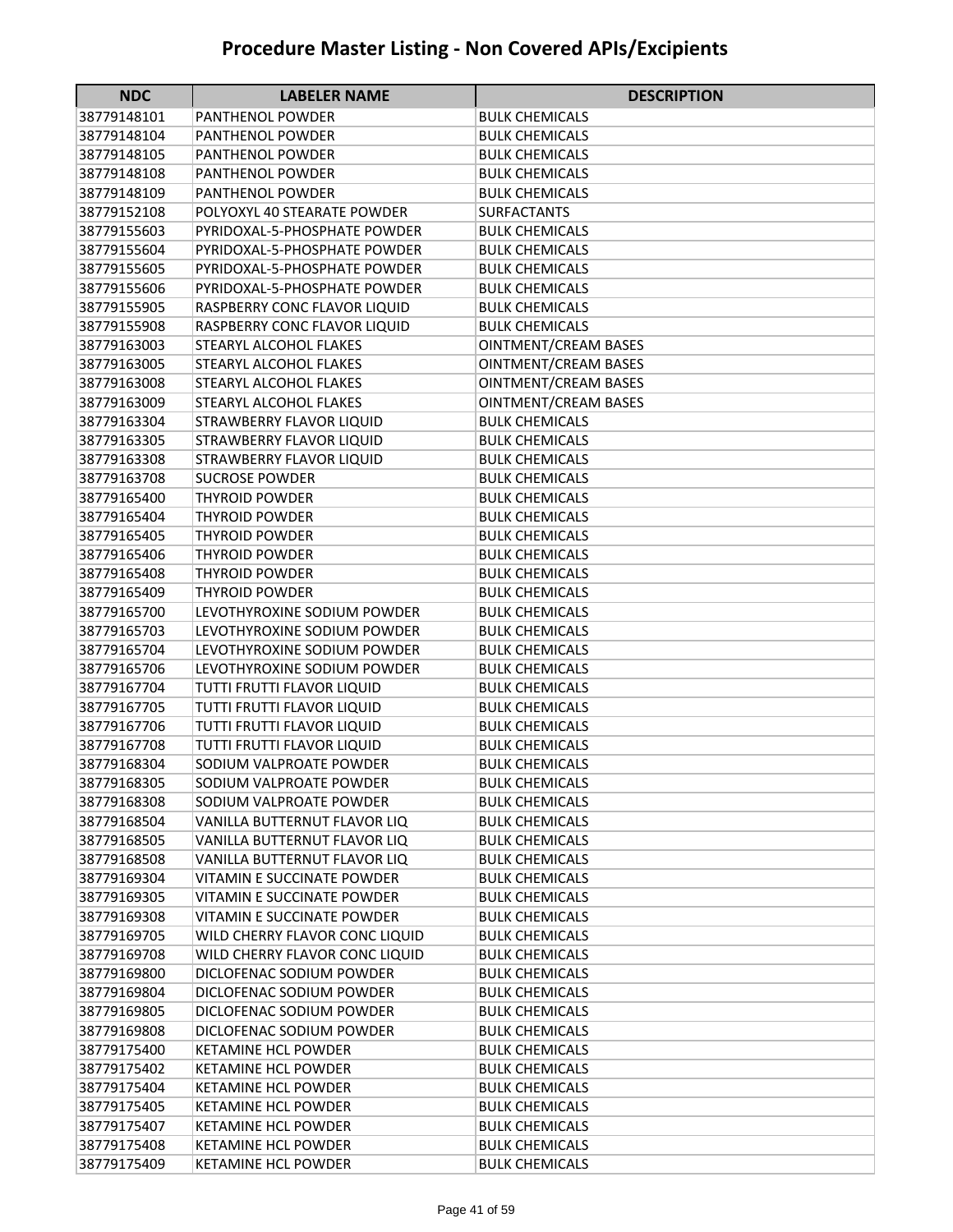| 38779176400<br>APOMORPHINE HCL POWDER<br><b>BULK CHEMICALS</b><br>38779176403<br>APOMORPHINE HCL POWDER<br>BULK CHEMICALS<br>38779176404<br>APOMORPHINE HCL POWDER<br>BULK CHEMICALS<br>38779176406<br>APOMORPHINE HCL POWDER<br><b>BULK CHEMICALS</b><br>38779176500<br><b>BUTORPHANOL TARTRATE POWDER</b><br><b>BULK CHEMICALS</b><br>38779176506<br><b>BUTORPHANOL TARTRATE POWDER</b><br><b>BULK CHEMICALS</b><br>38779176509<br><b>BUTORPHANOL TARTRATE POWDER</b><br><b>BULK CHEMICALS</b><br>38779176803<br>KOJIC ACID POWDER<br><b>BULK CHEMICALS</b><br>38779176804<br>KOJIC ACID POWDER<br><b>BULK CHEMICALS</b><br>38779176805<br>KOJIC ACID POWDER<br><b>BULK CHEMICALS</b><br>38779176808<br>KOJIC ACID POWDER<br><b>BULK CHEMICALS</b><br>38779176901<br><b>ISOPROPYL ALCOHOL 70%</b><br><b>SOLVENTS</b><br>SIMVASTATIN 100% POWDER<br>38779178509<br><b>BULK CHEMICALS</b><br>38779181605<br>THEOPHYLLINE ANHYDROUS PWD<br><b>BULK CHEMICALS</b><br>38779182203<br>PHYTONADIONE LIQUID<br><b>BULK CHEMICALS</b><br>38779182204<br>PHYTONADIONE LIQUID<br><b>BULK CHEMICALS</b><br>38779182205<br>PHYTONADIONE LIQUID<br><b>BULK CHEMICALS</b><br>38779182206<br>PHYTONADIONE LIQUID<br><b>BULK CHEMICALS</b><br>38779182404<br><b>TERBINAFINE HCL POWDER</b><br><b>BULK CHEMICALS</b><br>38779182608<br>CALCIUM GLUCONATE POWDER<br><b>BULK CHEMICALS</b><br><b>OINTMENT/CREAM BASES</b><br>38779183405<br><b>BEESWAX WHITE</b><br><b>BEESWAX WHITE</b><br><b>OINTMENT/CREAM BASES</b><br>38779183408<br>38779183409<br><b>BEESWAX WHITE</b><br>OINTMENT/CREAM BASES<br>38779185501<br><b>SESAME OIL</b><br><b>SOLVENTS</b><br>38779185507<br><b>SESAME OIL</b><br><b>SOLVENTS</b><br>38779185508<br><b>SESAME OIL</b><br><b>SOLVENTS</b><br>38779186503<br>DIETHYLSTILBESTROL POWDER<br><b>BULK CHEMICALS</b><br>38779186504<br>DIETHYLSTILBESTROL POWDER<br><b>BULK CHEMICALS</b><br>38779186505<br>DIETHYLSTILBESTROL POWDER<br><b>BULK CHEMICALS</b><br>38779186506<br>DIETHYLSTILBESTROL POWDER<br><b>BULK CHEMICALS</b><br>38779187103<br>PLO GEL MEDIFLO COMPOUND B KIT<br><b>BULK CHEMICALS</b><br>38779187105<br>PLO GEL MEDIFLO KIT<br><b>BULK CHEMICALS</b><br>38779187108<br>PLO GEL MEDIFLO KIT<br><b>BULK CHEMICALS</b><br>38779187205<br>PLO GEL MEDIFLO PRE-MIXED<br><b>BULK CHEMICALS</b><br>38779187208<br>PLO GEL MEDIFLO PRE-MIXED<br><b>BULK CHEMICALS</b><br><b>STEARIC ACID POWDER</b><br>PHARMACEUTICAL ADJUVANTS, TABLET & CAPSULE MANF.<br>38779187701<br>PHARMACEUTICAL ADJUVANTS, TABLET & CAPSULE MANF.<br>38779187708<br>STEARIC ACID POWDER<br><b>STEARIC ACID POWDER</b><br>PHARMACEUTICAL ADJUVANTS, TABLET & CAPSULE MANF.<br>38779187709<br>PHARMACEUTICAL ADJUVANTS, TABLET & CAPSULE MANF.<br>38779188001<br><b>CAPSULE CONI-SNAP #2</b><br>PHARMACEUTICAL ADJUVANTS, TABLET & CAPSULE MANF.<br>38779188002<br><b>CAPSULE CONI-SNAP #2</b><br>PHARMACEUTICAL ADJUVANTS, TABLET & CAPSULE MANF.<br>38779188009<br><b>CAPSULE CONI-SNAP #2</b><br>PHARMACEUTICAL ADJUVANTS, TABLET & CAPSULE MANF.<br>38779188901<br>CAPSULE CONI-SNAP #1<br>PHARMACEUTICAL ADJUVANTS, TABLET & CAPSULE MANF.<br>38779188902<br>CAPSULE CONI-SNAP #1<br>38779188909<br>CAPSULE CONI-SNAP #1<br>PHARMACEUTICAL ADJUVANTS, TABLET & CAPSULE MANF.<br>PHARMACEUTICAL ADJUVANTS, TABLET & CAPSULE MANF.<br>38779189001<br>CAPSULE CONI-SNAP #1<br>38779189002<br>PHARMACEUTICAL ADJUVANTS, TABLET & CAPSULE MANF.<br>CAPSULE CONI-SNAP #1<br>38779189009<br>CAPSULE CONI-SNAP #1<br>PHARMACEUTICAL ADJUVANTS, TABLET & CAPSULE MANF.<br>38779189201<br>CAPSULE CONI-SNAP #1<br>PHARMACEUTICAL ADJUVANTS, TABLET & CAPSULE MANF.<br>38779189202<br>PHARMACEUTICAL ADJUVANTS, TABLET & CAPSULE MANF.<br>CAPSULE CONI-SNAP #1<br>38779189209<br>CAPSULE CONI-SNAP #1<br>PHARMACEUTICAL ADJUVANTS, TABLET & CAPSULE MANF.<br>CAPSULE CONI-SNAP #3<br>38779189401<br>PHARMACEUTICAL ADJUVANTS, TABLET & CAPSULE MANF.<br>38779189402<br>CAPSULE CONI-SNAP #3<br>PHARMACEUTICAL ADJUVANTS, TABLET & CAPSULE MANF.<br>38779189409<br>CAPSULE CONI-SNAP #3<br>PHARMACEUTICAL ADJUVANTS, TABLET & CAPSULE MANF.<br>38779189501<br>CAPSULE CONI-SNAP #1<br>PHARMACEUTICAL ADJUVANTS, TABLET & CAPSULE MANF.<br>38779189502<br>CAPSULE CONI-SNAP #1<br>PHARMACEUTICAL ADJUVANTS, TABLET & CAPSULE MANF. | <b>NDC</b> | <b>LABELER NAME</b> | <b>DESCRIPTION</b> |
|----------------------------------------------------------------------------------------------------------------------------------------------------------------------------------------------------------------------------------------------------------------------------------------------------------------------------------------------------------------------------------------------------------------------------------------------------------------------------------------------------------------------------------------------------------------------------------------------------------------------------------------------------------------------------------------------------------------------------------------------------------------------------------------------------------------------------------------------------------------------------------------------------------------------------------------------------------------------------------------------------------------------------------------------------------------------------------------------------------------------------------------------------------------------------------------------------------------------------------------------------------------------------------------------------------------------------------------------------------------------------------------------------------------------------------------------------------------------------------------------------------------------------------------------------------------------------------------------------------------------------------------------------------------------------------------------------------------------------------------------------------------------------------------------------------------------------------------------------------------------------------------------------------------------------------------------------------------------------------------------------------------------------------------------------------------------------------------------------------------------------------------------------------------------------------------------------------------------------------------------------------------------------------------------------------------------------------------------------------------------------------------------------------------------------------------------------------------------------------------------------------------------------------------------------------------------------------------------------------------------------------------------------------------------------------------------------------------------------------------------------------------------------------------------------------------------------------------------------------------------------------------------------------------------------------------------------------------------------------------------------------------------------------------------------------------------------------------------------------------------------------------------------------------------------------------------------------------------------------------------------------------------------------------------------------------------------------------------------------------------------------------------------------------------------------------------------------------------------------------------------------------------------------------------------------------------------------------------------------------------------------------------------------------------------------------------------------------------------------------------------------------------------------------------------------------------------------------------------------------------------------------------------------------------------------------------------------------------------------------------------------------------------------------------------------------------------------------------------------------------------------------------------------------------------------------------------------------------------------------------------------------------------------------------------------------------------|------------|---------------------|--------------------|
|                                                                                                                                                                                                                                                                                                                                                                                                                                                                                                                                                                                                                                                                                                                                                                                                                                                                                                                                                                                                                                                                                                                                                                                                                                                                                                                                                                                                                                                                                                                                                                                                                                                                                                                                                                                                                                                                                                                                                                                                                                                                                                                                                                                                                                                                                                                                                                                                                                                                                                                                                                                                                                                                                                                                                                                                                                                                                                                                                                                                                                                                                                                                                                                                                                                                                                                                                                                                                                                                                                                                                                                                                                                                                                                                                                                                                                                                                                                                                                                                                                                                                                                                                                                                                                                                                                                            |            |                     |                    |
|                                                                                                                                                                                                                                                                                                                                                                                                                                                                                                                                                                                                                                                                                                                                                                                                                                                                                                                                                                                                                                                                                                                                                                                                                                                                                                                                                                                                                                                                                                                                                                                                                                                                                                                                                                                                                                                                                                                                                                                                                                                                                                                                                                                                                                                                                                                                                                                                                                                                                                                                                                                                                                                                                                                                                                                                                                                                                                                                                                                                                                                                                                                                                                                                                                                                                                                                                                                                                                                                                                                                                                                                                                                                                                                                                                                                                                                                                                                                                                                                                                                                                                                                                                                                                                                                                                                            |            |                     |                    |
|                                                                                                                                                                                                                                                                                                                                                                                                                                                                                                                                                                                                                                                                                                                                                                                                                                                                                                                                                                                                                                                                                                                                                                                                                                                                                                                                                                                                                                                                                                                                                                                                                                                                                                                                                                                                                                                                                                                                                                                                                                                                                                                                                                                                                                                                                                                                                                                                                                                                                                                                                                                                                                                                                                                                                                                                                                                                                                                                                                                                                                                                                                                                                                                                                                                                                                                                                                                                                                                                                                                                                                                                                                                                                                                                                                                                                                                                                                                                                                                                                                                                                                                                                                                                                                                                                                                            |            |                     |                    |
|                                                                                                                                                                                                                                                                                                                                                                                                                                                                                                                                                                                                                                                                                                                                                                                                                                                                                                                                                                                                                                                                                                                                                                                                                                                                                                                                                                                                                                                                                                                                                                                                                                                                                                                                                                                                                                                                                                                                                                                                                                                                                                                                                                                                                                                                                                                                                                                                                                                                                                                                                                                                                                                                                                                                                                                                                                                                                                                                                                                                                                                                                                                                                                                                                                                                                                                                                                                                                                                                                                                                                                                                                                                                                                                                                                                                                                                                                                                                                                                                                                                                                                                                                                                                                                                                                                                            |            |                     |                    |
|                                                                                                                                                                                                                                                                                                                                                                                                                                                                                                                                                                                                                                                                                                                                                                                                                                                                                                                                                                                                                                                                                                                                                                                                                                                                                                                                                                                                                                                                                                                                                                                                                                                                                                                                                                                                                                                                                                                                                                                                                                                                                                                                                                                                                                                                                                                                                                                                                                                                                                                                                                                                                                                                                                                                                                                                                                                                                                                                                                                                                                                                                                                                                                                                                                                                                                                                                                                                                                                                                                                                                                                                                                                                                                                                                                                                                                                                                                                                                                                                                                                                                                                                                                                                                                                                                                                            |            |                     |                    |
|                                                                                                                                                                                                                                                                                                                                                                                                                                                                                                                                                                                                                                                                                                                                                                                                                                                                                                                                                                                                                                                                                                                                                                                                                                                                                                                                                                                                                                                                                                                                                                                                                                                                                                                                                                                                                                                                                                                                                                                                                                                                                                                                                                                                                                                                                                                                                                                                                                                                                                                                                                                                                                                                                                                                                                                                                                                                                                                                                                                                                                                                                                                                                                                                                                                                                                                                                                                                                                                                                                                                                                                                                                                                                                                                                                                                                                                                                                                                                                                                                                                                                                                                                                                                                                                                                                                            |            |                     |                    |
|                                                                                                                                                                                                                                                                                                                                                                                                                                                                                                                                                                                                                                                                                                                                                                                                                                                                                                                                                                                                                                                                                                                                                                                                                                                                                                                                                                                                                                                                                                                                                                                                                                                                                                                                                                                                                                                                                                                                                                                                                                                                                                                                                                                                                                                                                                                                                                                                                                                                                                                                                                                                                                                                                                                                                                                                                                                                                                                                                                                                                                                                                                                                                                                                                                                                                                                                                                                                                                                                                                                                                                                                                                                                                                                                                                                                                                                                                                                                                                                                                                                                                                                                                                                                                                                                                                                            |            |                     |                    |
|                                                                                                                                                                                                                                                                                                                                                                                                                                                                                                                                                                                                                                                                                                                                                                                                                                                                                                                                                                                                                                                                                                                                                                                                                                                                                                                                                                                                                                                                                                                                                                                                                                                                                                                                                                                                                                                                                                                                                                                                                                                                                                                                                                                                                                                                                                                                                                                                                                                                                                                                                                                                                                                                                                                                                                                                                                                                                                                                                                                                                                                                                                                                                                                                                                                                                                                                                                                                                                                                                                                                                                                                                                                                                                                                                                                                                                                                                                                                                                                                                                                                                                                                                                                                                                                                                                                            |            |                     |                    |
|                                                                                                                                                                                                                                                                                                                                                                                                                                                                                                                                                                                                                                                                                                                                                                                                                                                                                                                                                                                                                                                                                                                                                                                                                                                                                                                                                                                                                                                                                                                                                                                                                                                                                                                                                                                                                                                                                                                                                                                                                                                                                                                                                                                                                                                                                                                                                                                                                                                                                                                                                                                                                                                                                                                                                                                                                                                                                                                                                                                                                                                                                                                                                                                                                                                                                                                                                                                                                                                                                                                                                                                                                                                                                                                                                                                                                                                                                                                                                                                                                                                                                                                                                                                                                                                                                                                            |            |                     |                    |
|                                                                                                                                                                                                                                                                                                                                                                                                                                                                                                                                                                                                                                                                                                                                                                                                                                                                                                                                                                                                                                                                                                                                                                                                                                                                                                                                                                                                                                                                                                                                                                                                                                                                                                                                                                                                                                                                                                                                                                                                                                                                                                                                                                                                                                                                                                                                                                                                                                                                                                                                                                                                                                                                                                                                                                                                                                                                                                                                                                                                                                                                                                                                                                                                                                                                                                                                                                                                                                                                                                                                                                                                                                                                                                                                                                                                                                                                                                                                                                                                                                                                                                                                                                                                                                                                                                                            |            |                     |                    |
|                                                                                                                                                                                                                                                                                                                                                                                                                                                                                                                                                                                                                                                                                                                                                                                                                                                                                                                                                                                                                                                                                                                                                                                                                                                                                                                                                                                                                                                                                                                                                                                                                                                                                                                                                                                                                                                                                                                                                                                                                                                                                                                                                                                                                                                                                                                                                                                                                                                                                                                                                                                                                                                                                                                                                                                                                                                                                                                                                                                                                                                                                                                                                                                                                                                                                                                                                                                                                                                                                                                                                                                                                                                                                                                                                                                                                                                                                                                                                                                                                                                                                                                                                                                                                                                                                                                            |            |                     |                    |
|                                                                                                                                                                                                                                                                                                                                                                                                                                                                                                                                                                                                                                                                                                                                                                                                                                                                                                                                                                                                                                                                                                                                                                                                                                                                                                                                                                                                                                                                                                                                                                                                                                                                                                                                                                                                                                                                                                                                                                                                                                                                                                                                                                                                                                                                                                                                                                                                                                                                                                                                                                                                                                                                                                                                                                                                                                                                                                                                                                                                                                                                                                                                                                                                                                                                                                                                                                                                                                                                                                                                                                                                                                                                                                                                                                                                                                                                                                                                                                                                                                                                                                                                                                                                                                                                                                                            |            |                     |                    |
|                                                                                                                                                                                                                                                                                                                                                                                                                                                                                                                                                                                                                                                                                                                                                                                                                                                                                                                                                                                                                                                                                                                                                                                                                                                                                                                                                                                                                                                                                                                                                                                                                                                                                                                                                                                                                                                                                                                                                                                                                                                                                                                                                                                                                                                                                                                                                                                                                                                                                                                                                                                                                                                                                                                                                                                                                                                                                                                                                                                                                                                                                                                                                                                                                                                                                                                                                                                                                                                                                                                                                                                                                                                                                                                                                                                                                                                                                                                                                                                                                                                                                                                                                                                                                                                                                                                            |            |                     |                    |
|                                                                                                                                                                                                                                                                                                                                                                                                                                                                                                                                                                                                                                                                                                                                                                                                                                                                                                                                                                                                                                                                                                                                                                                                                                                                                                                                                                                                                                                                                                                                                                                                                                                                                                                                                                                                                                                                                                                                                                                                                                                                                                                                                                                                                                                                                                                                                                                                                                                                                                                                                                                                                                                                                                                                                                                                                                                                                                                                                                                                                                                                                                                                                                                                                                                                                                                                                                                                                                                                                                                                                                                                                                                                                                                                                                                                                                                                                                                                                                                                                                                                                                                                                                                                                                                                                                                            |            |                     |                    |
|                                                                                                                                                                                                                                                                                                                                                                                                                                                                                                                                                                                                                                                                                                                                                                                                                                                                                                                                                                                                                                                                                                                                                                                                                                                                                                                                                                                                                                                                                                                                                                                                                                                                                                                                                                                                                                                                                                                                                                                                                                                                                                                                                                                                                                                                                                                                                                                                                                                                                                                                                                                                                                                                                                                                                                                                                                                                                                                                                                                                                                                                                                                                                                                                                                                                                                                                                                                                                                                                                                                                                                                                                                                                                                                                                                                                                                                                                                                                                                                                                                                                                                                                                                                                                                                                                                                            |            |                     |                    |
|                                                                                                                                                                                                                                                                                                                                                                                                                                                                                                                                                                                                                                                                                                                                                                                                                                                                                                                                                                                                                                                                                                                                                                                                                                                                                                                                                                                                                                                                                                                                                                                                                                                                                                                                                                                                                                                                                                                                                                                                                                                                                                                                                                                                                                                                                                                                                                                                                                                                                                                                                                                                                                                                                                                                                                                                                                                                                                                                                                                                                                                                                                                                                                                                                                                                                                                                                                                                                                                                                                                                                                                                                                                                                                                                                                                                                                                                                                                                                                                                                                                                                                                                                                                                                                                                                                                            |            |                     |                    |
|                                                                                                                                                                                                                                                                                                                                                                                                                                                                                                                                                                                                                                                                                                                                                                                                                                                                                                                                                                                                                                                                                                                                                                                                                                                                                                                                                                                                                                                                                                                                                                                                                                                                                                                                                                                                                                                                                                                                                                                                                                                                                                                                                                                                                                                                                                                                                                                                                                                                                                                                                                                                                                                                                                                                                                                                                                                                                                                                                                                                                                                                                                                                                                                                                                                                                                                                                                                                                                                                                                                                                                                                                                                                                                                                                                                                                                                                                                                                                                                                                                                                                                                                                                                                                                                                                                                            |            |                     |                    |
|                                                                                                                                                                                                                                                                                                                                                                                                                                                                                                                                                                                                                                                                                                                                                                                                                                                                                                                                                                                                                                                                                                                                                                                                                                                                                                                                                                                                                                                                                                                                                                                                                                                                                                                                                                                                                                                                                                                                                                                                                                                                                                                                                                                                                                                                                                                                                                                                                                                                                                                                                                                                                                                                                                                                                                                                                                                                                                                                                                                                                                                                                                                                                                                                                                                                                                                                                                                                                                                                                                                                                                                                                                                                                                                                                                                                                                                                                                                                                                                                                                                                                                                                                                                                                                                                                                                            |            |                     |                    |
|                                                                                                                                                                                                                                                                                                                                                                                                                                                                                                                                                                                                                                                                                                                                                                                                                                                                                                                                                                                                                                                                                                                                                                                                                                                                                                                                                                                                                                                                                                                                                                                                                                                                                                                                                                                                                                                                                                                                                                                                                                                                                                                                                                                                                                                                                                                                                                                                                                                                                                                                                                                                                                                                                                                                                                                                                                                                                                                                                                                                                                                                                                                                                                                                                                                                                                                                                                                                                                                                                                                                                                                                                                                                                                                                                                                                                                                                                                                                                                                                                                                                                                                                                                                                                                                                                                                            |            |                     |                    |
|                                                                                                                                                                                                                                                                                                                                                                                                                                                                                                                                                                                                                                                                                                                                                                                                                                                                                                                                                                                                                                                                                                                                                                                                                                                                                                                                                                                                                                                                                                                                                                                                                                                                                                                                                                                                                                                                                                                                                                                                                                                                                                                                                                                                                                                                                                                                                                                                                                                                                                                                                                                                                                                                                                                                                                                                                                                                                                                                                                                                                                                                                                                                                                                                                                                                                                                                                                                                                                                                                                                                                                                                                                                                                                                                                                                                                                                                                                                                                                                                                                                                                                                                                                                                                                                                                                                            |            |                     |                    |
|                                                                                                                                                                                                                                                                                                                                                                                                                                                                                                                                                                                                                                                                                                                                                                                                                                                                                                                                                                                                                                                                                                                                                                                                                                                                                                                                                                                                                                                                                                                                                                                                                                                                                                                                                                                                                                                                                                                                                                                                                                                                                                                                                                                                                                                                                                                                                                                                                                                                                                                                                                                                                                                                                                                                                                                                                                                                                                                                                                                                                                                                                                                                                                                                                                                                                                                                                                                                                                                                                                                                                                                                                                                                                                                                                                                                                                                                                                                                                                                                                                                                                                                                                                                                                                                                                                                            |            |                     |                    |
|                                                                                                                                                                                                                                                                                                                                                                                                                                                                                                                                                                                                                                                                                                                                                                                                                                                                                                                                                                                                                                                                                                                                                                                                                                                                                                                                                                                                                                                                                                                                                                                                                                                                                                                                                                                                                                                                                                                                                                                                                                                                                                                                                                                                                                                                                                                                                                                                                                                                                                                                                                                                                                                                                                                                                                                                                                                                                                                                                                                                                                                                                                                                                                                                                                                                                                                                                                                                                                                                                                                                                                                                                                                                                                                                                                                                                                                                                                                                                                                                                                                                                                                                                                                                                                                                                                                            |            |                     |                    |
|                                                                                                                                                                                                                                                                                                                                                                                                                                                                                                                                                                                                                                                                                                                                                                                                                                                                                                                                                                                                                                                                                                                                                                                                                                                                                                                                                                                                                                                                                                                                                                                                                                                                                                                                                                                                                                                                                                                                                                                                                                                                                                                                                                                                                                                                                                                                                                                                                                                                                                                                                                                                                                                                                                                                                                                                                                                                                                                                                                                                                                                                                                                                                                                                                                                                                                                                                                                                                                                                                                                                                                                                                                                                                                                                                                                                                                                                                                                                                                                                                                                                                                                                                                                                                                                                                                                            |            |                     |                    |
|                                                                                                                                                                                                                                                                                                                                                                                                                                                                                                                                                                                                                                                                                                                                                                                                                                                                                                                                                                                                                                                                                                                                                                                                                                                                                                                                                                                                                                                                                                                                                                                                                                                                                                                                                                                                                                                                                                                                                                                                                                                                                                                                                                                                                                                                                                                                                                                                                                                                                                                                                                                                                                                                                                                                                                                                                                                                                                                                                                                                                                                                                                                                                                                                                                                                                                                                                                                                                                                                                                                                                                                                                                                                                                                                                                                                                                                                                                                                                                                                                                                                                                                                                                                                                                                                                                                            |            |                     |                    |
|                                                                                                                                                                                                                                                                                                                                                                                                                                                                                                                                                                                                                                                                                                                                                                                                                                                                                                                                                                                                                                                                                                                                                                                                                                                                                                                                                                                                                                                                                                                                                                                                                                                                                                                                                                                                                                                                                                                                                                                                                                                                                                                                                                                                                                                                                                                                                                                                                                                                                                                                                                                                                                                                                                                                                                                                                                                                                                                                                                                                                                                                                                                                                                                                                                                                                                                                                                                                                                                                                                                                                                                                                                                                                                                                                                                                                                                                                                                                                                                                                                                                                                                                                                                                                                                                                                                            |            |                     |                    |
|                                                                                                                                                                                                                                                                                                                                                                                                                                                                                                                                                                                                                                                                                                                                                                                                                                                                                                                                                                                                                                                                                                                                                                                                                                                                                                                                                                                                                                                                                                                                                                                                                                                                                                                                                                                                                                                                                                                                                                                                                                                                                                                                                                                                                                                                                                                                                                                                                                                                                                                                                                                                                                                                                                                                                                                                                                                                                                                                                                                                                                                                                                                                                                                                                                                                                                                                                                                                                                                                                                                                                                                                                                                                                                                                                                                                                                                                                                                                                                                                                                                                                                                                                                                                                                                                                                                            |            |                     |                    |
|                                                                                                                                                                                                                                                                                                                                                                                                                                                                                                                                                                                                                                                                                                                                                                                                                                                                                                                                                                                                                                                                                                                                                                                                                                                                                                                                                                                                                                                                                                                                                                                                                                                                                                                                                                                                                                                                                                                                                                                                                                                                                                                                                                                                                                                                                                                                                                                                                                                                                                                                                                                                                                                                                                                                                                                                                                                                                                                                                                                                                                                                                                                                                                                                                                                                                                                                                                                                                                                                                                                                                                                                                                                                                                                                                                                                                                                                                                                                                                                                                                                                                                                                                                                                                                                                                                                            |            |                     |                    |
|                                                                                                                                                                                                                                                                                                                                                                                                                                                                                                                                                                                                                                                                                                                                                                                                                                                                                                                                                                                                                                                                                                                                                                                                                                                                                                                                                                                                                                                                                                                                                                                                                                                                                                                                                                                                                                                                                                                                                                                                                                                                                                                                                                                                                                                                                                                                                                                                                                                                                                                                                                                                                                                                                                                                                                                                                                                                                                                                                                                                                                                                                                                                                                                                                                                                                                                                                                                                                                                                                                                                                                                                                                                                                                                                                                                                                                                                                                                                                                                                                                                                                                                                                                                                                                                                                                                            |            |                     |                    |
|                                                                                                                                                                                                                                                                                                                                                                                                                                                                                                                                                                                                                                                                                                                                                                                                                                                                                                                                                                                                                                                                                                                                                                                                                                                                                                                                                                                                                                                                                                                                                                                                                                                                                                                                                                                                                                                                                                                                                                                                                                                                                                                                                                                                                                                                                                                                                                                                                                                                                                                                                                                                                                                                                                                                                                                                                                                                                                                                                                                                                                                                                                                                                                                                                                                                                                                                                                                                                                                                                                                                                                                                                                                                                                                                                                                                                                                                                                                                                                                                                                                                                                                                                                                                                                                                                                                            |            |                     |                    |
|                                                                                                                                                                                                                                                                                                                                                                                                                                                                                                                                                                                                                                                                                                                                                                                                                                                                                                                                                                                                                                                                                                                                                                                                                                                                                                                                                                                                                                                                                                                                                                                                                                                                                                                                                                                                                                                                                                                                                                                                                                                                                                                                                                                                                                                                                                                                                                                                                                                                                                                                                                                                                                                                                                                                                                                                                                                                                                                                                                                                                                                                                                                                                                                                                                                                                                                                                                                                                                                                                                                                                                                                                                                                                                                                                                                                                                                                                                                                                                                                                                                                                                                                                                                                                                                                                                                            |            |                     |                    |
|                                                                                                                                                                                                                                                                                                                                                                                                                                                                                                                                                                                                                                                                                                                                                                                                                                                                                                                                                                                                                                                                                                                                                                                                                                                                                                                                                                                                                                                                                                                                                                                                                                                                                                                                                                                                                                                                                                                                                                                                                                                                                                                                                                                                                                                                                                                                                                                                                                                                                                                                                                                                                                                                                                                                                                                                                                                                                                                                                                                                                                                                                                                                                                                                                                                                                                                                                                                                                                                                                                                                                                                                                                                                                                                                                                                                                                                                                                                                                                                                                                                                                                                                                                                                                                                                                                                            |            |                     |                    |
|                                                                                                                                                                                                                                                                                                                                                                                                                                                                                                                                                                                                                                                                                                                                                                                                                                                                                                                                                                                                                                                                                                                                                                                                                                                                                                                                                                                                                                                                                                                                                                                                                                                                                                                                                                                                                                                                                                                                                                                                                                                                                                                                                                                                                                                                                                                                                                                                                                                                                                                                                                                                                                                                                                                                                                                                                                                                                                                                                                                                                                                                                                                                                                                                                                                                                                                                                                                                                                                                                                                                                                                                                                                                                                                                                                                                                                                                                                                                                                                                                                                                                                                                                                                                                                                                                                                            |            |                     |                    |
|                                                                                                                                                                                                                                                                                                                                                                                                                                                                                                                                                                                                                                                                                                                                                                                                                                                                                                                                                                                                                                                                                                                                                                                                                                                                                                                                                                                                                                                                                                                                                                                                                                                                                                                                                                                                                                                                                                                                                                                                                                                                                                                                                                                                                                                                                                                                                                                                                                                                                                                                                                                                                                                                                                                                                                                                                                                                                                                                                                                                                                                                                                                                                                                                                                                                                                                                                                                                                                                                                                                                                                                                                                                                                                                                                                                                                                                                                                                                                                                                                                                                                                                                                                                                                                                                                                                            |            |                     |                    |
|                                                                                                                                                                                                                                                                                                                                                                                                                                                                                                                                                                                                                                                                                                                                                                                                                                                                                                                                                                                                                                                                                                                                                                                                                                                                                                                                                                                                                                                                                                                                                                                                                                                                                                                                                                                                                                                                                                                                                                                                                                                                                                                                                                                                                                                                                                                                                                                                                                                                                                                                                                                                                                                                                                                                                                                                                                                                                                                                                                                                                                                                                                                                                                                                                                                                                                                                                                                                                                                                                                                                                                                                                                                                                                                                                                                                                                                                                                                                                                                                                                                                                                                                                                                                                                                                                                                            |            |                     |                    |
|                                                                                                                                                                                                                                                                                                                                                                                                                                                                                                                                                                                                                                                                                                                                                                                                                                                                                                                                                                                                                                                                                                                                                                                                                                                                                                                                                                                                                                                                                                                                                                                                                                                                                                                                                                                                                                                                                                                                                                                                                                                                                                                                                                                                                                                                                                                                                                                                                                                                                                                                                                                                                                                                                                                                                                                                                                                                                                                                                                                                                                                                                                                                                                                                                                                                                                                                                                                                                                                                                                                                                                                                                                                                                                                                                                                                                                                                                                                                                                                                                                                                                                                                                                                                                                                                                                                            |            |                     |                    |
|                                                                                                                                                                                                                                                                                                                                                                                                                                                                                                                                                                                                                                                                                                                                                                                                                                                                                                                                                                                                                                                                                                                                                                                                                                                                                                                                                                                                                                                                                                                                                                                                                                                                                                                                                                                                                                                                                                                                                                                                                                                                                                                                                                                                                                                                                                                                                                                                                                                                                                                                                                                                                                                                                                                                                                                                                                                                                                                                                                                                                                                                                                                                                                                                                                                                                                                                                                                                                                                                                                                                                                                                                                                                                                                                                                                                                                                                                                                                                                                                                                                                                                                                                                                                                                                                                                                            |            |                     |                    |
|                                                                                                                                                                                                                                                                                                                                                                                                                                                                                                                                                                                                                                                                                                                                                                                                                                                                                                                                                                                                                                                                                                                                                                                                                                                                                                                                                                                                                                                                                                                                                                                                                                                                                                                                                                                                                                                                                                                                                                                                                                                                                                                                                                                                                                                                                                                                                                                                                                                                                                                                                                                                                                                                                                                                                                                                                                                                                                                                                                                                                                                                                                                                                                                                                                                                                                                                                                                                                                                                                                                                                                                                                                                                                                                                                                                                                                                                                                                                                                                                                                                                                                                                                                                                                                                                                                                            |            |                     |                    |
|                                                                                                                                                                                                                                                                                                                                                                                                                                                                                                                                                                                                                                                                                                                                                                                                                                                                                                                                                                                                                                                                                                                                                                                                                                                                                                                                                                                                                                                                                                                                                                                                                                                                                                                                                                                                                                                                                                                                                                                                                                                                                                                                                                                                                                                                                                                                                                                                                                                                                                                                                                                                                                                                                                                                                                                                                                                                                                                                                                                                                                                                                                                                                                                                                                                                                                                                                                                                                                                                                                                                                                                                                                                                                                                                                                                                                                                                                                                                                                                                                                                                                                                                                                                                                                                                                                                            |            |                     |                    |
|                                                                                                                                                                                                                                                                                                                                                                                                                                                                                                                                                                                                                                                                                                                                                                                                                                                                                                                                                                                                                                                                                                                                                                                                                                                                                                                                                                                                                                                                                                                                                                                                                                                                                                                                                                                                                                                                                                                                                                                                                                                                                                                                                                                                                                                                                                                                                                                                                                                                                                                                                                                                                                                                                                                                                                                                                                                                                                                                                                                                                                                                                                                                                                                                                                                                                                                                                                                                                                                                                                                                                                                                                                                                                                                                                                                                                                                                                                                                                                                                                                                                                                                                                                                                                                                                                                                            |            |                     |                    |
|                                                                                                                                                                                                                                                                                                                                                                                                                                                                                                                                                                                                                                                                                                                                                                                                                                                                                                                                                                                                                                                                                                                                                                                                                                                                                                                                                                                                                                                                                                                                                                                                                                                                                                                                                                                                                                                                                                                                                                                                                                                                                                                                                                                                                                                                                                                                                                                                                                                                                                                                                                                                                                                                                                                                                                                                                                                                                                                                                                                                                                                                                                                                                                                                                                                                                                                                                                                                                                                                                                                                                                                                                                                                                                                                                                                                                                                                                                                                                                                                                                                                                                                                                                                                                                                                                                                            |            |                     |                    |
|                                                                                                                                                                                                                                                                                                                                                                                                                                                                                                                                                                                                                                                                                                                                                                                                                                                                                                                                                                                                                                                                                                                                                                                                                                                                                                                                                                                                                                                                                                                                                                                                                                                                                                                                                                                                                                                                                                                                                                                                                                                                                                                                                                                                                                                                                                                                                                                                                                                                                                                                                                                                                                                                                                                                                                                                                                                                                                                                                                                                                                                                                                                                                                                                                                                                                                                                                                                                                                                                                                                                                                                                                                                                                                                                                                                                                                                                                                                                                                                                                                                                                                                                                                                                                                                                                                                            |            |                     |                    |
|                                                                                                                                                                                                                                                                                                                                                                                                                                                                                                                                                                                                                                                                                                                                                                                                                                                                                                                                                                                                                                                                                                                                                                                                                                                                                                                                                                                                                                                                                                                                                                                                                                                                                                                                                                                                                                                                                                                                                                                                                                                                                                                                                                                                                                                                                                                                                                                                                                                                                                                                                                                                                                                                                                                                                                                                                                                                                                                                                                                                                                                                                                                                                                                                                                                                                                                                                                                                                                                                                                                                                                                                                                                                                                                                                                                                                                                                                                                                                                                                                                                                                                                                                                                                                                                                                                                            |            |                     |                    |
|                                                                                                                                                                                                                                                                                                                                                                                                                                                                                                                                                                                                                                                                                                                                                                                                                                                                                                                                                                                                                                                                                                                                                                                                                                                                                                                                                                                                                                                                                                                                                                                                                                                                                                                                                                                                                                                                                                                                                                                                                                                                                                                                                                                                                                                                                                                                                                                                                                                                                                                                                                                                                                                                                                                                                                                                                                                                                                                                                                                                                                                                                                                                                                                                                                                                                                                                                                                                                                                                                                                                                                                                                                                                                                                                                                                                                                                                                                                                                                                                                                                                                                                                                                                                                                                                                                                            |            |                     |                    |
|                                                                                                                                                                                                                                                                                                                                                                                                                                                                                                                                                                                                                                                                                                                                                                                                                                                                                                                                                                                                                                                                                                                                                                                                                                                                                                                                                                                                                                                                                                                                                                                                                                                                                                                                                                                                                                                                                                                                                                                                                                                                                                                                                                                                                                                                                                                                                                                                                                                                                                                                                                                                                                                                                                                                                                                                                                                                                                                                                                                                                                                                                                                                                                                                                                                                                                                                                                                                                                                                                                                                                                                                                                                                                                                                                                                                                                                                                                                                                                                                                                                                                                                                                                                                                                                                                                                            |            |                     |                    |
|                                                                                                                                                                                                                                                                                                                                                                                                                                                                                                                                                                                                                                                                                                                                                                                                                                                                                                                                                                                                                                                                                                                                                                                                                                                                                                                                                                                                                                                                                                                                                                                                                                                                                                                                                                                                                                                                                                                                                                                                                                                                                                                                                                                                                                                                                                                                                                                                                                                                                                                                                                                                                                                                                                                                                                                                                                                                                                                                                                                                                                                                                                                                                                                                                                                                                                                                                                                                                                                                                                                                                                                                                                                                                                                                                                                                                                                                                                                                                                                                                                                                                                                                                                                                                                                                                                                            |            |                     |                    |
|                                                                                                                                                                                                                                                                                                                                                                                                                                                                                                                                                                                                                                                                                                                                                                                                                                                                                                                                                                                                                                                                                                                                                                                                                                                                                                                                                                                                                                                                                                                                                                                                                                                                                                                                                                                                                                                                                                                                                                                                                                                                                                                                                                                                                                                                                                                                                                                                                                                                                                                                                                                                                                                                                                                                                                                                                                                                                                                                                                                                                                                                                                                                                                                                                                                                                                                                                                                                                                                                                                                                                                                                                                                                                                                                                                                                                                                                                                                                                                                                                                                                                                                                                                                                                                                                                                                            |            |                     |                    |
|                                                                                                                                                                                                                                                                                                                                                                                                                                                                                                                                                                                                                                                                                                                                                                                                                                                                                                                                                                                                                                                                                                                                                                                                                                                                                                                                                                                                                                                                                                                                                                                                                                                                                                                                                                                                                                                                                                                                                                                                                                                                                                                                                                                                                                                                                                                                                                                                                                                                                                                                                                                                                                                                                                                                                                                                                                                                                                                                                                                                                                                                                                                                                                                                                                                                                                                                                                                                                                                                                                                                                                                                                                                                                                                                                                                                                                                                                                                                                                                                                                                                                                                                                                                                                                                                                                                            |            |                     |                    |
|                                                                                                                                                                                                                                                                                                                                                                                                                                                                                                                                                                                                                                                                                                                                                                                                                                                                                                                                                                                                                                                                                                                                                                                                                                                                                                                                                                                                                                                                                                                                                                                                                                                                                                                                                                                                                                                                                                                                                                                                                                                                                                                                                                                                                                                                                                                                                                                                                                                                                                                                                                                                                                                                                                                                                                                                                                                                                                                                                                                                                                                                                                                                                                                                                                                                                                                                                                                                                                                                                                                                                                                                                                                                                                                                                                                                                                                                                                                                                                                                                                                                                                                                                                                                                                                                                                                            |            |                     |                    |
|                                                                                                                                                                                                                                                                                                                                                                                                                                                                                                                                                                                                                                                                                                                                                                                                                                                                                                                                                                                                                                                                                                                                                                                                                                                                                                                                                                                                                                                                                                                                                                                                                                                                                                                                                                                                                                                                                                                                                                                                                                                                                                                                                                                                                                                                                                                                                                                                                                                                                                                                                                                                                                                                                                                                                                                                                                                                                                                                                                                                                                                                                                                                                                                                                                                                                                                                                                                                                                                                                                                                                                                                                                                                                                                                                                                                                                                                                                                                                                                                                                                                                                                                                                                                                                                                                                                            |            |                     |                    |
|                                                                                                                                                                                                                                                                                                                                                                                                                                                                                                                                                                                                                                                                                                                                                                                                                                                                                                                                                                                                                                                                                                                                                                                                                                                                                                                                                                                                                                                                                                                                                                                                                                                                                                                                                                                                                                                                                                                                                                                                                                                                                                                                                                                                                                                                                                                                                                                                                                                                                                                                                                                                                                                                                                                                                                                                                                                                                                                                                                                                                                                                                                                                                                                                                                                                                                                                                                                                                                                                                                                                                                                                                                                                                                                                                                                                                                                                                                                                                                                                                                                                                                                                                                                                                                                                                                                            |            |                     |                    |
|                                                                                                                                                                                                                                                                                                                                                                                                                                                                                                                                                                                                                                                                                                                                                                                                                                                                                                                                                                                                                                                                                                                                                                                                                                                                                                                                                                                                                                                                                                                                                                                                                                                                                                                                                                                                                                                                                                                                                                                                                                                                                                                                                                                                                                                                                                                                                                                                                                                                                                                                                                                                                                                                                                                                                                                                                                                                                                                                                                                                                                                                                                                                                                                                                                                                                                                                                                                                                                                                                                                                                                                                                                                                                                                                                                                                                                                                                                                                                                                                                                                                                                                                                                                                                                                                                                                            |            |                     |                    |
|                                                                                                                                                                                                                                                                                                                                                                                                                                                                                                                                                                                                                                                                                                                                                                                                                                                                                                                                                                                                                                                                                                                                                                                                                                                                                                                                                                                                                                                                                                                                                                                                                                                                                                                                                                                                                                                                                                                                                                                                                                                                                                                                                                                                                                                                                                                                                                                                                                                                                                                                                                                                                                                                                                                                                                                                                                                                                                                                                                                                                                                                                                                                                                                                                                                                                                                                                                                                                                                                                                                                                                                                                                                                                                                                                                                                                                                                                                                                                                                                                                                                                                                                                                                                                                                                                                                            |            |                     |                    |
|                                                                                                                                                                                                                                                                                                                                                                                                                                                                                                                                                                                                                                                                                                                                                                                                                                                                                                                                                                                                                                                                                                                                                                                                                                                                                                                                                                                                                                                                                                                                                                                                                                                                                                                                                                                                                                                                                                                                                                                                                                                                                                                                                                                                                                                                                                                                                                                                                                                                                                                                                                                                                                                                                                                                                                                                                                                                                                                                                                                                                                                                                                                                                                                                                                                                                                                                                                                                                                                                                                                                                                                                                                                                                                                                                                                                                                                                                                                                                                                                                                                                                                                                                                                                                                                                                                                            |            |                     |                    |
|                                                                                                                                                                                                                                                                                                                                                                                                                                                                                                                                                                                                                                                                                                                                                                                                                                                                                                                                                                                                                                                                                                                                                                                                                                                                                                                                                                                                                                                                                                                                                                                                                                                                                                                                                                                                                                                                                                                                                                                                                                                                                                                                                                                                                                                                                                                                                                                                                                                                                                                                                                                                                                                                                                                                                                                                                                                                                                                                                                                                                                                                                                                                                                                                                                                                                                                                                                                                                                                                                                                                                                                                                                                                                                                                                                                                                                                                                                                                                                                                                                                                                                                                                                                                                                                                                                                            |            |                     |                    |
| 38779189509<br>CAPSULE CONI-SNAP #1<br>PHARMACEUTICAL ADJUVANTS, TABLET & CAPSULE MANF.                                                                                                                                                                                                                                                                                                                                                                                                                                                                                                                                                                                                                                                                                                                                                                                                                                                                                                                                                                                                                                                                                                                                                                                                                                                                                                                                                                                                                                                                                                                                                                                                                                                                                                                                                                                                                                                                                                                                                                                                                                                                                                                                                                                                                                                                                                                                                                                                                                                                                                                                                                                                                                                                                                                                                                                                                                                                                                                                                                                                                                                                                                                                                                                                                                                                                                                                                                                                                                                                                                                                                                                                                                                                                                                                                                                                                                                                                                                                                                                                                                                                                                                                                                                                                                    |            |                     |                    |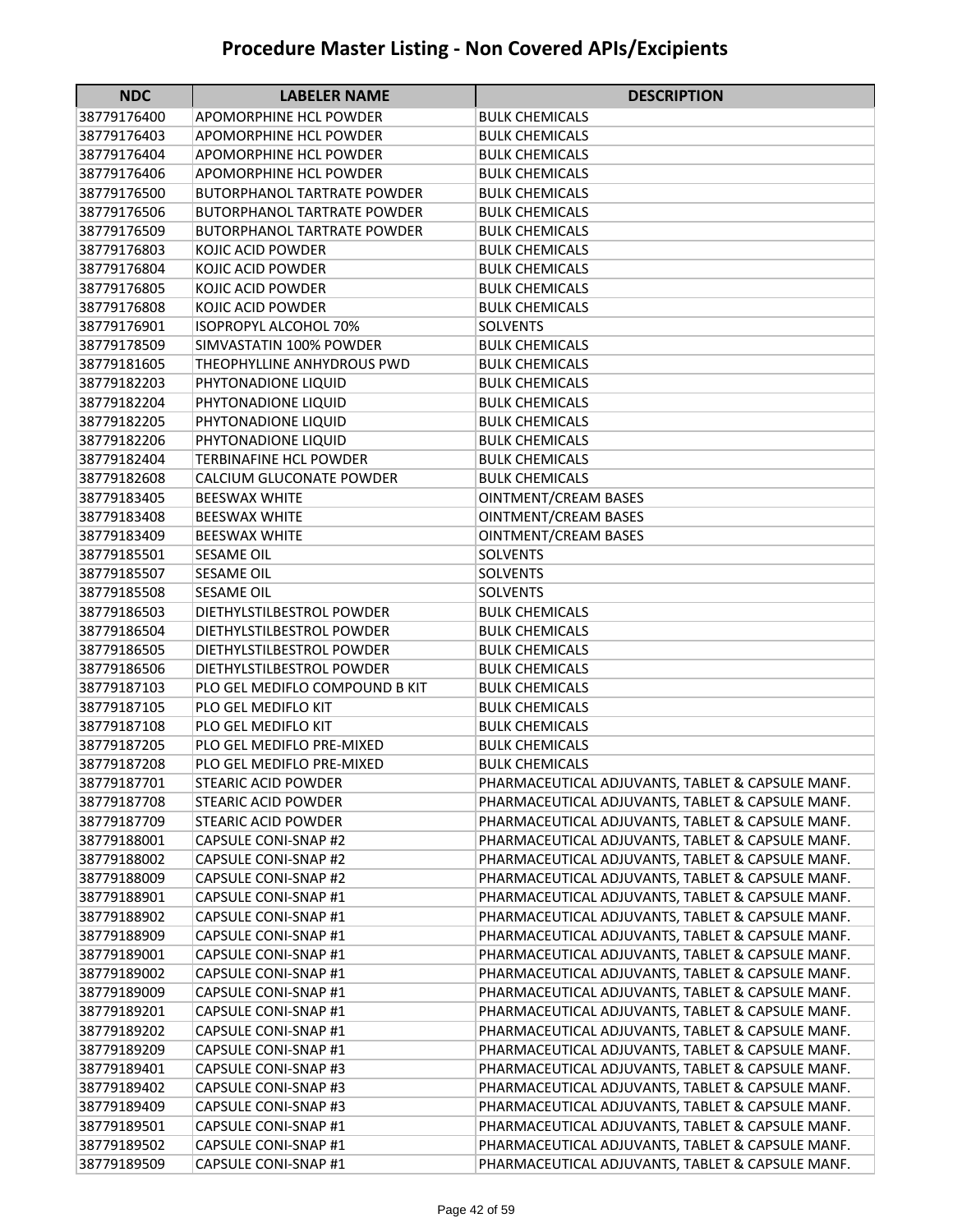| <b>NDC</b>  | <b>LABELER NAME</b>           | <b>DESCRIPTION</b>                               |
|-------------|-------------------------------|--------------------------------------------------|
| 38779189601 | CAPSULE CONI-SNAP #3          | PHARMACEUTICAL ADJUVANTS, TABLET & CAPSULE MANF. |
| 38779189602 | <b>CAPSULE CONI-SNAP #3</b>   | PHARMACEUTICAL ADJUVANTS, TABLET & CAPSULE MANF. |
| 38779189609 | CAPSULE CONI-SNAP #3          | PHARMACEUTICAL ADJUVANTS, TABLET & CAPSULE MANF. |
| 38779190400 | ADRENOCORTICOTROPHIC HORMONE  | BULK CHEMICALS                                   |
| 38779190407 | ADRENOCORTICOTROPHIC HORMONE  | <b>BULK CHEMICALS</b>                            |
| 38779190409 | ADRENOCORTICOTROPHIC HORMONE  | <b>BULK CHEMICALS</b>                            |
| 38779192308 | <b>GLYCINE POWDER</b>         | <b>BULK CHEMICALS</b>                            |
| 38779193001 | <b>STEVIA POWDER</b>          | <b>BULK CHEMICALS</b>                            |
| 38779193003 | <b>STEVIA POWDER</b>          | <b>BULK CHEMICALS</b>                            |
| 38779193004 | <b>STEVIA POWDER</b>          | <b>BULK CHEMICALS</b>                            |
| 38779193005 | <b>STEVIA POWDER</b>          | <b>BULK CHEMICALS</b>                            |
| 38779193007 | <b>STEVIA POWDER</b>          | BULK CHEMICALS                                   |
| 38779193008 | <b>STEVIA POWDER</b>          | <b>BULK CHEMICALS</b>                            |
| 38779193704 | <b>CLARITHROMYCIN POWDER</b>  | <b>BULK CHEMICALS</b>                            |
| 38779193705 | <b>CLARITHROMYCIN POWDER</b>  | <b>BULK CHEMICALS</b>                            |
| 38779193709 | <b>CLARITHROMYCIN POWDER</b>  | <b>BULK CHEMICALS</b>                            |
| 38779194005 | <b>CHICKEN FLAVOR POWDER</b>  | <b>BULK CHEMICALS</b>                            |
| 38779194204 | <b>BEEF FLAVOR POWDER</b>     | <b>BULK CHEMICALS</b>                            |
| 38779194205 | <b>BEEF FLAVOR POWDER</b>     | <b>BULK CHEMICALS</b>                            |
| 38779194303 | METHOCARBAMOL POWDER          | <b>BULK CHEMICALS</b>                            |
| 38779194305 | METHOCARBAMOL POWDER          | <b>BULK CHEMICALS</b>                            |
| 38779194307 | METHOCARBAMOL POWDER          | <b>BULK CHEMICALS</b>                            |
| 38779194308 | METHOCARBAMOL POWDER          | <b>BULK CHEMICALS</b>                            |
| 38779194309 | METHOCARBAMOL POWDER          | <b>BULK CHEMICALS</b>                            |
| 38779194905 | <b>TAURINE POWDER</b>         | <b>BULK CHEMICALS</b>                            |
| 38779194908 | <b>TAURINE POWDER</b>         | <b>BULK CHEMICALS</b>                            |
| 38779194909 | <b>TAURINE POWDER</b>         | <b>BULK CHEMICALS</b>                            |
| 38779195301 | <b>CARBAZOCHROME POWDER</b>   | <b>BULK CHEMICALS</b>                            |
| 38779195302 | <b>CARBAZOCHROME POWDER</b>   | <b>BULK CHEMICALS</b>                            |
| 38779195305 | <b>CARBAZOCHROME POWDER</b>   | <b>BULK CHEMICALS</b>                            |
| 38779195309 | <b>CARBAZOCHROME POWDER</b>   | <b>BULK CHEMICALS</b>                            |
| 38779195802 | <b>CAPSULE CONI-SNAP #0</b>   | PHARMACEUTICAL ADJUVANTS, TABLET & CAPSULE MANF. |
| 38779195809 | CAPSULE CONI-SNAP #0          | PHARMACEUTICAL ADJUVANTS, TABLET & CAPSULE MANF. |
| 38779196304 | THIAMINE HCL POWDER           | <b>BULK CHEMICALS</b>                            |
| 38779196305 | THIAMINE HCL POWDER           | <b>BULK CHEMICALS</b>                            |
| 38779196308 | THIAMINE HCL POWDER           | <b>BULK CHEMICALS</b>                            |
| 38779196309 | THIAMINE HCL POWDER           | BULK CHEMICALS                                   |
| 38779196604 | <b>GLUCOSAMINE HCL POWDER</b> | <b>BULK CHEMICALS</b>                            |
| 38779196605 | <b>GLUCOSAMINE HCL POWDER</b> | <b>BULK CHEMICALS</b>                            |
| 38779196608 | <b>GLUCOSAMINE HCL POWDER</b> | <b>BULK CHEMICALS</b>                            |
| 38779196705 | DIMETHYL SULFONE POWDER       | <b>BULK CHEMICALS</b>                            |
| 38779196707 | DIMETHYL SULFONE POWDER       | <b>BULK CHEMICALS</b>                            |
| 38779196708 | DIMETHYL SULFONE POWDER       | <b>BULK CHEMICALS</b>                            |
| 38779196709 | DIMETHYL SULFONE POWDER       | <b>BULK CHEMICALS</b>                            |
| 38779196908 | <b>EMU OIL</b>                | <b>BULK CHEMICALS</b>                            |
| 38779197102 | <b>DISULFIRAM POWDER</b>      | <b>BULK CHEMICALS</b>                            |
| 38779197105 | DISULFIRAM POWDER             | <b>BULK CHEMICALS</b>                            |
| 38779197108 | <b>DISULFIRAM POWDER</b>      | <b>BULK CHEMICALS</b>                            |
| 38779197109 | <b>DISULFIRAM POWDER</b>      | <b>BULK CHEMICALS</b>                            |
| 38779197400 | METHYLCOBALAMIN POWDER        | <b>BULK CHEMICALS</b>                            |
| 38779197401 | METHYLCOBALAMIN POWDER        | <b>BULK CHEMICALS</b>                            |
| 38779197403 | METHYLCOBALAMIN POWDER        | <b>BULK CHEMICALS</b>                            |
| 38779197404 | METHYLCOBALAMIN POWDER        | <b>BULK CHEMICALS</b>                            |
| 38779197405 | METHYLCOBALAMIN POWDER        | BULK CHEMICALS                                   |
| 38779197406 | METHYLCOBALAMIN POWDER        | <b>BULK CHEMICALS</b>                            |
| 38779197903 | FENBENDAZOLE POWDER           | <b>BULK CHEMICALS</b>                            |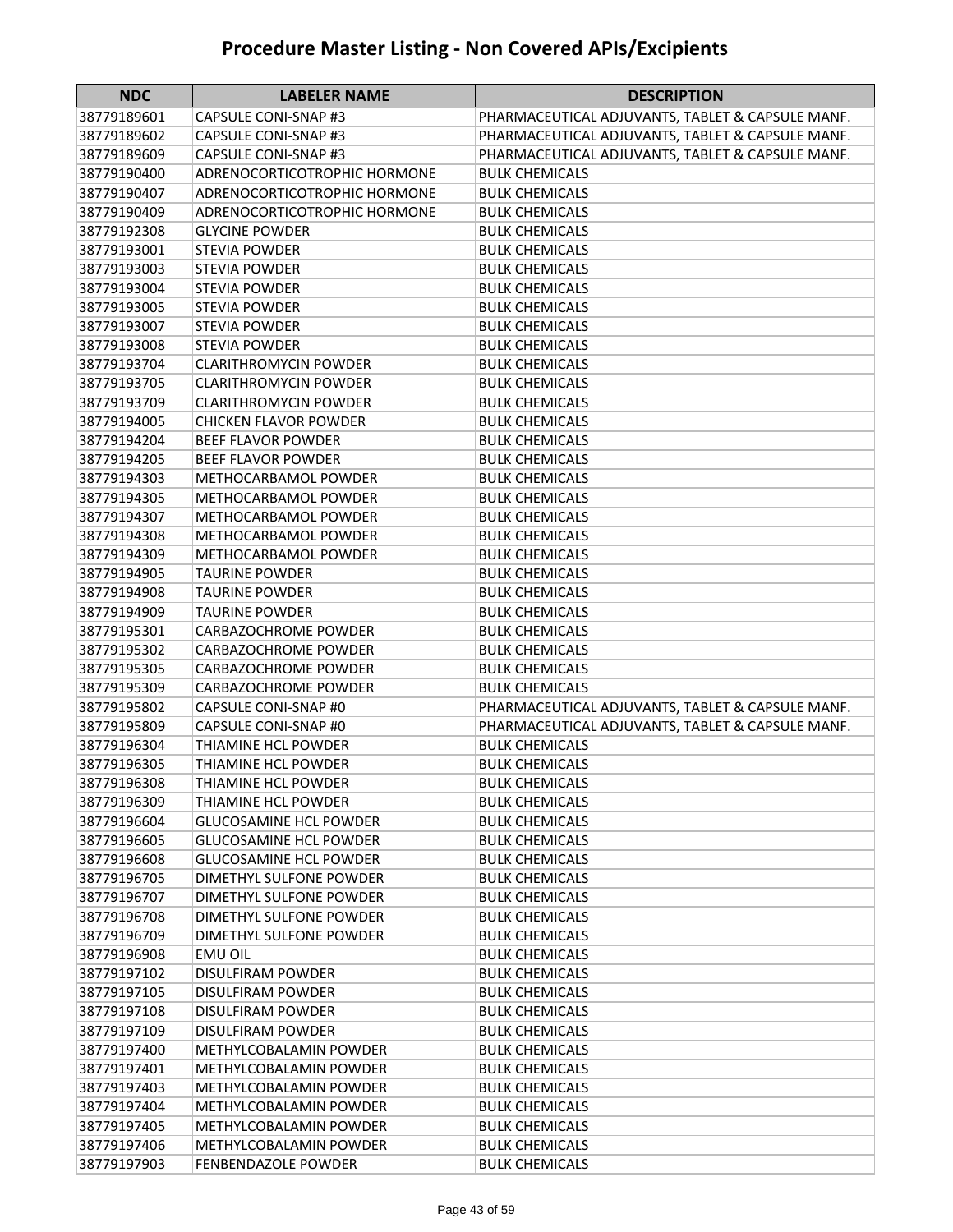| <b>NDC</b>                 | <b>LABELER NAME</b>                          | <b>DESCRIPTION</b>                                                        |
|----------------------------|----------------------------------------------|---------------------------------------------------------------------------|
| 38779197905                | <b>FENBENDAZOLE POWDER</b>                   | BULK CHEMICALS                                                            |
| 38779197907                | <b>FENBENDAZOLE POWDER</b>                   | <b>BULK CHEMICALS</b>                                                     |
| 38779197908                | <b>FENBENDAZOLE POWDER</b>                   | <b>BULK CHEMICALS</b>                                                     |
| 38779197909                | <b>FENBENDAZOLE POWDER</b>                   | <b>BULK CHEMICALS</b>                                                     |
| 38779198001                | <b>GABAPENTIN BULK POWDER</b>                | <b>BULK CHEMICALS</b>                                                     |
| 38779198004                | <b>GABAPENTIN BULK POWDER</b>                | <b>BULK CHEMICALS</b>                                                     |
| 38779198005                | <b>GABAPENTIN BULK POWDER</b>                | <b>BULK CHEMICALS</b>                                                     |
| 38779198008                | <b>GABAPENTIN BULK POWDER</b>                | <b>BULK CHEMICALS</b>                                                     |
| 38779198603                | <b>STANOZOLOL POWDER</b>                     | <b>BULK CHEMICALS</b>                                                     |
| 38779198604                | <b>STANOZOLOL POWDER</b>                     | <b>BULK CHEMICALS</b>                                                     |
| 38779198605                | <b>STANOZOLOL POWDER</b>                     | <b>BULK CHEMICALS</b>                                                     |
| 38779198608                | <b>STANOZOLOL POWDER</b>                     | <b>BULK CHEMICALS</b>                                                     |
| 38779198609                | <b>STANOZOLOL POWDER</b>                     | <b>BULK CHEMICALS</b>                                                     |
| 38779199003                | DOMPERIDONE POWDER                           | <b>BULK CHEMICALS</b>                                                     |
| 38779199004                | DOMPERIDONE POWDER                           | <b>BULK CHEMICALS</b>                                                     |
| 38779199005                | <b>DOMPERIDONE POWDER</b>                    | <b>BULK CHEMICALS</b>                                                     |
| 38779199008                | DOMPERIDONE POWDER                           | <b>BULK CHEMICALS</b>                                                     |
| 38779199009                | DOMPERIDONE POWDER                           | <b>BULK CHEMICALS</b>                                                     |
| 38779199101                | <b>MELOXICAM POWDER</b>                      | <b>BULK CHEMICALS</b>                                                     |
| 38779199104                | <b>MELOXICAM POWDER</b>                      | <b>BULK CHEMICALS</b>                                                     |
| 38779199105                | <b>MELOXICAM POWDER</b>                      | <b>BULK CHEMICALS</b>                                                     |
| 38779199108                | <b>MELOXICAM POWDER</b>                      | <b>BULK CHEMICALS</b>                                                     |
| 38779199109                | <b>MELOXICAM POWDER</b>                      | <b>BULK CHEMICALS</b>                                                     |
| 38779199301                | ALPRAZOLAM POWDER                            | <b>BULK CHEMICALS</b>                                                     |
| 38779199304                | ALPRAZOLAM POWDER                            | <b>BULK CHEMICALS</b>                                                     |
| 38779199306                | ALPRAZOLAM POWDER                            | <b>BULK CHEMICALS</b>                                                     |
| 38779199309                | ALPRAZOLAM POWDER                            | <b>BULK CHEMICALS</b>                                                     |
| 38779199901                | APPLE FLAVOR LIQUID                          | <b>BULK CHEMICALS</b>                                                     |
| 38779199902                | APPLE FLAVOR LIQUID                          | BULK CHEMICALS                                                            |
| 38779199905                | APPLE FLAVOR LIQUID                          | <b>BULK CHEMICALS</b>                                                     |
| 38779199908                | APPLE FLAVOR LIQUID                          | BULK CHEMICALS                                                            |
| 38779200001                | <b>APPLE FLAVOR POWDER</b>                   | <b>BULK CHEMICALS</b>                                                     |
| 38779200003                | APPLE FLAVOR POWDER                          | <b>BULK CHEMICALS</b>                                                     |
| 38779200008                | <b>APPLE FLAVOR POWDER</b>                   | <b>BULK CHEMICALS</b>                                                     |
| 38779200400                | <b>BIOTIN POWDER</b><br><b>BIOTIN POWDER</b> | <b>BULK CHEMICALS</b><br><b>BULK CHEMICALS</b>                            |
| 38779200403                | <b>BIOTIN POWDER</b>                         |                                                                           |
| 38779200404                |                                              | <b>BULK CHEMICALS</b>                                                     |
| 38779200406                | <b>BIOTIN POWDER</b>                         | <b>BULK CHEMICALS</b><br>PHARMACEUTICAL ADJUVANTS, TABLET & CAPSULE MANF. |
| 38779200901                | CAPSULE CONI-SNAP #0                         | PHARMACEUTICAL ADJUVANTS, TABLET & CAPSULE MANF.                          |
| 38779200902<br>38779200909 | CAPSULE CONI-SNAP #0<br>CAPSULE CONI-SNAP #0 | PHARMACEUTICAL ADJUVANTS, TABLET & CAPSULE MANF.                          |
| 38779201801                | CAPSULE CONI-SNAP #1                         | PHARMACEUTICAL ADJUVANTS, TABLET & CAPSULE MANF.                          |
| 38779201802                | <b>CAPSULE CONI-SNAP #1</b>                  | PHARMACEUTICAL ADJUVANTS, TABLET & CAPSULE MANF.                          |
| 38779201809                | CAPSULE CONI-SNAP #1                         | PHARMACEUTICAL ADJUVANTS, TABLET & CAPSULE MANF.                          |
| 38779201901                | <b>CAPSULE CONI-SNAP #1</b>                  | PHARMACEUTICAL ADJUVANTS, TABLET & CAPSULE MANF.                          |
| 38779201902                | <b>CAPSULE CONI-SNAP #1</b>                  | PHARMACEUTICAL ADJUVANTS, TABLET & CAPSULE MANF.                          |
| 38779201909                | CAPSULE CONI-SNAP #1                         | PHARMACEUTICAL ADJUVANTS, TABLET & CAPSULE MANF.                          |
| 38779202001                | CAPSULE CONI-SNAP #3                         | PHARMACEUTICAL ADJUVANTS, TABLET & CAPSULE MANF.                          |
| 38779202002                | <b>CAPSULE CONI-SNAP #3</b>                  | PHARMACEUTICAL ADJUVANTS, TABLET & CAPSULE MANF.                          |
| 38779202009                | CAPSULE CONI-SNAP #3                         | PHARMACEUTICAL ADJUVANTS, TABLET & CAPSULE MANF.                          |
| 38779202101                | CAPSULE CONI-SNAP #3                         | PHARMACEUTICAL ADJUVANTS, TABLET & CAPSULE MANF.                          |
| 38779202102                | CAPSULE CONI-SNAP #3                         | PHARMACEUTICAL ADJUVANTS, TABLET & CAPSULE MANF.                          |
| 38779202103                | CAPSULE CONI-SNAP #3                         | PHARMACEUTICAL ADJUVANTS, TABLET & CAPSULE MANF.                          |
| 38779202201                | CAPSULE CONI-SNAP #4                         | PHARMACEUTICAL ADJUVANTS, TABLET & CAPSULE MANF.                          |
| 38779202202                | CAPSULE CONI-SNAP #4                         | PHARMACEUTICAL ADJUVANTS, TABLET & CAPSULE MANF.                          |
| 38779202209                | CAPSULE CONI-SNAP #4                         | PHARMACEUTICAL ADJUVANTS, TABLET & CAPSULE MANF.                          |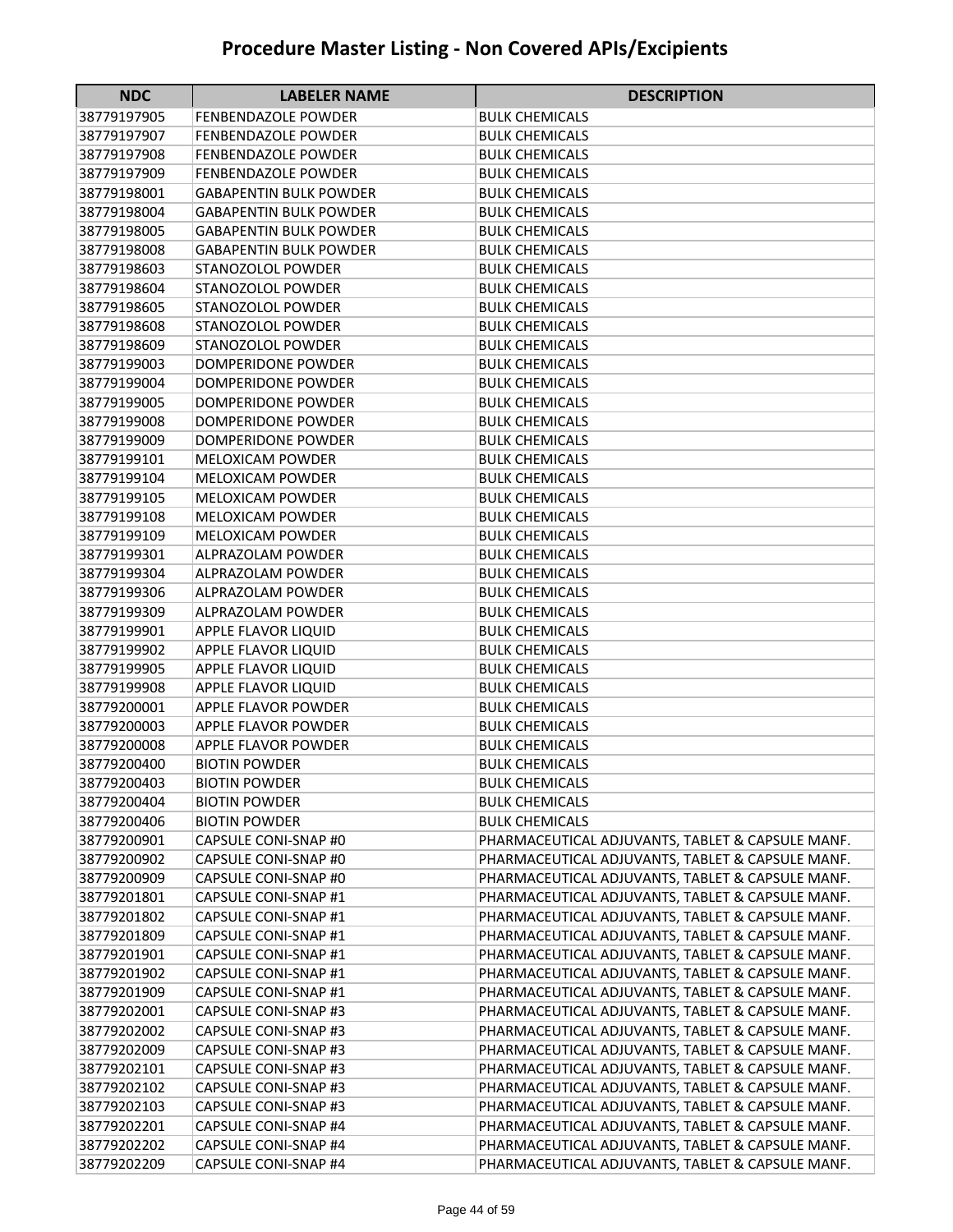| <b>NDC</b>                 | <b>LABELER NAME</b>                          | <b>DESCRIPTION</b>                             |
|----------------------------|----------------------------------------------|------------------------------------------------|
| 38779202705                | <b>CHOLESTEROL POWDER</b>                    | BULK CHEMICALS                                 |
| 38779202708                | <b>CHOLESTEROL POWDER</b>                    | BULK CHEMICALS                                 |
| 38779203203                | CLOMIPRAMINE HCL POWDER                      | BULK CHEMICALS                                 |
| 38779203204                | <b>CLOMIPRAMINE HCL POWDER</b>               | <b>BULK CHEMICALS</b>                          |
| 38779203205                | <b>CLOMIPRAMINE HCL POWDER</b>               | <b>BULK CHEMICALS</b>                          |
| 38779203404                | <b>COCONUT OIL</b>                           | <b>BULK CHEMICALS</b>                          |
| 38779203405                | <b>COCONUT OIL</b>                           | <b>BULK CHEMICALS</b>                          |
| 38779203408                | <b>COCONUT OIL</b>                           | <b>BULK CHEMICALS</b>                          |
| 38779203501                | <b>COD LIVER OIL</b>                         | <b>BULK CHEMICALS</b>                          |
| 38779203508                | <b>COD LIVER OIL</b>                         | <b>BULK CHEMICALS</b>                          |
| 38779203801                | <b>CORN OIL</b>                              | <b>BULK CHEMICALS</b>                          |
| 38779203808                | <b>CORN OIL</b>                              | <b>BULK CHEMICALS</b>                          |
| 38779204004                | <b>CREATININE POWDER</b>                     | <b>BULK CHEMICALS</b>                          |
| 38779204005                | <b>CREATININE POWDER</b>                     | <b>BULK CHEMICALS</b>                          |
| 38779204008                | <b>CREATININE POWDER</b>                     | <b>BULK CHEMICALS</b>                          |
| 38779204009                | <b>CREATININE POWDER</b>                     | <b>BULK CHEMICALS</b>                          |
| 38779208503                | <b>GLUTATHIONE-L POWDER</b>                  | <b>BULK CHEMICALS</b>                          |
| 38779208504                | <b>GLUTATHIONE-L POWDER</b>                  | <b>BULK CHEMICALS</b>                          |
| 38779208505                | <b>GLUTATHIONE-L POWDER</b>                  | <b>BULK CHEMICALS</b>                          |
| 38779208507                | <b>GLUTATHIONE-L POWDER</b>                  | <b>BULK CHEMICALS</b>                          |
| 38779208508                | <b>GLUTATHIONE-L POWDER</b>                  | <b>BULK CHEMICALS</b>                          |
| 38779208509                | <b>GLUTATHIONE-L POWDER</b>                  | <b>BULK CHEMICALS</b>                          |
| 38779208703                | <b>GLYCOPYRROLATE POWDER</b>                 | <b>BULK CHEMICALS</b>                          |
| 38779208706                | <b>GLYCOPYRROLATE POWDER</b>                 | <b>BULK CHEMICALS</b>                          |
| 38779208901                | <b>GRAPESEED OIL</b>                         | <b>BULK CHEMICALS</b>                          |
| 38779208908                | <b>GRAPESEED OIL</b>                         | <b>BULK CHEMICALS</b>                          |
| 38779210105                | HYDROXYETHYLCELLULOSE POWDER                 | BULK CHEMICALS                                 |
| 38779210108                | <b>HYDROXYETHYLCELLULOSE POWDER</b>          | BULK CHEMICALS                                 |
| 38779210109                | HYDROXYETHYLCELLULOSE POWDER                 | BULK CHEMICALS                                 |
| 38779211801                | <b>MAGNESIUM OXIDE POWDER</b>                | <b>BULK CHEMICALS</b>                          |
| 38779211808                | MAGNESIUM OXIDE POWDER                       | <b>BULK CHEMICALS</b>                          |
| 38779212504                | MARSHMALLOW FLAVOR LIQUID                    | <b>BULK CHEMICALS</b>                          |
| 38779212505                | MARSHMALLOW FLAVOR LIQUID                    | <b>BULK CHEMICALS</b>                          |
| 38779212508                | <b>MARSHMALLOW FLAVOR LIQUID</b>             | <b>BULK CHEMICALS</b>                          |
| 38779212604                | <b>METFORMIN HCL POWDER</b>                  | <b>BULK CHEMICALS</b>                          |
| 38779212605                | <b>METFORMIN HCL POWDER</b>                  | <b>BULK CHEMICALS</b>                          |
| 38779212608                | <b>METFORMIN HCL POWDER</b>                  | <b>BULK CHEMICALS</b>                          |
| 38779212609                | METFORMIN HCL POWDER                         | <b>BULK CHEMICALS</b>                          |
| 38779213508                | MINERAL OIL, MEDIUM                          | <b>BULK CHEMICALS</b>                          |
| 38779213509<br>38779214504 | MINERAL OIL, MEDIUM<br>PENTOXIFYLLINE POWDER | <b>BULK CHEMICALS</b><br><b>BULK CHEMICALS</b> |
| 38779214505                | PENTOXIFYLLINE 100% POWDER                   | <b>BULK CHEMICALS</b>                          |
| 38779214509                | PENTOXIFYLLINE POWDER                        | <b>BULK CHEMICALS</b>                          |
| 38779214903                | PHENYTOIN POWDER                             | <b>BULK CHEMICALS</b>                          |
| 38779214904                | PHENYTOIN POWDER                             | <b>BULK CHEMICALS</b>                          |
| 38779214905                | PHENYTOIN POWDER                             | <b>BULK CHEMICALS</b>                          |
| 38779218508                | SOYBEAN OIL                                  | <b>BULK CHEMICALS</b>                          |
| 38779220601                | VIDARABINE POWDER                            | <b>BULK CHEMICALS</b>                          |
| 38779220603                | <b>VIDARABINE POWDER</b>                     | <b>BULK CHEMICALS</b>                          |
| 38779220606                | <b>VIDARABINE POWDER</b>                     | <b>BULK CHEMICALS</b>                          |
| 38779220804                | VITAMIN D3 POWDER                            | <b>BULK CHEMICALS</b>                          |
| 38779220806                | VITAMIN D3 POWDER                            | <b>BULK CHEMICALS</b>                          |
| 38779220808                | VITAMIN D3 POWDER                            | <b>BULK CHEMICALS</b>                          |
| 38779220809                | VITAMIN D3 POWDER                            | <b>BULK CHEMICALS</b>                          |
| 38779220904                | VITAMIN E ACETATE LIQUID                     | <b>BULK CHEMICALS</b>                          |
| 38779220905                | VITAMIN E ACETATE LIQUID                     | <b>BULK CHEMICALS</b>                          |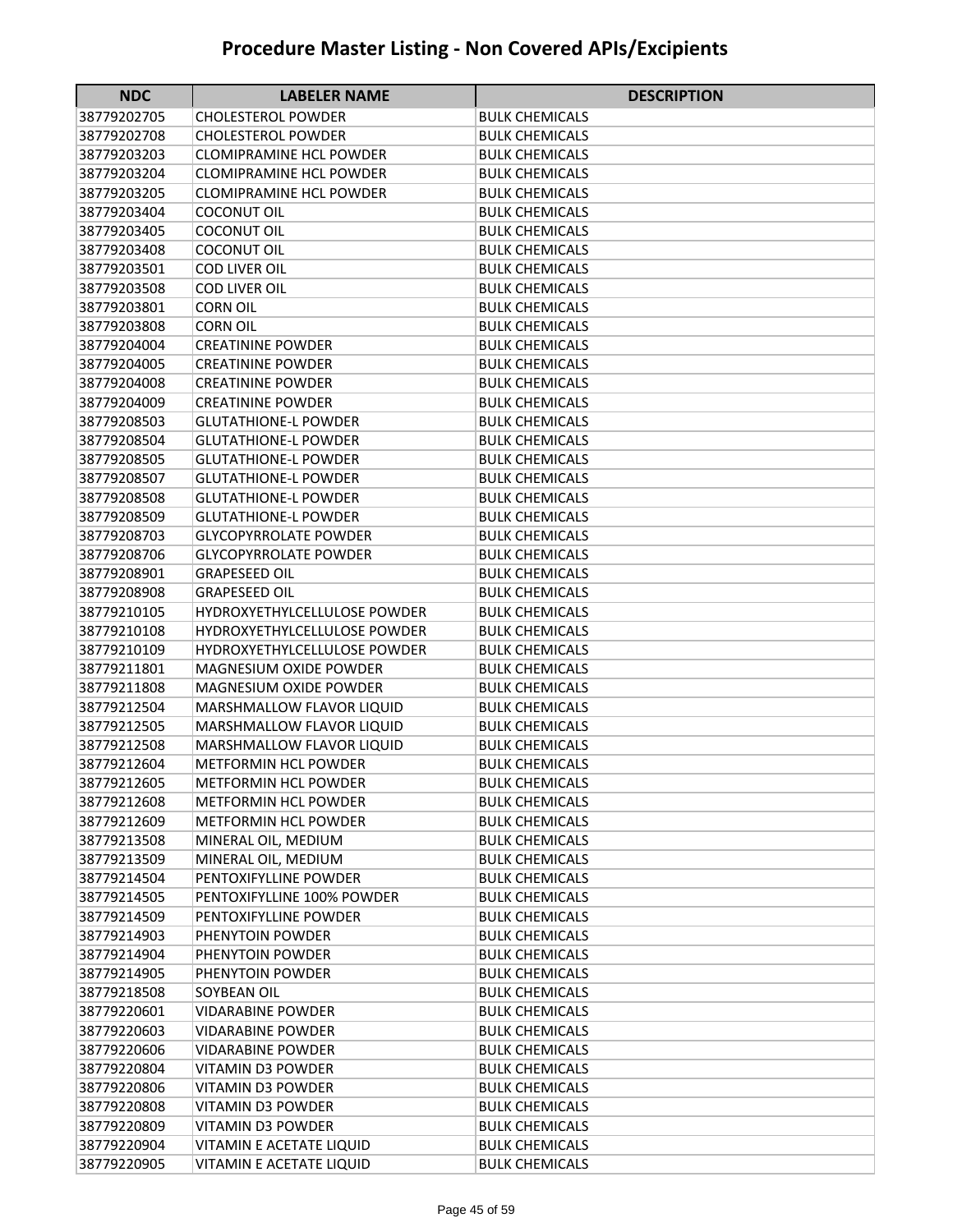| <b>NDC</b>  | <b>LABELER NAME</b>                   | <b>DESCRIPTION</b>                               |
|-------------|---------------------------------------|--------------------------------------------------|
| 38779220907 | VITAMIN E ACETATE LIQUID              | <b>BULK CHEMICALS</b>                            |
| 38779220908 | VITAMIN E ACETATE LIQUID              | <b>BULK CHEMICALS</b>                            |
| 38779220909 | VITAMIN E ACETATE LIQUID              | <b>BULK CHEMICALS</b>                            |
| 38779221001 | <b>XYLITOL POWDER</b>                 | <b>BULK CHEMICALS</b>                            |
| 38779221003 | <b>XYLITOL POWDER</b>                 | <b>BULK CHEMICALS</b>                            |
| 38779221005 | <b>XYLITOL POWDER</b>                 | <b>BULK CHEMICALS</b>                            |
| 38779222508 | SODIUM PHOSPHATE POWDER               | <b>BULK CHEMICALS</b>                            |
| 38779222905 | DANTROLENE SODIUM POWDER              | <b>BULK CHEMICALS</b>                            |
| 38779223304 | PREGNENOLONE MICRONIZED POWDER        | <b>BULK CHEMICALS</b>                            |
| 38779223305 | PREGNENOLONE MICRONIZED POWDER        | <b>BULK CHEMICALS</b>                            |
| 38779223307 | PREGNENOLONE MICRONIZED POWDER        | <b>BULK CHEMICALS</b>                            |
| 38779223308 | PREGNENOLONE MICRONIZED POWDER        | <b>BULK CHEMICALS</b>                            |
| 38779223309 | PREGNENOLONE MICRONIZED POWDER        | <b>BULK CHEMICALS</b>                            |
| 38779223502 | <b>CAPSULE CONI-SNAP #1</b>           | PHARMACEUTICAL ADJUVANTS, TABLET & CAPSULE MANF. |
| 38779223509 | CAPSULE CONI-SNAP #1                  | PHARMACEUTICAL ADJUVANTS, TABLET & CAPSULE MANF. |
| 38779224508 | <b>VALPROIC ACID LIQUID</b>           | <b>BULK CHEMICALS</b>                            |
| 38779224509 | <b>VALPROIC ACID LIQUID</b>           | <b>BULK CHEMICALS</b>                            |
| 38779224604 | <b>AZITHROMYCIN POWDER</b>            | <b>BULK CHEMICALS</b>                            |
| 38779224605 | AZITHROMYCIN POWDER                   | BULK CHEMICALS                                   |
| 38779224608 | <b>AZITHROMYCIN POWDER</b>            | <b>BULK CHEMICALS</b>                            |
| 38779224609 | <b>AZITHROMYCIN POWDER</b>            | <b>BULK CHEMICALS</b>                            |
| 38779224903 | <b>KETOROLAC TROMETHAMINE POWDER</b>  | <b>BULK CHEMICALS</b>                            |
| 38779224904 | KETOROLAC TROMETHAMINE POWDER         | <b>BULK CHEMICALS</b>                            |
| 38779224905 | KETOROLAC TROMETHAMINE POWDER         | <b>BULK CHEMICALS</b>                            |
| 38779224909 | KETOROLAC TROMETHAMINE POWDER         | <b>BULK CHEMICALS</b>                            |
| 38779225203 | <b>GRISEOFULVIN MICRONIZED POWDER</b> | BULK CHEMICALS                                   |
| 38779225205 | <b>GRISEOFULVIN MICRONIZED POWDER</b> | <b>BULK CHEMICALS</b>                            |
| 38779225207 | <b>GRISEOFULVIN MICRONIZED POWDER</b> | <b>BULK CHEMICALS</b>                            |
| 38779225208 | <b>GRISEOFULVIN MICRONIZED POWDER</b> | <b>BULK CHEMICALS</b>                            |
| 38779225209 | GRISEOFULVIN MICRONIZED POWDER        | <b>BULK CHEMICALS</b>                            |
| 38779225308 | BANANA FLAVOR ARTIFICIAL LIQ          | <b>BULK CHEMICALS</b>                            |
| 38779225404 | <b>CHRYSIN POWDER</b>                 | <b>BULK CHEMICALS</b>                            |
| 38779225405 | <b>CHRYSIN POWDER</b>                 | <b>BULK CHEMICALS</b>                            |
| 38779225409 | <b>CHRYSIN POWDER</b>                 | <b>BULK CHEMICALS</b>                            |
| 38779225603 | <b>CLOMIPRAMINE HCL POWDER</b>        | <b>BULK CHEMICALS</b>                            |
| 38779225604 | <b>CLOMIPRAMINE HCL POWDER</b>        | <b>BULK CHEMICALS</b>                            |
| 38779225605 | <b>CLOMIPRAMINE HCL POWDER</b>        | <b>BULK CHEMICALS</b>                            |
| 38779225808 | MEDIHOL GEL BASE (ALCOHOL)            | <b>BULK CHEMICALS</b>                            |
| 38779225809 | MEDIHOL GEL BASE (ALCOHOL)            | <b>BULK CHEMICALS</b>                            |
| 38779225900 | LIPO CREAM BASE                       | <b>BULK CHEMICALS</b>                            |
| 38779225903 | LIPO CREAM BASE                       | <b>BULK CHEMICALS</b>                            |
| 38779225905 | LIPO CREAM BASE                       | <b>BULK CHEMICALS</b>                            |
| 38779225908 | <b>LIPO CREAM BASE</b>                | <b>BULK CHEMICALS</b>                            |
| 38779226105 | <b>ESTRADIOL POWDER</b>               | <b>BULK CHEMICALS</b>                            |
| 38779226109 | <b>ESTRADIOL POWDER</b>               | <b>BULK CHEMICALS</b>                            |
| 38779226303 | <b>MITOTANE POWDER</b>                | <b>BULK CHEMICALS</b>                            |
| 38779226304 | <b>MITOTANE POWDER</b>                | <b>BULK CHEMICALS</b>                            |
| 38779226305 | <b>MITOTANE POWDER</b>                | <b>BULK CHEMICALS</b>                            |
| 38779226308 | <b>MITOTANE POWDER</b>                | <b>BULK CHEMICALS</b>                            |
| 38779226701 | <b>ATROPINE SULFATE POWDER</b>        | <b>BULK CHEMICALS</b>                            |
| 38779226703 | ATROPINE SULFATE POWDER               | <b>BULK CHEMICALS</b>                            |
| 38779226704 | ATROPINE SULFATE POWDER               | <b>BULK CHEMICALS</b>                            |
| 38779226705 | ATROPINE SULFATE POWDER               | <b>BULK CHEMICALS</b>                            |
| 38779226708 | <b>ATROPINE SULFATE POWDER</b>        | <b>BULK CHEMICALS</b>                            |
| 38779227200 | <b>TACROLIMUS POWDER</b>              | <b>BULK CHEMICALS</b>                            |
| 38779227203 | TACROLIMUS POWDER                     | <b>BULK CHEMICALS</b>                            |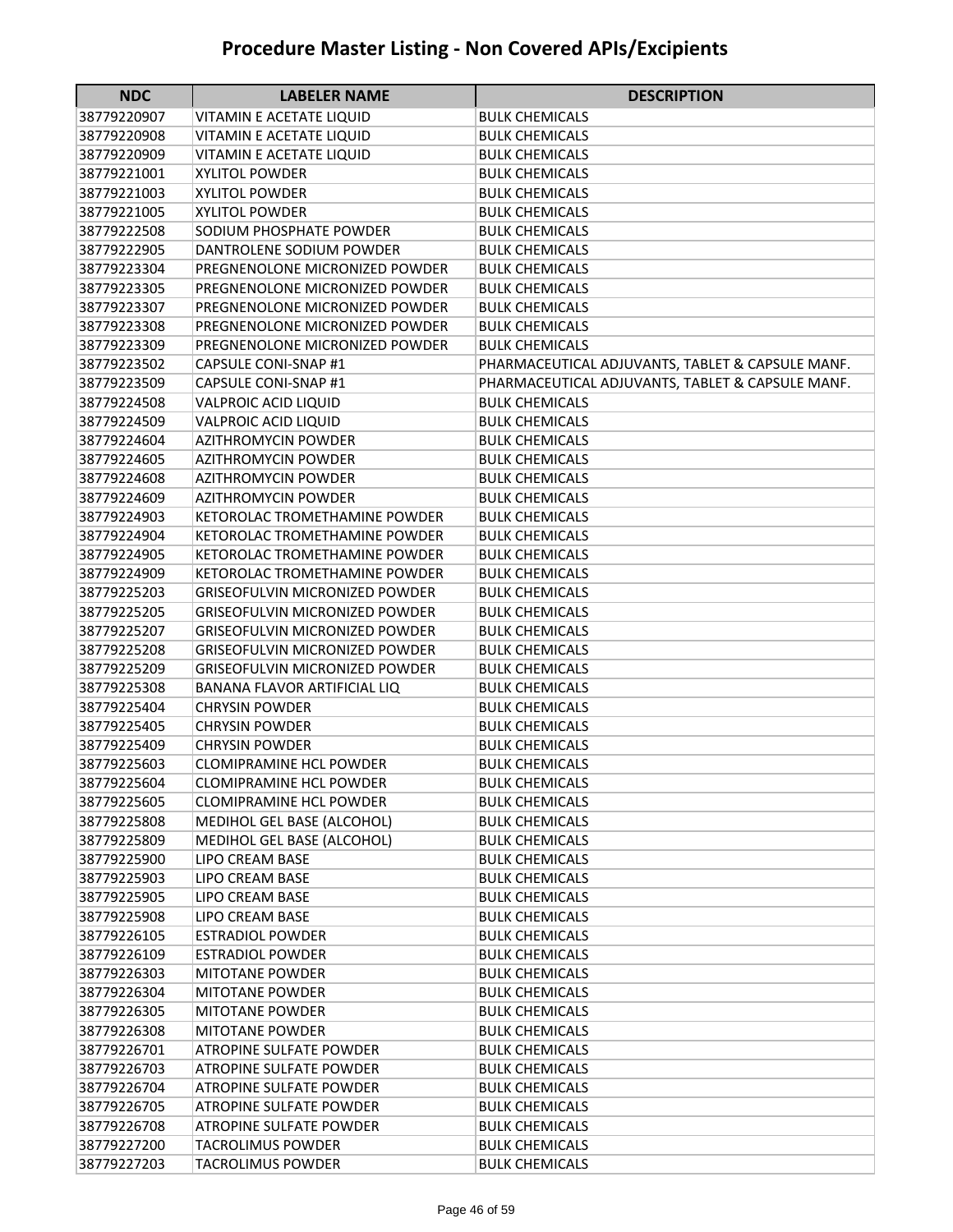| <b>NDC</b>  | <b>LABELER NAME</b>                   | <b>DESCRIPTION</b>                               |
|-------------|---------------------------------------|--------------------------------------------------|
| 38779227204 | TACROLIMUS POWDER                     | BULK CHEMICALS                                   |
| 38779227206 | <b>TACROLIMUS POWDER</b>              | <b>BULK CHEMICALS</b>                            |
| 38779227209 | <b>TACROLIMUS POWDER</b>              | <b>BULK CHEMICALS</b>                            |
| 38779227406 | <b>ANASTROZOLE 100% POWDER</b>        | <b>BULK CHEMICALS</b>                            |
| 38779229503 | <b>FORMOTEROL FUMARATE POWDER</b>     | <b>BULK CHEMICALS</b>                            |
| 38779229506 | <b>FORMOTEROL FUMARATE POWDER</b>     | <b>BULK CHEMICALS</b>                            |
| 38779229803 | <b>HYDROGEL</b>                       | <b>BULK CHEMICALS</b>                            |
| 38779229805 | <b>HYDROGEL</b>                       | <b>BULK CHEMICALS</b>                            |
| 38779229808 | <b>HYDROGEL</b>                       | <b>BULK CHEMICALS</b>                            |
| 38779230301 | PLURONIC 20% GEL                      | <b>BULK CHEMICALS</b>                            |
| 38779230303 | PLURONIC 20% GEL                      | BULK CHEMICALS                                   |
| 38779230305 | PLURONIC 20% GEL                      | <b>BULK CHEMICALS</b>                            |
| 38779230308 | PLURONIC 20% GEL                      | <b>BULK CHEMICALS</b>                            |
| 38779230401 | NICOTINAMIDE ADENINE POWDER           | <b>BULK CHEMICALS</b>                            |
| 38779230403 | NICOTINAMIDE ADENINE POWDER           | <b>BULK CHEMICALS</b>                            |
| 38779230404 | NICOTINAMIDE ADENINE POWDER           | <b>BULK CHEMICALS</b>                            |
| 38779230405 | NICOTINAMIDE ADENINE POWDER           | <b>BULK CHEMICALS</b>                            |
| 38779230406 | NICOTINAMIDE ADENINE POWDER           | <b>BULK CHEMICALS</b>                            |
| 38779230503 | SOMATROPIN POWDER                     | BULK CHEMICALS                                   |
| 38779230506 | SOMATROPIN POWDER                     | <b>BULK CHEMICALS</b>                            |
| 38779232005 | <b>SULFAMETHOXAZOLE POWDER</b>        | <b>BULK CHEMICALS</b>                            |
| 38779232007 | SULFAMETHOXAZOLE POWDER               | <b>BULK CHEMICALS</b>                            |
| 38779232008 | SULFAMETHOXAZOLE POWDER               | <b>BULK CHEMICALS</b>                            |
| 38779232009 | SULFAMETHOXAZOLE POWDER               | <b>BULK CHEMICALS</b>                            |
| 38779232702 | <b>CHORIONIC GONAD 5 MILLION UNIT</b> | <b>BULK CHEMICALS</b>                            |
| 38779232706 | <b>CHORIONIC GONAD 1 MILLION UNIT</b> | BULK CHEMICALS                                   |
| 38779232904 | SODIUM DEOXYCHOLATE POWDER            | <b>BULK CHEMICALS</b>                            |
| 38779232905 | SODIUM DEOXYCHOLATE POWDER            | <b>BULK CHEMICALS</b>                            |
| 38779232909 | SODIUM DEOXYCHOLATE POWDER            | <b>BULK CHEMICALS</b>                            |
| 38779234001 | PLO TRANSDERMAL CREAM                 | <b>BULK CHEMICALS</b>                            |
| 38779234005 | PLO TRANSDERMAL CREAM                 | <b>BULK CHEMICALS</b>                            |
| 38779234008 | PLO TRANSDERMAL CREAM                 | <b>BULK CHEMICALS</b>                            |
| 38779234101 | POTASSIUM BROMIDE PELLETS             | BULK CHEMICALS                                   |
| 38779234107 | POTASSIUM BROMIDE PELLETS             | <b>BULK CHEMICALS</b>                            |
| 38779234108 | POTASSIUM BROMIDE PELLETS             | <b>BULK CHEMICALS</b>                            |
| 38779234109 | POTASSIUM BROMIDE PELLETS             | <b>BULK CHEMICALS</b>                            |
| 38779234205 | DIMETHYLAMINOETHANOL BITART           | <b>BULK CHEMICALS</b>                            |
| 38779234208 | DIMETHYLAMINOETHANOL BITART           | <b>BULK CHEMICALS</b>                            |
| 38779234308 | ORA-SWEET SF SYRUP                    | <b>VEHICLES</b>                                  |
| 38779234503 | <b>FENTANYL BASE POWDER</b>           | <b>BULK CHEMICALS</b>                            |
| 38779234506 | <b>FENTANYL BASE POWDER</b>           | <b>BULK CHEMICALS</b>                            |
| 38779234601 | CAPSULE CONI-SNAP #3                  | PHARMACEUTICAL ADJUVANTS, TABLET & CAPSULE MANF. |
| 38779234602 | CAPSULE CONI-SNAP #3                  | PHARMACEUTICAL ADJUVANTS, TABLET & CAPSULE MANF. |
| 38779234609 | CAPSULE CONI-SNAP #3                  | PHARMACEUTICAL ADJUVANTS, TABLET & CAPSULE MANF. |
| 38779234808 | ORA-BLEND SUSPENSION                  | <b>VEHICLES</b>                                  |
| 38779234908 | <b>ORA-BLEND SF SUSPENSION</b>        | <b>VEHICLES</b>                                  |
| 38779236304 | LEVOFLOXACIN HEMIHYDRATE POWD         | <b>BULK CHEMICALS</b>                            |
| 38779236305 | LEVOFLOXACIN HEMIHYDRATE POWD         | <b>BULK CHEMICALS</b>                            |
| 38779236306 | LEVOFLOXACIN HEMIHYDRATE POWD         | <b>BULK CHEMICALS</b>                            |
| 38779236309 | LEVOFLOXACIN HEMIHYDRATE POWD         | <b>BULK CHEMICALS</b>                            |
| 38779236701 | PLURONIC 30% GEL                      | <b>BULK CHEMICALS</b>                            |
| 38779236703 | PLURONIC 30% GEL                      | <b>BULK CHEMICALS</b>                            |
| 38779236705 | PLURONIC 30% GEL                      | <b>BULK CHEMICALS</b>                            |
| 38779236708 | PLURONIC 30% GEL                      | <b>BULK CHEMICALS</b>                            |
| 38779237009 | CEFTAZIDIME-SODIUM CARB POWDER        | <b>BULK CHEMICALS</b>                            |
| 38779237400 | TRAMADOL HCL POWDER                   | <b>BULK CHEMICALS</b>                            |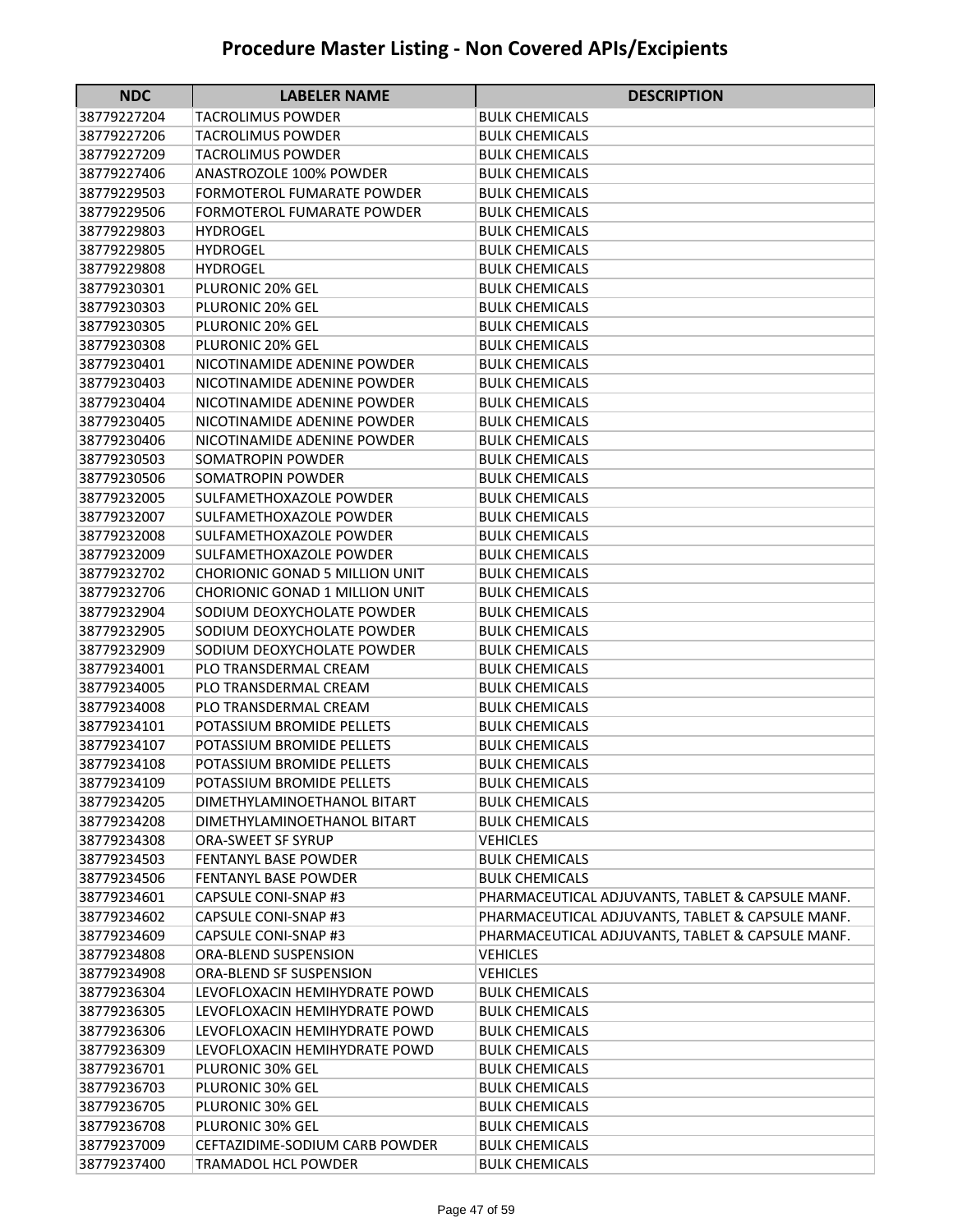| <b>NDC</b>                 | <b>LABELER NAME</b>                                 | <b>DESCRIPTION</b>                                                                                   |
|----------------------------|-----------------------------------------------------|------------------------------------------------------------------------------------------------------|
| 38779237402                | TRAMADOL HCL POWDER                                 | BULK CHEMICALS                                                                                       |
| 38779237403                | TRAMADOL HCL POWDER                                 | <b>BULK CHEMICALS</b>                                                                                |
| 38779237404                | TRAMADOL HCL POWDER                                 | <b>BULK CHEMICALS</b>                                                                                |
| 38779237405                | <b>TRAMADOL HCL POWDER</b>                          | <b>BULK CHEMICALS</b>                                                                                |
| 38779237407                | <b>TRAMADOL HCL POWDER</b>                          | <b>BULK CHEMICALS</b>                                                                                |
| 38779237409                | <b>TRAMADOL HCL POWDER</b>                          | <b>BULK CHEMICALS</b>                                                                                |
| 38779237499                | <b>TRAMADOL HCL POWDER</b>                          | <b>BULK CHEMICALS</b>                                                                                |
| 38779237504                | PHOSPHATIDYLCHOLINE POWDER                          | <b>BULK CHEMICALS</b>                                                                                |
| 38779237505                | PHOSPHATIDYLCHOLINE POWDER                          | <b>BULK CHEMICALS</b>                                                                                |
| 38779237509                | PHOSPHATIDYLCHOLINE POWDER                          | <b>BULK CHEMICALS</b>                                                                                |
| 38779237801                | <b>TROCHE BASE</b>                                  | <b>BULK CHEMICALS</b>                                                                                |
| 38779237802                | <b>TROCHE BASE</b>                                  | <b>BULK CHEMICALS</b>                                                                                |
| 38779237805                | <b>TROCHE BASE</b>                                  | <b>BULK CHEMICALS</b>                                                                                |
| 38779237808                | <b>TROCHE BASE</b>                                  | <b>BULK CHEMICALS</b>                                                                                |
| 38779238303                | <b>CEFTRIAXONE SODIUM POWDER</b>                    | <b>BULK CHEMICALS</b>                                                                                |
| 38779239201                | <b>SESAME OIL</b>                                   | <b>SOLVENTS</b>                                                                                      |
| 38779239205                | <b>SESAME OIL</b>                                   | <b>SOLVENTS</b>                                                                                      |
| 38779239207                | <b>SESAME OIL</b>                                   | <b>SOLVENTS</b>                                                                                      |
| 38779239208                | <b>SESAME OIL</b>                                   | <b>SOLVENTS</b>                                                                                      |
| 38779239209                | <b>SESAME OIL</b>                                   | <b>SOLVENTS</b>                                                                                      |
| 38779240701                | <b>ISOPROPANOL 70% SOLUTION</b>                     | <b>SOLVENTS</b>                                                                                      |
| 38779240702                | <b>ISOPROPANOL 70% SOLUTION</b>                     | <b>SOLVENTS</b>                                                                                      |
| 38779241004                | <b>FINASTERIDE POWDER</b>                           | <b>BULK CHEMICALS</b>                                                                                |
| 38779241005                | <b>FINASTERIDE POWDER</b>                           | <b>BULK CHEMICALS</b>                                                                                |
| 38779241009                | <b>FINASTERIDE POWDER</b>                           | <b>BULK CHEMICALS</b>                                                                                |
| 38779241300                | <b>MOMETASONE FUROATE POWDER</b>                    | BULK CHEMICALS                                                                                       |
| 38779241302                | <b>MOMETASONE FUROATE POWDER</b>                    | BULK CHEMICALS                                                                                       |
| 38779241306                | MOMETASONE FUROATE POWDER                           | BULK CHEMICALS                                                                                       |
| 38779241308                | <b>MOMETASONE FUROATE POWDER</b>                    | <b>BULK CHEMICALS</b>                                                                                |
| 38779241309                | <b>MOMETASONE FUROATE POWDER</b>                    | <b>BULK CHEMICALS</b>                                                                                |
| 38779241401                | <b>CAPSULE CONI-SNAP #3</b>                         | PHARMACEUTICAL ADJUVANTS, TABLET & CAPSULE MANF.                                                     |
| 38779241402<br>38779241409 | CAPSULE CONI-SNAP #3<br><b>CAPSULE CONI-SNAP #3</b> | PHARMACEUTICAL ADJUVANTS, TABLET & CAPSULE MANF.<br>PHARMACEUTICAL ADJUVANTS, TABLET & CAPSULE MANF. |
| 38779241503                | <b>ONDANSETRON HCL POWDER</b>                       | BULK CHEMICALS                                                                                       |
| 38779241504                | <b>ONDANSETRON HCL POWDER</b>                       | <b>BULK CHEMICALS</b>                                                                                |
| 38779241505                | <b>ONDANSETRON HCL POWDER</b>                       | <b>BULK CHEMICALS</b>                                                                                |
| 38779241803                | 7-KETO DHEA POWDER                                  | <b>BULK CHEMICALS</b>                                                                                |
| 38779241804                | 7-KETO DHEA POWDER                                  | <b>BULK CHEMICALS</b>                                                                                |
| 38779241805                | 7-KETO DHEA POWDER                                  | <b>BULK CHEMICALS</b>                                                                                |
| 38779241808                | <b>7-KETO DHEA POWDER</b>                           | <b>BULK CHEMICALS</b>                                                                                |
| 38779242107                | AMOXICILLIN TRIHYDRATE POWDER                       | <b>BULK CHEMICALS</b>                                                                                |
| 38779242703                | <b>ACIDOPHILUS LACTOBACILLUS POWD</b>               | <b>BULK CHEMICALS</b>                                                                                |
| 38779242705                | ACIDOPHILUS LACTOBACILLUS POWD                      | <b>BULK CHEMICALS</b>                                                                                |
| 38779242708                | ACIDOPHILUS LACTOBACILLUS POWD                      | <b>BULK CHEMICALS</b>                                                                                |
| 38779242709                | ACIDOPHILUS LACTOBACILLUS POWD                      | BULK CHEMICALS                                                                                       |
| 38779244203                | <b>FLUCONAZOLE POWDER</b>                           | <b>BULK CHEMICALS</b>                                                                                |
| 38779244204                | <b>FLUCONAZOLE POWDER</b>                           | <b>BULK CHEMICALS</b>                                                                                |
| 38779244205                | <b>FLUCONAZOLE POWDER</b>                           | <b>BULK CHEMICALS</b>                                                                                |
| 38779244206                | <b>FLUCONAZOLE POWDER</b>                           | <b>BULK CHEMICALS</b>                                                                                |
| 38779244209                | <b>FLUCONAZOLE POWDER</b>                           | <b>BULK CHEMICALS</b>                                                                                |
| 38779244304                | <b>TOPIRAMATE POWDER</b>                            | BULK CHEMICALS                                                                                       |
| 38779244305                | <b>TOPIRAMATE POWDER</b>                            | <b>BULK CHEMICALS</b>                                                                                |
| 38779244308                | <b>TOPIRAMATE POWDER</b>                            | BULK CHEMICALS                                                                                       |
| 38779244605                | DANTROLENE SODIUM POWDER                            | <b>BULK CHEMICALS</b>                                                                                |
| 38779244608                | DANTROLENE SODIUM POWDER                            | <b>BULK CHEMICALS</b>                                                                                |
| 38779244609                | DANTROLENE SODIUM POWDER                            | <b>BULK CHEMICALS</b>                                                                                |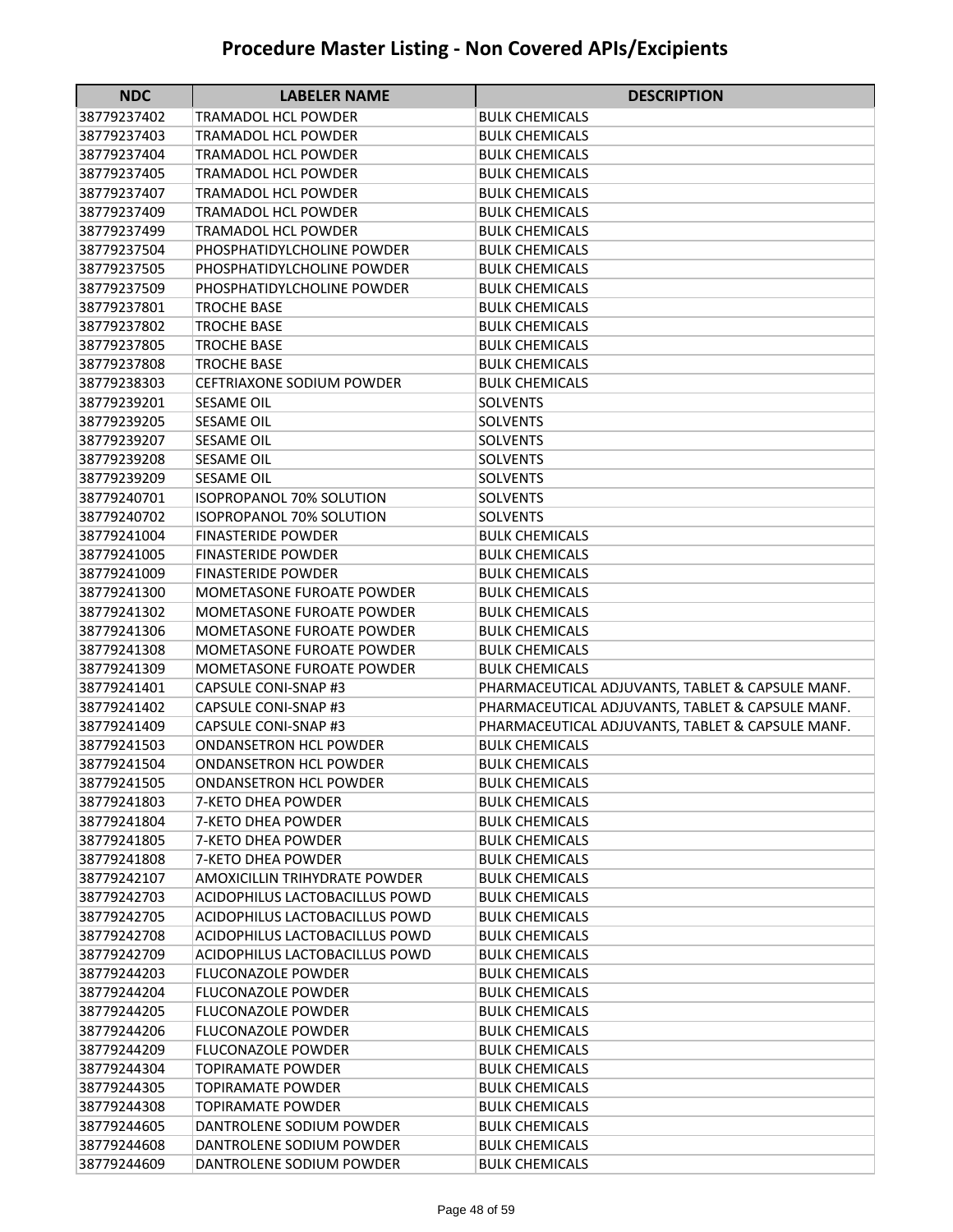| <b>NDC</b>  | <b>LABELER NAME</b>                   | <b>DESCRIPTION</b>    |
|-------------|---------------------------------------|-----------------------|
| 38779245803 | COENZYME Q-10 POWDER                  | BULK CHEMICALS        |
| 38779245804 | <b>COENZYME Q-10 POWDER</b>           | BULK CHEMICALS        |
| 38779245805 | <b>COENZYME Q-10 POWDER</b>           | BULK CHEMICALS        |
| 38779245808 | COENZYME Q-10 POWDER                  | <b>BULK CHEMICALS</b> |
| 38779245809 | COENZYME Q-10 POWDER                  | <b>BULK CHEMICALS</b> |
| 38779245905 | EDETATE CALCIUM DISODIUM POWD         | <b>BULK CHEMICALS</b> |
| 38779246100 | <b>GABAPENTIN POWDER</b>              | <b>BULK CHEMICALS</b> |
| 38779246101 | <b>GABAPENTIN POWDER</b>              | <b>BULK CHEMICALS</b> |
| 38779246102 | <b>GABAPENTIN POWDER</b>              | <b>BULK CHEMICALS</b> |
| 38779246103 | <b>GABAPENTIN POWDER</b>              | <b>BULK CHEMICALS</b> |
| 38779246104 | <b>GABAPENTIN POWDER</b>              | <b>BULK CHEMICALS</b> |
| 38779246105 | <b>GABAPENTIN POWDER</b>              | <b>BULK CHEMICALS</b> |
| 38779246108 | <b>GABAPENTIN POWDER</b>              | <b>BULK CHEMICALS</b> |
| 38779246109 | <b>GABAPENTIN POWDER</b>              | <b>BULK CHEMICALS</b> |
| 38779246199 | <b>GABAPENTIN BULK POWDER</b>         | <b>BULK CHEMICALS</b> |
| 38779246304 | <b>GLUCOSAMINE SULFATE KCL POWDER</b> | <b>BULK CHEMICALS</b> |
| 38779246305 | <b>GLUCOSAMINE SULFATE KCL POWDER</b> | <b>BULK CHEMICALS</b> |
| 38779246307 | <b>GLUCOSAMINE SULFATE KCL POWDER</b> | <b>BULK CHEMICALS</b> |
| 38779246308 | <b>GLUCOSAMINE SULFATE KCL POWDER</b> | <b>BULK CHEMICALS</b> |
| 38779246309 | <b>GLUCOSAMINE SULFATE KCL POWDER</b> | <b>BULK CHEMICALS</b> |
| 38779246501 | <b>GLYCINE POWDER</b>                 | <b>BULK CHEMICALS</b> |
| 38779246505 | <b>GLYCINE POWDER</b>                 | <b>BULK CHEMICALS</b> |
| 38779246508 | <b>GLYCINE POWDER</b>                 | <b>BULK CHEMICALS</b> |
| 38779246509 | <b>GLYCINE POWDER</b>                 | <b>BULK CHEMICALS</b> |
| 38779246701 | <b>ITRACONAZOLE POWDER</b>            | <b>BULK CHEMICALS</b> |
| 38779246703 | <b>ITRACONAZOLE POWDER</b>            | <b>BULK CHEMICALS</b> |
| 38779246704 | <b>ITRACONAZOLE POWDER</b>            | <b>BULK CHEMICALS</b> |
| 38779246705 | <b>ITRACONAZOLE POWDER</b>            | BULK CHEMICALS        |
| 38779246709 | <b>ITRACONAZOLE POWDER</b>            | BULK CHEMICALS        |
| 38779247104 | L-GLUTAMINE POWDER                    | <b>BULK CHEMICALS</b> |
| 38779247105 | L-GLUTAMINE POWDER                    | <b>BULK CHEMICALS</b> |
| 38779247108 | L-GLUTAMINE POWDER                    | <b>BULK CHEMICALS</b> |
| 38779247109 | L-GLUTAMINE POWDER                    | <b>BULK CHEMICALS</b> |
| 38779248005 | <b>TAURINE POWDER</b>                 | <b>BULK CHEMICALS</b> |
| 38779248008 | TAURINE POWDER                        | <b>BULK CHEMICALS</b> |
| 38779248009 | <b>TAURINE POWDER</b>                 | <b>BULK CHEMICALS</b> |
| 38779248104 | TERBINAFINE HCL POWDER                | <b>BULK CHEMICALS</b> |
| 38779248105 | <b>TERBINAFINE HCL POWDER</b>         | <b>BULK CHEMICALS</b> |
| 38779248109 | TERBINAFINE HCL POWDER                | <b>BULK CHEMICALS</b> |
| 38779248503 | <b>IVERMECTIN POWDER</b>              | <b>BULK CHEMICALS</b> |
| 38779248504 | <b>IVERMECTIN POWDER</b>              | <b>BULK CHEMICALS</b> |
| 38779248505 | <b>IVERMECTIN POWDER</b>              | <b>BULK CHEMICALS</b> |
| 38779248509 | <b>IVERMECTIN POWDER</b>              | <b>BULK CHEMICALS</b> |
| 38779248903 | <b>MAGNESIUM GLYCINATE 15% POWDER</b> | <b>BULK CHEMICALS</b> |
| 38779248907 | <b>MAGNESIUM GLYCINATE 15% POWDER</b> | <b>BULK CHEMICALS</b> |
| 38779248908 | <b>MAGNESIUM GLYCINATE 15% POWDER</b> | <b>BULK CHEMICALS</b> |
| 38779248909 | <b>MAGNESIUM GLYCINATE 15% POWDER</b> | <b>BULK CHEMICALS</b> |
| 38779249001 | <b>ALMOND OIL SWEET</b>               | <b>BULK CHEMICALS</b> |
| 38779249005 | <b>ALMOND OIL SWEET</b>               | <b>BULK CHEMICALS</b> |
| 38779249006 | <b>ALMOND OIL SWEET</b>               | <b>BULK CHEMICALS</b> |
| 38779249008 | <b>ALMOND OIL SWEET</b>               | <b>BULK CHEMICALS</b> |
| 38779249009 | <b>ALMOND OIL SWEET</b>               | <b>BULK CHEMICALS</b> |
| 38779249104 | PIRACETAM POWDER                      | <b>BULK CHEMICALS</b> |
| 38779249105 | PIRACETAM POWDER                      | <b>BULK CHEMICALS</b> |
| 38779249107 | PIRACETAM POWDER                      | <b>BULK CHEMICALS</b> |
| 38779249108 | PIRACETAM POWDER                      | <b>BULK CHEMICALS</b> |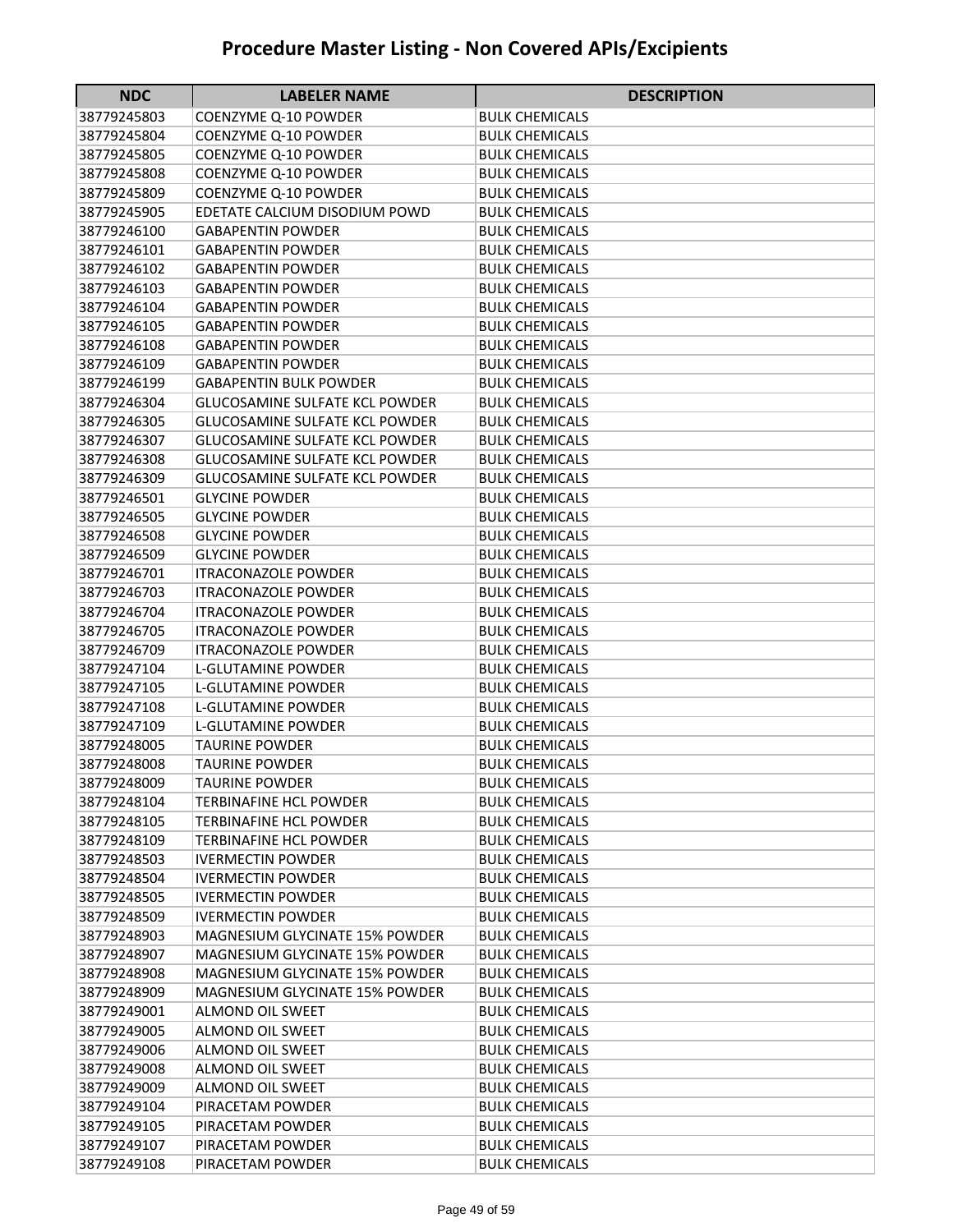| <b>NDC</b>                 | <b>LABELER NAME</b>                                     | <b>DESCRIPTION</b>                             |
|----------------------------|---------------------------------------------------------|------------------------------------------------|
| 38779249109                | PIRACETAM POWDER                                        | BULK CHEMICALS                                 |
| 38779249206                | <b>OXYTOCIN POWDER</b>                                  | <b>BULK CHEMICALS</b>                          |
| 38779249207                | <b>OXYTOCIN POWDER</b>                                  | <b>BULK CHEMICALS</b>                          |
| 38779249209                | OXYTOCIN POWDER                                         | BULK CHEMICALS                                 |
| 38779249300                | TRANSDERMAL PAIN BASE CREAM                             | <b>BULK CHEMICALS</b>                          |
| 38779249301                | TRANSDERMAL PAIN BASE CREAM                             | <b>BULK CHEMICALS</b>                          |
| 38779249303                | TRANSDERMAL PAIN BASE CREAM                             | <b>BULK CHEMICALS</b>                          |
| 38779249305                | TRANSDERMAL PAIN BASE CREAM                             | <b>BULK CHEMICALS</b>                          |
| 38779249308                | <b>TRANSDERMAL PAIN BASE CREAM</b>                      | <b>BULK CHEMICALS</b>                          |
| 38779249402                | <b>GENTAMICIN SULFATE POWDER</b>                        | <b>BULK CHEMICALS</b>                          |
| 38779249404                | <b>GENTAMICIN SULFATE POWDER</b>                        | <b>BULK CHEMICALS</b>                          |
| 38779249405                | <b>GENTAMICIN SULFATE POWDER</b>                        | <b>BULK CHEMICALS</b>                          |
| 38779249406                | <b>GENTAMICIN SULFATE POWDER</b>                        | <b>BULK CHEMICALS</b>                          |
| 38779249408                | <b>GENTAMICIN SULFATE POWDER</b>                        | <b>BULK CHEMICALS</b>                          |
| 38779249409                | <b>GENTAMICIN SULFATE POWDER</b>                        | <b>BULK CHEMICALS</b>                          |
| 38779250003                | <b>SELEGILINE HCL POWDER</b>                            | <b>BULK CHEMICALS</b>                          |
| 38779250004                | SELEGILINE HCL POWDER                                   | <b>BULK CHEMICALS</b>                          |
| 38779250006                | SELEGILINE HCL POWDER                                   | <b>BULK CHEMICALS</b>                          |
| 38779250303                | PHENOXYBENZAMINE HCL POWDER                             | <b>BULK CHEMICALS</b>                          |
| 38779250304                | PHENOXYBENZAMINE HCL POWDER                             | <b>BULK CHEMICALS</b>                          |
| 38779250306                | PHENOXYBENZAMINE HCL POWDER                             | <b>BULK CHEMICALS</b>                          |
| 38779250701                | <b>IODOFORM POWDER</b>                                  | <b>BULK CHEMICALS</b>                          |
| 38779250704                | <b>IODOFORM POWDER</b>                                  | <b>BULK CHEMICALS</b>                          |
| 38779250705                | <b>IODOFORM POWDER</b>                                  | <b>BULK CHEMICALS</b>                          |
| 38779250708                | IODOFORM POWDER                                         | <b>BULK CHEMICALS</b>                          |
| 38779251504                | AMLODIPINE BESILATE POWDER                              | <b>BULK CHEMICALS</b>                          |
| 38779251505                | AMLODIPINE BESILATE POWDER                              | <b>BULK CHEMICALS</b>                          |
| 38779251508                | AMLODIPINE BESILATE POWDER                              | <b>BULK CHEMICALS</b>                          |
| 38779251509                | AMLODIPINE BESILATE POWDER                              | BULK CHEMICALS                                 |
| 38779251902                | MIDAZOLAM POWDER                                        | BULK CHEMICALS                                 |
| 38779251903                | MIDAZOLAM POWDER                                        | <b>BULK CHEMICALS</b>                          |
| 38779251906                | <b>MIDAZOLAM POWDER</b>                                 | <b>BULK CHEMICALS</b>                          |
| 38779252002                | TRANEXAMIC ACID POWDER<br><b>TRANEXAMIC ACID POWDER</b> | <b>BULK CHEMICALS</b>                          |
| 38779252004                |                                                         | <b>BULK CHEMICALS</b>                          |
| 38779252005<br>38779252008 | TRANEXAMIC ACID POWDER<br>TRANEXAMIC ACID POWDER        | <b>BULK CHEMICALS</b><br><b>BULK CHEMICALS</b> |
| 38779252009                | TRANEXAMIC ACID POWDER                                  | <b>BULK CHEMICALS</b>                          |
| 38779252201                | <b>SUCROSE OCTAACETATE POWDER</b>                       | <b>BULK CHEMICALS</b>                          |
| 38779252208                | <b>SUCROSE OCTAACETATE POWDER</b>                       | <b>BULK CHEMICALS</b>                          |
| 38779252604                | D-XYLOSE POWDER                                         | <b>BULK CHEMICALS</b>                          |
| 38779252605                | <b>D-XYLOSE POWDER</b>                                  | <b>BULK CHEMICALS</b>                          |
| 38779252608                | D-XYLOSE POWDER                                         | <b>BULK CHEMICALS</b>                          |
| 38779252800                | <b>VANISH-PEN CREAM BASE</b>                            | <b>BULK CHEMICALS</b>                          |
| 38779252801                | <b>VANISH-PEN CREAM BASE</b>                            | <b>BULK CHEMICALS</b>                          |
| 38779252805                | <b>VANISH-PEN CREAM BASE</b>                            | <b>BULK CHEMICALS</b>                          |
| 38779252808                | <b>VANISH-PEN CREAM BASE</b>                            | <b>BULK CHEMICALS</b>                          |
| 38779252900                | <b>VERSAPRO CREAM BASE</b>                              | <b>BULK CHEMICALS</b>                          |
| 38779252901                | <b>VERSAPRO CREAM BASE</b>                              | <b>BULK CHEMICALS</b>                          |
| 38779252903                | <b>VERSAPRO CREAM BASE</b>                              | <b>BULK CHEMICALS</b>                          |
| 38779252905                | <b>VERSAPRO CREAM BASE</b>                              | <b>BULK CHEMICALS</b>                          |
| 38779252907                | <b>VERSAPRO CREAM BASE</b>                              | <b>BULK CHEMICALS</b>                          |
| 38779252908                | <b>VERSAPRO CREAM BASE</b>                              | <b>BULK CHEMICALS</b>                          |
| 38779253101                | LIQUIGEL COMPLEX LIQUID                                 | <b>BULK CHEMICALS</b>                          |
| 38779253102                | LIQUIGEL COMPLEX LIQUID                                 | <b>BULK CHEMICALS</b>                          |
| 38779253105                | LIQUIGEL COMPLEX LIQUID                                 | <b>BULK CHEMICALS</b>                          |
| 38779253108                | LIQUIGEL COMPLEX LIQUID                                 | <b>BULK CHEMICALS</b>                          |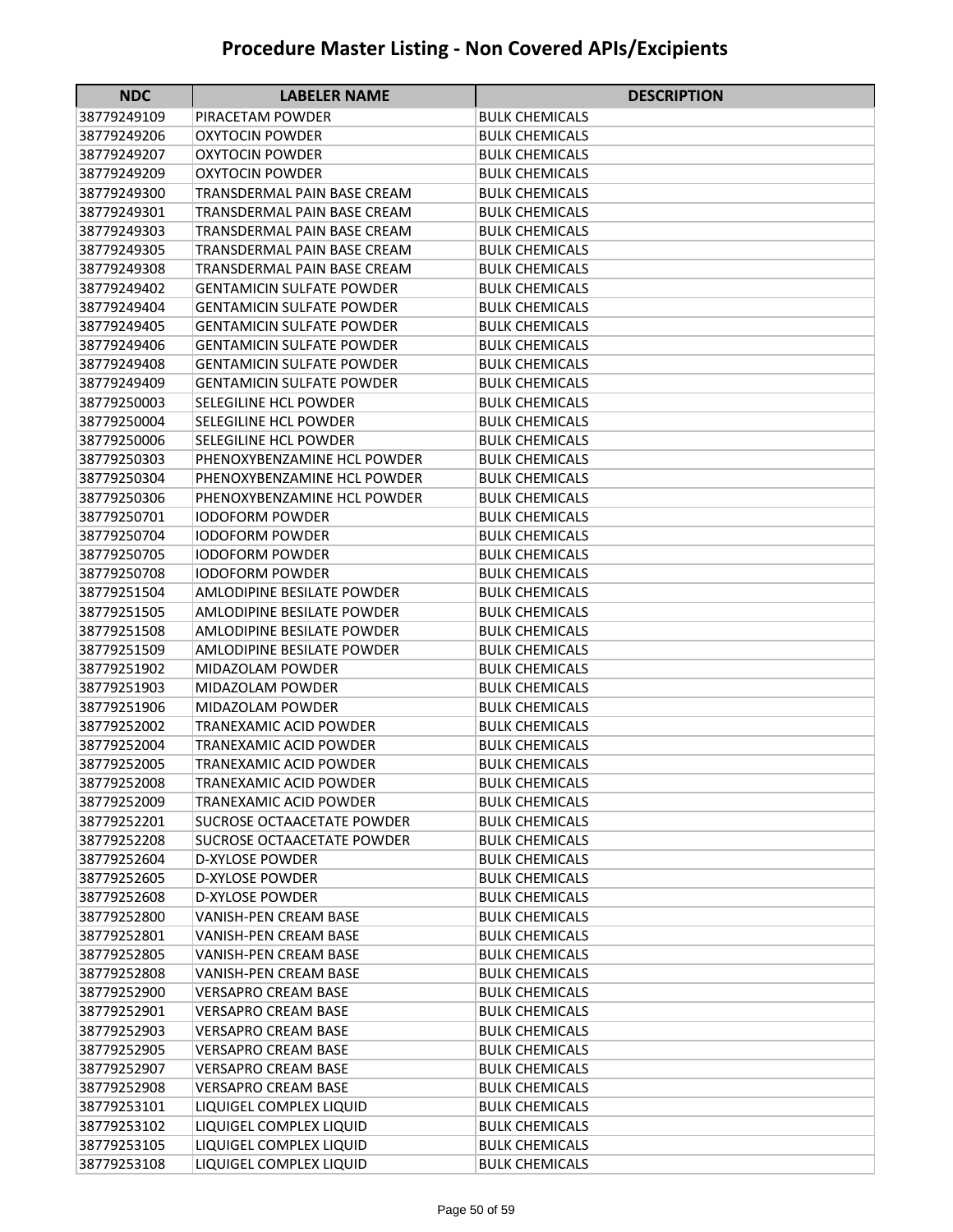| <b>NDC</b>                 | <b>LABELER NAME</b>                                | <b>DESCRIPTION</b>                             |
|----------------------------|----------------------------------------------------|------------------------------------------------|
| 38779253200                | <b>SPG SUPPOSI-BASE</b>                            | BULK CHEMICALS                                 |
| 38779253201                | <b>SPG SUPPOSI-BASE</b>                            | <b>BULK CHEMICALS</b>                          |
| 38779253205                | <b>SPG SUPPOSI-BASE</b>                            | <b>BULK CHEMICALS</b>                          |
| 38779253208                | <b>SPG SUPPOSI-BASE</b>                            | BULK CHEMICALS                                 |
| 38779253300                | <b>HYDROXOCOBALAMIN POWDER</b>                     | <b>BULK CHEMICALS</b>                          |
| 38779253303                | <b>HYDROXOCOBALAMIN POWDER</b>                     | <b>BULK CHEMICALS</b>                          |
| 38779253304                | <b>HYDROXOCOBALAMIN POWDER</b>                     | <b>BULK CHEMICALS</b>                          |
| 38779253305                | <b>HYDROXOCOBALAMIN POWDER</b>                     | <b>BULK CHEMICALS</b>                          |
| 38779253306                | <b>HYDROXOCOBALAMIN POWDER</b>                     | <b>BULK CHEMICALS</b>                          |
| 38779253503                | ALPHA LIPOIC ACID POWDER                           | <b>BULK CHEMICALS</b>                          |
| 38779253504                | <b>ALPHA LIPOIC ACID POWDER</b>                    | <b>BULK CHEMICALS</b>                          |
| 38779253505                | ALPHA LIPOIC ACID POWDER                           | <b>BULK CHEMICALS</b>                          |
| 38779253506                | ALPHA LIPOIC ACID POWDER                           | <b>BULK CHEMICALS</b>                          |
| 38779253509                | ALPHA LIPOIC ACID POWDER                           | <b>BULK CHEMICALS</b>                          |
| 38779253600                | <b>TESTOSTERONE POWDER</b>                         | <b>BULK CHEMICALS</b>                          |
| 38779253602                | <b>TESTOSTERONE POWDER</b>                         | <b>BULK CHEMICALS</b>                          |
| 38779253603                | <b>TESTOSTERONE POWDER</b>                         | <b>BULK CHEMICALS</b>                          |
| 38779253604                | <b>TESTOSTERONE POWDER</b>                         | <b>BULK CHEMICALS</b>                          |
| 38779253605                | <b>TESTOSTERONE POWDER</b>                         | <b>BULK CHEMICALS</b>                          |
| 38779253606                | <b>TESTOSTERONE POWDER</b>                         | <b>BULK CHEMICALS</b>                          |
| 38779253607                | <b>TESTOSTERONE POWDER</b>                         | <b>BULK CHEMICALS</b>                          |
| 38779253608                | <b>TESTOSTERONE POWDER</b>                         | <b>BULK CHEMICALS</b>                          |
| 38779253609                | <b>TESTOSTERONE POWDER</b>                         | <b>BULK CHEMICALS</b>                          |
| 38779254005                | <b>INOSITOL POWDER</b>                             | <b>BULK CHEMICALS</b>                          |
| 38779254008                | <b>INOSITOL POWDER</b>                             | <b>BULK CHEMICALS</b>                          |
| 38779254009                | <b>INOSITOL POWDER</b>                             | <b>BULK CHEMICALS</b>                          |
| 38779254104                | <b>TINIDAZOLE POWDER</b>                           | <b>BULK CHEMICALS</b>                          |
| 38779254105                | <b>TINIDAZOLE POWDER</b>                           | <b>BULK CHEMICALS</b>                          |
| 38779254108                | <b>TINIDAZOLE POWDER</b>                           | <b>BULK CHEMICALS</b>                          |
| 38779254109                | <b>TINIDAZOLE POWDER</b>                           | <b>BULK CHEMICALS</b>                          |
| 38779254405                | <b>PROPOFOL LIQUID</b>                             | <b>BULK CHEMICALS</b>                          |
| 38779254503                | <b>MUPIROCIN POWDER</b>                            | <b>BULK CHEMICALS</b>                          |
| 38779254504<br>38779254505 | <b>MUPIROCIN POWDER</b><br><b>MUPIROCIN POWDER</b> | <b>BULK CHEMICALS</b><br><b>BULK CHEMICALS</b> |
| 38779254506                |                                                    | <b>BULK CHEMICALS</b>                          |
| 38779254508                | <b>MUPIROCIN POWDER</b><br><b>MUPIROCIN POWDER</b> | <b>BULK CHEMICALS</b>                          |
| 38779254905                | SODIUM PHENYLBUTYRATE POWDER                       | <b>BULK CHEMICALS</b>                          |
| 38779254908                | SODIUM PHENYLBUTYRATE POWDER                       | <b>BULK CHEMICALS</b>                          |
| 38779254909                | SODIUM PHENYLBUTYRATE POWDER                       | <b>BULK CHEMICALS</b>                          |
| 38779255101                | <b>KETOCONAZOLE POWDER</b>                         | <b>BULK CHEMICALS</b>                          |
| 38779255301                | <b>THEOBROMINE POWDER</b>                          | <b>BULK CHEMICALS</b>                          |
| 38779255304                | THEOBROMINE POWDER                                 | <b>BULK CHEMICALS</b>                          |
| 38779255305                | THEOBROMINE POWDER                                 | <b>BULK CHEMICALS</b>                          |
| 38779255401                | CAPRYLIC-CAPRIC TRIGLYCERIDE                       | <b>BULK CHEMICALS</b>                          |
| 38779255406                | CAPRYLIC-CAPRIC TRIGLYCERIDE                       | <b>BULK CHEMICALS</b>                          |
| 38779255409                | CAPRYLIC-CAPRIC TRIGLYCERIDE                       | <b>BULK CHEMICALS</b>                          |
| 38779255503                | ANASTROZOLE 100% POWDER                            | <b>BULK CHEMICALS</b>                          |
| 38779255504                | ANASTROZOLE 100% POWDER                            | <b>BULK CHEMICALS</b>                          |
| 38779255506                | ANASTROZOLE 100% POWDER                            | <b>BULK CHEMICALS</b>                          |
| 38779255703                | MEDROXYPROGESTERONE ACE POWDER                     | <b>BULK CHEMICALS</b>                          |
| 38779255704                | MEDROXYPROGESTERONE ACE POWDER                     | <b>BULK CHEMICALS</b>                          |
| 38779255705                | MEDROXYPROGESTERONE ACE POWDER                     | <b>BULK CHEMICALS</b>                          |
| 38779255708                | MEDROXYPROGESTERONE ACE POWDER                     | <b>BULK CHEMICALS</b>                          |
| 38779255709                | MEDROXYPROGESTERONE ACE POWDER                     | BULK CHEMICALS                                 |
| 38779255803                | ALPHA LIPOIC ACID POWDER                           | <b>BULK CHEMICALS</b>                          |
| 38779255808                | ALPHA LIPOIC ACID POWDER                           | <b>BULK CHEMICALS</b>                          |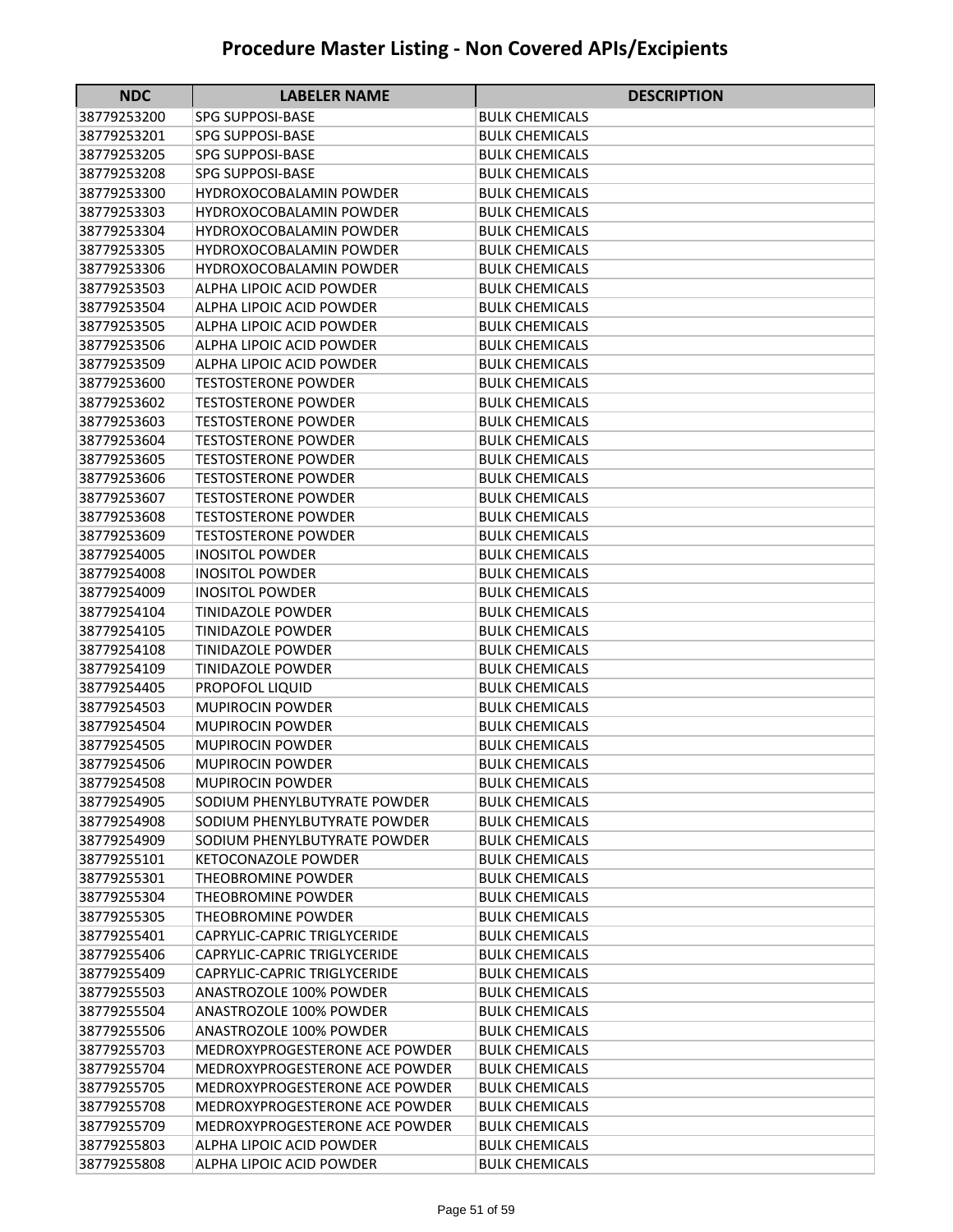| 38779256004<br>PENTOXIFYLLINE POWDER<br><b>BULK CHEMICALS</b><br>38779256005<br>PENTOXIFYLLINE POWDER<br><b>BULK CHEMICALS</b><br>38779256006<br>PENTOXIFYLLINE POWDER<br><b>BULK CHEMICALS</b><br>38779256007<br>PENTOXIFYLLINE POWDER<br><b>BULK CHEMICALS</b><br>38779256008<br>PENTOXIFYLLINE POWDER<br><b>BULK CHEMICALS</b><br>38779256009<br>PENTOXIFYLLINE POWDER<br><b>BULK CHEMICALS</b><br>38779256205<br>PREDNISOLONE AC MICRONIZED PWD<br><b>BULK CHEMICALS</b><br>38779256303<br><b>XYLITOL POWDER</b><br><b>BULK CHEMICALS</b><br>38779256305<br><b>XYLITOL POWDER</b><br><b>BULK CHEMICALS</b><br>38779256308<br><b>XYLITOL POWDER</b><br><b>BULK CHEMICALS</b><br>38779256400<br>PENDERM CREAM BASE<br><b>BULK CHEMICALS</b><br>38779256401<br>PENDERM CREAM BASE<br><b>BULK CHEMICALS</b><br>38779256405<br>PENDERM CREAM BASE<br><b>BULK CHEMICALS</b><br>38779256407<br>PENDERM CREAM BASE<br><b>BULK CHEMICALS</b><br>38779256408<br>PENDERM CREAM BASE<br><b>BULK CHEMICALS</b><br>38779256409<br>PENDERM CREAM BASE<br><b>BULK CHEMICALS</b><br>38779256804<br>L-THEANINE POWDER<br><b>BULK CHEMICALS</b><br>38779256805<br>L-THEANINE POWDER<br>BULK CHEMICALS<br>38779257002<br>TRANILAST POWDER<br><b>BULK CHEMICALS</b><br>38779257005<br><b>TRANILAST POWDER</b><br><b>BULK CHEMICALS</b><br>38779257008<br><b>TRANILAST POWDER</b><br><b>BULK CHEMICALS</b><br>38779257009<br><b>TRANILAST POWDER</b><br><b>BULK CHEMICALS</b><br>38779257500<br>OLEABASE PLASTICIZED OINTMENT<br><b>BULK CHEMICALS</b><br>38779257501<br>OLEABASE PLASTICIZED OINTMENT<br><b>BULK CHEMICALS</b><br>38779257505<br>OLEABASE PLASTICIZED OINTMENT<br><b>BULK CHEMICALS</b><br>38779257507<br>OLEABASE PLASTICIZED OINTMENT<br><b>BULK CHEMICALS</b><br>38779257508<br>OLEABASE PLASTICIZED OINTMENT<br><b>BULK CHEMICALS</b> | <b>NDC</b>  | <b>LABELER NAME</b>  | <b>DESCRIPTION</b>                               |
|------------------------------------------------------------------------------------------------------------------------------------------------------------------------------------------------------------------------------------------------------------------------------------------------------------------------------------------------------------------------------------------------------------------------------------------------------------------------------------------------------------------------------------------------------------------------------------------------------------------------------------------------------------------------------------------------------------------------------------------------------------------------------------------------------------------------------------------------------------------------------------------------------------------------------------------------------------------------------------------------------------------------------------------------------------------------------------------------------------------------------------------------------------------------------------------------------------------------------------------------------------------------------------------------------------------------------------------------------------------------------------------------------------------------------------------------------------------------------------------------------------------------------------------------------------------------------------------------------------------------------------------------------------------------------------------------------------------------------------------------------------------------------------------------------------------------------------------|-------------|----------------------|--------------------------------------------------|
|                                                                                                                                                                                                                                                                                                                                                                                                                                                                                                                                                                                                                                                                                                                                                                                                                                                                                                                                                                                                                                                                                                                                                                                                                                                                                                                                                                                                                                                                                                                                                                                                                                                                                                                                                                                                                                          |             |                      |                                                  |
|                                                                                                                                                                                                                                                                                                                                                                                                                                                                                                                                                                                                                                                                                                                                                                                                                                                                                                                                                                                                                                                                                                                                                                                                                                                                                                                                                                                                                                                                                                                                                                                                                                                                                                                                                                                                                                          |             |                      |                                                  |
|                                                                                                                                                                                                                                                                                                                                                                                                                                                                                                                                                                                                                                                                                                                                                                                                                                                                                                                                                                                                                                                                                                                                                                                                                                                                                                                                                                                                                                                                                                                                                                                                                                                                                                                                                                                                                                          |             |                      |                                                  |
|                                                                                                                                                                                                                                                                                                                                                                                                                                                                                                                                                                                                                                                                                                                                                                                                                                                                                                                                                                                                                                                                                                                                                                                                                                                                                                                                                                                                                                                                                                                                                                                                                                                                                                                                                                                                                                          |             |                      |                                                  |
|                                                                                                                                                                                                                                                                                                                                                                                                                                                                                                                                                                                                                                                                                                                                                                                                                                                                                                                                                                                                                                                                                                                                                                                                                                                                                                                                                                                                                                                                                                                                                                                                                                                                                                                                                                                                                                          |             |                      |                                                  |
|                                                                                                                                                                                                                                                                                                                                                                                                                                                                                                                                                                                                                                                                                                                                                                                                                                                                                                                                                                                                                                                                                                                                                                                                                                                                                                                                                                                                                                                                                                                                                                                                                                                                                                                                                                                                                                          |             |                      |                                                  |
|                                                                                                                                                                                                                                                                                                                                                                                                                                                                                                                                                                                                                                                                                                                                                                                                                                                                                                                                                                                                                                                                                                                                                                                                                                                                                                                                                                                                                                                                                                                                                                                                                                                                                                                                                                                                                                          |             |                      |                                                  |
|                                                                                                                                                                                                                                                                                                                                                                                                                                                                                                                                                                                                                                                                                                                                                                                                                                                                                                                                                                                                                                                                                                                                                                                                                                                                                                                                                                                                                                                                                                                                                                                                                                                                                                                                                                                                                                          |             |                      |                                                  |
|                                                                                                                                                                                                                                                                                                                                                                                                                                                                                                                                                                                                                                                                                                                                                                                                                                                                                                                                                                                                                                                                                                                                                                                                                                                                                                                                                                                                                                                                                                                                                                                                                                                                                                                                                                                                                                          |             |                      |                                                  |
|                                                                                                                                                                                                                                                                                                                                                                                                                                                                                                                                                                                                                                                                                                                                                                                                                                                                                                                                                                                                                                                                                                                                                                                                                                                                                                                                                                                                                                                                                                                                                                                                                                                                                                                                                                                                                                          |             |                      |                                                  |
|                                                                                                                                                                                                                                                                                                                                                                                                                                                                                                                                                                                                                                                                                                                                                                                                                                                                                                                                                                                                                                                                                                                                                                                                                                                                                                                                                                                                                                                                                                                                                                                                                                                                                                                                                                                                                                          |             |                      |                                                  |
|                                                                                                                                                                                                                                                                                                                                                                                                                                                                                                                                                                                                                                                                                                                                                                                                                                                                                                                                                                                                                                                                                                                                                                                                                                                                                                                                                                                                                                                                                                                                                                                                                                                                                                                                                                                                                                          |             |                      |                                                  |
|                                                                                                                                                                                                                                                                                                                                                                                                                                                                                                                                                                                                                                                                                                                                                                                                                                                                                                                                                                                                                                                                                                                                                                                                                                                                                                                                                                                                                                                                                                                                                                                                                                                                                                                                                                                                                                          |             |                      |                                                  |
|                                                                                                                                                                                                                                                                                                                                                                                                                                                                                                                                                                                                                                                                                                                                                                                                                                                                                                                                                                                                                                                                                                                                                                                                                                                                                                                                                                                                                                                                                                                                                                                                                                                                                                                                                                                                                                          |             |                      |                                                  |
|                                                                                                                                                                                                                                                                                                                                                                                                                                                                                                                                                                                                                                                                                                                                                                                                                                                                                                                                                                                                                                                                                                                                                                                                                                                                                                                                                                                                                                                                                                                                                                                                                                                                                                                                                                                                                                          |             |                      |                                                  |
|                                                                                                                                                                                                                                                                                                                                                                                                                                                                                                                                                                                                                                                                                                                                                                                                                                                                                                                                                                                                                                                                                                                                                                                                                                                                                                                                                                                                                                                                                                                                                                                                                                                                                                                                                                                                                                          |             |                      |                                                  |
|                                                                                                                                                                                                                                                                                                                                                                                                                                                                                                                                                                                                                                                                                                                                                                                                                                                                                                                                                                                                                                                                                                                                                                                                                                                                                                                                                                                                                                                                                                                                                                                                                                                                                                                                                                                                                                          |             |                      |                                                  |
|                                                                                                                                                                                                                                                                                                                                                                                                                                                                                                                                                                                                                                                                                                                                                                                                                                                                                                                                                                                                                                                                                                                                                                                                                                                                                                                                                                                                                                                                                                                                                                                                                                                                                                                                                                                                                                          |             |                      |                                                  |
|                                                                                                                                                                                                                                                                                                                                                                                                                                                                                                                                                                                                                                                                                                                                                                                                                                                                                                                                                                                                                                                                                                                                                                                                                                                                                                                                                                                                                                                                                                                                                                                                                                                                                                                                                                                                                                          |             |                      |                                                  |
|                                                                                                                                                                                                                                                                                                                                                                                                                                                                                                                                                                                                                                                                                                                                                                                                                                                                                                                                                                                                                                                                                                                                                                                                                                                                                                                                                                                                                                                                                                                                                                                                                                                                                                                                                                                                                                          |             |                      |                                                  |
|                                                                                                                                                                                                                                                                                                                                                                                                                                                                                                                                                                                                                                                                                                                                                                                                                                                                                                                                                                                                                                                                                                                                                                                                                                                                                                                                                                                                                                                                                                                                                                                                                                                                                                                                                                                                                                          |             |                      |                                                  |
|                                                                                                                                                                                                                                                                                                                                                                                                                                                                                                                                                                                                                                                                                                                                                                                                                                                                                                                                                                                                                                                                                                                                                                                                                                                                                                                                                                                                                                                                                                                                                                                                                                                                                                                                                                                                                                          |             |                      |                                                  |
|                                                                                                                                                                                                                                                                                                                                                                                                                                                                                                                                                                                                                                                                                                                                                                                                                                                                                                                                                                                                                                                                                                                                                                                                                                                                                                                                                                                                                                                                                                                                                                                                                                                                                                                                                                                                                                          |             |                      |                                                  |
|                                                                                                                                                                                                                                                                                                                                                                                                                                                                                                                                                                                                                                                                                                                                                                                                                                                                                                                                                                                                                                                                                                                                                                                                                                                                                                                                                                                                                                                                                                                                                                                                                                                                                                                                                                                                                                          |             |                      |                                                  |
|                                                                                                                                                                                                                                                                                                                                                                                                                                                                                                                                                                                                                                                                                                                                                                                                                                                                                                                                                                                                                                                                                                                                                                                                                                                                                                                                                                                                                                                                                                                                                                                                                                                                                                                                                                                                                                          |             |                      |                                                  |
|                                                                                                                                                                                                                                                                                                                                                                                                                                                                                                                                                                                                                                                                                                                                                                                                                                                                                                                                                                                                                                                                                                                                                                                                                                                                                                                                                                                                                                                                                                                                                                                                                                                                                                                                                                                                                                          |             |                      |                                                  |
|                                                                                                                                                                                                                                                                                                                                                                                                                                                                                                                                                                                                                                                                                                                                                                                                                                                                                                                                                                                                                                                                                                                                                                                                                                                                                                                                                                                                                                                                                                                                                                                                                                                                                                                                                                                                                                          |             |                      |                                                  |
|                                                                                                                                                                                                                                                                                                                                                                                                                                                                                                                                                                                                                                                                                                                                                                                                                                                                                                                                                                                                                                                                                                                                                                                                                                                                                                                                                                                                                                                                                                                                                                                                                                                                                                                                                                                                                                          | 38779257601 | CAPSULE CONI-SNAP #3 | PHARMACEUTICAL ADJUVANTS, TABLET & CAPSULE MANF. |
| 38779257602<br>CAPSULE CONI-SNAP #3<br>PHARMACEUTICAL ADJUVANTS, TABLET & CAPSULE MANF.                                                                                                                                                                                                                                                                                                                                                                                                                                                                                                                                                                                                                                                                                                                                                                                                                                                                                                                                                                                                                                                                                                                                                                                                                                                                                                                                                                                                                                                                                                                                                                                                                                                                                                                                                  |             |                      |                                                  |
| 38779257609<br><b>CAPSULE CONI-SNAP #3</b><br>PHARMACEUTICAL ADJUVANTS, TABLET & CAPSULE MANF.                                                                                                                                                                                                                                                                                                                                                                                                                                                                                                                                                                                                                                                                                                                                                                                                                                                                                                                                                                                                                                                                                                                                                                                                                                                                                                                                                                                                                                                                                                                                                                                                                                                                                                                                           |             |                      |                                                  |
| 38779257701<br>CHLORHEXIDINE GLUC 20% SOLN<br><b>BULK CHEMICALS</b>                                                                                                                                                                                                                                                                                                                                                                                                                                                                                                                                                                                                                                                                                                                                                                                                                                                                                                                                                                                                                                                                                                                                                                                                                                                                                                                                                                                                                                                                                                                                                                                                                                                                                                                                                                      |             |                      |                                                  |
| 38779257707<br><b>CHLORHEXIDINE GLUC 20% SOLN</b><br><b>BULK CHEMICALS</b>                                                                                                                                                                                                                                                                                                                                                                                                                                                                                                                                                                                                                                                                                                                                                                                                                                                                                                                                                                                                                                                                                                                                                                                                                                                                                                                                                                                                                                                                                                                                                                                                                                                                                                                                                               |             |                      |                                                  |
| 38779257708<br><b>CHLORHEXIDINE GLUC 20% SOLN</b><br><b>BULK CHEMICALS</b>                                                                                                                                                                                                                                                                                                                                                                                                                                                                                                                                                                                                                                                                                                                                                                                                                                                                                                                                                                                                                                                                                                                                                                                                                                                                                                                                                                                                                                                                                                                                                                                                                                                                                                                                                               |             |                      |                                                  |
| 38779257709<br>CHLORHEXIDINE GLUC 20% SOLN<br><b>BULK CHEMICALS</b>                                                                                                                                                                                                                                                                                                                                                                                                                                                                                                                                                                                                                                                                                                                                                                                                                                                                                                                                                                                                                                                                                                                                                                                                                                                                                                                                                                                                                                                                                                                                                                                                                                                                                                                                                                      |             |                      |                                                  |
| 38779257801<br><b>CHOLINE CHLORIDE POWDER</b><br><b>BULK CHEMICALS</b>                                                                                                                                                                                                                                                                                                                                                                                                                                                                                                                                                                                                                                                                                                                                                                                                                                                                                                                                                                                                                                                                                                                                                                                                                                                                                                                                                                                                                                                                                                                                                                                                                                                                                                                                                                   |             |                      |                                                  |
| CHOLINE CHLORIDE POWDER<br><b>BULK CHEMICALS</b><br>38779257805                                                                                                                                                                                                                                                                                                                                                                                                                                                                                                                                                                                                                                                                                                                                                                                                                                                                                                                                                                                                                                                                                                                                                                                                                                                                                                                                                                                                                                                                                                                                                                                                                                                                                                                                                                          |             |                      |                                                  |
| <b>CHOLINE CHLORIDE POWDER</b><br><b>BULK CHEMICALS</b><br>38779257808                                                                                                                                                                                                                                                                                                                                                                                                                                                                                                                                                                                                                                                                                                                                                                                                                                                                                                                                                                                                                                                                                                                                                                                                                                                                                                                                                                                                                                                                                                                                                                                                                                                                                                                                                                   |             |                      |                                                  |
| 38779257809<br><b>CHOLINE CHLORIDE POWDER</b><br><b>BULK CHEMICALS</b>                                                                                                                                                                                                                                                                                                                                                                                                                                                                                                                                                                                                                                                                                                                                                                                                                                                                                                                                                                                                                                                                                                                                                                                                                                                                                                                                                                                                                                                                                                                                                                                                                                                                                                                                                                   |             |                      |                                                  |
| PHARMACEUTICAL ADJUVANTS, TABLET & CAPSULE MANF.<br>38779257901<br>CAPSULE CONI-SNAP #3                                                                                                                                                                                                                                                                                                                                                                                                                                                                                                                                                                                                                                                                                                                                                                                                                                                                                                                                                                                                                                                                                                                                                                                                                                                                                                                                                                                                                                                                                                                                                                                                                                                                                                                                                  |             |                      |                                                  |
| PHARMACEUTICAL ADJUVANTS, TABLET & CAPSULE MANF.<br>38779257902<br>CAPSULE CONI-SNAP #3                                                                                                                                                                                                                                                                                                                                                                                                                                                                                                                                                                                                                                                                                                                                                                                                                                                                                                                                                                                                                                                                                                                                                                                                                                                                                                                                                                                                                                                                                                                                                                                                                                                                                                                                                  |             |                      |                                                  |
| PHARMACEUTICAL ADJUVANTS, TABLET & CAPSULE MANF.<br>38779257909<br>CAPSULE CONI-SNAP #3                                                                                                                                                                                                                                                                                                                                                                                                                                                                                                                                                                                                                                                                                                                                                                                                                                                                                                                                                                                                                                                                                                                                                                                                                                                                                                                                                                                                                                                                                                                                                                                                                                                                                                                                                  |             |                      |                                                  |
| 38779258709<br><b>GREEN TEA EXTRACT 95% POWDER</b><br><b>BULK CHEMICALS</b>                                                                                                                                                                                                                                                                                                                                                                                                                                                                                                                                                                                                                                                                                                                                                                                                                                                                                                                                                                                                                                                                                                                                                                                                                                                                                                                                                                                                                                                                                                                                                                                                                                                                                                                                                              |             |                      |                                                  |
| 38779259004<br>ACESULFAME POTASSIUM POWDER<br><b>BULK CHEMICALS</b>                                                                                                                                                                                                                                                                                                                                                                                                                                                                                                                                                                                                                                                                                                                                                                                                                                                                                                                                                                                                                                                                                                                                                                                                                                                                                                                                                                                                                                                                                                                                                                                                                                                                                                                                                                      |             |                      |                                                  |
| 38779259005<br>ACESULFAME POTASSIUM POWDER<br><b>BULK CHEMICALS</b>                                                                                                                                                                                                                                                                                                                                                                                                                                                                                                                                                                                                                                                                                                                                                                                                                                                                                                                                                                                                                                                                                                                                                                                                                                                                                                                                                                                                                                                                                                                                                                                                                                                                                                                                                                      |             |                      |                                                  |
| 38779259008<br>ACESULFAME POTASSIUM POWDER<br><b>BULK CHEMICALS</b><br>38779259009<br>ACESULFAME POTASSIUM POWDER                                                                                                                                                                                                                                                                                                                                                                                                                                                                                                                                                                                                                                                                                                                                                                                                                                                                                                                                                                                                                                                                                                                                                                                                                                                                                                                                                                                                                                                                                                                                                                                                                                                                                                                        |             |                      |                                                  |
| <b>BULK CHEMICALS</b>                                                                                                                                                                                                                                                                                                                                                                                                                                                                                                                                                                                                                                                                                                                                                                                                                                                                                                                                                                                                                                                                                                                                                                                                                                                                                                                                                                                                                                                                                                                                                                                                                                                                                                                                                                                                                    |             |                      |                                                  |
| 38779259305<br>CAPSUBLEND-S EXCIPIENTS POWDER<br>PHARMACEUTICAL ADJUVANTS, TABLET & CAPSULE MANF.                                                                                                                                                                                                                                                                                                                                                                                                                                                                                                                                                                                                                                                                                                                                                                                                                                                                                                                                                                                                                                                                                                                                                                                                                                                                                                                                                                                                                                                                                                                                                                                                                                                                                                                                        |             |                      |                                                  |
| PHARMACEUTICAL ADJUVANTS, TABLET & CAPSULE MANF.<br>38779259308<br>CAPSUBLEND-S EXCIPIENTS POWDER<br>PHARMACEUTICAL ADJUVANTS, TABLET & CAPSULE MANF.                                                                                                                                                                                                                                                                                                                                                                                                                                                                                                                                                                                                                                                                                                                                                                                                                                                                                                                                                                                                                                                                                                                                                                                                                                                                                                                                                                                                                                                                                                                                                                                                                                                                                    |             |                      |                                                  |
| 38779259405<br>CAPSUBLEND-P EXCIPIENTS POWDER<br>38779259408<br>PHARMACEUTICAL ADJUVANTS, TABLET & CAPSULE MANF.<br>CAPSUBLEND-P EXCIPIENTS POWDER                                                                                                                                                                                                                                                                                                                                                                                                                                                                                                                                                                                                                                                                                                                                                                                                                                                                                                                                                                                                                                                                                                                                                                                                                                                                                                                                                                                                                                                                                                                                                                                                                                                                                       |             |                      |                                                  |
|                                                                                                                                                                                                                                                                                                                                                                                                                                                                                                                                                                                                                                                                                                                                                                                                                                                                                                                                                                                                                                                                                                                                                                                                                                                                                                                                                                                                                                                                                                                                                                                                                                                                                                                                                                                                                                          |             |                      |                                                  |
| 38779259505<br>CAPSUBLEND-H EXCIPIENTS POWDER<br>PHARMACEUTICAL ADJUVANTS, TABLET & CAPSULE MANF.                                                                                                                                                                                                                                                                                                                                                                                                                                                                                                                                                                                                                                                                                                                                                                                                                                                                                                                                                                                                                                                                                                                                                                                                                                                                                                                                                                                                                                                                                                                                                                                                                                                                                                                                        |             |                      |                                                  |
| 38779259508<br>CAPSUBLEND-H EXCIPIENTS POWDER<br>PHARMACEUTICAL ADJUVANTS, TABLET & CAPSULE MANF.<br>38779259601<br>CAPSULE CONI-SNAP #0<br>PHARMACEUTICAL ADJUVANTS, TABLET & CAPSULE MANF.                                                                                                                                                                                                                                                                                                                                                                                                                                                                                                                                                                                                                                                                                                                                                                                                                                                                                                                                                                                                                                                                                                                                                                                                                                                                                                                                                                                                                                                                                                                                                                                                                                             |             |                      |                                                  |
| 38779259602<br>CAPSULE CONI-SNAP #0<br>PHARMACEUTICAL ADJUVANTS, TABLET & CAPSULE MANF.                                                                                                                                                                                                                                                                                                                                                                                                                                                                                                                                                                                                                                                                                                                                                                                                                                                                                                                                                                                                                                                                                                                                                                                                                                                                                                                                                                                                                                                                                                                                                                                                                                                                                                                                                  |             |                      |                                                  |
| 38779259609<br>CAPSULE CONI-SNAP #0<br>PHARMACEUTICAL ADJUVANTS, TABLET & CAPSULE MANF.                                                                                                                                                                                                                                                                                                                                                                                                                                                                                                                                                                                                                                                                                                                                                                                                                                                                                                                                                                                                                                                                                                                                                                                                                                                                                                                                                                                                                                                                                                                                                                                                                                                                                                                                                  |             |                      |                                                  |
| 38779259805<br><b>TESTOSTERONE POWDER</b><br><b>BULK CHEMICALS</b>                                                                                                                                                                                                                                                                                                                                                                                                                                                                                                                                                                                                                                                                                                                                                                                                                                                                                                                                                                                                                                                                                                                                                                                                                                                                                                                                                                                                                                                                                                                                                                                                                                                                                                                                                                       |             |                      |                                                  |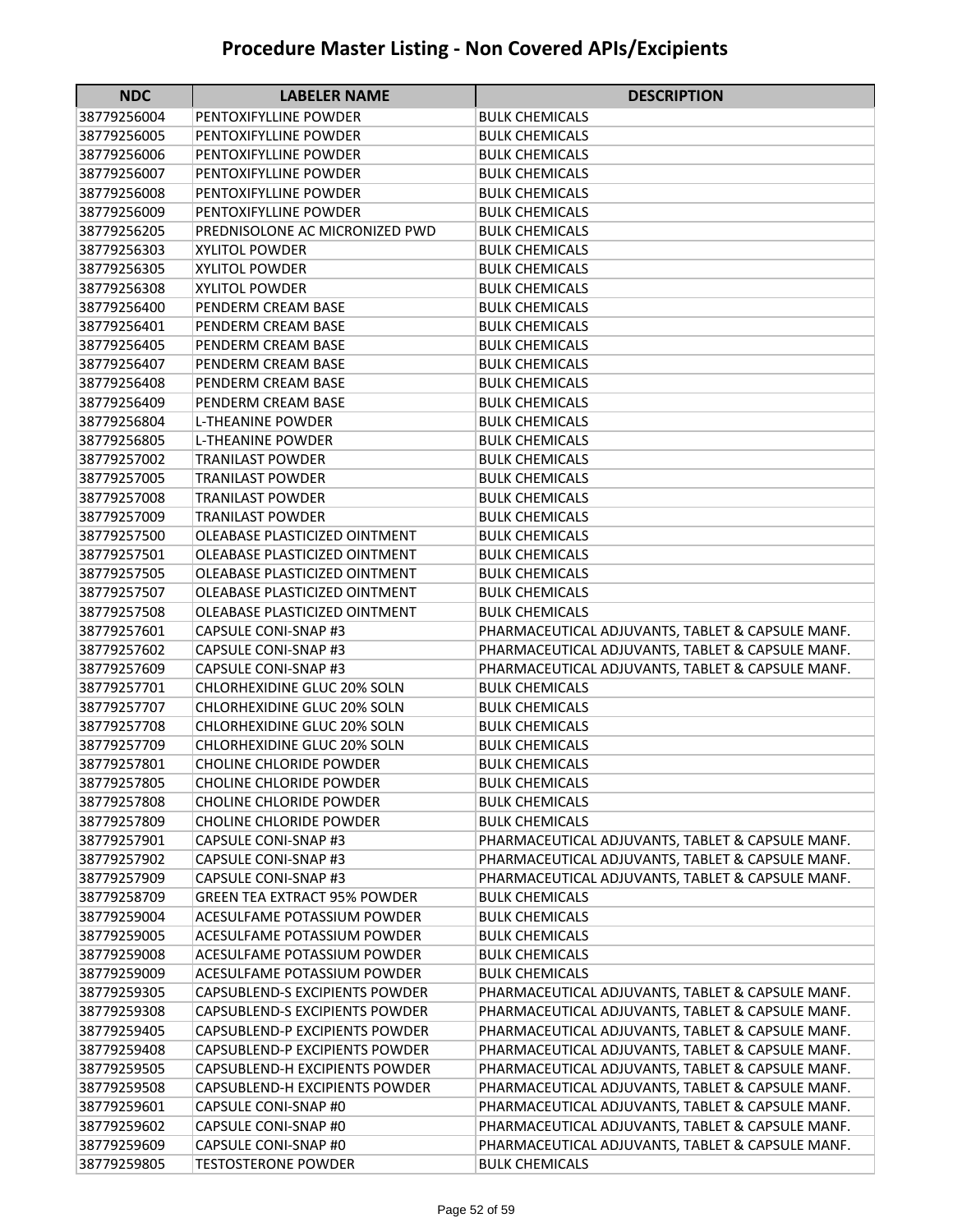| <b>NDC</b>                 | <b>LABELER NAME</b>                                              | <b>DESCRIPTION</b>                               |
|----------------------------|------------------------------------------------------------------|--------------------------------------------------|
| 38779259809                | <b>TESTOSTERONE POWDER</b>                                       | <b>BULK CHEMICALS</b>                            |
| 38779260408                | <b>UBIQUINOL POWDER</b>                                          | <b>BULK CHEMICALS</b>                            |
| 38779260409                | <b>UBIQUINOL POWDER</b>                                          | <b>BULK CHEMICALS</b>                            |
| 38779261300                | BROMELAIN 1,200 GDU/GM POWDER                                    | <b>BULK CHEMICALS</b>                            |
| 38779261304                | BROMELAIN 1,200 GDU/GM POWDER                                    | <b>BULK CHEMICALS</b>                            |
| 38779261305                | BROMELAIN 1,200 GDU/GM POWDER                                    | <b>BULK CHEMICALS</b>                            |
| 38779261308                | BROMELAIN 1,200 GDU/GM POWDER                                    | <b>BULK CHEMICALS</b>                            |
| 38779261309                | BROMELAIN 1,200 GDU/GM POWDER                                    | <b>BULK CHEMICALS</b>                            |
| 38779262002                | CETYL MYRISTOLEATE 40% WAX                                       | <b>BULK CHEMICALS</b>                            |
| 38779262005                | CETYL MYRISTOLEATE 40% WAX                                       | <b>BULK CHEMICALS</b>                            |
| 38779262008                | CETYL MYRISTOLEATE 40% WAX                                       | <b>BULK CHEMICALS</b>                            |
| 38779262009                | CETYL MYRISTOLEATE 40% WAX                                       | <b>BULK CHEMICALS</b>                            |
| 38779262701                | <b>GLYCOLIC ACID 70% SOLUTION</b>                                | <b>BULK CHEMICALS</b>                            |
| 38779262705                | <b>GLYCOLIC ACID 70% SOLUTION</b>                                | <b>BULK CHEMICALS</b>                            |
| 38779262708                | <b>GLYCOLIC ACID 70% SOLUTION</b>                                | <b>BULK CHEMICALS</b>                            |
| 38779262709                | <b>GLYCOLIC ACID 70% SOLUTION</b>                                | <b>BULK CHEMICALS</b>                            |
| 38779262901                | LEUPROLIDE ACETATE POWDER                                        | <b>BULK CHEMICALS</b>                            |
| 38779262906                | LEUPROLIDE ACETATE POWDER                                        | <b>BULK CHEMICALS</b>                            |
| 38779263204                | <b>METHIONINE CRYSTALS</b>                                       | <b>BULK CHEMICALS</b>                            |
| 38779263205                | <b>METHIONINE CRYSTALS</b>                                       | <b>BULK CHEMICALS</b>                            |
| 38779263208                | <b>METHIONINE CRYSTALS</b>                                       | <b>BULK CHEMICALS</b>                            |
| 38779263209                | <b>METHIONINE CRYSTALS</b>                                       | <b>BULK CHEMICALS</b>                            |
| 38779263601                | <b>VERSAPRO GEL BASE</b>                                         | <b>BULK CHEMICALS</b>                            |
| 38779263603                | <b>VERSAPRO GEL BASE</b>                                         | <b>BULK CHEMICALS</b>                            |
| 38779263605                | <b>VERSAPRO GEL BASE</b>                                         | <b>BULK CHEMICALS</b>                            |
| 38779263608                | <b>VERSAPRO GEL BASE</b>                                         | <b>BULK CHEMICALS</b>                            |
| 38779263804                | VITAMIN E SUCCINATE POWDER                                       | <b>BULK CHEMICALS</b>                            |
| 38779263805                | VITAMIN E SUCCINATE POWDER                                       | <b>BULK CHEMICALS</b>                            |
| 38779263808                | VITAMIN E SUCCINATE POWDER                                       | <b>BULK CHEMICALS</b>                            |
| 38779265901                | POTASSIUM BROMIDE POWDER                                         | <b>BULK CHEMICALS</b>                            |
| 38779265903                | POTASSIUM BROMIDE POWDER                                         | <b>BULK CHEMICALS</b>                            |
| 38779265907                | POTASSIUM BROMIDE POWDER                                         | <b>BULK CHEMICALS</b>                            |
| 38779265908                | POTASSIUM BROMIDE POWDER                                         | <b>BULK CHEMICALS</b>                            |
| 38779265909                | POTASSIUM BROMIDE POWDER                                         | <b>BULK CHEMICALS</b>                            |
| 38779266304                | <b>SQUARIC ACID POWDER</b>                                       | <b>BULK CHEMICALS</b>                            |
| 38779266305                | <b>SQUARIC ACID POWDER</b>                                       | <b>BULK CHEMICALS</b>                            |
| 38779266306                | <b>SQUARIC ACID POWDER</b>                                       | <b>BULK CHEMICALS</b>                            |
| 38779266308                | <b>SQUARIC ACID POWDER</b>                                       | <b>BULK CHEMICALS</b>                            |
| 38779267301                | CHORIONIC GONAD 2 MILLION UNIT<br>CHORIONIC GONAD 5 MILLION UNIT | <b>BULK CHEMICALS</b>                            |
| 38779267302<br>38779267306 | CHORIONIC GONAD 1 MILLION UNIT                                   | <b>BULK CHEMICALS</b><br><b>BULK CHEMICALS</b>   |
| 38779267901                | CAPSULE CONI-SNAP #3                                             | PHARMACEUTICAL ADJUVANTS, TABLET & CAPSULE MANF. |
| 38779267902                | <b>CAPSULE CONI-SNAP #3</b>                                      | PHARMACEUTICAL ADJUVANTS, TABLET & CAPSULE MANF. |
| 38779267909                | CAPSULE CONI-SNAP #3                                             | PHARMACEUTICAL ADJUVANTS, TABLET & CAPSULE MANF. |
| 38779268004                | LEVOFLOXACIN HEMIHYDRATE POWD                                    | <b>BULK CHEMICALS</b>                            |
| 38779268005                | LEVOFLOXACIN HEMIHYDRATE POWD                                    | <b>BULK CHEMICALS</b>                            |
| 38779268009                | LEVOFLOXACIN HEMIHYDRATE POWD                                    | <b>BULK CHEMICALS</b>                            |
| 38779268304                | DICLOFENAC SODIUM POWDER                                         | <b>BULK CHEMICALS</b>                            |
| 38779268305                | DICLOFENAC SODIUM POWDER                                         | <b>BULK CHEMICALS</b>                            |
| 38779268307                | DICLOFENAC SODIUM POWDER                                         | <b>BULK CHEMICALS</b>                            |
| 38779268308                | DICLOFENAC SODIUM POWDER                                         | <b>BULK CHEMICALS</b>                            |
| 38779268309                | DICLOFENAC SODIUM POWDER                                         | <b>BULK CHEMICALS</b>                            |
| 38779268701                | EDETATE DISODIUM POWDER                                          | <b>BULK CHEMICALS</b>                            |
| 38779268705                | EDETATE DISODIUM POWDER                                          | <b>BULK CHEMICALS</b>                            |
| 38779268707                | EDETATE DISODIUM POWDER                                          | <b>BULK CHEMICALS</b>                            |
| 38779268708                | EDETATE DISODIUM POWDER                                          | <b>BULK CHEMICALS</b>                            |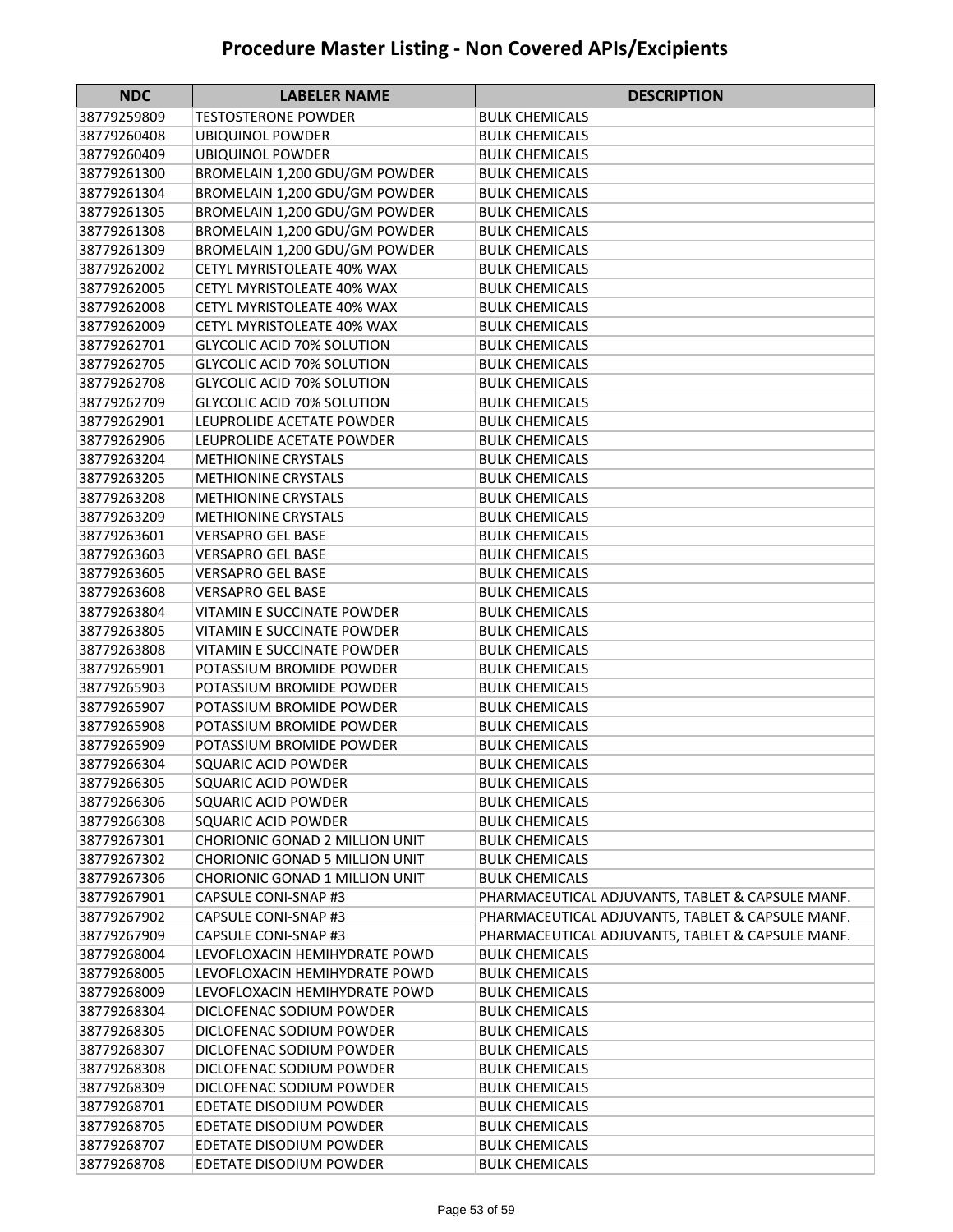| <b>NDC</b>                 | <b>LABELER NAME</b>                                | <b>DESCRIPTION</b>                               |
|----------------------------|----------------------------------------------------|--------------------------------------------------|
| 38779268709                | EDETATE DISODIUM POWDER                            | <b>BULK CHEMICALS</b>                            |
| 38779269401                | <b>BOSWELLIA SERRATA EXTRACT POWD</b>              | <b>BULK CHEMICALS</b>                            |
| 38779269404                | BOSWELLIA SERRATA EXTRACT POWD                     | <b>BULK CHEMICALS</b>                            |
| 38779269405                | BOSWELLIA SERRATA EXTRACT POWD                     | <b>BULK CHEMICALS</b>                            |
| 38779269406                | <b>BOSWELLIA SERRATA EXTRACT POWD</b>              | <b>BULK CHEMICALS</b>                            |
| 38779269408                | BOSWELLIA SERRATA EXTRACT POWD                     | <b>BULK CHEMICALS</b>                            |
| 38779269409                | <b>BOSWELLIA SERRATA EXTRACT POWD</b>              | <b>BULK CHEMICALS</b>                            |
| 38779269501                | EDETATE CALCIUM DISODIUM POWD                      | <b>BULK CHEMICALS</b>                            |
| 38779269503                | EDETATE CALCIUM DISODIUM POWD                      | <b>BULK CHEMICALS</b>                            |
| 38779269505                | EDETATE CALCIUM DISODIUM POWD                      | <b>BULK CHEMICALS</b>                            |
| 38779269508                | EDETATE CALCIUM DISODIUM POWD                      | <b>BULK CHEMICALS</b>                            |
| 38779269701                | SODIUM BROMIDE GRANULES                            | <b>BULK CHEMICALS</b>                            |
| 38779269708                | SODIUM BROMIDE GRANULES                            | <b>BULK CHEMICALS</b>                            |
| 38779269709                | SODIUM BROMIDE GRANULES                            | <b>BULK CHEMICALS</b>                            |
| 38779269800                | TACROLIMUS MONOHYDRATE POWDER                      | <b>BULK CHEMICALS</b>                            |
| 38779269803                | TACROLIMUS MONOHYDRATE POWDER                      | <b>BULK CHEMICALS</b>                            |
| 38779269804                | TACROLIMUS MONOHYDRATE POWDER                      | <b>BULK CHEMICALS</b>                            |
| 38779269806                | <b>TACROLIMUS MONOHYDRATE POWDER</b>               | <b>BULK CHEMICALS</b>                            |
| 38779269807                | TACROLIMUS MONOHYDRATE POWDER                      | <b>BULK CHEMICALS</b>                            |
| 38779269809                | TACROLIMUS MONOHYDRATE POWDER                      | <b>BULK CHEMICALS</b>                            |
| 38779270004                | <b>ACETYLCYSTEINE POWDER</b>                       | <b>BULK CHEMICALS</b>                            |
| 38779270005                | <b>ACETYLCYSTEINE POWDER</b>                       | <b>BULK CHEMICALS</b>                            |
| 38779270008                | <b>ACETYLCYSTEINE POWDER</b>                       | <b>BULK CHEMICALS</b>                            |
| 38779270009                | <b>ACETYLCYSTEINE POWDER</b>                       | <b>BULK CHEMICALS</b>                            |
| 38779270604                | PENTOSAN POLYSULFATE SOD POWD                      | <b>BULK CHEMICALS</b>                            |
| 38779270605                | PENTOSAN POLYSULFATE SOD POWD                      | <b>BULK CHEMICALS</b>                            |
| 38779270608                | PENTOSAN POLYSULFATE SOD POWD                      | <b>BULK CHEMICALS</b>                            |
| 38779270609                | PENTOSAN POLYSULFATE SOD POWD                      | <b>BULK CHEMICALS</b>                            |
| 38779270701                | <b>SUMATRIPTAN POWDER</b>                          | <b>BULK CHEMICALS</b>                            |
| 38779270704                | <b>SUMATRIPTAN POWDER</b>                          | <b>BULK CHEMICALS</b>                            |
| 38779270705                | <b>SUMATRIPTAN POWDER</b>                          | <b>BULK CHEMICALS</b>                            |
| 38779270708                | <b>SUMATRIPTAN POWDER</b>                          | <b>BULK CHEMICALS</b>                            |
| 38779270901                | CAPSULE CONI-SNAP #0                               | PHARMACEUTICAL ADJUVANTS, TABLET & CAPSULE MANF. |
| 38779270902                | CAPSULE CONI-SNAP #0                               | PHARMACEUTICAL ADJUVANTS, TABLET & CAPSULE MANF. |
| 38779270909                | CAPSULE CONI-SNAP #0                               | PHARMACEUTICAL ADJUVANTS, TABLET & CAPSULE MANF. |
| 38779271001                | CAPSULE CONI-SNAP #0                               | PHARMACEUTICAL ADJUVANTS, TABLET & CAPSULE MANF. |
| 38779271002                | CAPSULE CONI-SNAP #0                               | PHARMACEUTICAL ADJUVANTS, TABLET & CAPSULE MANF. |
| 38779271009                | CAPSULE CONI-SNAP #0                               | PHARMACEUTICAL ADJUVANTS, TABLET & CAPSULE MANF. |
| 38779272401                | CAPSULE CONI-SNAP #1                               | PHARMACEUTICAL ADJUVANTS, TABLET & CAPSULE MANF. |
| 38779272402                | CAPSULE CONI-SNAP #1                               | PHARMACEUTICAL ADJUVANTS, TABLET & CAPSULE MANF. |
| 38779272409                | <b>CAPSULE CONI-SNAP #1</b>                        | PHARMACEUTICAL ADJUVANTS, TABLET & CAPSULE MANF. |
| 38779272601                | CAPSULE CONI-SNAP #1                               | PHARMACEUTICAL ADJUVANTS, TABLET & CAPSULE MANF. |
| 38779272602                | CAPSULE CONI-SNAP #1                               | PHARMACEUTICAL ADJUVANTS, TABLET & CAPSULE MANF. |
| 38779272609                | CAPSULE CONI-SNAP #1                               | PHARMACEUTICAL ADJUVANTS, TABLET & CAPSULE MANF. |
| 38779273503                | SODIUM R-LIPOATE POWDER                            | <b>BULK CHEMICALS</b>                            |
| 38779273504                | SODIUM R-LIPOATE POWDER                            | <b>BULK CHEMICALS</b>                            |
| 38779273505                | SODIUM R-LIPOATE POWDER                            | <b>BULK CHEMICALS</b>                            |
| 38779273506                | SODIUM R-LIPOATE POWDER                            | <b>BULK CHEMICALS</b>                            |
| 38779273508<br>38779273509 | SODIUM R-LIPOATE POWDER<br>SODIUM R-LIPOATE POWDER | <b>BULK CHEMICALS</b><br><b>BULK CHEMICALS</b>   |
| 38779273901                | <b>FLURBIPROFEN POWDER</b>                         | <b>BULK CHEMICALS</b>                            |
| 38779273902                | <b>FLURBIPROFEN POWDER</b>                         | <b>BULK CHEMICALS</b>                            |
| 38779273903                | <b>FLURBIPROFEN POWDER</b>                         | <b>BULK CHEMICALS</b>                            |
| 38779273904                | <b>FLURBIPROFEN POWDER</b>                         | <b>BULK CHEMICALS</b>                            |
| 38779273905                | <b>FLURBIPROFEN POWDER</b>                         | <b>BULK CHEMICALS</b>                            |
| 38779273908                | <b>FLURBIPROFEN POWDER</b>                         | <b>BULK CHEMICALS</b>                            |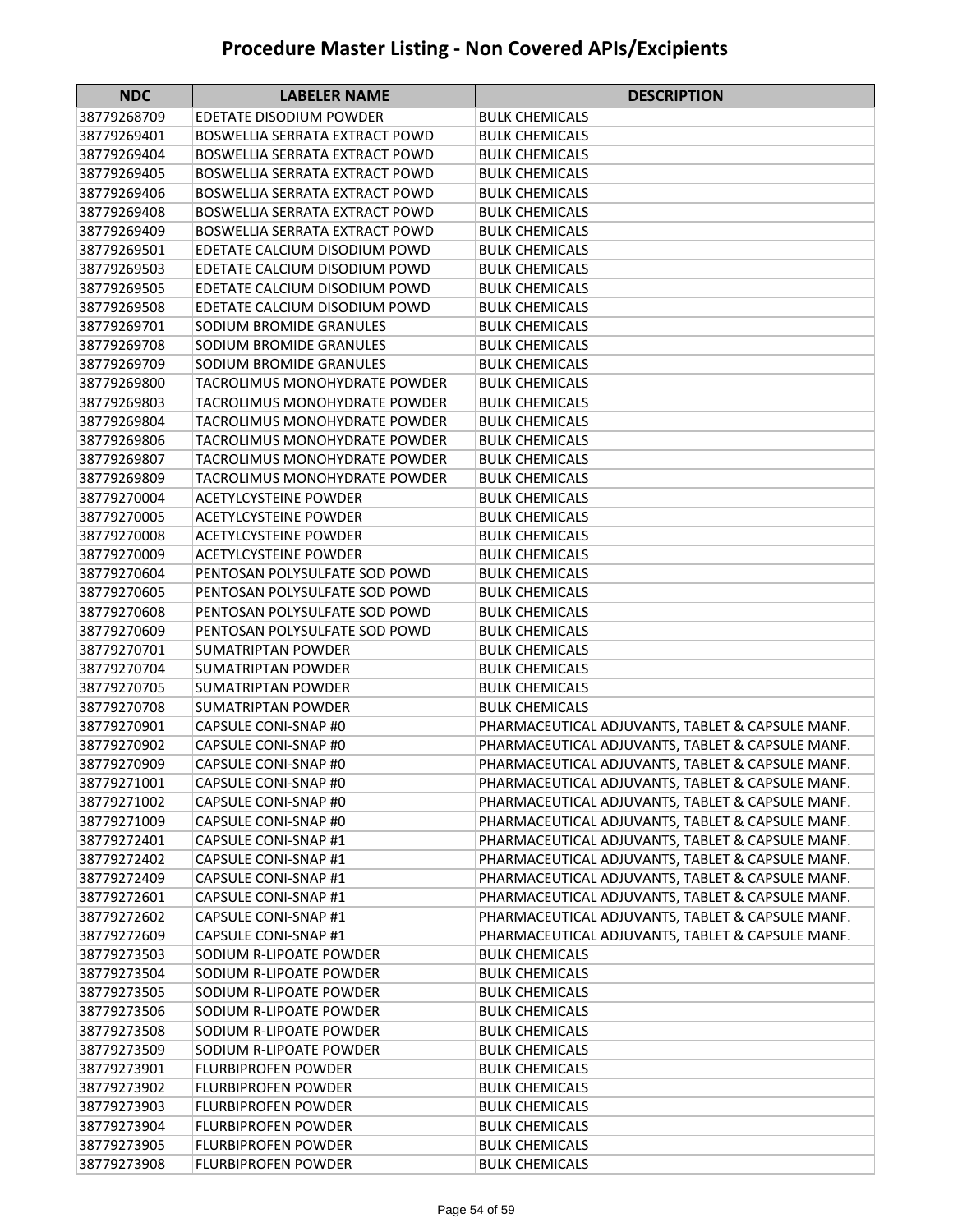| <b>NDC</b>                 | <b>LABELER NAME</b>                                       | <b>DESCRIPTION</b>                             |
|----------------------------|-----------------------------------------------------------|------------------------------------------------|
| 38779273909                | <b>FLURBIPROFEN POWDER</b>                                | <b>BULK CHEMICALS</b>                          |
| 39822010001                | POLYMYXIN B 100 MILLION UNIT                              | <b>BULK CHEMICALS</b>                          |
| 39822020005                | <b>BACITRACIN 5 MILLION UNITS PWD</b>                     | <b>BULK CHEMICALS</b>                          |
| 39822029002                | ZINC BACITRAC 500,000 UNITS PW                            | <b>BULK CHEMICALS</b>                          |
| 39822030001                | NEOMYCIN SULFATE POWDER                                   | <b>BULK CHEMICALS</b>                          |
| 39822030002                | NEOMYCIN SULFATE POWDER                                   | <b>BULK CHEMICALS</b>                          |
| 39822030005                | NEOMYCIN SULFATE POWDER                                   | <b>BULK CHEMICALS</b>                          |
| 39822080005                | <b>ERYTHRO-RX POWDER</b>                                  | <b>BULK CHEMICALS</b>                          |
| 39822090002                | NYSTATIN 500 MILLION UNITS PWD                            | <b>BULK CHEMICALS</b>                          |
| 39822090003                | NYSTATIN 150 MILLION UNITS PWD                            | <b>BULK CHEMICALS</b>                          |
| 39822090004                | NYSTAT-RX 5 BILLION UNIT POWD                             | <b>BULK CHEMICALS</b>                          |
| 39822090005                | NYSTATIN 50 MILLION UNITS PWD                             | <b>BULK CHEMICALS</b>                          |
| 39822090007                | <b>NYSTATIN 1 BILLION UNITS PWD</b>                       | <b>BULK CHEMICALS</b>                          |
| 39822500001                | <b>HYDROCORTISONE POWDER</b>                              | <b>BULK CHEMICALS</b>                          |
| 39822500003                | <b>HYDROCORTISONE POWDER</b>                              | <b>BULK CHEMICALS</b>                          |
| 39822500005                | <b>HYDROCORTISONE POWDER</b>                              | <b>BULK CHEMICALS</b>                          |
| 39822500007                | <b>HYDROCORTISONE POWDER</b>                              | <b>BULK CHEMICALS</b>                          |
| 39822500009                | <b>HYDROCORTISONE POWDER</b>                              | <b>BULK CHEMICALS</b>                          |
| 39822509001                | <b>HYDROCORTISONE ACETATE POWD</b>                        | <b>BULK CHEMICALS</b>                          |
| 39822509003                | <b>HYDROCORTISONE ACETATE POWD</b>                        | <b>BULK CHEMICALS</b>                          |
| 39822509005                | <b>HYDROCORTISONE ACETATE POWD</b>                        | <b>BULK CHEMICALS</b>                          |
| 39822509009                | <b>HYDROCORTISONE ACETATE POWD</b>                        | <b>BULK CHEMICALS</b>                          |
| 39822510005                | PREDNISOLONE ANHYDROUS POWD                               | <b>BULK CHEMICALS</b>                          |
| 39822519005                | PREDNISOLONE ACETATE POWDER                               | <b>BULK CHEMICALS</b>                          |
| 39822520005                | PREDNISONE POWDER                                         | <b>BULK CHEMICALS</b>                          |
| 39822530005                | TRIAMCINOLONE ACETONIDE POWD                              | <b>BULK CHEMICALS</b>                          |
| 39822600001                | PROGESTERONE PWD MICRONIZED                               | <b>BULK CHEMICALS</b>                          |
| 39822600002                | PROGESTERONE PWD MICRONIZED                               | <b>BULK CHEMICALS</b>                          |
| 39822600003                | PROGESTERONE PWD MICRONIZED                               | <b>BULK CHEMICALS</b>                          |
| 39822600005                | PROGESTERONE PWD MICRONIZED                               | <b>BULK CHEMICALS</b>                          |
| 39822600007                | PROGESTERONE PWD MICRONIZED                               | <b>BULK CHEMICALS</b>                          |
| 39822600009                | PROGESTERONE PWD MICRONIZED<br>PROGESTERONE POWD WETTABLE | <b>BULK CHEMICALS</b>                          |
| 39822610001<br>39822610003 | PROGESTERONE POWD WETTABLE                                | <b>BULK CHEMICALS</b><br><b>BULK CHEMICALS</b> |
| 39822610005                | PROGESTERONE POWD WETTABLE                                | <b>BULK CHEMICALS</b>                          |
| 39822610007                | PROGESTERONE POWD WETTABLE                                | <b>BULK CHEMICALS</b>                          |
| 39822610009                | PROGESTERONE POWD WETTABLE                                | <b>BULK CHEMICALS</b>                          |
| 45802007144                | <b>LUBRICATING JELLY</b>                                  | <b>SUSPENDING AGENTS</b>                       |
| 45802007153                | LUBRICATING JELLY                                         | <b>SUSPENDING AGENTS</b>                       |
| 45802009003                | LANOLIN ANHYDROUS OINTMENT                                | <b>OINTMENT/CREAM BASES</b>                    |
| 45802009005                | LANOLIN ANHYDROUS OINT                                    | OINTMENT/CREAM BASES                           |
| 45802009009                | LANOLIN ANHYDROUS OINTMENT                                | <b>OINTMENT/CREAM BASES</b>                    |
| 45802009025                | LANOLIN ANHYDROUS OINTMENT                                | OINTMENT/CREAM BASES                           |
| 45802009203                | WHITE PETROLATUM JELLY                                    | OINTMENT/CREAM BASES                           |
| 45802009205                | WHITE PETROLATUM JELLY                                    | <b>OINTMENT/CREAM BASES</b>                    |
| 45802009209                | WHITE PETROLATUM JELLY                                    | <b>OINTMENT/CREAM BASES</b>                    |
| 45802009225                | WHITE PETROLATUM JELLY                                    | OINTMENT/CREAM BASES                           |
| 45802009229                | WHITE PETROLATUM JELLY                                    | OINTMENT/CREAM BASES                           |
| 45802009271                | WHITE PETROLATUM JELLY PKT                                | <b>OINTMENT/CREAM BASES</b>                    |
| 45802009293                | WHITE PETROLATUM JELLY                                    | OINTMENT/CREAM BASES                           |
| 45802009295                | WHITE PETROLATUM JELLY                                    | OINTMENT/CREAM BASES                           |
| 45802009505                | <b>HYDROPHILIC OINTMENT</b>                               | HYDROPHILIC CREAM/OINTMENT BASES               |
| 45802012193                | TRAVEL PACK WHITE PETROLATUM                              | OINTMENT/CREAM BASES                           |
| 45802018889                | LIP TREATMENT JELLY                                       | OINTMENT/CREAM BASES                           |
| 45802055140                | COCOA BUTTER CREAM                                        | <b>SOLVENTS</b>                                |
| 45802060517                | COCOA BUTTER LOTION                                       | <b>VEHICLES</b>                                |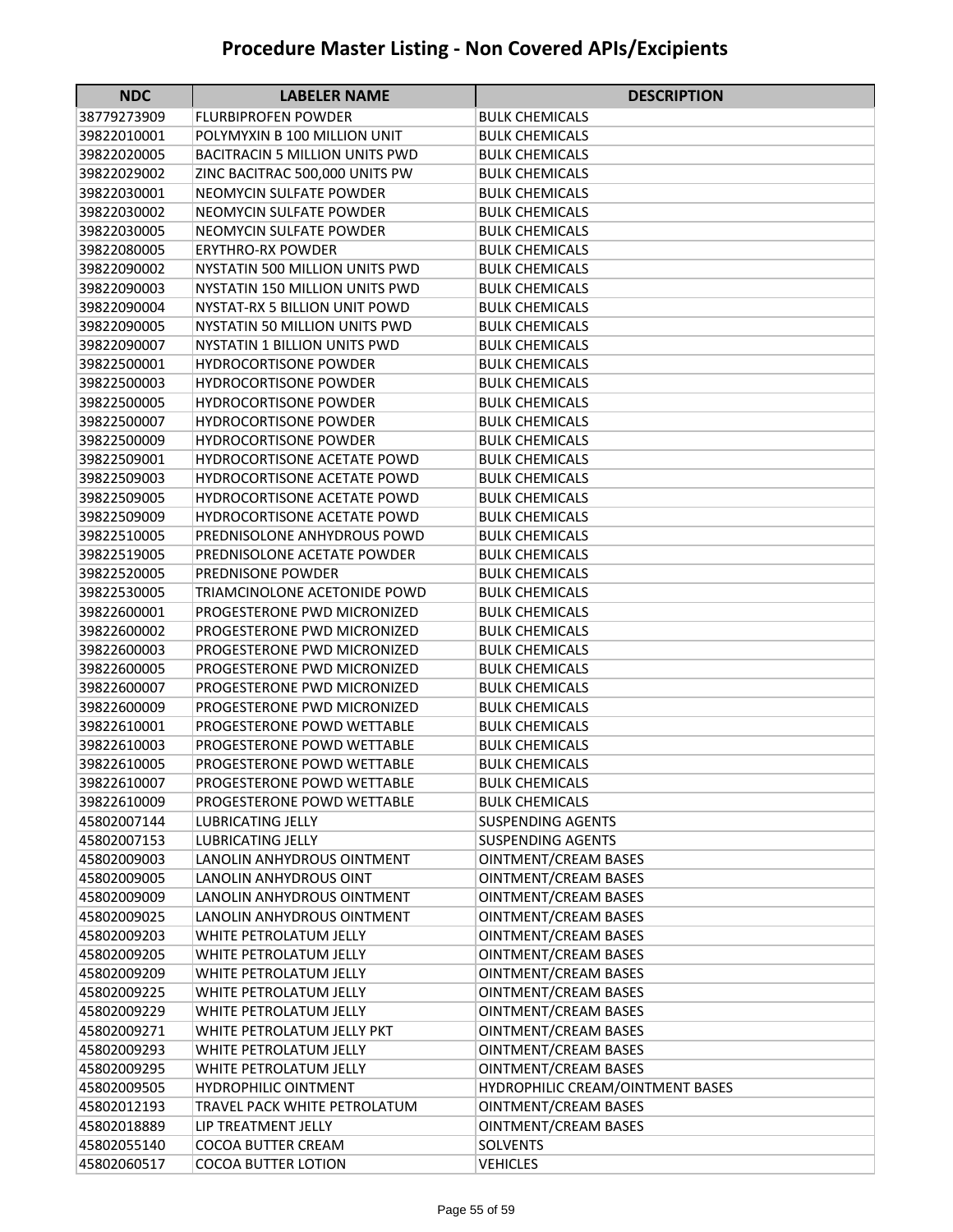| <b>NDC</b>                 | <b>LABELER NAME</b>                         | <b>DESCRIPTION</b>                 |
|----------------------------|---------------------------------------------|------------------------------------|
| 45802060893                | <b>HAND AND NAIL CONDITIONER</b>            | <b>OINTMENT/CREAM BASES</b>        |
| 45802060940                | EXTRA RICH DRY SKIN CREAM                   | <b>OINTMENT/CREAM BASES</b>        |
| 46122005943                | <b>ISOPROPYL ALCOHOL 70%</b>                | <b>SOLVENTS</b>                    |
| 46122006043                | <b>ISOPROPYL ALCOHOL 91%</b>                | SOLVENTS                           |
| 49348000438                | SM ISOPROPYL ALCOHOL 91%                    | SOLVENTS                           |
| 49348000538                | <b>SM ISOPROPYL ALCOHOL 99%</b>             | SOLVENTS                           |
| 49348002811                | <b>SM PETROLEUM JELLY</b>                   | <b>OINTMENT/CREAM BASES</b>        |
| 49348002911                | <b>SM PETROLEUM JELLY</b>                   | <b>OINTMENT/CREAM BASES</b>        |
| 49348003038                | SM ISOPROPYL ALCOHOL 70%                    | <b>SOLVENTS</b>                    |
| 49348003040                | SM ISOPROPYL ALCOHOL 70%                    | <b>SOLVENTS</b>                    |
| 49348006511                | SM SKIN SOFTENING LOTION                    | <b>VEHICLES</b>                    |
| 49348007910                | <b>GELATIN 650 MG CAPSULE</b>               | <b>SUSPENDING AGENTS</b>           |
| 49614020243                | <b>MINERAL OIL</b>                          | <b>BULK CHEMICALS</b>              |
| 49614030343                | <b>ISOPROPYL ALCOHOL 70%</b>                | <b>SOLVENTS</b>                    |
| 49614030443                | <b>ISOPROPYL ALCOHOL 91%</b>                | SOLVENTS                           |
| 49614039442                | PETROLEUM JELLY                             | <b>OINTMENT/CREAM BASES</b>        |
| 49614042526                | <b>FINGERS SKIN CREAM</b>                   | <b>OINTMENT/CREAM BASES</b>        |
| 49614060078                | <b>GELATIN 650 MG TABLET</b>                | <b>SUSPENDING AGENTS</b>           |
| 49614063578                | <b>GELATIN 10 GRAIN CAPLET</b>              | <b>SUSPENDING AGENTS</b>           |
| 49614099116                | <b>HEEL CARE LOTION</b>                     | <b>OINTMENT/CREAM BASES</b>        |
| 49614099130                | <b>FINGER CARE LOTION</b>                   | <b>OINTMENT/CREAM BASES</b>        |
| 49614099134                | <b>BODY LOTION</b>                          | <b>OINTMENT/CREAM BASES</b>        |
| 49614202403                | <b>MINERAL OIL</b>                          | <b>BULK CHEMICALS</b>              |
| 49614303403                | <b>ISOPROPYL ALCOHOL 70%</b>                | <b>SOLVENTS</b>                    |
| 49614304403                | <b>ISOPROPYL ALCOHOL 91%</b>                | <b>SOLVENTS</b>                    |
| 49614394402                | PETROLEUM JELLY                             | OINTMENT/CREAM BASES               |
| 49614635778                | <b>GELATIN 10 GRAIN TABLET</b>              | <b>SUSPENDING AGENTS</b>           |
| 50383021604                | <b>HYGIENOL LOTION</b>                      | <b>SOLVENTS</b>                    |
| 50383022004                | <b>HYGIENOL LOTION</b>                      | <b>SOLVENTS</b>                    |
| 51079068155                | <b>METHADONE HCL POWDER</b>                 | <b>BULK CHEMICALS</b>              |
| 53329006857                | <b>PETROLEUM JELLY</b>                      | <b>OINTMENT/CREAM BASES</b>        |
| 58980062120<br>60258090116 | <b>DROXY CREAM</b><br>SORBITOL 70% SOLUTION | <b>OINTMENT/CREAM BASES</b>        |
| 62011010701                | HM ISOPROPYL ALCOHOL 70%                    | <b>VEHICLES</b><br><b>SOLVENTS</b> |
| 62011010801                | HM ISOPROPYL ALCOHOL 91%                    | <b>SOLVENTS</b>                    |
| 62011010901                | HM EPSOM SALT                               | <b>BULK CHEMICALS</b>              |
| 62559210001                | SORBITOL 70% SOLUTION                       | <b>VEHICLES</b>                    |
| 63323025402                | MURI-LUBE MINERAL OIL VIAL                  | <b>SOLVENTS</b>                    |
| 63323025410                | MURI-LUBE MINERAL OIL VIAL                  | <b>SOLVENTS</b>                    |
| 63868020503                | QC BORIC ACID POWDER                        | <b>BULK CHEMICALS</b>              |
| 63868020506                | QC BORIC ACID POWDER                        | <b>BULK CHEMICALS</b>              |
| 63868020512                | QC BORIC ACID POWDER                        | <b>BULK CHEMICALS</b>              |
| 63868032204                | QC CASTOR OIL                               | <b>SOLVENTS</b>                    |
| 63868034604                | QC SWEET OIL                                | <b>EMOLLIENTS</b>                  |
| 63868034702                | QC SWEET OIL                                | OINTMENT/CREAM BASES               |
| 63868092516                | QC ISOPROPYL RUBBING ALCOHOL                | <b>SOLVENTS</b>                    |
| 63868092532                | QC ISOPROPYL RUBBING ALCOHOL                | SOLVENTS                           |
| 63868093316                | QC ISOPROPYL ALCOHOL 91%                    | SOLVENTS                           |
| 63868093704                | QC EPSOM SALT                               | <b>BULK CHEMICALS</b>              |
| 63868093716                | QC EPSOM SALT                               | <b>BULK CHEMICALS</b>              |
| 63868093916                | <b>ISOPROPYL ALCOHOL 50%</b>                | <b>SOLVENTS</b>                    |
| 63921024004                | INSTACLEAN SANITIZER LIQUID                 | <b>SOLVENTS</b>                    |
| 63921024010                | INSTACLEAN SANITIZER LIQUID                 | <b>SOLVENTS</b>                    |
| 63921024016                | INSTACLEAN SANITIZER LIQUID                 | <b>SOLVENTS</b>                    |
| 63921024080                | INSTACLEAN SANITIZER LIQUID                 | <b>SOLVENTS</b>                    |
| 63921040004                | DERMAFIX OINTMENT                           | HYDROPHILIC CREAM/OINTMENT BASES   |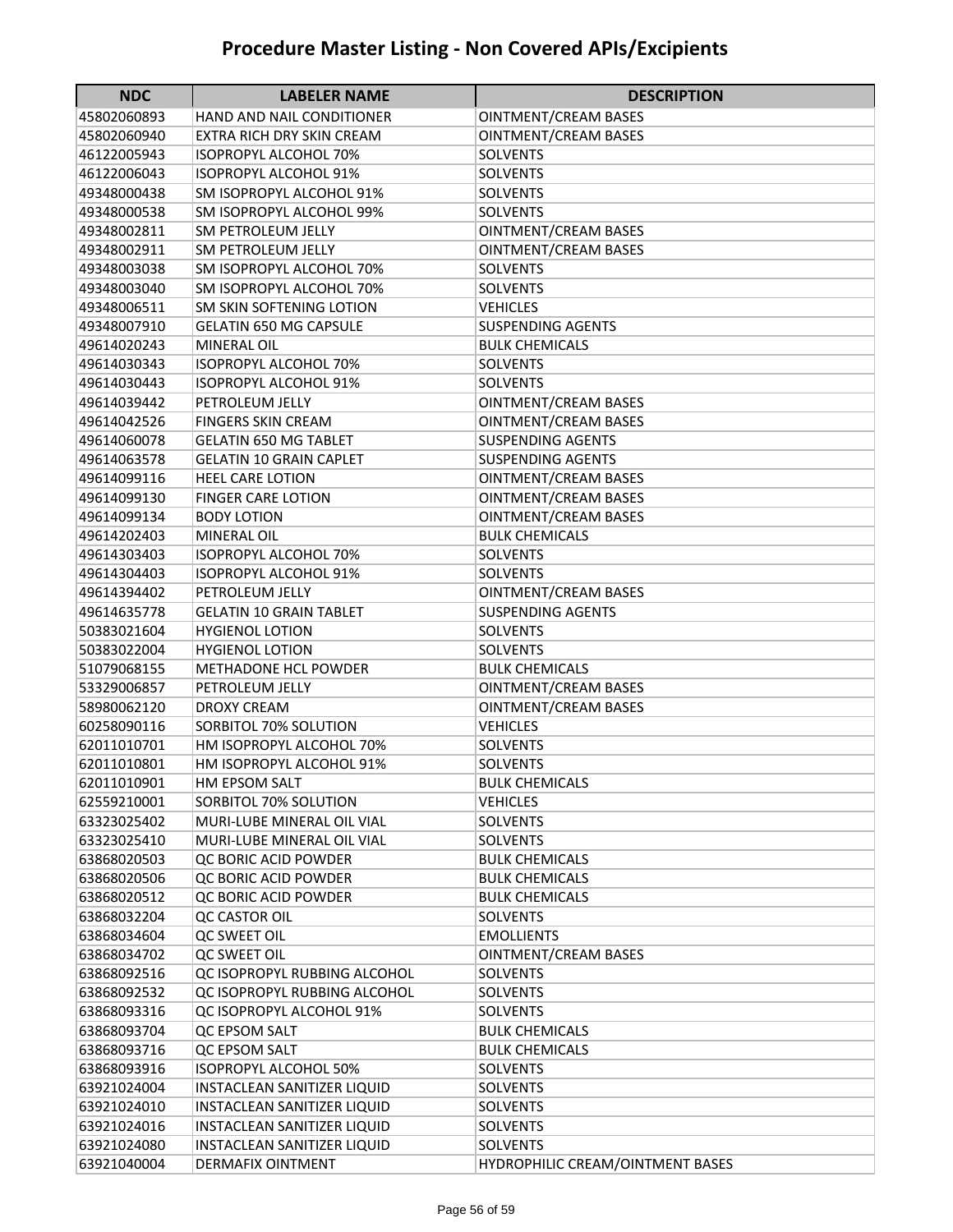| <b>NDC</b>  | <b>LABELER NAME</b>             | <b>DESCRIPTION</b>                               |
|-------------|---------------------------------|--------------------------------------------------|
| 66689068155 | <b>METHADONE HCL POWDER</b>     | <b>BULK CHEMICALS</b>                            |
| 67457014550 | DIMETHYL SULFOXIDE 50% SOLN     | SOLVENTS                                         |
| 68016001016 | PV ISOPROPYL ALCOHOL 70%        | <b>SOLVENTS</b>                                  |
| 68016001017 | PV ISOPROPYL ALCOHOL 70%        | SOLVENTS                                         |
| 68016001018 | PV ISOPROPYL ALCOHOL 91%        | <b>SOLVENTS</b>                                  |
| 68016001020 | PV ISOPROPYL ALCOHOL 70%        | <b>SOLVENTS</b>                                  |
| 68016001280 | PV EPSOM SALT                   | <b>BULK CHEMICALS</b>                            |
| 68016001281 | PV EPSOM SALT                   | <b>BULK CHEMICALS</b>                            |
| 68016001300 | PV SWEET OIL                    | <b>EMOLLIENTS</b>                                |
| 68016001301 | PV BORIC ACID POWDER            | <b>BULK CHEMICALS</b>                            |
| 68016001816 | PV GELATIN 10GR CAPSULE         | <b>SUSPENDING AGENTS</b>                         |
| 99207010102 | <b>THERAPLEX EMOLLIENT</b>      | <b>OINTMENT/CREAM BASES</b>                      |
| 99207010202 | THERAPLEX CLEARLOTION           | <b>OINTMENT/CREAM BASES</b>                      |
| 99207010502 | THERAPLEX HYDROLOTION           | <b>OINTMENT/CREAM BASES</b>                      |
| 00456070701 | CEBOCAP #1 CAPSULE (BLUE)       | PHARMACEUTICAL ADJUVANTS, TABLET & CAPSULE MANF. |
| 00456070901 | CEBOCAP #3 CAPSULE (ORANGE)     | PHARMACEUTICAL ADJUVANTS, TABLET & CAPSULE MANF. |
| 38779004301 | PROGESTERONE MICRONIZED POWDER  | <b>BULK CHEMICALS</b>                            |
| 38779004303 | PROGESTERONE MICRONIZED POWDER  | <b>BULK CHEMICALS</b>                            |
| 38779004304 | PROGESTERONE MICRONIZED POWDER  | <b>BULK CHEMICALS</b>                            |
| 38779004305 | PROGESTERONE MICRONIZED POWDER  | <b>BULK CHEMICALS</b>                            |
| 38779004308 | PROGESTERONE MICRONIZED POWDER  | <b>BULK CHEMICALS</b>                            |
| 38779004309 | PROGESTERONE MICRONIZED POWDER  | <b>BULK CHEMICALS</b>                            |
| 38779007804 | <b>KETOPROFEN POWDER</b>        | <b>BULK CHEMICALS</b>                            |
| 38779007805 | <b>KETOPROFEN POWDER</b>        | <b>BULK CHEMICALS</b>                            |
| 38779007808 | <b>KETOPROFEN POWDER</b>        | <b>BULK CHEMICALS</b>                            |
| 38779007809 | <b>KETOPROFEN POWDER</b>        | <b>BULK CHEMICALS</b>                            |
| 38779008104 | <b>LIDOCAINE POWDER</b>         | <b>BULK CHEMICALS</b>                            |
| 38779008105 | LIDOCAINE POWDER                | <b>BULK CHEMICALS</b>                            |
| 38779008108 | LIDOCAINE POWDER                | <b>BULK CHEMICALS</b>                            |
| 38779008109 | LIDOCAINE POWDER                | <b>BULK CHEMICALS</b>                            |
| 38779008204 | LIDOCAINE HCL POWDER            | <b>BULK CHEMICALS</b>                            |
| 38779008205 | LIDOCAINE HCL POWDER            | <b>BULK CHEMICALS</b>                            |
| 38779008208 | LIDOCAINE HCL POWDER            | <b>BULK CHEMICALS</b>                            |
| 38779008209 | LIDOCAINE HCL POWDER            | <b>BULK CHEMICALS</b>                            |
| 38779015901 | <b>RESERPINE POWDER</b>         | <b>BULK CHEMICALS</b>                            |
| 38779016303 | <b>TESTOSTERONE POWDER</b>      | <b>BULK CHEMICALS</b>                            |
| 38779016304 | <b>TESTOSTERONE POWDER</b>      | <b>BULK CHEMICALS</b>                            |
| 38779016305 | <b>TESTOSTERONE POWDER</b>      | <b>BULK CHEMICALS</b>                            |
| 38779016308 | <b>TESTOSTERONE POWDER</b>      | <b>BULK CHEMICALS</b>                            |
| 38779016309 | <b>TESTOSTERONE POWDER</b>      | <b>BULK CHEMICALS</b>                            |
| 38779017704 | PIRACETAM POWDER                | <b>BULK CHEMICALS</b>                            |
| 38779017705 | PIRACETAM POWDER                | <b>BULK CHEMICALS</b>                            |
| 38779017708 | PIRACETAM POWDER                | <b>BULK CHEMICALS</b>                            |
| 38779017709 | PIRACETAM POWDER                | <b>BULK CHEMICALS</b>                            |
| 38779018903 | <b>AMITRIPTYLINE HCL POWDER</b> | <b>BULK CHEMICALS</b>                            |
| 38779018904 | <b>AMITRIPTYLINE HCL POWDER</b> | <b>BULK CHEMICALS</b>                            |
| 38779018905 | AMITRIPTYLINE HCL POWDER        | <b>BULK CHEMICALS</b>                            |
| 38779020403 | CHLORAMPHENICOL PALM POWDER     | <b>BULK CHEMICALS</b>                            |
| 38779030303 | DIHYDROERGOTAMINE POWDER        | <b>BULK CHEMICALS</b>                            |
| 38779030306 | DIHYDROERGOTAMINE POWDER        | <b>BULK CHEMICALS</b>                            |
| 38779035501 | DEXTROMETHORPHAN HBR POWDER     | <b>BULK CHEMICALS</b>                            |
| 38779035504 | DEXTROMETHORPHAN HBR POWDER     | <b>BULK CHEMICALS</b>                            |
| 38779035505 | DEXTROMETHORPHAN HBR POWDER     | <b>BULK CHEMICALS</b>                            |
| 38779036204 | FLURBIPROFEN POWDER             | BULK CHEMICALS                                   |
| 38779036205 | <b>FLURBIPROFEN POWDER</b>      | <b>BULK CHEMICALS</b>                            |
| 38779038101 | TERBUTALINE SULFATE POWDER      | <b>BULK CHEMICALS</b>                            |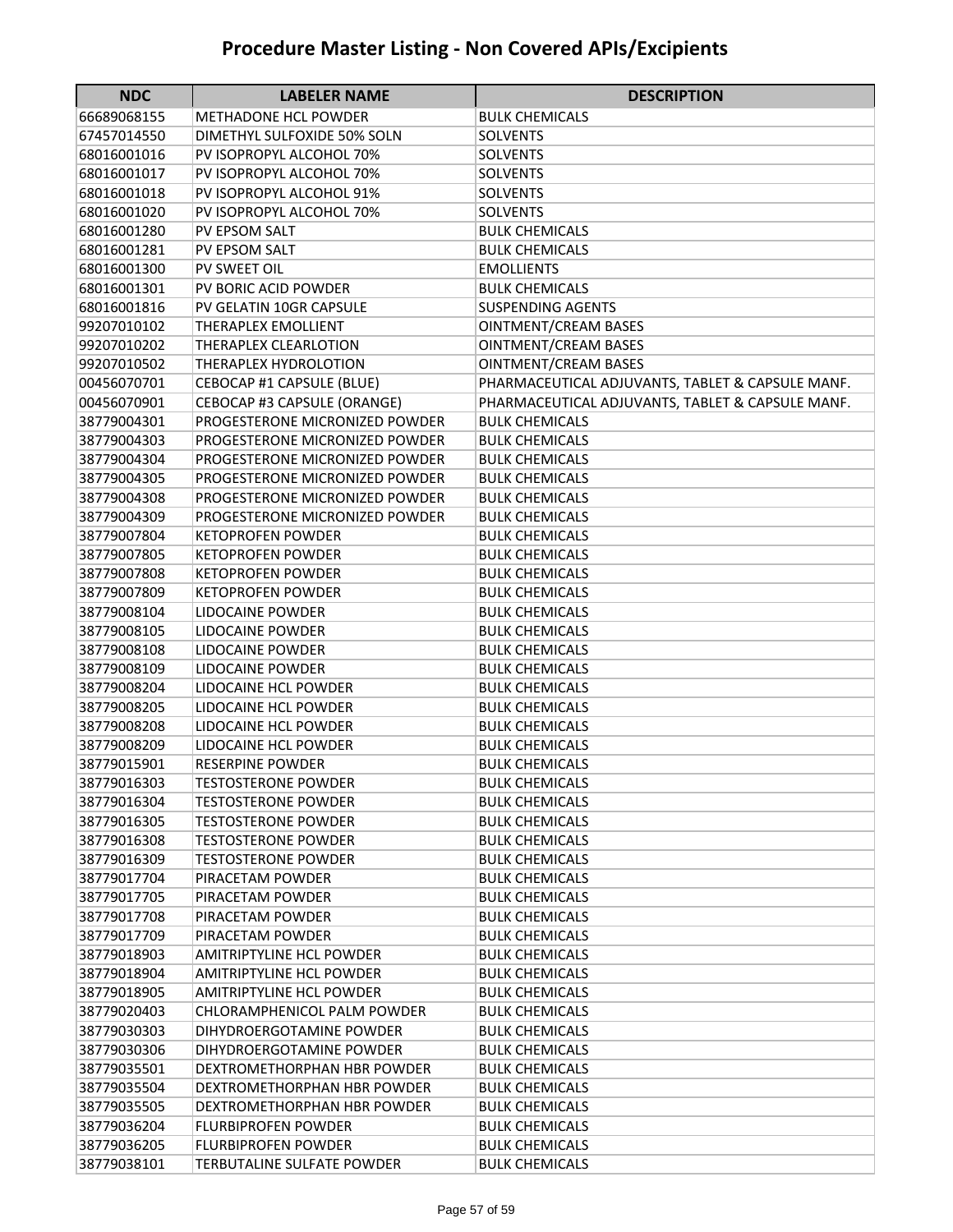| <b>NDC</b>                 | <b>LABELER NAME</b>                                            | <b>DESCRIPTION</b>                                                        |
|----------------------------|----------------------------------------------------------------|---------------------------------------------------------------------------|
| 38779038104                | TERBUTALINE SULFATE POWDER                                     | <b>BULK CHEMICALS</b>                                                     |
| 38779039503                | <b>CYCLOBENZAPRINE HCL POWDER</b>                              | <b>BULK CHEMICALS</b>                                                     |
| 38779039504                | <b>CYCLOBENZAPRINE HCL POWDER</b>                              | <b>BULK CHEMICALS</b>                                                     |
| 38779039505                | <b>CYCLOBENZAPRINE HCL POWDER</b>                              | <b>BULK CHEMICALS</b>                                                     |
| 38779048203                | <b>CORTISONE ACETATE POWDER</b>                                | <b>BULK CHEMICALS</b>                                                     |
| 38779048204                | <b>CORTISONE ACETATE POWDER</b>                                | <b>BULK CHEMICALS</b>                                                     |
| 38779048206                | <b>CORTISONE ACETATE POWDER</b>                                | <b>BULK CHEMICALS</b>                                                     |
| 38779063203                | <b>GENTAMICIN SULFATE POWDER</b>                               | <b>BULK CHEMICALS</b>                                                     |
| 38779063204                | <b>GENTAMICIN SULFATE POWDER</b>                               | <b>BULK CHEMICALS</b>                                                     |
| 38779063205                | <b>GENTAMICIN SULFATE POWDER</b>                               | <b>BULK CHEMICALS</b>                                                     |
| 38779063208                | <b>GENTAMICIN SULFATE POWDER</b>                               | <b>BULK CHEMICALS</b>                                                     |
| 38779063209                | <b>GENTAMICIN SULFATE POWDER</b>                               | <b>BULK CHEMICALS</b>                                                     |
| 38779064403                | SELEGILINE HCL POWDER                                          | <b>BULK CHEMICALS</b>                                                     |
| 38779064406                | SELEGILINE HCL POWDER                                          | <b>BULK CHEMICALS</b>                                                     |
| 38779073200                | <b>ESTRIOL POWDER</b>                                          | <b>BULK CHEMICALS</b>                                                     |
| 38779073201                | <b>ESTRIOL MICRONIZED POWDER</b>                               | <b>BULK CHEMICALS</b>                                                     |
| 38779073203                | <b>ESTRIOL MICRONIZED POWDER</b>                               | <b>BULK CHEMICALS</b>                                                     |
| 38779073204                | <b>ESTRIOL MICRONIZED POWDER</b>                               | <b>BULK CHEMICALS</b>                                                     |
| 38779073205                | ESTRIOL MICRONIZED POWDER                                      | BULK CHEMICALS                                                            |
| 38779073206                | <b>ESTRIOL MICRONIZED POWDER</b>                               | <b>BULK CHEMICALS</b>                                                     |
| 38779077004                | TRIMETHOPRIM MICRONIZED POWDER                                 | <b>BULK CHEMICALS</b>                                                     |
| 38779077005                | TRIMETHOPRIM MICRONIZED POWDER                                 | <b>BULK CHEMICALS</b>                                                     |
| 38779077008                | TRIMETHOPRIM MICRONIZED POWDER                                 | <b>BULK CHEMICALS</b>                                                     |
| 38779102208                | <b>BELLADONNA TINCTURE</b>                                     | <b>BULK CHEMICALS</b>                                                     |
| 38779107908                | CALCIUM CHLORIDE POWD DIHYD                                    | <b>BULK CHEMICALS</b>                                                     |
| 38779107909                | CALCIUM CHLORIDE POWD DIHYD                                    | <b>BULK CHEMICALS</b>                                                     |
| 38779123603                | DIBUTYL SQUARATE LIQUID                                        | <b>BULK CHEMICALS</b>                                                     |
| 38779123606                | DIBUTYL SQUARATE LIQUID                                        | <b>BULK CHEMICALS</b>                                                     |
| 38779152108                | POLYOXYL 40 STEARATE POWDER                                    | <b>SURFACTANTS</b>                                                        |
| 38779163008                | <b>STEARYL ALCOHOL FLAKES</b>                                  | <b>OINTMENT/CREAM BASES</b>                                               |
| 38779169804                | DICLOFENAC SODIUM POWDER                                       | <b>BULK CHEMICALS</b>                                                     |
| 38779169805                | DICLOFENAC SODIUM POWDER                                       | <b>BULK CHEMICALS</b>                                                     |
| 38779169808                | DICLOFENAC SODIUM POWDER                                       | <b>BULK CHEMICALS</b>                                                     |
| 38779175404                | <b>KETAMINE HCL POWDER</b>                                     | <b>BULK CHEMICALS</b>                                                     |
| 38779175405                | <b>KETAMINE HCL POWDER</b>                                     | <b>BULK CHEMICALS</b>                                                     |
| 38779175407                | <b>KETAMINE HCL POWDER</b>                                     | <b>BULK CHEMICALS</b>                                                     |
| 38779175408                | <b>KETAMINE HCL POWDER</b>                                     | <b>BULK CHEMICALS</b>                                                     |
| 38779175409                | <b>KETAMINE HCL POWDER</b><br><b>STEARIC ACID POWDER</b>       | <b>BULK CHEMICALS</b>                                                     |
| 38779187709                |                                                                | PHARMACEUTICAL ADJUVANTS, TABLET & CAPSULE MANF.<br><b>BULK CHEMICALS</b> |
| 38779198001<br>38779198004 | <b>GABAPENTIN BULK POWDER</b><br><b>GABAPENTIN BULK POWDER</b> | <b>BULK CHEMICALS</b>                                                     |
| 38779198005                | <b>GABAPENTIN BULK POWDER</b>                                  | <b>BULK CHEMICALS</b>                                                     |
| 38779198008                | <b>GABAPENTIN BULK POWDER</b>                                  | <b>BULK CHEMICALS</b>                                                     |
| 39822010001                | POLYMYXIN B 100 MILLION UNIT                                   | <b>BULK CHEMICALS</b>                                                     |
| 39822030001                | <b>NEOMYCIN SULFATE POWDER</b>                                 | <b>BULK CHEMICALS</b>                                                     |
| 39822030002                | NEOMYCIN SULFATE POWDER                                        | <b>BULK CHEMICALS</b>                                                     |
| 39822030005                | NEOMYCIN SULFATE POWDER                                        | <b>BULK CHEMICALS</b>                                                     |
| 39822090002                | NYSTATIN 500 MILLION UNITS PWD                                 | <b>BULK CHEMICALS</b>                                                     |
| 39822090003                | NYSTATIN 150 MILLION UNITS PWD                                 | <b>BULK CHEMICALS</b>                                                     |
| 39822090004                | NYSTAT-RX 5 BILLION UNIT POWD                                  | <b>BULK CHEMICALS</b>                                                     |
| 39822090005                | NYSTATIN 50 MILLION UNITS PWD                                  | <b>BULK CHEMICALS</b>                                                     |
| 39822090007                | NYSTATIN 1 BILLION UNITS PWD                                   | <b>BULK CHEMICALS</b>                                                     |
| 39822500001                | <b>HYDROCORTISONE POWDER</b>                                   | <b>BULK CHEMICALS</b>                                                     |
| 39822500003                | <b>HYDROCORTISONE POWDER</b>                                   | <b>BULK CHEMICALS</b>                                                     |
| 39822500005                | <b>HYDROCORTISONE POWDER</b>                                   | <b>BULK CHEMICALS</b>                                                     |
| 39822500007                | HYDROCORTISONE POWDER                                          | <b>BULK CHEMICALS</b>                                                     |